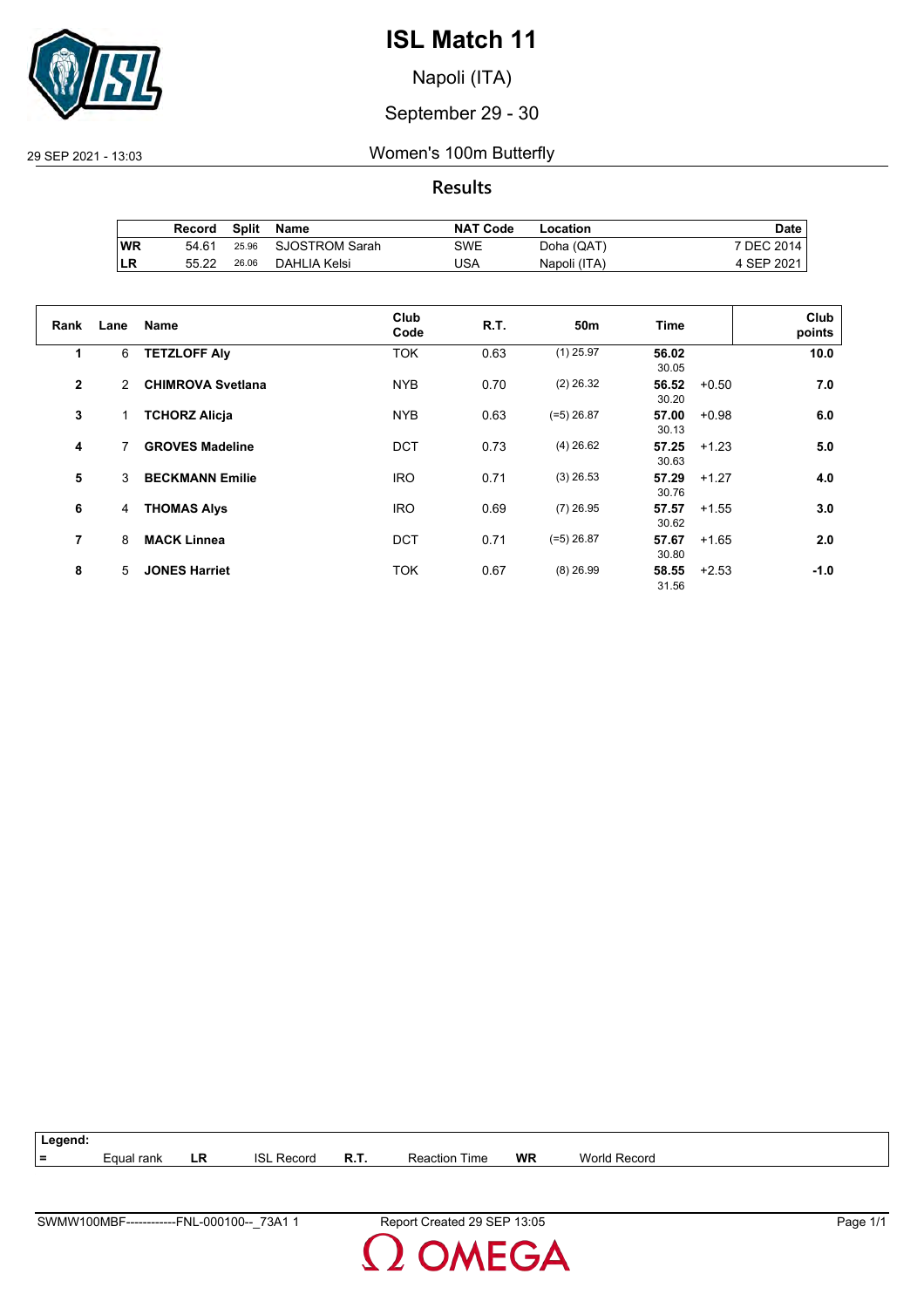

Napoli (ITA)

September 29 - 30

29 SEP 2021 - 13:07 Men's 100m Butterfly

**Results**

|     | Record | Split | Name           | <b>NAT Code</b> | Location       | Date i      |
|-----|--------|-------|----------------|-----------------|----------------|-------------|
| WR  | 47 78  | 22.44 | DRESSEL Caeleb | JSA             | Budapest (HUN) | 21 NOV 2020 |
| ILR | 47.78  | 22.44 | DRESSEL Caeleb | USA             | Budapest (HUN) | 21 NOV 2020 |

| Rank         | Lane | <b>Name</b>                 | Club<br>Code | R.T. | 50 <sub>m</sub> | Time                      | Club<br>points |
|--------------|------|-----------------------------|--------------|------|-----------------|---------------------------|----------------|
| 1            |      | <b>MAJERSKI Jakub</b>       | <b>NYB</b>   | 0.65 | $(1)$ 23.18     | 49.98<br>26.80            | 10.0           |
| $\mathbf{2}$ | 8    | <b>MURPHY Camden</b>        | <b>DCT</b>   | 0.62 | $(5)$ 23.40     | 50.06<br>$+0.08$<br>26.66 | 7.0            |
| 3            | 3    | <b>SANTOS Nicholas</b>      | <b>IRO</b>   | 0.57 | $(2)$ 23.21     | 50.20<br>$+0.22$<br>26.99 | 6.0            |
| 4            | 6    | <b>KAWAMOTO Takeshi</b>     | <b>TOK</b>   | 0.64 | $(3)$ 23.22     | 50.22<br>$+0.24$<br>27.00 | 5.0            |
| 5            | 7    | <b>HARTING Zach</b>         | DCT          | 0.64 | $(7)$ 23.69     | 50.29<br>$+0.31$<br>26.60 | 4.0            |
| 6            | 2    | <b>TEMPLE Matt</b>          | <b>NYB</b>   | 0.64 | $(4)$ 23.28     | 50.54<br>$+0.56$<br>27.26 | 3.0            |
| 7            | 4    | <b>VEKOVISHCHEV Mikhail</b> | <b>IRO</b>   | 0.64 | $(6)$ 23.51     | 50.80<br>$+0.82$<br>27.29 | 2.0            |
| 8            | 5    | <b>BRZOSKOWSKI Maarten</b>  | <b>TOK</b>   | 0.64 | $(8)$ 24.59     | 52.67<br>$+2.69$<br>28.08 | $-1.0$         |

**Legend: LR** ISL Record **R.T.** Reaction Time **WR** World Record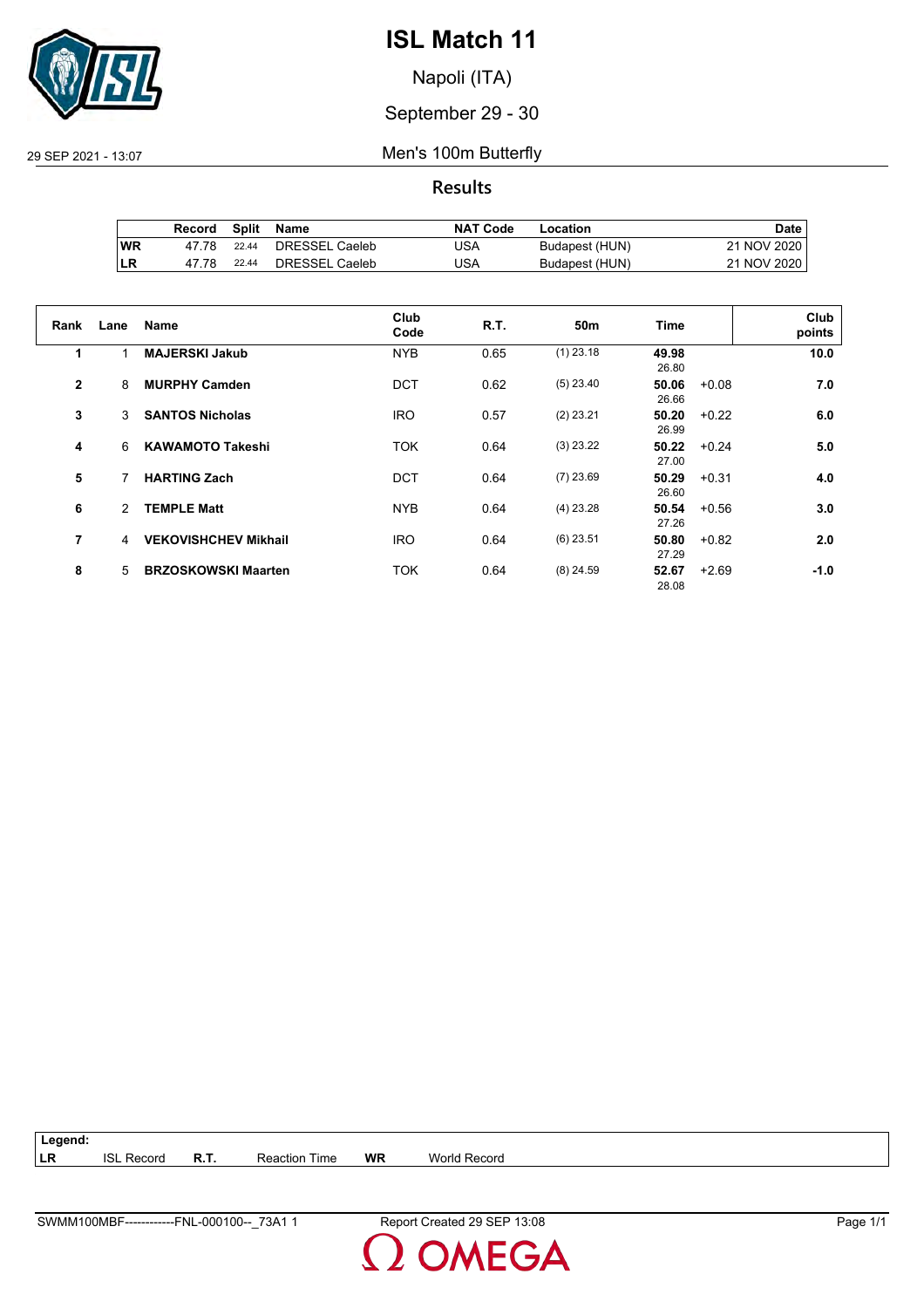

Napoli (ITA)

#### September 29 - 30

29 SEP 2021 - 13:13 Women's 200m Backstroke

**Results**

|     | Record  |       | Splits |         | Name           | <b>NAT Code</b> | Location             | Date        |
|-----|---------|-------|--------|---------|----------------|-----------------|----------------------|-------------|
| WR  | 1:58.94 | 28.40 | 58.59  | 1:29.00 | McKEOWN Kaylee | AUS             | Different Area (AUS) | 28 NOV 2020 |
| ∣LR | 1:59.25 | 27.62 | 57.75  | 1:28.65 | ATHERTON Minna | AUS             | London (GBR)         | 23 NOV 2019 |

| Rank         | Lane | Name                    | Club<br>Code | R.T. | 50m         | 100m          | 150m          | Time    |         | Club<br>points |
|--------------|------|-------------------------|--------------|------|-------------|---------------|---------------|---------|---------|----------------|
| 1            | 5    | <b>DELOOF Gabby</b>     | TOK          | 0.75 | (=5) 29.61  | $(1)$ 1:00.73 | $(1)$ 1:32.30 | 2:04.47 |         | 9.0            |
|              |      |                         |              |      |             | 31.12         | 31.57         | 32.17   |         |                |
| $\mathbf{2}$ | 2    | <b>ZEVINA Daryna</b>    | <b>NYB</b>   | 0.85 | $(3)$ 29.44 | (3) 1:00.97   | (2) 1:32.87   | 2:04.66 | $+0.19$ | 7.0            |
|              |      |                         |              |      |             | 31.53         | 31.90         | 31.79   |         |                |
| 3            | 6    | <b>MADDEN Paige</b>     | TOK          | 0.64 | $(8)$ 30.45 | $(7)$ 1:01.88 | (4) 1:33.32   | 2:04.95 | $+0.48$ | 6.0            |
|              |      |                         |              |      |             | 31.43         | 31.44         | 31.63   |         |                |
| 4            |      | <b>DELOOF Ali</b>       | <b>DCT</b>   | 0.61 | $(1)$ 29.14 | $(2)$ 1:00.85 | (3) 1:33.11   | 2:05.10 | $+0.63$ | 5.0            |
|              |      |                         |              |      |             | 31.71         | 32.26         | 31.99   |         |                |
| 5            | 4    | <b>ZAMORANO Africa</b>  | <b>IRO</b>   | 0.59 | (=5) 29.61  | $(5)$ 1:01.22 | $(6)$ 1:33.43 | 2:05.37 | $+0.90$ | 4.0            |
|              |      |                         |              |      |             | 31.61         | 32.21         | 31.94   |         |                |
| 6            | 8    | <b>NAZIEBLO Klaudia</b> | <b>DCT</b>   | 0.59 | $(2)$ 29.37 | (6) 1:01.32   | $(5)$ 1:33.34 | 2:05.41 | $+0.94$ | 3.0            |
|              |      |                         |              |      |             | 31.95         | 32.02         | 32.07   |         |                |
| 7            |      | <b>PEDA Paulina</b>     | <b>NYB</b>   | 0.57 | $(7)$ 29.89 | $(8)$ 1:02.01 | $(8)$ 1:34.05 | 2:05.68 | $+1.21$ | 2.0            |
|              |      |                         |              |      |             | 32.12         | 32.04         | 31.63   |         |                |
| 8            | 3    | <b>LOYNING Ingeborg</b> | <b>IRO</b>   | 0.56 | $(4)$ 29.49 | (4) 1:01.13   | $(7)$ 1:33.91 | 2:07.15 | $+2.68$ | 1.0            |
|              |      |                         |              |      |             | 31.64         | 32.78         | 33.24   |         |                |
|              |      |                         |              |      |             |               |               |         |         |                |

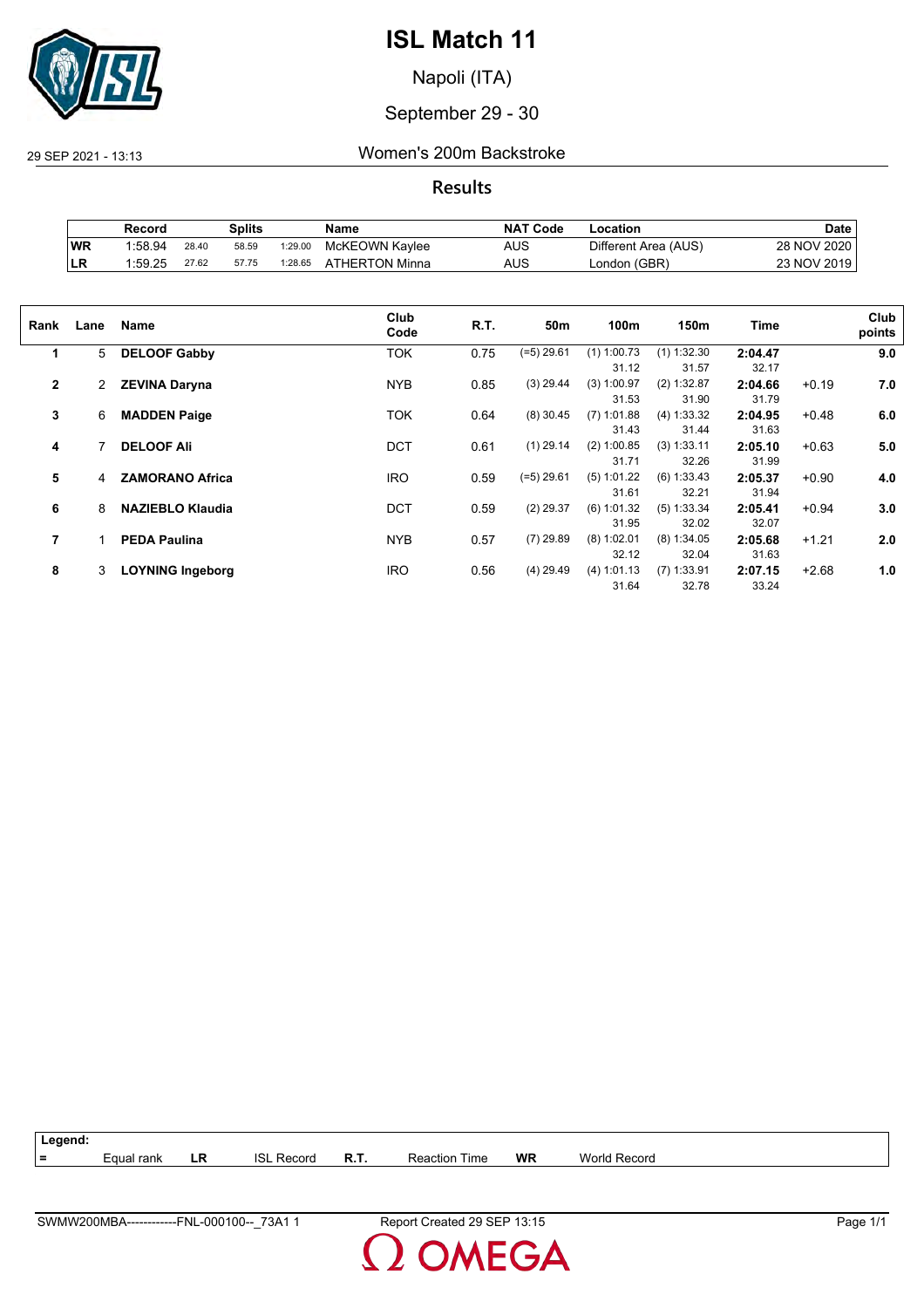

Napoli (ITA)

### September 29 - 30

29 SEP 2021 - 13:17 Men's 200m Backstroke

**Results**

|           | Record  |       | <b>Splits</b> |         | Name                | <b>NAT Code</b> | Location       | Date          |
|-----------|---------|-------|---------------|---------|---------------------|-----------------|----------------|---------------|
| <b>WR</b> | 1:45.63 | 24.46 | 51.35         | 1:18.42 | LARKIN Mitchell     | AUS             | Sydney (AUS)   | 27 NOV 2015   |
| ILR       | 1:46.37 | 25.15 | 51.77         | 1:18.81 | <b>RYLOV Evgeny</b> | RUS             | Budapest (HUN) | 21 NOV 2020 L |

| Rank           | Lane | Name                      | Club<br>Code | R.T. | 50m         | 100m                 | 150m                   | Time             |         | Club<br>points |
|----------------|------|---------------------------|--------------|------|-------------|----------------------|------------------------|------------------|---------|----------------|
| 1              | 7    | <b>PEBLEY Jacob</b>       | <b>DCT</b>   | 0.61 | $(1)$ 25.69 | $(1)$ 53.30<br>27.61 | $(1)$ 1:21.20<br>27.90 | 1:48.59<br>27.39 |         | 12.0           |
| $\overline{2}$ | 6    | <b>TARASEVICH Grigory</b> | <b>TOK</b>   | 0.56 | $(4)$ 26.14 | $(2)$ 54.14<br>28.00 | (2) 1:22.33<br>28.19   | 1:50.23<br>27.90 | $+1.64$ | 7.0            |
| 3              | 4    | <b>MORA Lorenzo</b>       | <b>IRO</b>   | 0.63 | $(8)$ 26.51 | (6) 54.92<br>28.41   | (4) 1:23.19<br>28.27   | 1:51.66<br>28.47 | $+3.07$ | 6.0            |
| 4              | 3    | <b>GLINTA Robert</b>      | <b>IRO</b>   | 0.61 | $(2)$ 26.12 | (4) 54.61<br>28.49   | (5) 1:23.66<br>29.05   | 1:51.75<br>28.09 | $+3.16$ | 5.0            |
| 5              | 2    | <b>TOMAC Mewen</b>        | <b>NYB</b>   | 0.61 | $(3)$ 26.13 | (3) 54.29<br>28.16   | (3) 1:23.16<br>28.87   | 1:52.34<br>29.18 | $+3.75$ | 4.0            |
| 6              |      | <b>BRAUNSCHEIG Ole</b>    | <b>NYB</b>   | 0.58 | $(5)$ 26.37 | (5) 54.89<br>28.52   | $(6)$ 1:23.93<br>29.04 | 1:52.66<br>28.73 | $+4.07$ | 3.0            |
| 7              | 5    | <b>BOHUS Richard</b>      | <b>TOK</b>   | 0.59 | $(7)$ 26.50 | $(7)$ 55.17<br>28.67 | (7) 1:24.53<br>29.36   | 1:53.66<br>29.13 | $+5.07$ | ٠              |
| 8              | 8    | <b>NIKOLAEV Mark</b>      | <b>DCT</b>   | 0.65 | $(6)$ 26.40 | $(8)$ 55.41<br>29.01 | $(8)$ 1:25.24<br>29.83 | 1:54.49<br>29.25 | $+5.90$ |                |

| $\vert$ Legend: |                   |                      |    |                     |
|-----------------|-------------------|----------------------|----|---------------------|
| LR              | <b>ISL Record</b> | <b>Reaction Time</b> | WR | <b>World Record</b> |

**DMEGA**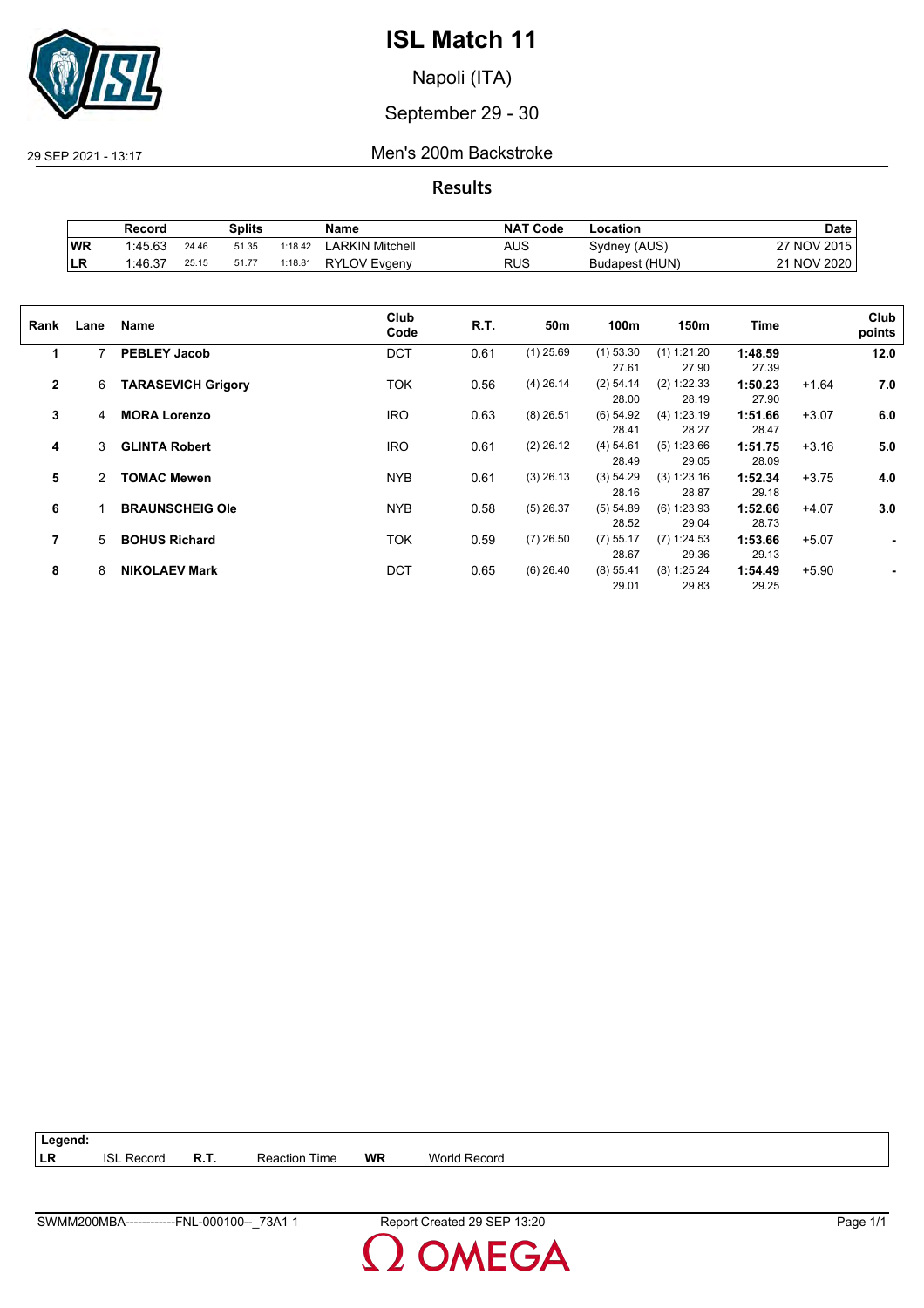

Napoli (ITA)

### September 29 - 30

29 SEP 2021 - 13:24 Women's 200m Breaststroke

**Results**

|           | Record  |       | Splits  |         | Name                | <b>NAT</b><br>ˈ Code | -ocation         | <b>Date</b>            |
|-----------|---------|-------|---------|---------|---------------------|----------------------|------------------|------------------------|
| <b>WR</b> | 2:14.57 | 31.05 | 1:05.18 | 1:40.00 | <b>SONI Rebecca</b> | USA                  | Manchester (GBR) | 18 DEC 2009            |
| ΙLR       | 2:15.56 | 30.25 | 1:04.99 | 1:40.76 | <b>KING Lilly</b>   | USA                  | Budapest (HUN)   | <b>NOV 2020</b><br>າ 1 |

| Rank           | Lane | Name                   | Club<br>Code | R.T. | 50m         | 100m                   | 150m                   | Time             |         | Club<br>points |
|----------------|------|------------------------|--------------|------|-------------|------------------------|------------------------|------------------|---------|----------------|
| 1              |      | <b>WOOD Abbie</b>      | <b>NYB</b>   | 0.70 | $(3)$ 31.98 | $(1)$ 1:07.00<br>35.02 | $(1)$ 1:42.65<br>35.65 | 2:19.11<br>36.46 |         | 10.0           |
| $\mathbf{2}$   | 2    | <b>RENSHAW Molly</b>   | <b>NYB</b>   | 0.70 | $(2)$ 31.96 | $(2)$ 1:07.28<br>35.32 | (2) 1:43.37<br>36.09   | 2:19.34<br>35.97 | $+0.23$ | 7.0            |
| 3              | 4    | <b>STRAUCH Jenna</b>   | <b>IRO</b>   | 0.73 | $(6)$ 32.38 | (3) 1:07.63<br>35.25   | (3) 1:43.49<br>35.86   | 2:20.39<br>36.90 | $+1.28$ | 6.0            |
| 4              | 8    | <b>TEMNIKOVA Maria</b> | <b>DCT</b>   | 0.67 | $(8)$ 32.51 | (6) 1:08.06<br>35.55   | (5) 1:44.26<br>36.20   | 2:20.50<br>36.24 | $+1.39$ | 5.0            |
| 5              | 6    | <b>WATANABE Kanako</b> | <b>TOK</b>   | 0.71 | $(5)$ 32.37 | (4) 1:07.85<br>35.48   | (4) 1:44.23<br>36.38   | 2:20.57<br>36.34 | $+1.46$ | 4.0            |
| 6              |      | <b>ANDISON Bailey</b>  | <b>DCT</b>   | 0.67 | $(4)$ 32.14 | $(5)$ 1:08.01<br>35.87 | (6) 1:44.83<br>36.82   | 2:22.13<br>37.30 | $+3.02$ | 3.0            |
| $\overline{7}$ | 5    | <b>TUCKER Miranda</b>  | <b>TOK</b>   | 0.68 | $(7)$ 32.45 | $(7)$ 1:08.74<br>36.29 | (7) 1:45.64<br>36.90   | 2:23.38<br>37.74 | $+4.27$ | 2.0            |
| 8              | 3    | <b>HULKKO Ida</b>      | <b>IRO</b>   | 0.68 | $(1)$ 31.68 | $(8)$ 1:09.24<br>37.56 | $(8)$ 1:47.51<br>38.27 | 2:25.33<br>37.82 | $+6.22$ |                |

| Legend: |                   |                      |    |                     |
|---------|-------------------|----------------------|----|---------------------|
| l LR    | <b>ISL Record</b> | <b>Reaction Time</b> | WR | <b>World Record</b> |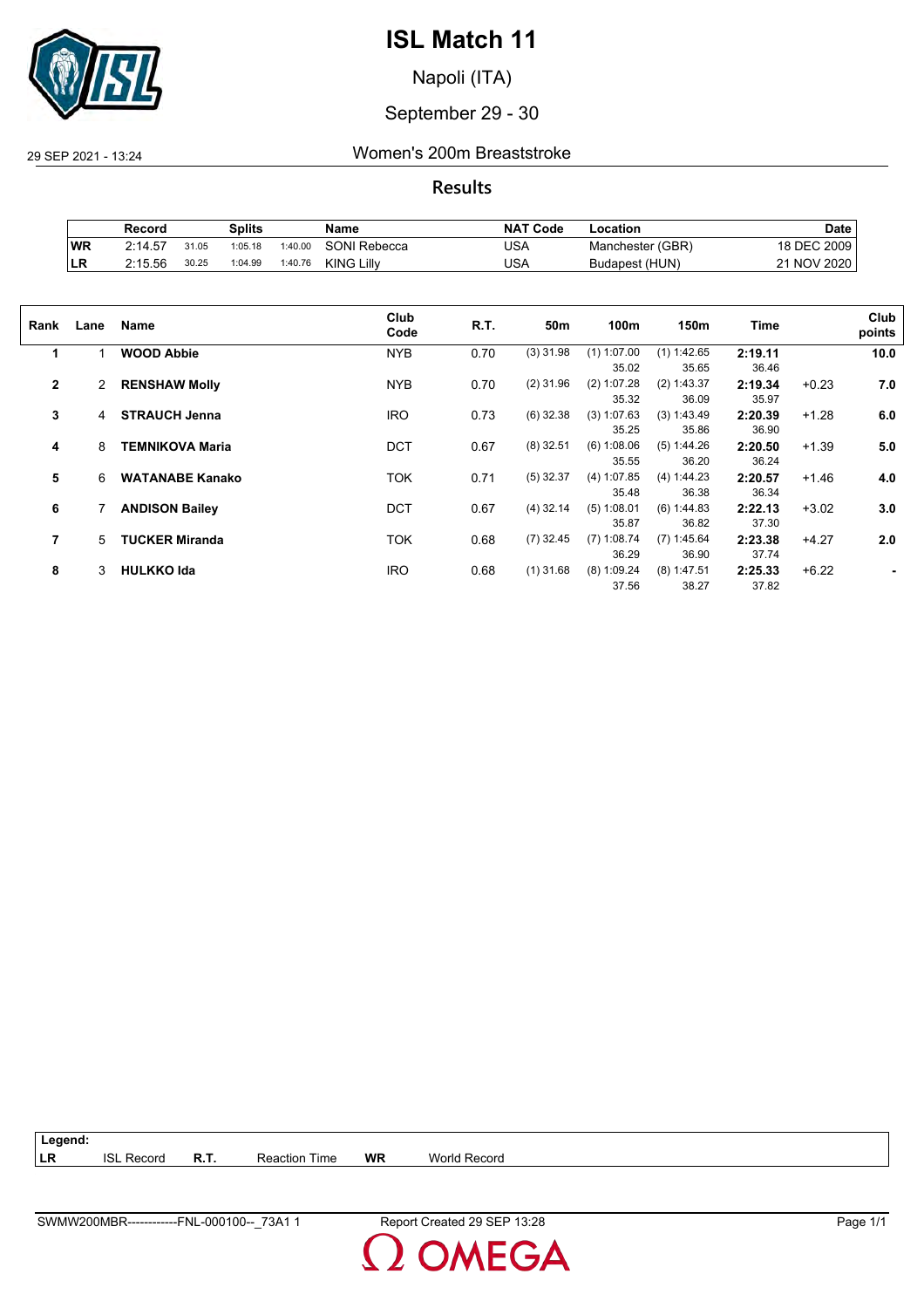

Napoli (ITA)

### September 29 - 30

29 SEP 2021 - 13:29 Men's 200m Breaststroke

**Results**

|            | Record  |       | Splits |         | Name                  | <b>NAT Code</b> | Location       | Date        |
|------------|---------|-------|--------|---------|-----------------------|-----------------|----------------|-------------|
| WR         | 2:00.16 | 27.01 | 57.62  | 1:28.75 | <b>PRIGODA Kirill</b> | RUS             | Hangzhou (CHN) | 13 DEC 2018 |
| <b>ILR</b> | 2:00.58 | 27.64 | 58.61  | 1:29.40 | KOCH Marco            | GER             | Budapest (HUN) | 1 NOV 2020  |

| Rank           | Lane | Name                        | Club<br>Code | R.T. | 50m         | 100m          | 150m          | Time    |         | Club<br>points |
|----------------|------|-----------------------------|--------------|------|-------------|---------------|---------------|---------|---------|----------------|
| 1              | 3    | <b>PERSSON Erik</b>         | <b>IRO</b>   | 0.68 | $(4)$ 28.39 | $(2)$ 59.58   | (2) 1:31.10   | 2:02.88 |         | 12.0           |
|                |      |                             |              |      |             | 31.19         | 31.52         | 31.78   |         |                |
| $\overline{2}$ | 8    | <b>MILLER Cody</b>          | <b>DCT</b>   | 0.71 | $(1)$ 27.64 | $(1)$ 58.30   | $(1)$ 1:29.97 | 2:02.93 | $+0.05$ | 7.0            |
|                |      |                             |              |      |             | 30.66         | 31.67         | 32.96   |         |                |
| 3              | 5    | <b>SETO Daiya</b>           | <b>TOK</b>   | 0.60 | $(5)$ 28.44 | (3) 59.84     | (3) 1:31.59   | 2:03.83 | $+0.95$ | 6.0            |
|                |      |                             |              |      |             | 31.40         | 31.75         | 32.24   |         |                |
| 4              |      | <b>KOCH Marco</b>           | <b>NYB</b>   | 0.71 | $(6)$ 28.64 | (6) 1:00.40   | (5) 1:32.25   | 2:04.67 | $+1.79$ | 5.0            |
|                |      |                             |              |      |             | 31.76         | 31.85         | 32.42   |         |                |
| 5              |      | <b>COPE Tommy</b>           | <b>DCT</b>   | 0.64 | $(7)$ 28.74 | $(5)$ 1:00.37 | (4) 1:32.18   | 2:05.21 | $+2.33$ | 4.0            |
|                |      |                             |              |      |             | 31.63         | 31.81         | 33.03   |         |                |
| 6              | 6    | <b>KOSEKI Yasuhiro</b>      | <b>TOK</b>   | 0.68 | $(2)$ 27.95 | $(4)$ 59.89   | $(6)$ 1:32.31 | 2:05.53 | $+2.65$ | 3.0            |
|                |      |                             |              |      |             | 31.94         | 32.42         | 33.22   |         |                |
| 7              | 4    | <b>REITSHAMMER Bernhard</b> | <b>IRO</b>   | 0.70 | $(3)$ 28.24 | $(7)$ 1:00.73 | $(7)$ 1:33.75 | 2:08.17 | $+5.29$ | ٠              |
|                |      |                             |              |      |             | 32.49         | 33.02         | 34.42   |         |                |
| 8              | 2    | <b>WILBY James</b>          | <b>NYB</b>   | 0.79 | $(8)$ 29.16 | $(8)$ 1:01.62 | $(8)$ 1:35.16 | 2:09.09 | $+6.21$ |                |
|                |      |                             |              |      |             | 32.46         | 33.54         | 33.93   |         |                |
|                |      |                             |              |      |             |               |               |         |         |                |

| $\vert$ Legend: |                   |             |                      |           |                     |
|-----------------|-------------------|-------------|----------------------|-----------|---------------------|
| ∣LR             | <b>ISL Record</b> | <b>R.T.</b> | <b>Reaction Time</b> | <b>WR</b> | <b>World Record</b> |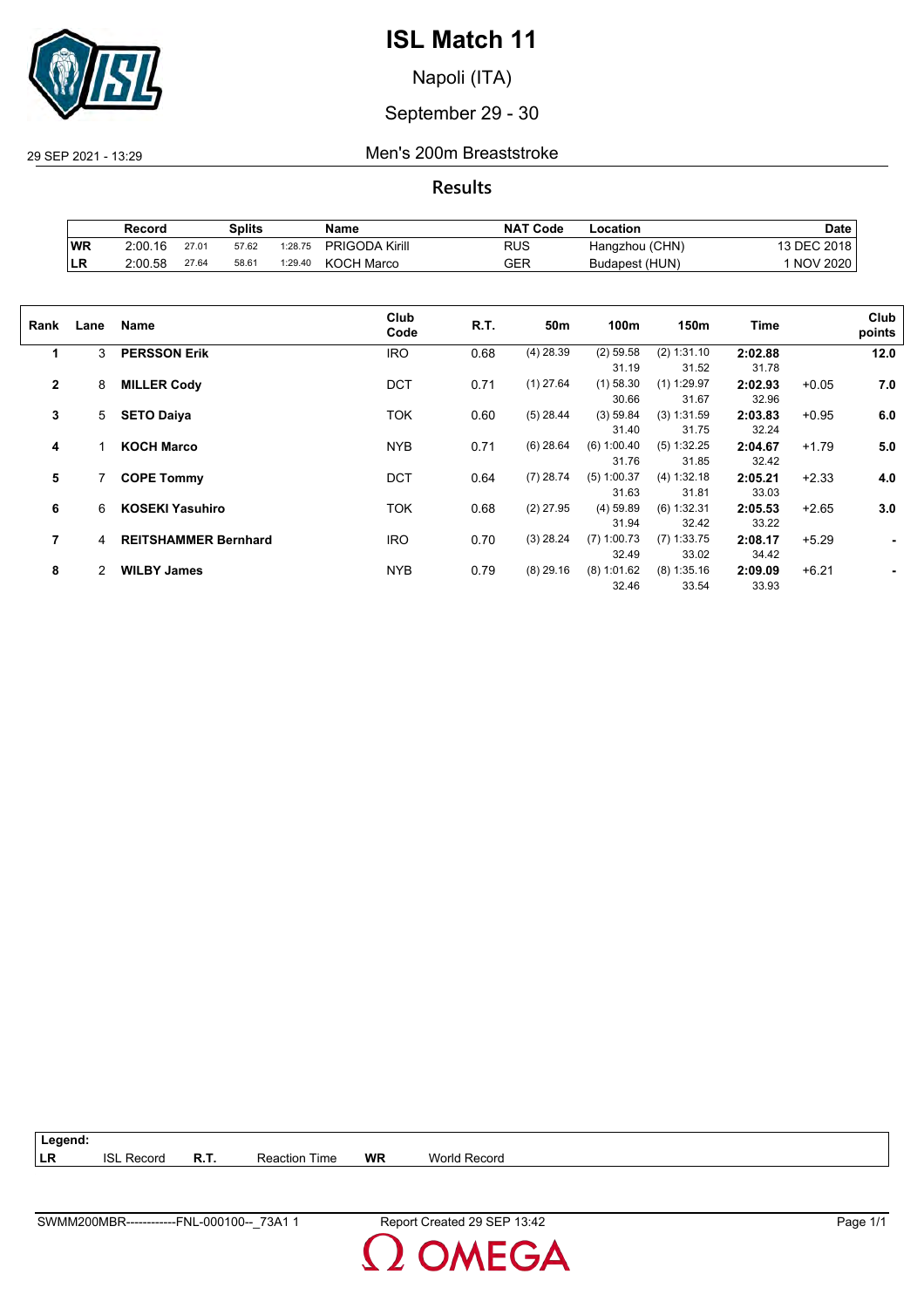

Napoli (ITA)

#### September 29 - 30

29 SEP 2021 - 13:34 Women's 4x100m Freestyle

#### **Results**

|           | Record  |       | Splits  |         | <b>NAT (Relay)</b>    | -ocation       | Date        |
|-----------|---------|-------|---------|---------|-----------------------|----------------|-------------|
| <b>WR</b> | 3:26.53 | 52.39 | 1:42.97 | 2:35.52 | NED - Netherlands     | Doha (QAT)     | 5 DEC 2014  |
| ∣LR       | 3:25.37 | 50.94 | 1:42.53 | 2:33.82 | ENS - Energy Standard | Budapest (HUN) | 21 NOV 2020 |

| Rank           | Lane           | Club / Name                      | R.T. | 50m   | 100m  | <b>Time</b>   |          | Club<br>points |
|----------------|----------------|----------------------------------|------|-------|-------|---------------|----------|----------------|
| $\mathbf{1}$   | 8              | <b>DCT - DC Trident</b>          |      |       |       | 3:28.79       |          | 24.0           |
|                |                | <b>MACK Linnea</b>               | 0.73 | 25.47 | 52.85 | $(2)$ 52.85   |          |                |
|                |                | <b>HINDLEY Isabella</b>          | 0.42 | 24.46 | 51.99 | (2) 1:44.84   |          |                |
|                |                | <b>HOPKIN Anna</b>               | 0.40 | 24.20 | 51.06 | $(1)$ 2:35.90 |          |                |
|                |                | <b>BRUHN Annika</b>              | 0.39 | 25.17 | 52.89 |               |          |                |
| $\overline{2}$ | 3              | IRO - Iron                       |      |       |       | 3:30.38       | $+1.59$  | 14.0           |
|                |                | KROMOWIDJOJO Ranomi              | 0.66 | 24.89 | 51.97 | $(1)$ 51.97   |          |                |
|                |                | <b>SEEMANOVA Barbora</b>         | 0.30 | 24.43 | 51.68 | $(1)$ 1:43.65 |          |                |
|                |                | ANDRUSENKO Veronika              | 0.21 | 25.77 | 53.54 | $(2)$ 2:37.19 |          |                |
|                |                | COCCONCELLI Costanza             | 0.34 | 25.27 | 53.19 |               |          |                |
| 3              | $\overline{2}$ | <b>NYB - NY Breakers</b>         |      |       |       | 3:31.00       | $+2.21$  | 12.0           |
|                |                | FIEDKIEWICZ Kornelia             | 0.63 | 25.80 | 53.60 | (4) 53.60     |          |                |
|                |                | USTINOVA Daria S                 | 0.22 | 25.08 | 52.32 | (4) 1:45.92   |          |                |
|                |                | <b>TCHORZ Alicja</b>             | 0.17 | 25.27 | 52.82 | $(4)$ 2:38.74 |          |                |
|                |                | <b>STEENBERGEN Marrit</b>        | 0.35 | 25.02 | 52.26 |               |          |                |
| 4              | 5              | <b>TOK - Tokyo Frog Kings</b>    |      |       |       | 3:31.22       | $+2.43$  | 10.0           |
|                |                | <b>DELOOF Catie</b>              | 0.66 | 25.83 | 53.15 | (3) 53.15     |          |                |
|                |                | <b>IGARASHI Chihiro</b>          | 0.10 | 25.09 | 52.46 | (3) 1:45.61   |          |                |
|                |                | <b>COMERFORD Mallory</b>         | 0.17 | 25.17 | 52.51 | $(3)$ 2:38.12 |          |                |
|                |                | <b>DELOOF Gabby</b>              | 0.26 | 25.42 | 53.10 |               |          |                |
| 5              | 6              | <b>TOK - Tokyo Frog Kings</b>    |      |       |       | 3:33.46       | $+4.67$  | 8.0            |
|                |                | <b>AOKI Tomomi</b>               | 0.65 | 26.25 | 53.97 | (8) 53.97     |          |                |
|                |                | <b>MEYNEN Julie</b>              | 0.25 | 25.60 | 53.38 | (6) 1:47.35   |          |                |
|                |                | <b>TETZLOFF Aly</b>              | 0.14 | 25.06 | 53.03 | $(6)$ 2:40.38 |          |                |
|                |                | <b>MADDEN Paige</b>              | 0.17 | 25.17 | 53.08 |               |          |                |
| 6              | $\overline{7}$ | <b>DCT - DC Trident</b>          |      |       |       | 3:33.50       | $+4.71$  | 6.0            |
|                |                | <b>GROVES Madeline</b>           | 0.70 | 25.95 | 53.62 | (5) 53.62     |          |                |
|                |                | <b>NEALE Leah</b>                | 0.15 | 25.45 | 53.44 | (5) 1:47.06   |          |                |
|                |                | <b>QUAH Ting Wen</b>             | 0.13 | 24.96 | 53.13 | $(5)$ 2:40.19 |          |                |
|                |                | EVANS Joanna                     | 0.12 | 25.55 | 53.31 |               |          |                |
| $\overline{7}$ | $\mathbf{1}$   | <b>NYB - NY Breakers</b>         |      |       |       | 3:37.48       | $+8.69$  | $-2.0$         |
|                |                | <b>HOPE Lucy</b>                 | 0.66 | 25.82 | 53.66 | (6) 53.66     |          |                |
|                |                | CHIMROVA Svetlana                | 0.27 | 25.94 | 53.88 | $(7)$ 1:47.54 |          |                |
|                |                | <b>ZEVINA Daryna</b>             | 0.52 | 26.51 | 54.49 | $(7)$ 2:42.03 |          |                |
|                |                | <b>ENEVOLD SORENSEN Karoline</b> | 0.17 | 26.39 | 55.45 |               |          |                |
| 8              | 4              | IRO - Iron                       |      |       |       | 3:40.08       | $+11.29$ | $-2.0$         |
|                |                | <b>HILL Danielle</b>             | 0.64 | 25.66 | 53.93 | $(7)$ 53.93   |          |                |
|                |                | ZAMORANO Africa                  | 0.07 | 25.65 | 54.07 | $(8)$ 1:48.00 |          |                |
|                |                | <b>THOMAS Alys</b>               | 0.39 | 26.70 | 55.65 | $(8)$ 2:43.65 |          |                |
|                |                | <b>SCALIA Silvia</b>             | 0.19 | 26.82 | 56.43 |               |          |                |

| Legend:   |               |      |                  |           |                          |
|-----------|---------------|------|------------------|-----------|--------------------------|
| <b>LR</b> | ופו<br>Record | R.T. | Time<br>Reaction | <b>WR</b> | <b>World</b><br>d Record |
|           |               |      |                  |           |                          |

**OMEGA**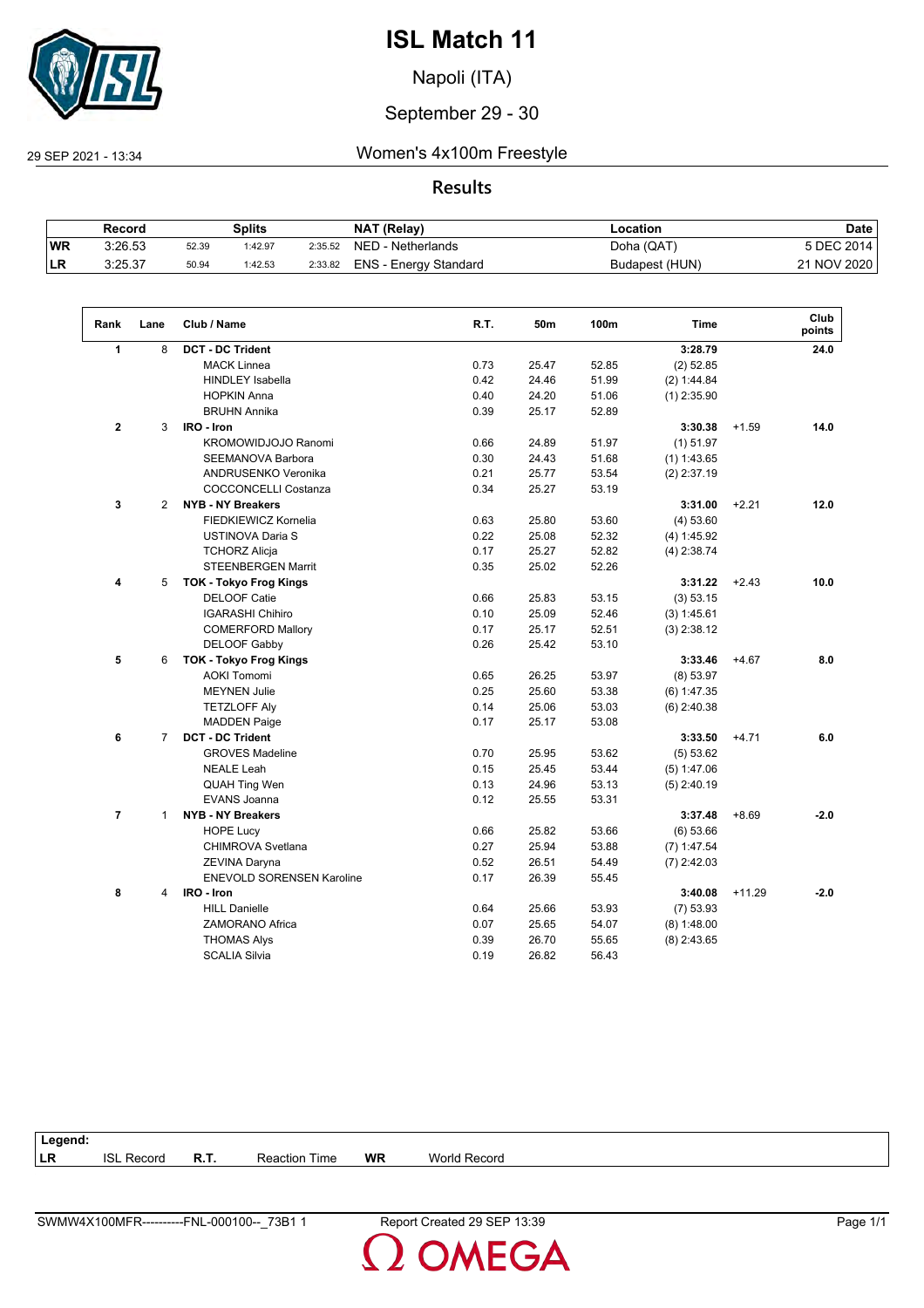

Napoli (ITA)

### September 29 - 30

29 SEP 2021 - 13:46 Men's 50m Freestyle

**Results**

|           | Record Name |                      | <b>NAT Code</b> | Location       | Date        |
|-----------|-------------|----------------------|-----------------|----------------|-------------|
| <b>WR</b> |             | 20.16 DRESSEL Caeleb | <b>USA</b>      | Budapest (HUN) | 21 NOV 2020 |
| LR        |             | 20.16 DRESSEL Caeleb | USA             | Budapest (HUN) | 21 NOV 2020 |

| Rank | Lane | Name                        | <b>Club Code</b> | R.T. | Time  |         | Club points |
|------|------|-----------------------------|------------------|------|-------|---------|-------------|
|      |      | <b>HOFFER Ryan</b>          | DCT              | 0.66 | 21.13 |         | 10.0        |
| 2    | 4    | de BOER Thom                | <b>IRO</b>       | 0.65 | 21.19 | $+0.06$ | 7.0         |
| 3    |      | <b>PIJNENBURG Stan</b>      | <b>NYB</b>       | 0.68 | 21.33 | $+0.20$ | 6.0         |
| 4    | 3    | <b>ORSI Marco</b>           | <b>IRO</b>       | 0.63 | 21.47 | $+0.34$ | 5.0         |
| 5    | 6    | <b>MOROZOV Vladimir</b>     | TOK              | 0.69 | 21.55 | $+0.42$ | 4.0         |
| 6    | 8    | <b>SHCHEGOLEV Aleksandr</b> | <b>DCT</b>       | 0.68 | 21.56 | $+0.43$ | 3.0         |
|      | 5.   | <b>SPAJARI Pedro</b>        | <b>TOK</b>       | 0.67 | 21.78 | $+0.65$ | 2.0         |
| 8    |      | <b>KRASKA Jakub</b>         | <b>NYB</b>       | 0.69 | 22.00 | $+0.87$ |             |

| 73A<br><b>SWM</b><br>nr.<br>FNI.<br>nn<br>,∪MFF<br>$10-$<br>. UU-<br><b>Unit</b> | 13.4<br>Re.<br>эE | Page |
|----------------------------------------------------------------------------------|-------------------|------|

**LR** ISL Record **R.T.** Reaction Time **WR** World Record

**Legend:**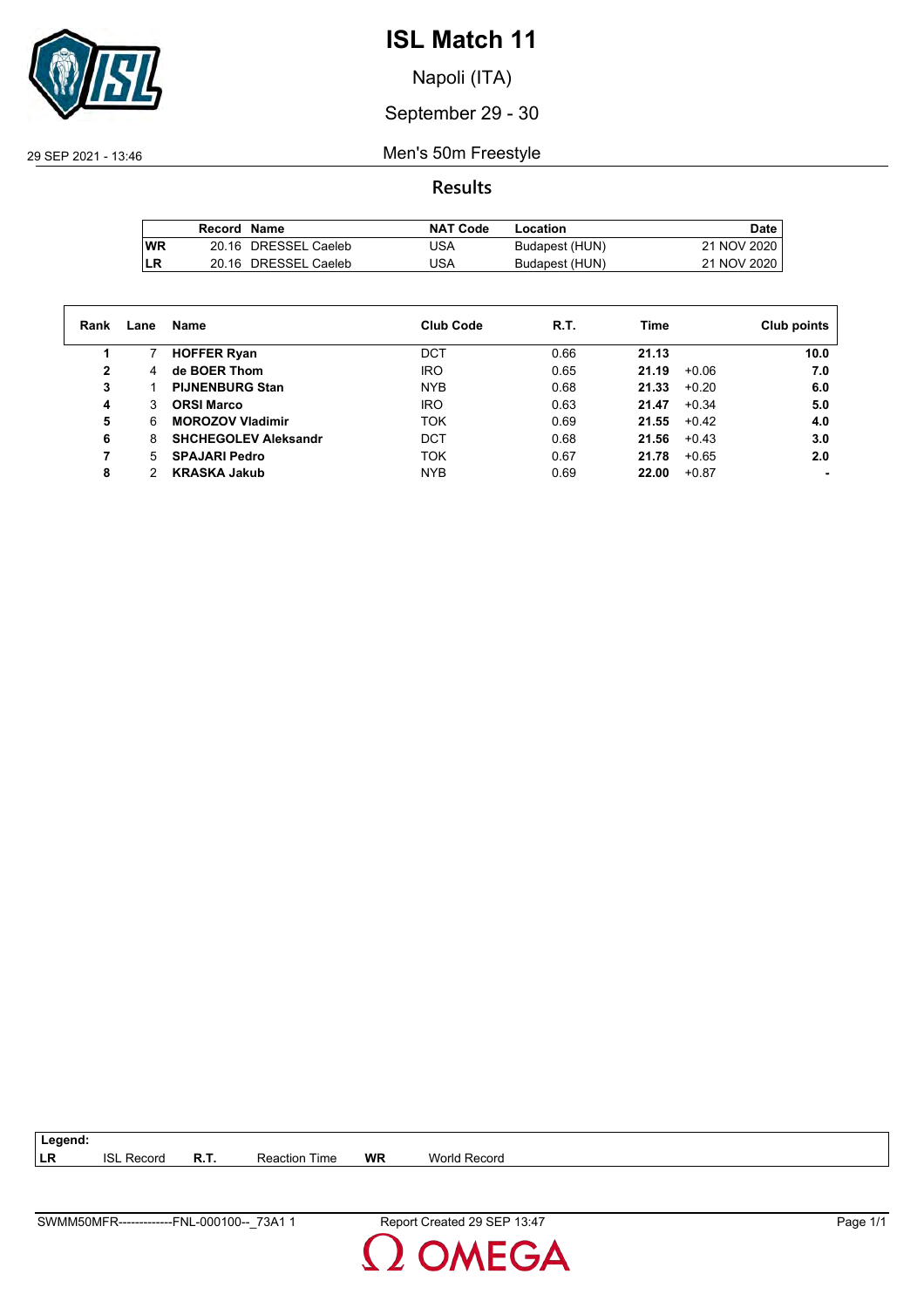

Napoli (ITA)

#### September 29 - 30

29 SEP 2021 - 13:49 Women's 50m Freestyle

#### **Results**

|     | Record Name |                           | <b>NAT Code</b> | Location     | Date l     |
|-----|-------------|---------------------------|-----------------|--------------|------------|
| lWR |             | 22.93 KROMOWIDJOJO Ranomi | NED             | Berlin (GER) | 7 AUG 2017 |
| LR  |             | 23.17 SJOSTROM Sarah      | SWE             | Napoli (ITA) | 2 SEP 2021 |

| Rank | Lane | Name                        | <b>Club Code</b> | R.T. | Time             | Club points |
|------|------|-----------------------------|------------------|------|------------------|-------------|
|      | 3    | <b>KROMOWIDJOJO Ranomi</b>  | <b>IRO</b>       | 0.65 | 23.74            | 10.0        |
| 2    | 5    | <b>DELOOF Catie</b>         | <b>TOK</b>       | 0.63 | 24.19<br>$+0.45$ | 7.0         |
| 3    |      | <b>HINDLEY Isabella</b>     | DCT              | 0.68 | 24.20<br>$+0.46$ | 6.0         |
| 4    | 4    | <b>HENIQUE Melanie</b>      | <b>IRO</b>       | 0.61 | 24.26<br>$+0.52$ | 5.0         |
| 5    | 8    | <b>MACK Linnea</b>          | DCT              | 0.71 | 24.44<br>$+0.70$ | 4.0         |
| 6    |      | <b>USTINOVA Daria S</b>     | <b>NYB</b>       | 0.73 | 24.55<br>$+0.81$ | 3.0         |
|      | 6    | <b>IGARASHI Chihiro</b>     | <b>TOK</b>       | 0.59 | $+0.83$<br>24.57 | 2.0         |
| 8    |      | <b>FIEDKIEWICZ Kornelia</b> | <b>NYB</b>       | 0.60 | 24.74<br>$+1.00$ |             |

**LR** ISL Record **R.T.** Reaction Time **WR** World Record

**Legend:**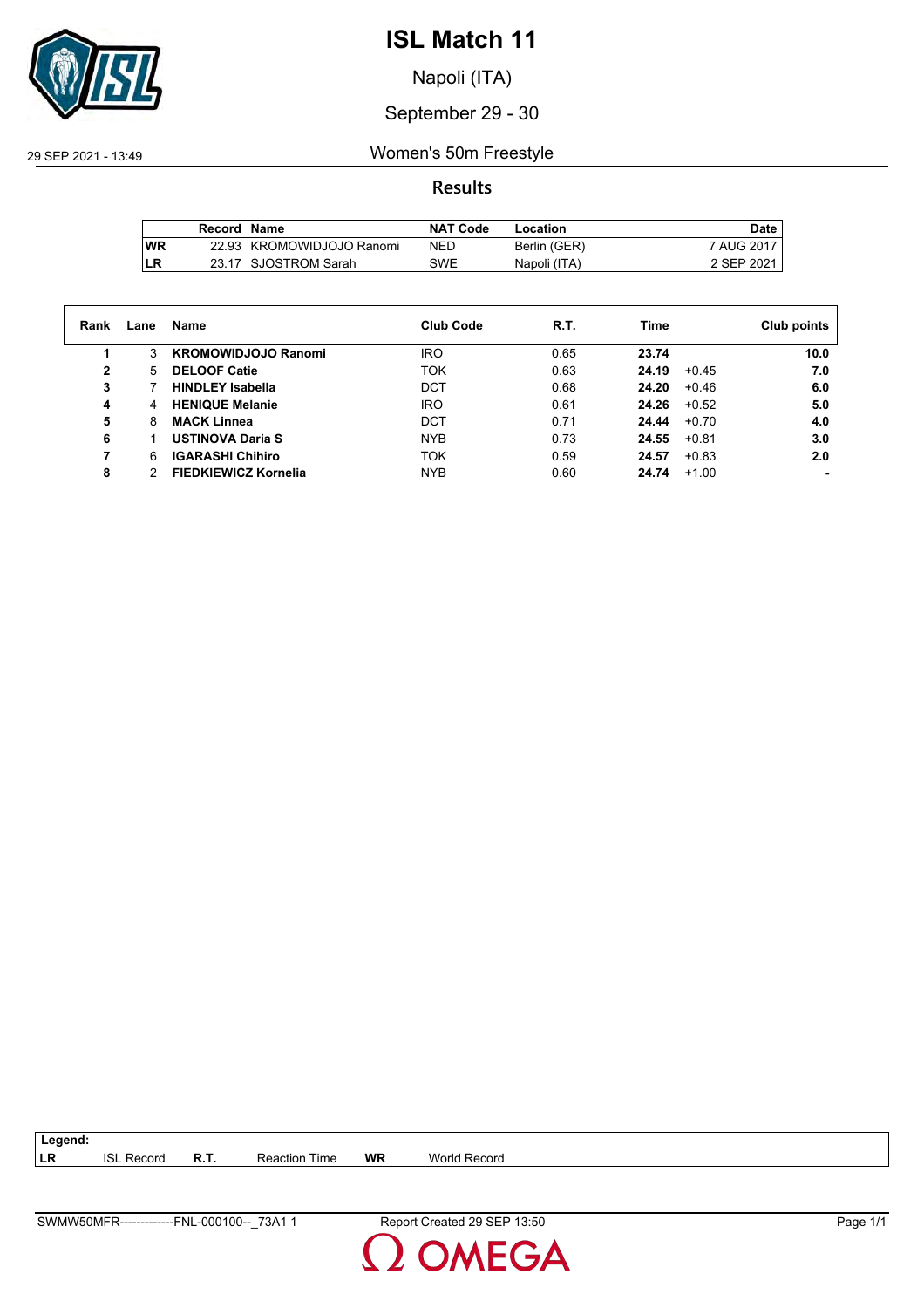

Napoli (ITA)

#### September 29 - 30

29 SEP 2021 - 13:54 Men's 200m Individual Medley

**Results**

|    | Record  |       | Splits |         | Name        | <b>NAT Code</b> | Location        | Date        |
|----|---------|-------|--------|---------|-------------|-----------------|-----------------|-------------|
| WR | 1.49.63 | 23.71 | 50.74  | 1:22.48 | LOCHTE Ryan | USA             | Istanbul (TUR)  | 14 DEC 2012 |
| LR | 1:50.76 | 23.88 | 51.20  | 1:23.11 | SETO Daiva  | <b>JPN</b>      | Las Vegas (USA) | 20 DEC 2019 |

| Rank           | Lane | Name                   | Club<br>Code | R.T. | 50 <sub>m</sub> | 100m        | 150m          | Time    |         | Club<br>points |
|----------------|------|------------------------|--------------|------|-----------------|-------------|---------------|---------|---------|----------------|
| 1              | 7    | <b>VAZAIOS Andreas</b> | <b>DCT</b>   | 0.64 | $(6)$ 25.04     | $(2)$ 52.46 | (2) 1:24.53   | 1:51.15 |         | 10.0           |
|                |      |                        |              |      |                 | 27.42       | 32.07         | 26.62   |         |                |
| $\overline{2}$ | 6    | <b>SETO Daiya</b>      | <b>TOK</b>   | 0.63 | $(1)$ 24.42     | $(1)$ 51.99 | $(1)$ 1:23.95 | 1:51.80 | $+0.65$ | 7.0            |
|                |      |                        |              |      |                 | 27.57       | 31.96         | 27.85   |         |                |
| 3              | 3    | <b>SANTOS Leonardo</b> | <b>IRO</b>   | 0.67 | $(2)$ 24.59     | (3) 52.66   | (3) 1:25.67   | 1:53.31 | $+2.16$ | 6.0            |
|                |      |                        |              |      |                 | 28.07       | 33.01         | 27.64   |         |                |
| 4              | 1    | <b>HEINTZ Philip</b>   | <b>NYB</b>   | 0.72 | $(3)$ 24.66     | (4) 53.27   | (4) 1:26.02   | 1:53.82 | $+2.67$ | 5.0            |
|                |      |                        |              |      |                 | 28.61       | 32.75         | 27.80   |         |                |
| 5              | 2    | <b>LITCHFIELD Joe</b>  | <b>NYB</b>   | 0.64 | $(4)$ 24.85     | (5) 53.78   | $(6)$ 1:27.37 | 1:54.47 | $+3.32$ | 4.0            |
|                |      |                        |              |      |                 | 28.93       | 33.59         | 27.10   |         |                |
| 6              | 5    | <b>PASYNKOV Daniil</b> | <b>TOK</b>   | 0.70 | $(5)$ 24.90     | (6) 54.07   | (5) 1:26.80   | 1:54.68 | $+3.53$ | 3.0            |
|                |      |                        |              |      |                 | 29.17       | 32.73         | 27.88   |         |                |
| 7              | 8    | <b>LITHERLAND Jay</b>  | <b>DCT</b>   | 0.75 | $(7)$ 25.50     | (7) 54.40   | $(8)$ 1:28.11 | 1:55.30 | $+4.15$ | 2.0            |
|                |      |                        |              |      |                 | 28.90       | 33.71         | 27.19   |         |                |
| 8              | 4    | <b>PERSSON Erik</b>    | <b>IRO</b>   | 0.70 | $(8)$ 26.26     | $(8)$ 56.05 | $(7)$ 1:28.06 | 1:56.47 | $+5.32$ |                |
|                |      |                        |              |      |                 | 29.79       | 32.01         | 28.41   |         |                |

| $\vert$ Legend: |                   |             |               |    |                     |
|-----------------|-------------------|-------------|---------------|----|---------------------|
| ∣LR             | <b>ISL Record</b> | <b>R.T.</b> | Reaction Time | WR | <b>World Record</b> |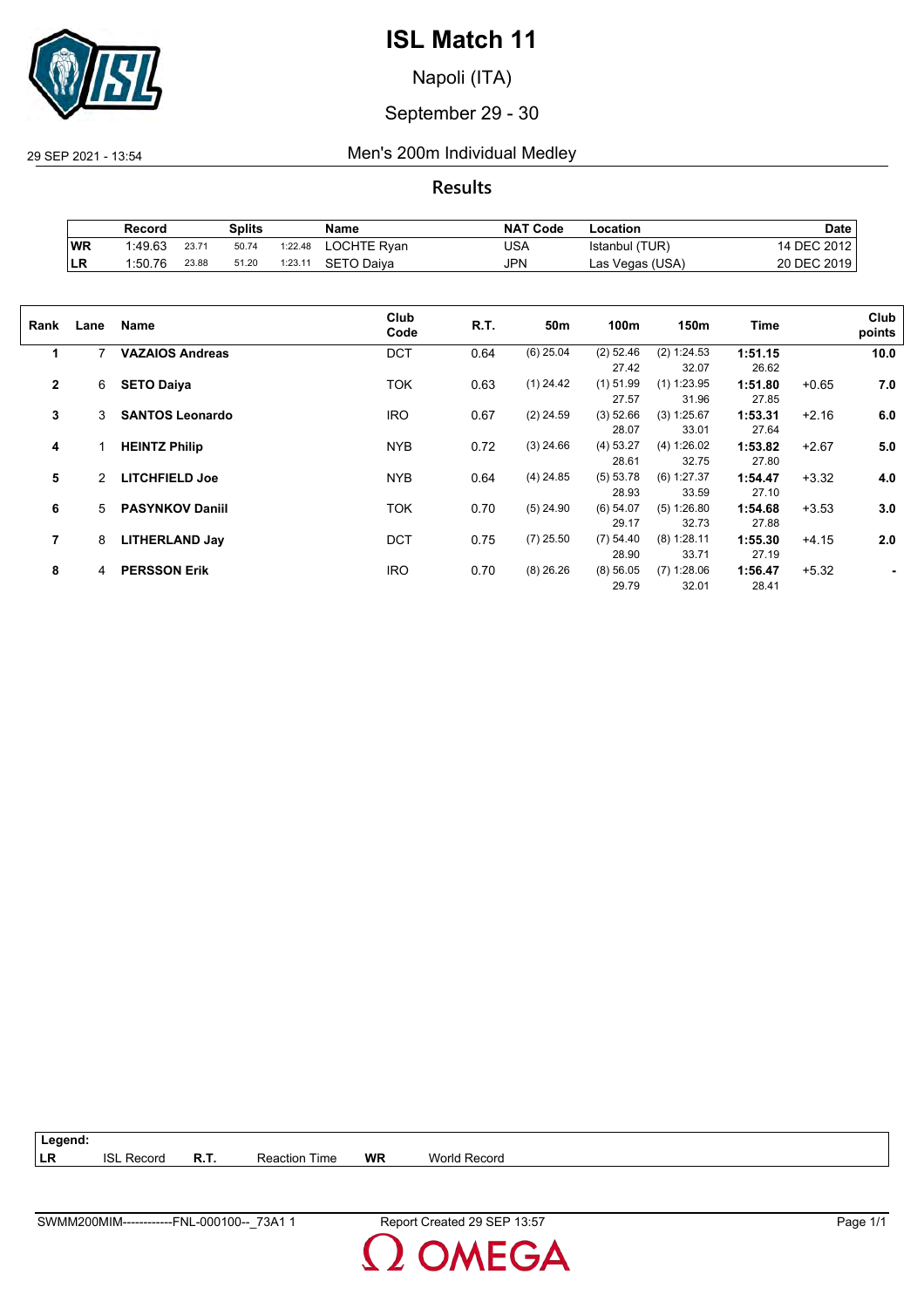

Napoli (ITA)

#### September 29 - 30

29 SEP 2021 - 13:59 Women's 200m Individual Medley

**Results**

|           | Record  |       | Splits |         | Name                  | <b>NAT Code</b> | ∟ocation       | Date             |
|-----------|---------|-------|--------|---------|-----------------------|-----------------|----------------|------------------|
| <b>WR</b> | 2:01.86 | 26.47 | 56.40  | 1:32.49 | <b>HOSSZU Katinka</b> | HUN             | Doha (QAT)     | <b>SDEC 2014</b> |
| ∣LR       | 2:03.93 | 27.32 | 58.39  | 1:34.01 | OHASHI Yui            | <b>JPN</b>      | Budapest (HUN) | 14 NOV 2020      |

| Rank           | Lane | Name                        | Club<br>Code | R.T. | 50m         | 100m          | 150m          | <b>Time</b> |         | Club<br>points |
|----------------|------|-----------------------------|--------------|------|-------------|---------------|---------------|-------------|---------|----------------|
| 1              | 6    | <b>OHASHI Yui</b>           | TOK          | 0.69 | $(3)$ 27.67 | $(2)$ 59.05   | $(2)$ 1:35.39 | 2:04.86     |         | 12.0           |
|                |      |                             |              |      |             | 31.38         | 36.34         | 29.47       |         |                |
| $\overline{2}$ | 2    | <b>WOOD Abbie</b>           | <b>NYB</b>   | 0.68 | $(1)$ 27.42 | $(1)$ 58.74   | $(1)$ 1:34.89 | 2:04.94     | $+0.08$ | 7.0            |
|                |      |                             |              |      |             | 31.32         | 36.15         | 30.05       |         |                |
| 3              |      | <b>ANDISON Bailey</b>       | <b>DCT</b>   | 0.65 | $(6)$ 28.17 | $(5)$ 1:00.17 | (3) 1:36.59   | 2:06.90     | $+2.04$ | 6.0            |
|                |      |                             |              |      |             | 32.00         | 36.42         | 30.31       |         |                |
| 4              | 8    | <b>JAKABOS Zsuzsanna</b>    | <b>DCT</b>   | 0.70 | $(4)$ 27.89 | (4) 1:00.06   | (5) 1:37.21   | 2:07.75     | $+2.89$ | 5.0            |
|                |      |                             |              |      |             | 32.17         | 37.15         | 30.54       |         |                |
| 5              | 4    | <b>UGOLKOVA Maria</b>       | <b>IRO</b>   | 0.65 | $(2)$ 27.60 | (3) 59.43     | (4) 1:36.95   | 2:08.08     | $+3.22$ | 4.0            |
|                |      |                             |              |      |             | 31.83         | 37.52         | 31.13       |         |                |
| 6              | 3    | <b>COCCONCELLI Costanza</b> | <b>IRO</b>   | 0.68 | $(7)$ 28.84 | $(7)$ 1:00.99 | (6) 1:38.48   | 2:09.16     | $+4.30$ | 3.0            |
|                |      |                             |              |      |             | 32.15         | 37.49         | 30.68       |         |                |
| $\overline{7}$ |      | <b>RENSHAW Molly</b>        | <b>NYB</b>   | 0.68 | $(8)$ 29.05 | $(8)$ 1:03.39 | $(7)$ 1:38.52 | 2:10.63     | $+5.77$ |                |
|                |      |                             |              |      |             | 34.34         | 35.13         | 32.11       |         |                |
| 8              | 5    | <b>GINGRICH Leah</b>        | ток          | 0.72 | $(5)$ 27.96 | $(6)$ 1:00.91 | $(8)$ 1:39.81 | 2:11.06     | $+6.20$ |                |
|                |      |                             |              |      |             | 32.95         | 38.90         | 31.25       |         |                |

| Legend: |                   |                      |           |              |
|---------|-------------------|----------------------|-----------|--------------|
| ∣LR     | <b>ISL Record</b> | <b>Reaction Time</b> | <b>WR</b> | World Record |

**OMEGA**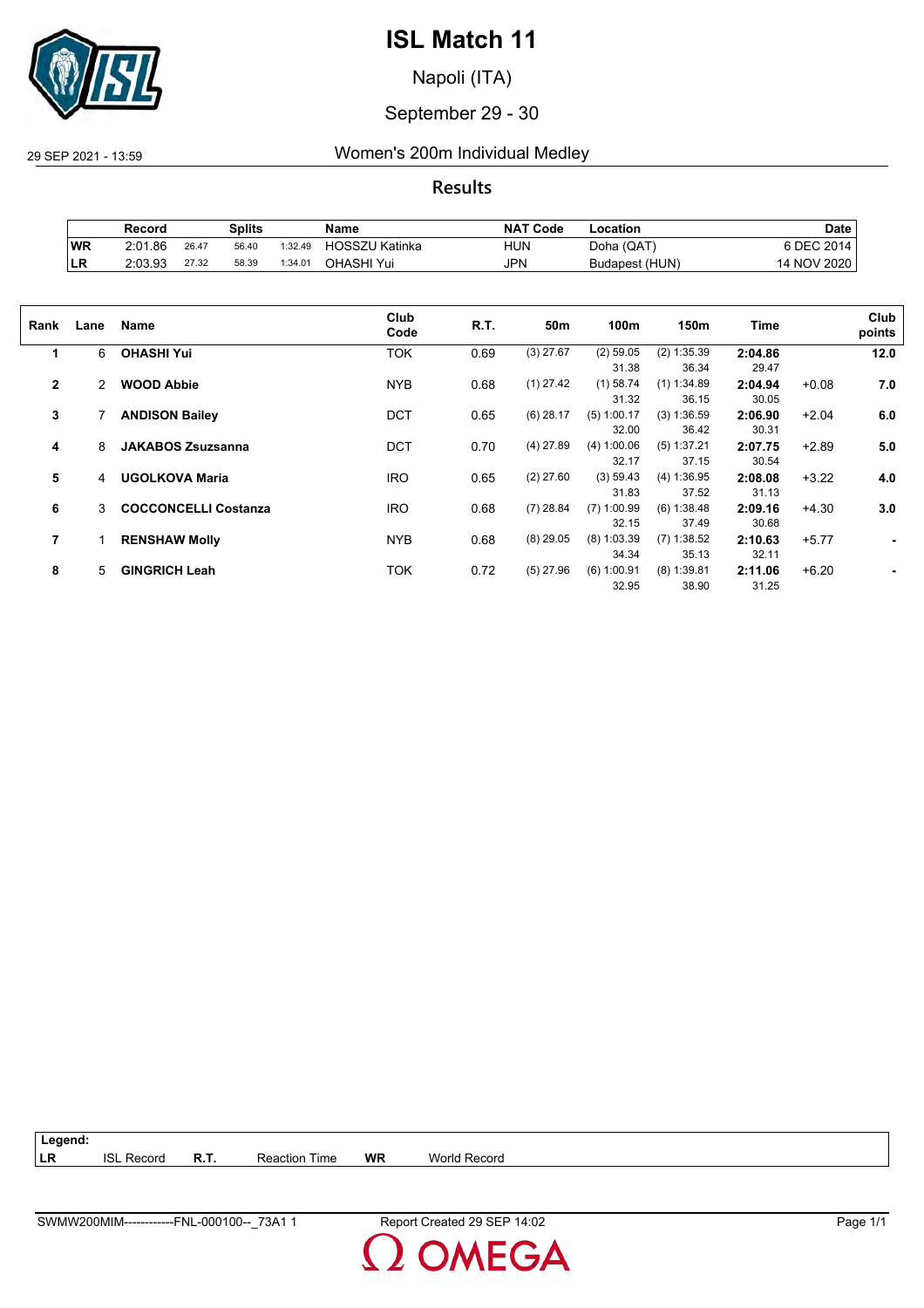

Napoli (ITA)

### September 29 - 30

29 SEP 2021 - 14:03 Men's 50m Breaststroke

#### **Results**

|           | Record Name |                             | <b>NAT Code</b> | Location       | Date.       |
|-----------|-------------|-----------------------------|-----------------|----------------|-------------|
| <b>WR</b> |             | 25.25 van der BURGH Cameron | <b>RSA</b>      | Berlin (GER)   | 14 NOV 2009 |
| LR        |             | 25.29 SAKCI Emre            | TUR             | Budapest (HUN) | 5 NOV 2020  |

| Rank | Lane | Name                        | <b>Club Code</b> | R.T. | Time             | Club points |
|------|------|-----------------------------|------------------|------|------------------|-------------|
|      | 5    | <b>KOSEKI Yasuhiro</b>      | <b>TOK</b>       | 0.64 | 26.01            | 12.0        |
| $=2$ |      | <b>STRELNIKOV Kirill</b>    | <b>IRO</b>       | 0.63 | $+0.19$<br>26.20 | 6.5         |
| $=2$ | 6.   | <b>PINZUTI Alessandro</b>   | <b>TOK</b>       | 0.72 | 26.20<br>$+0.19$ | 6.5         |
| 4    |      | <b>FRANCA SILVA Felipe</b>  | <b>DCT</b>       | 0.70 | $+0.22$<br>26.23 | 5.0         |
| 5    | 4    | <b>REITSHAMMER Bernhard</b> | <b>IRO</b>       | 0.65 | 26.53<br>$+0.52$ | 4.0         |
| 6    | 8    | <b>COPE Tommy</b>           | DCT              | 0.62 | 26.75<br>$+0.74$ | 3.0         |
|      |      | <b>KOCH Marco</b>           | <b>NYB</b>       | 0.67 | 27.54<br>$+1.53$ |             |
| 8    |      | <b>WILBY James</b>          | <b>NYB</b>       | 0.69 | $+1.76$<br>27.77 |             |

| $73A$ .<br><b>SWM</b><br>00010<br>FNL<br>18.4 H L<br>$\mathbf{L}$<br>uu<br>vivi | 4:06<br>Renor<br>$-$<br>oг<br>. .<br>21 C U | . .<br>' cane |
|---------------------------------------------------------------------------------|---------------------------------------------|---------------|

**LR** ISL Record **R.T.** Reaction Time **WR** World Record

**Legend:**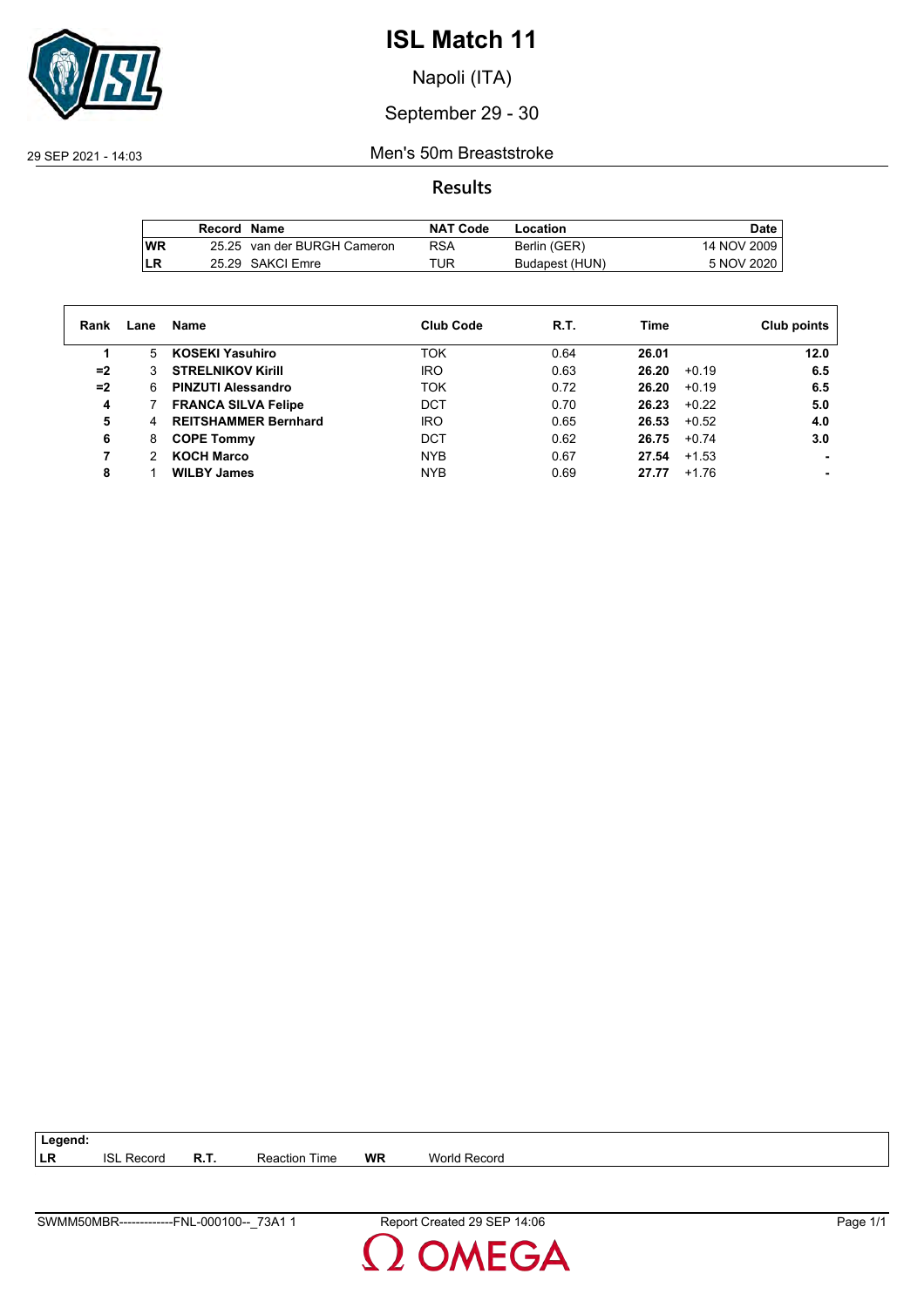

Napoli (ITA)

### September 29 - 30

29 SEP 2021 - 14:06 Women's 50m Breaststroke

**Results**

|           | Record Name |                     | <b>NAT Code</b> | Location       | <b>Date</b> |
|-----------|-------------|---------------------|-----------------|----------------|-------------|
| <b>WR</b> |             | 28.56 ATKINSON Alia | JAM             | Budapest (HUN) | 6 OCT 2018  |
| LR        | 28.77       | KING Lillv          | USA             | Budapest (HUN) | 21 NOV 2020 |

| Rank | Lane | Name                      | <b>Club Code</b> | R.T. | Time             | Club points |
|------|------|---------------------------|------------------|------|------------------|-------------|
|      | 3    | <b>HULKKO Ida</b>         | <b>IRO</b>       | 0.66 | 29.68            | 15.0        |
| 2    | 5.   | <b>TUCKER Miranda</b>     | <b>TOK</b>       | 0.65 | 30.22<br>$+0.54$ | 7.0         |
| 3    | 2    | <b>VASEY Sarah</b>        | <b>NYB</b>       | 0.66 | 30.28<br>$+0.60$ | 6.0         |
| 4    | 4    | <b>STRAUCH Jenna</b>      | <b>IRO</b>       | 0.72 | 30.46<br>$+0.78$ | 5.0         |
| 5    | 8    | <b>BELONOGOFF Tatiana</b> | <b>DCT</b>       | 0.72 | 30.58<br>$+0.90$ | 4.0         |
| 6    | 6    | <b>WATANABE Kanako</b>    | TOK              | 0.69 | 30.95<br>$+1.27$ |             |
|      |      | <b>RENSHAW Molly</b>      | <b>NYB</b>       | 0.66 | 31.25<br>$+1.57$ |             |
| 8    |      | TEMNIKOVA Maria           | DCT              | 0.67 | 31.26<br>$+1.58$ |             |

| 73A <sup>-</sup><br>SWMW50MBR-------------FNL-000100--<br>– | 14:08<br>Report Created 29 SEP<br>__ | $\overline{\phantom{a}}$<br>Page |
|-------------------------------------------------------------|--------------------------------------|----------------------------------|
|                                                             |                                      |                                  |

**LR** ISL Record **R.T.** Reaction Time **WR** World Record

**Legend:**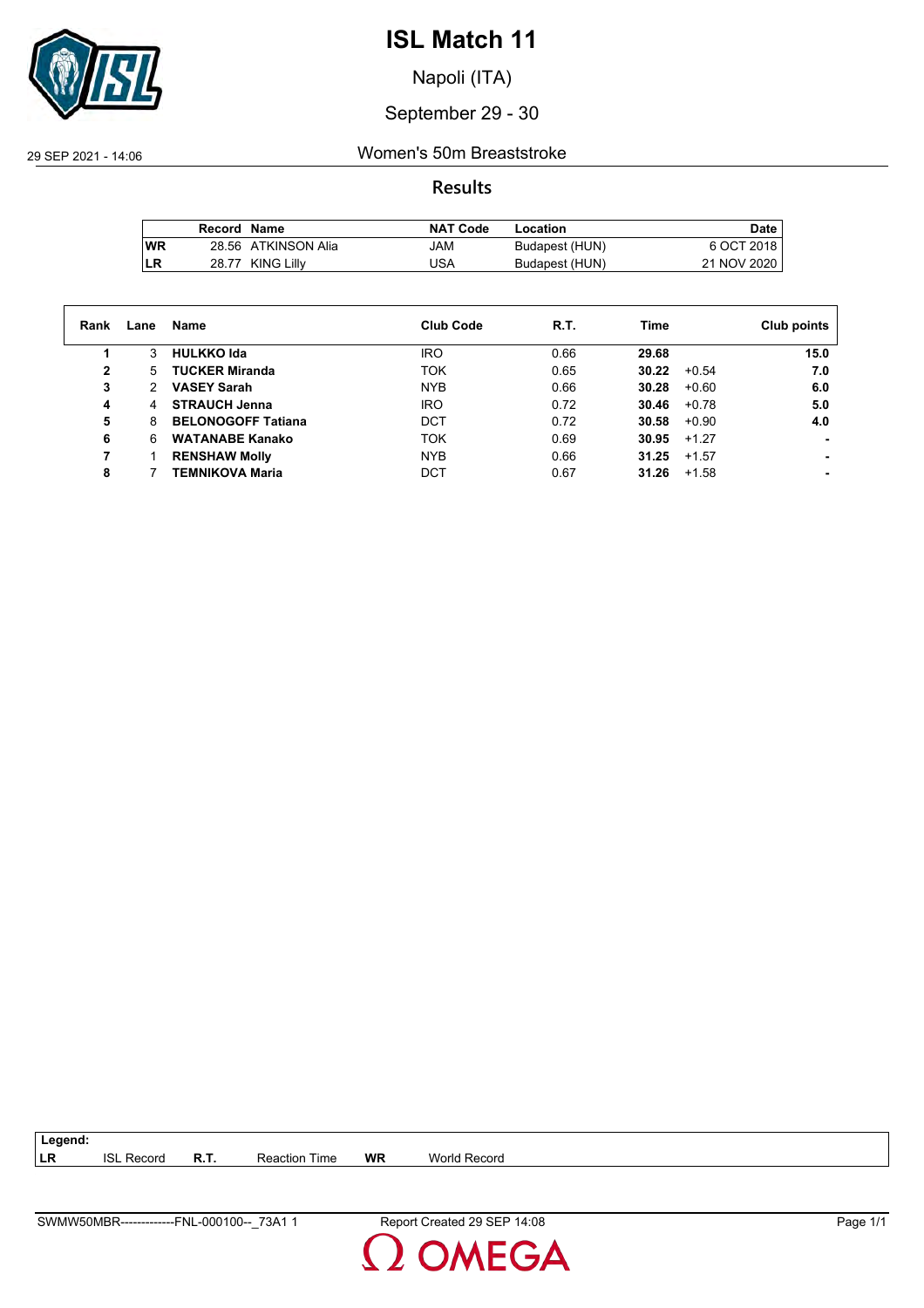

Napoli (ITA)

### September 29 - 30

 $\sqrt{2}$ 

29 SEP 2021 - 14:12 Men's 4x100m Freestyle

#### **Results**

|           | Record  |       | Splits  |         | NAT (Relay)                    | Location       | Date        |
|-----------|---------|-------|---------|---------|--------------------------------|----------------|-------------|
| <b>WR</b> | 3:03.03 | 45.66 | 1:31.41 | 2:17.27 | USA - United States of America | Hangzhou (CHN) | 11 DEC 2018 |
| <b>LR</b> | 3:02.78 | 46.09 | 1:31.34 | 2:16.74 | ENS - Energy Standard          | Budapest (HUN) | 21 NOV 2020 |

| Rank           | Lane           | Club / Name                   | R.T. | 50m   | 100m  | <b>Time</b>   |          | Club<br>points |
|----------------|----------------|-------------------------------|------|-------|-------|---------------|----------|----------------|
| $\mathbf{1}$   | $\overline{2}$ | <b>NYB - NY Breakers</b>      |      |       |       | 3:06.75       |          | 20.0           |
|                |                | <b>WHITTLE Jacob</b>          | 0.69 | 22.97 | 47.23 | $(3)$ 47.23   |          |                |
|                |                | <b>PIJNENBURG Stan</b>        | 0.25 | 22.09 | 46.55 | (2) 1:33.78   |          |                |
|                |                | <b>KRASKA Jakub</b>           | 0.23 | 22.46 | 46.98 | $(2)$ 2:20.76 |          |                |
|                |                | <b>TEMPLE Matt</b>            | 0.17 | 21.76 | 45.99 |               |          |                |
| $\overline{2}$ | 8              | <b>DCT - DC Trident</b>       |      |       |       | 3:06.82       | $+0.07$  | 14.0           |
|                |                | SHCHEGOLEV Aleksandr          | 0.65 | 22.65 | 46.97 | $(1)$ 46.97   |          |                |
|                |                | PEBLEY Jacob                  | 0.19 | 22.39 | 46.72 | $(1)$ 1:33.69 |          |                |
|                |                | <b>HARTING Zach</b>           | 0.25 | 22.43 | 46.81 | $(1)$ 2:20.50 |          |                |
|                |                | <b>APPLE Zach</b>             | 0.15 | 22.09 | 46.32 |               |          |                |
| 3              | 5              | <b>TOK - Tokyo Frog Kings</b> |      |       |       | 3:07.37       | $+0.62$  | 12.0           |
|                |                | <b>SPAJARI Pedro</b>          | 0.65 | 22.72 | 46.99 | $(2)$ 46.99   |          |                |
|                |                | <b>QUINTERO Cristian</b>      | 0.30 | 22.27 | 47.06 | (3) 1:34.05   |          |                |
|                |                | <b>GIREV</b> Ivan             | 0.30 | 22.56 | 47.19 | $(4)$ 2:21.24 |          |                |
|                |                | <b>NEMETH Nandor</b>          | 0.30 | 22.23 | 46.13 |               |          |                |
| 4              | $\overline{7}$ | <b>DCT - DC Trident</b>       |      |       |       | 3:08.29       | $+1.54$  | 10.0           |
|                |                | STJEPANOVIC Velimir           | 0.63 | 22.93 | 47.43 | $(5)$ 47.43   |          |                |
|                |                | SHEVTSOV Sergey               | 0.19 | 21.95 | 47.00 | (5) 1:34.43   |          |                |
|                |                | <b>HOFFER Ryan</b>            | 0.16 | 21.77 | 46.75 | $(3)$ 2:21.18 |          |                |
|                |                | <b>MURPHY Camden</b>          | 0.29 | 22.43 | 47.11 |               |          |                |
| 5              | 3              | IRO - Iron                    |      |       |       | 3:08.76       | $+2.01$  | 8.0            |
|                |                | <b>RICHARDS Matt</b>          | 0.61 | 23.00 | 47.33 | $(4)$ 47.33   |          |                |
|                |                | <b>ORSI Marco</b>             | 0.05 | 22.46 | 47.01 | (4) 1:34.34   |          |                |
|                |                | <b>VEKOVISHCHEV Mikhail</b>   | 0.27 | 22.42 | 47.16 | $(5)$ 2:21.50 |          |                |
|                |                | de BOER Thom                  | 0.16 | 21.88 | 47.26 |               |          |                |
| 6              | 6              | <b>TOK - Tokyo Frog Kings</b> |      |       |       | 3:10.07       | $+3.32$  | 6.0            |
|                |                | <b>BRZOSKOWSKI Maarten</b>    | 0.63 | 23.25 | 48.18 | $(7)$ 48.18   |          |                |
|                |                | <b>TARASEVICH Grigory</b>     | 0.35 | 23.16 | 48.35 | $(7)$ 1:36.53 |          |                |
|                |                | <b>BOHUS Richard</b>          | 0.26 | 22.44 | 47.13 | $(7)$ 2:23.66 |          |                |
|                |                | MOROZOV Vladimir              | 0.19 | 21.64 | 46.41 |               |          |                |
| $\overline{7}$ | $\mathbf{1}$   | <b>NYB - NY Breakers</b>      |      |       |       | 3:10.92       | $+4.17$  | 4.0            |
|                |                | <b>MAJERSKI Jakub</b>         | 0.64 | 23.09 | 47.83 | $(6)$ 47.83   |          |                |
|                |                | <b>CHERUTI Meiron</b>         | 0.23 | 21.82 | 47.83 | (6) 1:35.66   |          |                |
|                |                | <b>TOMAC Mewen</b>            | 0.12 | 22.15 | 47.05 | $(6)$ 2:22.71 |          |                |
|                |                | <b>HEINTZ Philip</b>          | 0.37 | 23.02 | 48.21 |               |          |                |
| 8              | 4              | IRO - Iron                    |      |       |       | 3:29.22       | $+22.47$ | $-2.0$         |
|                |                | LOBANOVSZKIJ Maxim            | 0.65 | 22.90 | 48.72 | $(8)$ 48.72   |          |                |
|                |                | <b>BASSETO Guilherme</b>      | 0.26 | 25.33 | 52.69 | (8) 1:41.41   |          |                |
|                |                | <b>STRELNIKOV Kirill</b>      | 0.26 | 26.01 | 55.48 | $(8)$ 2:36.89 |          |                |
|                |                | <b>PERSSON Erik</b>           | 0.42 | 25.13 | 52.33 |               |          |                |
|                |                |                               |      |       |       |               |          |                |

| Legend:   |                  |             |      |           |        |
|-----------|------------------|-------------|------|-----------|--------|
| <b>LR</b> | $\sim$<br>Record | <b>R.T.</b> | Time | <b>WR</b> | Recoro |
|           |                  |             |      |           |        |

**OMEGA**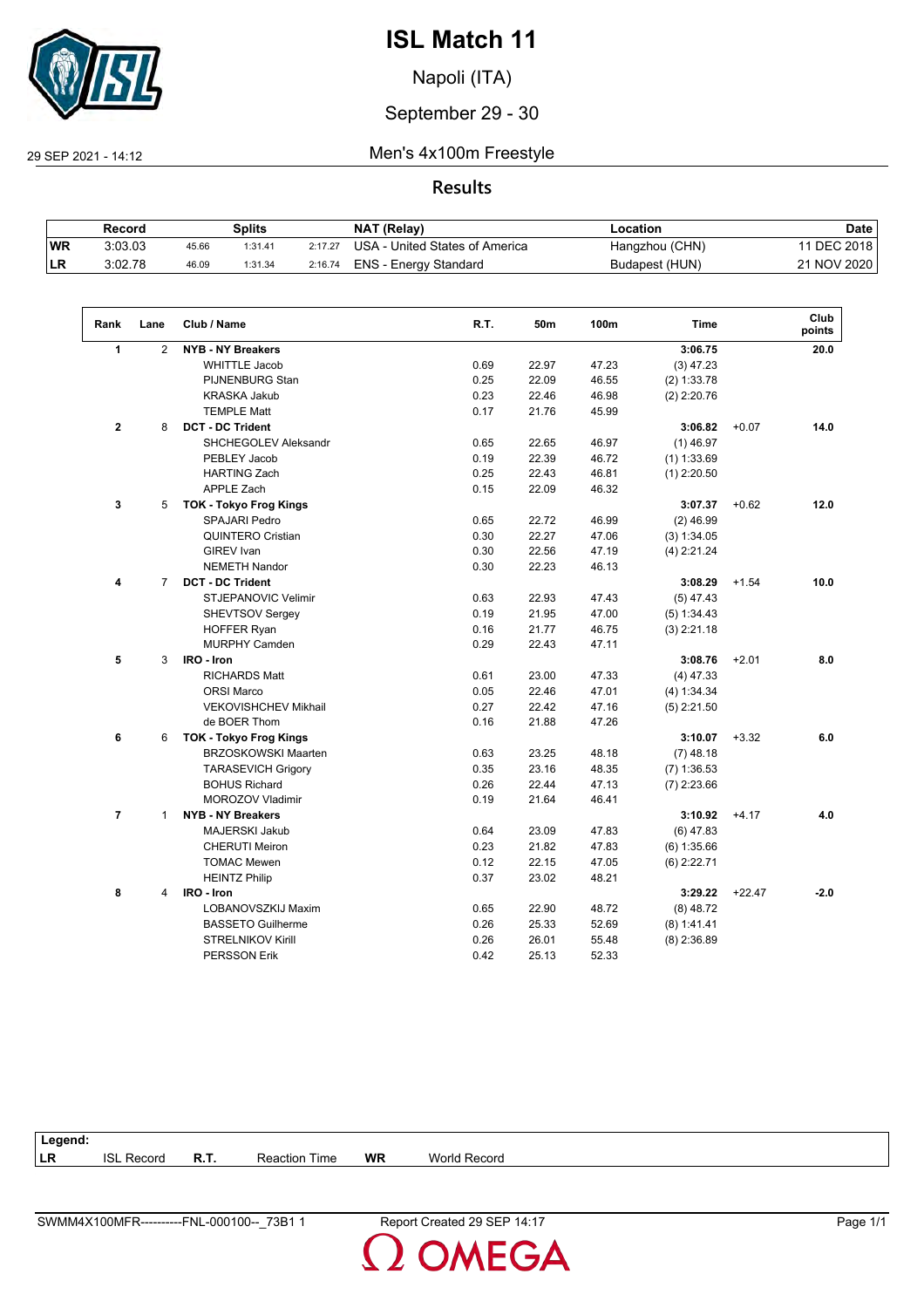

Napoli (ITA)

September 29 - 30

29 SEP 2021 - 14:23 Women's 50m Backstroke

**Results**

|            | Record Name |                      | <b>NAT Code</b> | Location       | Date        |
|------------|-------------|----------------------|-----------------|----------------|-------------|
| <b>IWR</b> |             | 25.60 TOUSSAINT Kira | NED             | Budapest (HUN) | 14 NOV 2020 |
| LR         |             | 25.60 TOUSSAINT Kira | NED             | Budapest (HUN) | 14 NOV 2020 |

| Rank | Lane | Name                    | <b>Club Code</b> | R.T. | Time             | Club points |
|------|------|-------------------------|------------------|------|------------------|-------------|
| $=1$ | 3    | <b>HENIQUE Melanie</b>  | <b>IRO</b>       | 0.53 | 26.32            | 8.0         |
| $=1$ | 8    | <b>DELOOF Ali</b>       | <b>DCT</b>       | 0.62 | 26.32            | 8.0         |
| 3    | 2    | <b>TCHORZ Alicja</b>    | <b>NYB</b>       | 0.58 | 26.41<br>$+0.09$ | 6.0         |
| 4    |      | <b>PEDA Paulina</b>     | <b>NYB</b>       | 0.56 | 26.50<br>$+0.18$ | 5.0         |
| 5    | 4    | <b>LOYNING Ingeborg</b> | <b>IRO</b>       | 0.54 | 26.78<br>$+0.46$ | 4.0         |
| 6    |      | <b>MACK Linnea</b>      | <b>DCT</b>       | 0.57 | 26.89<br>$+0.57$ | 3.0         |
|      | 6    | <b>DELOOF Gabby</b>     | <b>TOK</b>       | 0.64 | 27.07<br>$+0.75$ | 2.0         |
| 8    |      | <b>DELOOF Catie</b>     | <b>TOK</b>       | 0.61 | 27.19<br>$+0.87$ | 1.0         |
|      |      |                         |                  |      |                  |             |

**LR** ISL Record **R.T.** Reaction Time **WR** World Record

**Legend:**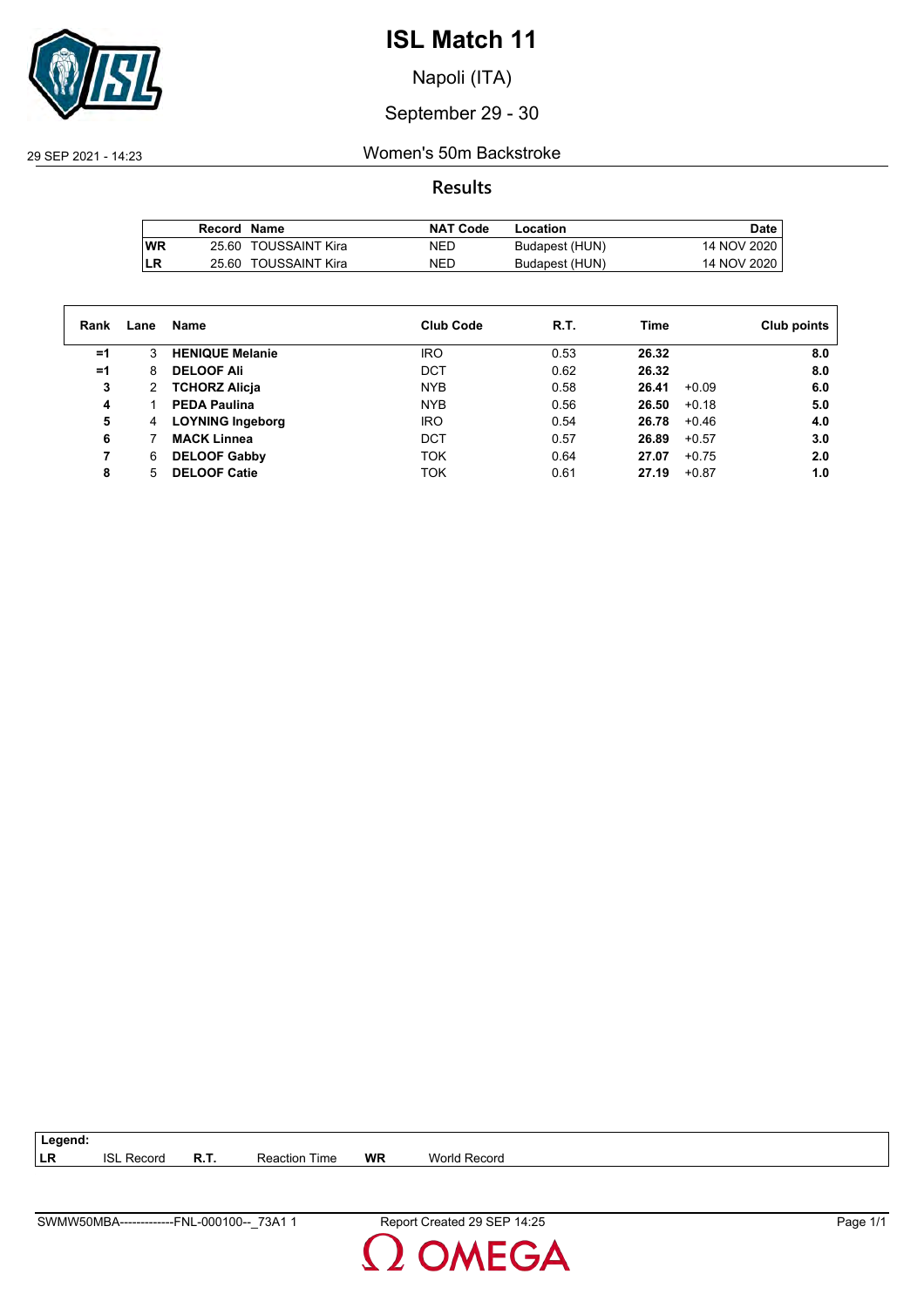

Napoli (ITA)

### September 29 - 30

29 SEP 2021 - 14:26 Men's 50m Backstroke

**Results**

|           | Record Name |                        | <b>NAT Code</b> | Location       | Date.       |
|-----------|-------------|------------------------|-----------------|----------------|-------------|
| <b>WR</b> |             | 22.22 MANAUDOU Florent | FRA             | Doha (QAT)     | 6 DEC 2014  |
| LR        |             | 22.54 MURPHY Ryan      | JSA             | Budapest (HUN) | 21 NOV 2020 |

| Rank         | Lane | Name                    | <b>Club Code</b> | R.T. | Time             | Club points |
|--------------|------|-------------------------|------------------|------|------------------|-------------|
|              |      | <b>NIKOLAEV Mark</b>    | DCT              | 0.62 | 22.98            | 9.0         |
| $\mathbf{2}$ | 3    | <b>GLINTA Robert</b>    | <b>IRO</b>       | 0.58 | 23.01<br>$+0.03$ | 7.0         |
| 3            | 5.   | <b>KAWAMOTO Takeshi</b> | <b>TOK</b>       | 0.58 | $+0.13$<br>23.11 | 6.0         |
| 4            | 8    | <b>VAZAIOS Andreas</b>  | <b>DCT</b>       | 0.61 | $+0.45$<br>23.43 | 5.0         |
| 5            | 2    | <b>LITCHFIELD Joe</b>   | <b>NYB</b>       | 0.46 | 23.46<br>$+0.48$ | 4.0         |
| 6            |      | <b>BRAUNSCHEIG Ole</b>  | <b>NYB</b>       | 0.58 | 23.55<br>$+0.57$ | 3.0         |
|              | 4    | <b>MORA Lorenzo</b>     | <b>IRO</b>       | 0.55 | 23.56<br>$+0.58$ | 2.0         |
| 8            | 6    | <b>BOHUS Richard</b>    | TOK              | 0.54 | 23.86<br>$+0.88$ | 1.0         |

| <b>SWM</b><br>73A<br>100-<br>FNL<br>იიი<br>IN A RA<br>16<br>ິນຕະ<br>JIVIDF | $+28$<br>Repr.<br>. .<br>oг<br>.<br>__ | ' cane |
|----------------------------------------------------------------------------|----------------------------------------|--------|

**LR** ISL Record **R.T.** Reaction Time **WR** World Record

**Legend:**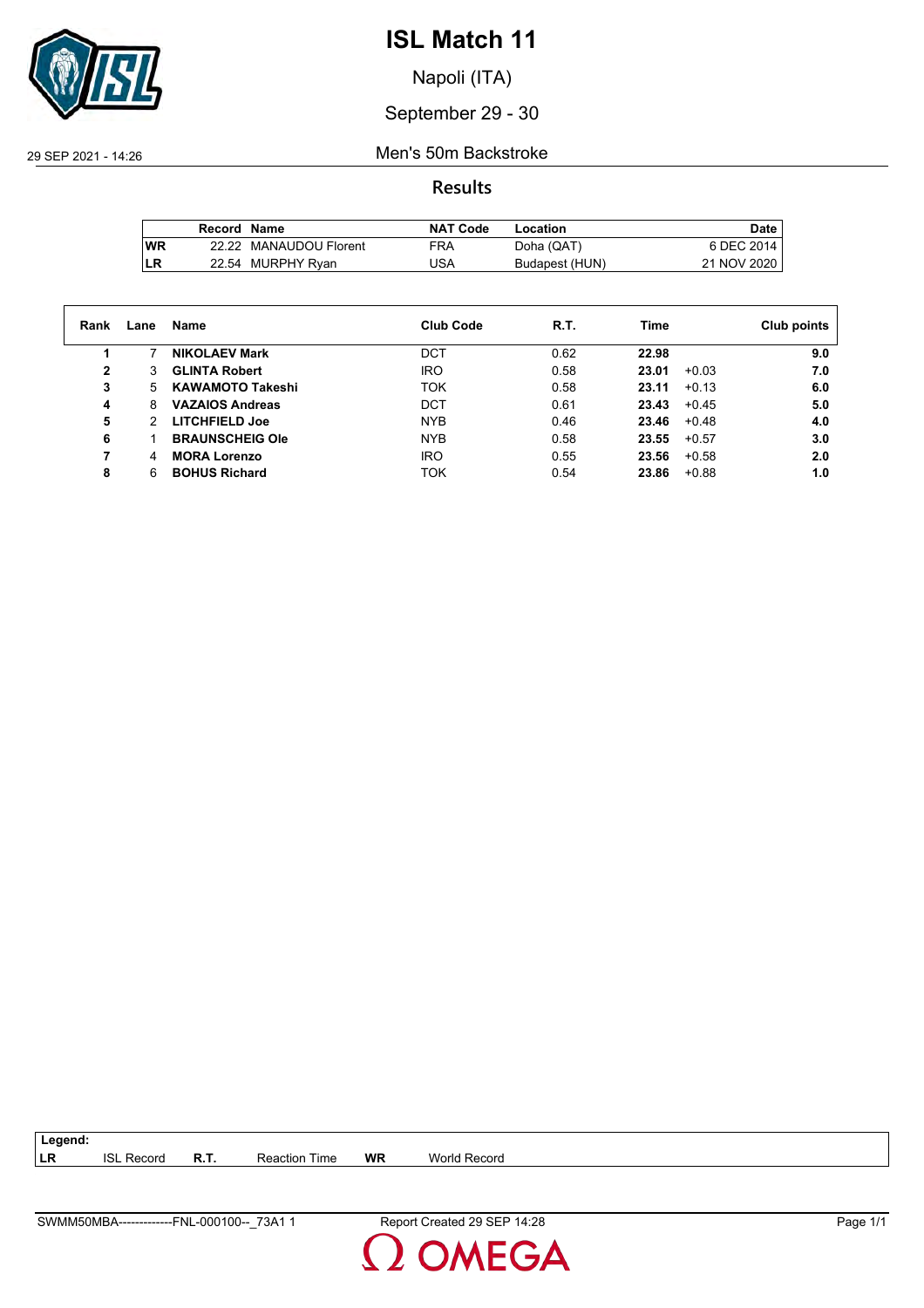

Napoli (ITA)

#### September 29 - 30

29 SEP 2021 - 14:31 Women's 400m Freestyle

#### **Results**

|           | Record  |       | Splits  |         | Name                  | <b>NAT Code</b> | Location           | Date        |
|-----------|---------|-------|---------|---------|-----------------------|-----------------|--------------------|-------------|
| <b>WR</b> | 3:53.92 | 56.08 | 1:55.37 | 2:54.94 | <b>TITMUS Ariarne</b> | AUS             | Hangzhou (CHN)     | 14 DEC 2018 |
| LR        | 3:54.06 | 56.33 | 1:55.24 | 2:55.04 | LEDECKY Katie         | <b>DCT</b>      | Indianapolis (USA) | 5 OCT 2019  |

| Rank Lane Name |               |                                                      |                           | Club<br>Code              |                           | R.T.                      | Time    |         | Club<br>points |
|----------------|---------------|------------------------------------------------------|---------------------------|---------------------------|---------------------------|---------------------------|---------|---------|----------------|
| 1.             |               | 8 EVANS Joanna                                       |                           | <b>DCT</b>                |                           | 0.71                      | 4:00.14 |         | 12.0           |
| 50m (6) 27.79  |               | 100m (5) 56.73   150m (5) 1:28.03<br>31.30<br>28.94  | 200m (2) 1:58.90<br>30.87 | 250m (2) 2:29.64<br>30.74 | 300m (1) 3:00.44<br>30.80 | 350m (1) 3:30.47<br>30.03 | 29.67   |         |                |
| $\mathbf{2}$   |               | <b>SEEMANOVA Barbora</b>                             |                           | IRO.                      |                           | 0.65                      | 4:02.44 | $+2.30$ | 11.0           |
| 50m (2) 27.05  |               | 100m (3) 56.50 150m (1) 1:26.81<br>30.31<br>29.45    | 200m (1) 1:57.80<br>30.99 | 250m (1) 2:29.23<br>31.43 | 300m (2) 3:00.62<br>31.39 | 350m (2) 3:31.85<br>31.23 | 30.59   |         |                |
| 3              | $\mathcal{P}$ | <b>WOOD Abbie</b>                                    |                           | NYB.                      |                           | 0.71                      | 4:03.21 | $+3.07$ | 6.0            |
| 50m (7) 27.81  |               | 100m (7) 58.08  150m (7) 1:28.61<br>30.53<br>30.27   | 200m (4) 1:59.71<br>31.10 | 250m (4) 2:30.84<br>31.13 | 300m (4) 3:01.89<br>31.05 | 350m (4) 3:32.74<br>30.85 | 30.47   |         |                |
| 4              |               | <b>NEALE Leah</b>                                    |                           | <b>DCT</b>                |                           | 0.69                      | 4:03.35 | $+3.21$ | 8.0            |
| 50m (5) 27.50  |               | 100m (4) 56.63  150m (2) 1:27.66<br>31.03<br>29.13   | 200m (3) 1:59.10<br>31.44 | 250m (3) 2:30.38<br>31.28 | 300m (3) 3:01.81<br>31.43 | 350m (3) 3:32.56<br>30.75 | 30.79   |         |                |
| 5              |               | ANDRUSENKO Veronika                                  |                           | IRO.                      |                           | 0.75                      | 4:03.55 | $+3.41$ | 4.0            |
| 50m (8) 28.56  |               | 100m (8) 59.04<br>150m (8) 1:30.23<br>31.19<br>30.48 | 200m (8) 2:01.46<br>31.23 | 250m (7) 2:32.47<br>31.01 | 300m (6) 3:03.26<br>30.79 | 350m (5) 3:33.92<br>30.66 | 29.63   |         |                |
| 6              | 6             | <b>MADDEN Paige</b>                                  |                           | TOK                       |                           | 0.75                      | 4:04.90 | +4.76   | 9.0            |
| 50m (1) 27.00  |               | 100m (1) 55.99 150m (3) 1:27.76<br>31.77<br>28.99    | 200m (5) 1:59.81<br>32.05 | 250m (5) 2:31.41<br>31.60 | 300m (5) 3:02.65<br>31.24 | 350m (6) 3:33.97<br>31.32 | 30.93   |         |                |
|                | 5.            | <b>IGARASHI Chihiro</b>                              |                           | <b>TOK</b>                |                           | 0.60                      | 4:06.25 | $+6.11$ | 3.0            |
| 50m (4) 27.49  |               | 100m (6) 57.38<br>150m (6) 1:28.44<br>29.89<br>31.06 | 200m (6) 1:59.88<br>31.44 | 250m (6) 2:31.61<br>31.73 | 300m (7) 3:03.52<br>31.91 | 350m (7) 3:35.36<br>31.84 | 30.89   |         |                |
| 8              |               | <b>USTINOVA Daria S</b>                              |                           | NYB.                      |                           | 0.69                      | 4:12.87 | +12.73  | $-1.0$         |
| 50m (3) 27.07  |               | 100m (2) 56.45   150m (4) 1:27.87<br>29.38<br>31.42  | 200m (7) 2:00.41<br>32.54 | 250m (8) 2:32.99<br>32.58 | 300m (8) 3:06.07<br>33.08 | 350m (8) 3:39.74<br>33.67 | 33.13   |         |                |

**LR** ISL Record **R.T.** Reaction Time **WR** World Record

**Legend:**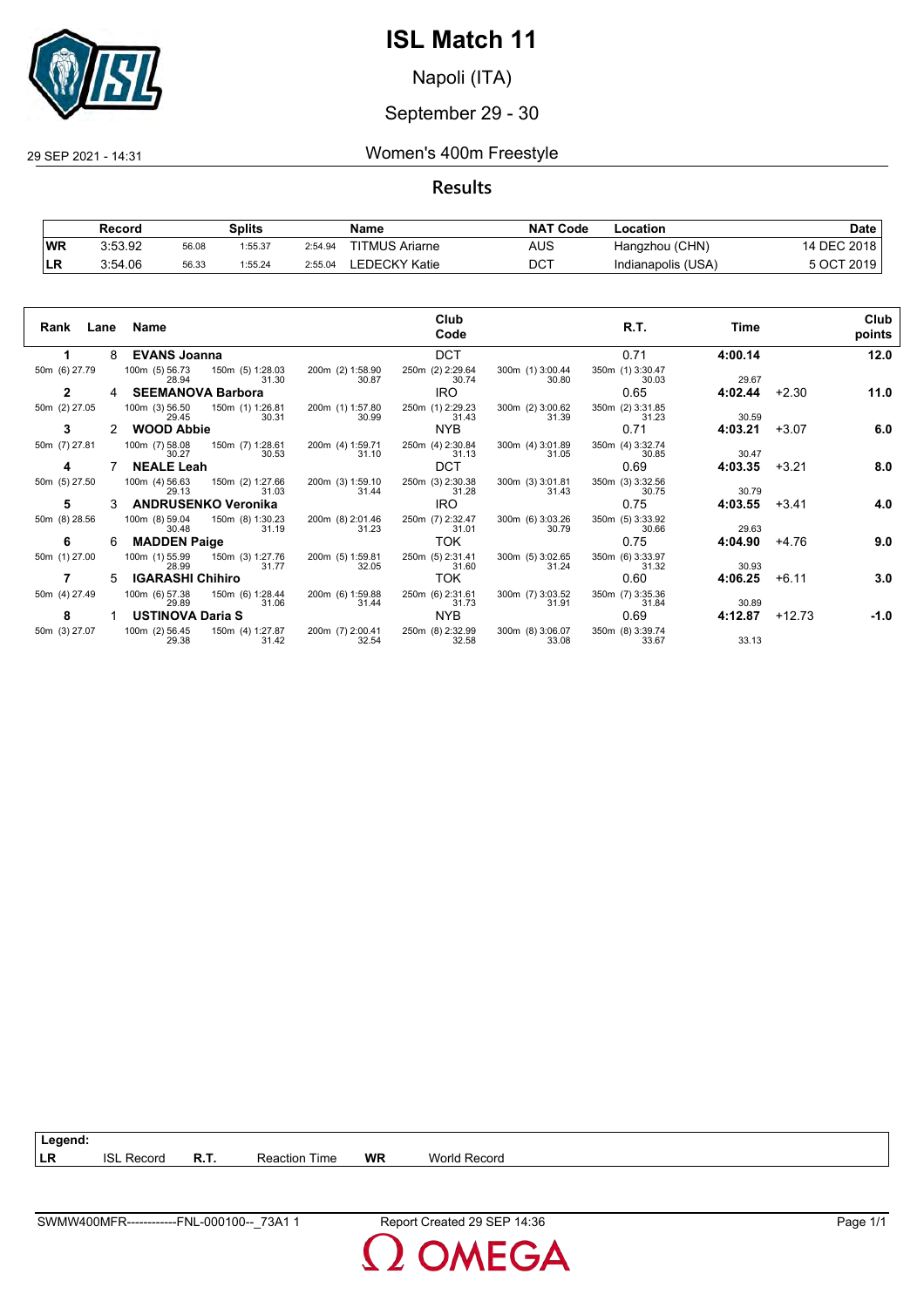

Napoli (ITA)

#### September 29 - 30

#### 29 SEP 2021 - 14:37 Men's 400m Freestyle

**Results**

|           | Record  |       | <b>Splits</b> |         | Name             | <b>NAT Code</b> | Location       | Date            |
|-----------|---------|-------|---------------|---------|------------------|-----------------|----------------|-----------------|
| WR        | 3:32.25 | 50.80 | 1:44.73       | 2:38.85 | AGNEL<br>Yannick | FRA             | Angers (FRA)   | 15 NOV 2012     |
| <b>LR</b> | 3:35.49 | 51.66 | 14.76         | 2:42.52 | RAPSYS Danas     | ᄂᆝ              | Budapest (HUN) | <b>NOV 2020</b> |

| Rank Lane Name |    |                          |                                                |                           | Club<br>Code              |                           | R.T.                      | Time    | Club<br>points |      |
|----------------|----|--------------------------|------------------------------------------------|---------------------------|---------------------------|---------------------------|---------------------------|---------|----------------|------|
|                |    | 2 SMITH Brendon          |                                                |                           | <b>NYB</b>                |                           | 0.67                      | 3:37.11 |                | 14.0 |
| 50m (3) 24.96  |    | 26.40                    | 100m (2) 51.36 150m (1) 1:19.14<br>27.78       | 200m (1) 1:46.94<br>27.80 | 250m (1) 2:14.89<br>27.95 | 300m (1) 2:42.63<br>27.74 | 350m (1) 3:10.19<br>27.56 | 26.92   |                |      |
| $\mathbf{2}$   | 4  | <b>MELO Luiz Altamir</b> |                                                |                           | IRO.                      |                           | 0.62                      | 3:40.61 | $+3.50$        | 9.0  |
| 50m (2) 24.87  |    |                          | 100m (4) 51.80 150m (2) 1:19.52<br>26.93 27.72 | 200m (2) 1:47.38<br>27.86 | 250m (2) 2:15.49<br>28.11 | 300m (2) 2:43.86<br>28.37 | 350m (2) 3:12.30<br>28.44 | 28.31   |                |      |
| 3              | 8  | LITHERLAND Jay           |                                                |                           | <b>DCT</b>                |                           | 0.74                      | 3:44.20 | $+7.09$        | 7.0  |
| 50m (5) 25.37  |    | 27.11                    | 100m (5) 52.48 150m (4) 1:20.73<br>28.25       | 200m (4) 1:49.49<br>28.76 | 250m (4) 2:18.63<br>29.14 | 300m (5) 2:48.06<br>29.43 | 350m (4) 3:16.46<br>28.40 | 27.74   |                |      |
| 4              |    | <b>ALMEIDA Brandonn</b>  |                                                |                           | NYB                       |                           | 0.67                      | 3:44.22 | $+7.11$        | 5.0  |
| 50m (7) 25.63  |    | 100m (7) 53.41<br>27.78  | 150m (7) 1:21.69<br>28.28                      | 200m (5) 1:50.16<br>28.47 | 250m (5) 2:18.81<br>28.65 | 300m (4) 2:47.38<br>28.57 | 350m (3) 3:16.10<br>28.72 | 28.12   |                |      |
| 5              |    |                          | <b>STJEPANOVIC Velimir</b>                     |                           | <b>DCT</b>                |                           | 0.63                      | 3:44.84 | $+7.73$        | 10.0 |
| 50m (1) 24.79  |    | 100m (1) 51.12<br>26.33  | 150m (5) 1:20.94<br>29.82                      | 200m (6) 1:50.72<br>29.78 | 250m (7) 2:20.07<br>29.35 | 300m (7) 2:49.37<br>29.30 | 350m (7) 3:17.81<br>28.44 | 27.03   |                |      |
| 6              | 5. |                          | <b>BRZOSKOWSKI Maarten</b>                     |                           | TOK                       |                           | 0.66                      | 3:44.88 | $+7.77$        | 6.0  |
| 50m (4) 25.05  |    | 100m (3) 51.76<br>26.71  | 150m (3) 1:20.25<br>28.49                      | 200m (3) 1:49.25<br>29.00 | 250m (3) 2:18.32<br>29.07 | 300m (3) 2:47.37<br>29.05 | 350m (5) 3:16.88<br>29.51 | 28.00   |                |      |
|                | 6  | <b>PASYNKOV Daniil</b>   |                                                |                           | <b>TOK</b>                |                           | 0.71                      | 3:45.61 | $+8.50$        | 2.0  |
| 50m (8) 25.90  |    | 100m (8) 53.65<br>27.75  | 150m (8) 1:22.14<br>28.49                      | 200m (8) 1:50.96<br>28.82 | 250m (6) 2:19.84<br>28.88 | 300m (6) 2:48.81<br>28.97 | 350m (6) 3:17.60<br>28.79 | 28.01   |                |      |
| 8              | 3  | <b>SANTOS Leonardo</b>   |                                                |                           | IRO.                      |                           | 0.67                      | 3:48.92 | +11.81         |      |
| 50m (6) 25.39  |    | 27.59                    | 100m (6) 52.98 150m (6) 1:21.52<br>28.54       | 200m (7) 1:50.89<br>29.37 | 250m (8) 2:20.58<br>29.69 | 300m (8) 2:50.45<br>29.87 | 350m (8) 3:20.09<br>29.64 | 28.83   |                |      |

**LR** ISL Record **R.T.** Reaction Time **WR** World Record

**Legend:**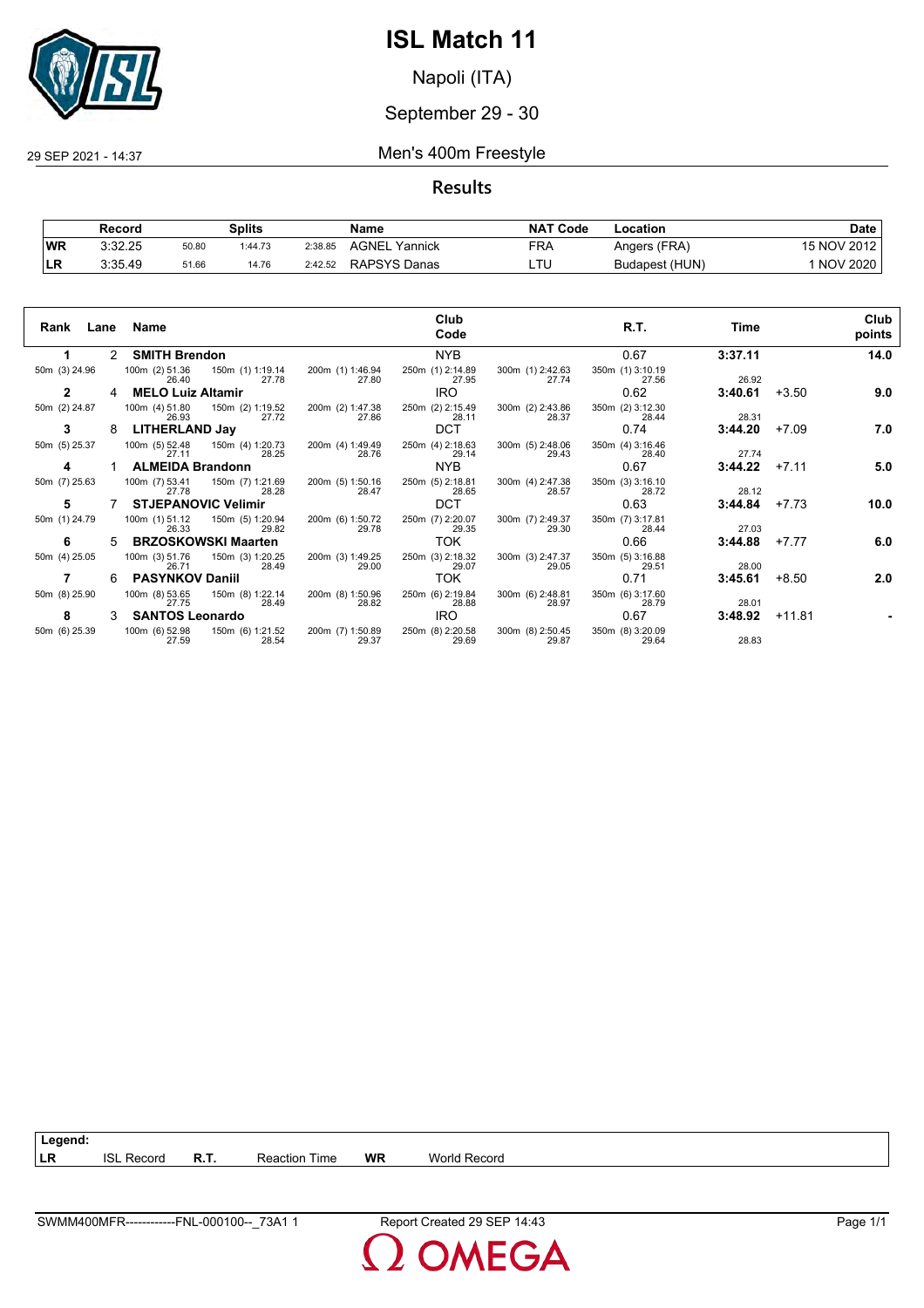

Napoli (ITA)

#### September 29 - 30

 $\sqrt{2}$ 

29 SEP 2021 - 14:46 Women's 4x100m Medley Relay

#### **Results**

|           | Record  |       | Splits |         | <b>NAT (Relav)</b>             | ∟ocation       | Date        |
|-----------|---------|-------|--------|---------|--------------------------------|----------------|-------------|
| <b>WR</b> | 3:44.52 | 55.60 | :58.00 | 2:52.79 | USA - United States of America | Budapest (HUN) | 21 NOV 2020 |
| !LR       | 3:44.52 | 55.60 | :58.00 | 2:52.79 | CAC - Cali Condors             | Budapest (HUN) | 22 NOV 2020 |

| Rank           | Lane           | Club / Name                   | R.T. | 50m   | 100m    | <b>Time</b>    |         | Club<br>points |
|----------------|----------------|-------------------------------|------|-------|---------|----------------|---------|----------------|
| 1              | 3              | IRO - Iron                    |      |       |         | 3:49.91        |         | 18.0           |
|                |                | <b>LOYNING Ingeborg</b>       | 0.51 | 28.24 | 58.04   | (6) 58.04      |         |                |
|                |                | <b>HULKKO</b> Ida             | 0.11 | 30.02 | 1:04.70 | $(3)$ 2:02.74  |         |                |
|                |                | <b>BECKMANN Emilie</b>        | 0.31 | 26.17 | 56.31   | $(=2)$ 2:59.05 |         |                |
|                |                | KROMOWIDJOJO Ranomi           | 0.21 | 24.27 | 50.86   |                |         |                |
| $\mathbf{2}$   | 8              | <b>DCT - DC Trident</b>       |      |       |         | 3:50.22        | $+0.31$ | 14.0           |
|                |                | <b>DELOOF Ali</b>             | 0.61 | 27.32 | 56.73   | $(1)$ 56.73    |         |                |
|                |                | <b>BELONOGOFF Tatiana</b>     | 0.33 | 30.97 | 1:05.52 | $(1)$ 2:02.25  |         |                |
|                |                | <b>QUAH Ting Wen</b>          | 0.20 | 26.03 | 56.80   | $(=2)$ 2:59.05 |         |                |
|                |                | <b>HOPKIN Anna</b>            | 0.31 | 24.35 | 51.17   |                |         |                |
| 3              | 2              | <b>NYB - NY Breakers</b>      |      |       |         | 3:50.86        | $+0.95$ | 12.0           |
|                |                | <b>TCHORZ Alicja</b>          | 0.60 | 28.29 | 57.97   | (5) 57.97      |         |                |
|                |                | <b>RENSHAW Molly</b>          | 0.31 | 30.69 | 1:05.00 | $(4)$ 2:02.97  |         |                |
|                |                | <b>CHIMROVA Svetlana</b>      | 0.40 | 26.05 | 56.02   | $(1)$ 2:58.99  |         |                |
|                |                | <b>STEENBERGEN Marrit</b>     | 0.29 | 24.88 | 51.87   |                |         |                |
| 4              | 5              | <b>TOK - Tokyo Frog Kings</b> |      |       |         | 3:51.59        | $+1.68$ | 10.0           |
|                |                | <b>DELOOF Gabby</b>           | 0.70 | 28.27 | 57.91   | (4) 57.91      |         |                |
|                |                | <b>TUCKER Miranda</b>         | 0.26 | 29.96 | 1:04.68 | $(2)$ 2:02.59  |         |                |
|                |                | <b>TETZLOFF Aly</b>           | 0.34 | 25.70 | 56.64   | $(4)$ 2:59.23  |         |                |
|                |                | <b>DELOOF Catie</b>           | 0.35 | 24.89 | 52.36   |                |         |                |
| 5              | $\overline{7}$ | <b>DCT - DC Trident</b>       |      |       |         | 3:51.97        | $+2.06$ | 8.0            |
|                |                | NAZIEBLO Klaudia              | 0.56 | 28.09 | 57.79   | (3) 57.79      |         |                |
|                |                | <b>TEMNIKOVA Maria</b>        | 0.35 | 31.01 | 1:05.34 | $(5)$ 2:03.13  |         |                |
|                |                | <b>GROVES Madeline</b>        | 0.28 | 26.08 | 56.78   | $(5)$ 2:59.91  |         |                |
|                |                | <b>HINDLEY Isabella</b>       | 0.37 | 24.51 | 52.06   |                |         |                |
| 6              | 4              | IRO - Iron                    |      |       |         | 3:53.64        | $+3.73$ | 6.0            |
|                |                | <b>SCALIA Silvia</b>          | 0.55 | 27.78 | 57.74   | (2) 57.74      |         |                |
|                |                | STRAUCH Jenna                 | 0.25 | 30.59 | 1:05.43 | $(6)$ 2:03.17  |         |                |
|                |                | <b>THOMAS Alys</b>            | 0.30 | 26.59 | 57.83   | $(6)$ 3:01.00  |         |                |
|                |                | <b>SEEMANOVA Barbora</b>      | 0.25 | 25.00 | 52.64   |                |         |                |
| $\overline{7}$ | 6              | <b>TOK - Tokyo Frog Kings</b> |      |       |         | 3:54.56        | $+4.65$ | 4.0            |
|                |                | <b>OHASHI Yui</b>             | 0.63 | 28.87 | 58.83   | (8) 58.83      |         |                |
|                |                | <b>WATANABE Kanako</b>        | 0.20 | 31.03 | 1:05.64 | $(7)$ 2:04.47  |         |                |
|                |                | <b>IGARASHI Chihiro</b>       | 0.20 | 26.73 | 57.66   | $(7)$ 3:02.13  |         |                |
|                |                | <b>COMERFORD Mallory</b>      | 0.19 | 25.16 | 52.43   |                |         |                |
| 8              | $\mathbf{1}$   | <b>NYB - NY Breakers</b>      |      |       |         | 3:56.29        | $+6.38$ | 2.0            |
|                |                | ZEVINA Daryna                 | 0.70 | 28.41 | 58.62   | (7) 58.62      |         |                |
|                |                | <b>VASEY Sarah</b>            | 0.38 | 31.06 | 1:06.56 | $(8)$ 2:05.18  |         |                |
|                |                | <b>PEDA Paulina</b>           | 0.34 | 27.02 | 57.51   | $(8)$ 3:02.69  |         |                |
|                |                | FIEDKIEWICZ Kornelia          | 0.35 | 25.84 | 53.60   |                |         |                |
|                |                |                               |      |       |         |                |         |                |

| Legend: |            |     |                        |      |                      |           |              |
|---------|------------|-----|------------------------|------|----------------------|-----------|--------------|
| $=$     | Equal rank | LR. | <b>ISL</b><br>. Record | R.T. | <b>Reaction Time</b> | <b>WR</b> | World Record |
|         |            |     |                        |      |                      |           |              |

OMEGA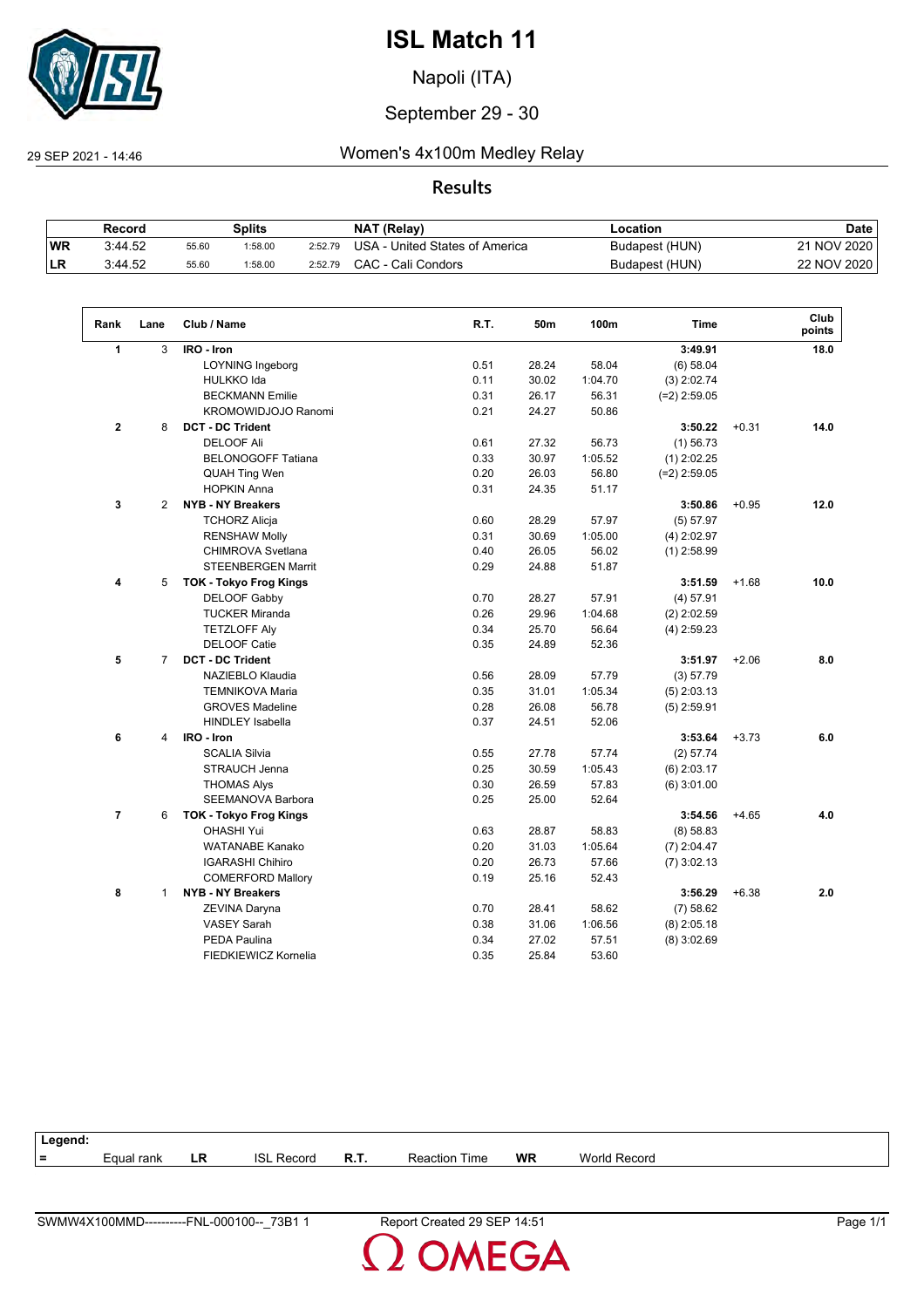

Napoli (ITA)

#### September 29 - 30

29 SEP 2021 - 14:52 Men's 4x100m Medley Relay

#### **Results**

|            | Record  |       | Splits  |         | NAT (Relay)              | Location               | <b>Date</b> |
|------------|---------|-------|---------|---------|--------------------------|------------------------|-------------|
| <b>WR</b>  | 3:19.16 | 49.63 | 1:46.06 | 2:34.41 | RUS - Russian Federation | Saint Petersburg (RUS) | 20 DEC 2009 |
| <b>ILR</b> | 3:18.28 | 48.58 | 1:43.96 | 2:32.49 | ENS - Energy Standard    | Budapest (HUN)         | 21 NOV 2020 |

| Rank           | Lane           | Club / Name                   | R.T. | 50m   | 100m  | <b>Time</b>   |         | Club<br>points |
|----------------|----------------|-------------------------------|------|-------|-------|---------------|---------|----------------|
| $\mathbf{1}$   | 5              | <b>TOK - Tokyo Frog Kings</b> |      |       |       | 3:22.76       |         | 18.0           |
|                |                | <b>TARASEVICH Grigory</b>     | 0.55 | 24.74 | 50.88 | (4) 50.88     |         |                |
|                |                | <b>KOSEKI Yasuhiro</b>        | 0.31 | 26.33 | 56.46 | (3) 1:47.34   |         |                |
|                |                | KAWAMOTO Takeshi              | 0.30 | 22.37 | 48.74 | $(1)$ 2:36.08 |         |                |
|                |                | <b>NEMETH Nandor</b>          | 0.33 | 22.61 | 46.68 |               |         |                |
| $\mathbf{2}$   | 8              | <b>DCT - DC Trident</b>       |      |       |       | 3:23.36       | $+0.60$ | 14.0           |
|                |                | <b>NIKOLAEV Mark</b>          | 0.59 | 24.55 | 50.22 | $(1)$ 50.22   |         |                |
|                |                | <b>FRANCA SILVA Felipe</b>    | 0.28 | 26.28 | 57.01 | (2) 1:47.23   |         |                |
|                |                | <b>HARTING Zach</b>           | 0.26 | 23.09 | 50.04 | $(2)$ 2:37.27 |         |                |
|                |                | <b>APPLE Zach</b>             | 0.13 | 22.07 | 46.09 |               |         |                |
| 3              | 3              | IRO - Iron                    |      |       |       | 3:24.55       | $+1.79$ | 12.0           |
|                |                | <b>GLINTA Robert</b>          | 0.58 | 24.36 | 50.24 | (2) 50.24     |         |                |
|                |                | REITSHAMMER Bernhard          | 0.15 | 26.23 | 56.90 | $(1)$ 1:47.14 |         |                |
|                |                | <b>SANTOS Nicholas</b>        | 0.13 | 23.23 | 50.41 | $(3)$ 2:37.55 |         |                |
|                |                | <b>RICHARDS Matt</b>          | 0.17 | 22.50 | 47.00 |               |         |                |
| 4              | $\overline{7}$ | <b>DCT - DC Trident</b>       |      |       |       | 3:24.97       | $+2.21$ | 10.0           |
|                |                | PEBLEY Jacob                  | 0.67 | 24.60 | 50.91 | (5) 50.91     |         |                |
|                |                | <b>MILLER Cody</b>            | 0.32 | 27.02 | 57.86 | $(6)$ 1:48.77 |         |                |
|                |                | <b>MURPHY Camden</b>          | 0.30 | 23.41 | 49.72 | $(5)$ 2:38.49 |         |                |
|                |                | <b>SHCHEGOLEV Aleksandr</b>   | 0.42 | 22.46 | 46.48 |               |         |                |
| 5              | 4              | IRO - Iron                    |      |       |       | 3:25.17       | $+2.41$ | 8.0            |
|                |                | <b>BASSETO Guilherme</b>      | 0.54 | 24.10 | 50.72 | (3) 50.72     |         |                |
|                |                | <b>STRELNIKOV Kirill</b>      | 0.30 | 26.34 | 56.73 | (4) 1:47.45   |         |                |
|                |                | <b>VEKOVISHCHEV Mikhail</b>   | 0.18 | 23.26 | 50.52 | $(4)$ 2:37.97 |         |                |
|                |                | de BOER Thom                  | 0.24 | 22.26 | 47.20 |               |         |                |
| 6              | $\overline{2}$ | <b>NYB - NY Breakers</b>      |      |       |       | 3:26.12       | $+3.36$ | 6.0            |
|                |                | LITCHFIELD Joe                | 0.50 | 25.29 | 51.35 | (7) 51.35     |         |                |
|                |                | <b>KOCH Marco</b>             | 0.42 | 27.65 | 58.66 | $(8)$ 1:50.01 |         |                |
|                |                | <b>MAJERSKI Jakub</b>         | 0.19 | 22.94 | 49.52 | $(7)$ 2:39.53 |         |                |
|                |                | PIJNENBURG Stan               | 0.35 | 22.21 | 46.59 |               |         |                |
| $\overline{7}$ | 6              | <b>TOK - Tokyo Frog Kings</b> |      |       |       | 3:26.16       | $+3.40$ | 4.0            |
|                |                | <b>BOHUS Richard</b>          | 0.55 | 24.97 | 51.42 | (8) 51.42     |         |                |
|                |                | PINZUTI Alessandro            | 0.22 | 26.47 | 56.92 | (5) 1:48.34   |         |                |
|                |                | <b>SETO Daiya</b>             | 0.35 | 23.42 | 50.65 | $(6)$ 2:38.99 |         |                |
|                |                | <b>SPAJARI Pedro</b>          | 0.24 | 22.64 | 47.17 |               |         |                |
| 8              | $\mathbf{1}$   | <b>NYB - NY Breakers</b>      |      |       |       | 3:27.88       | $+5.12$ | 2.0            |
|                |                | <b>BRAUNSCHEIG Ole</b>        | 0.56 | 24.99 | 51.19 | $(6)$ 51.19   |         |                |
|                |                | <b>HEINTZ Philip</b>          | 0.27 | 27.35 | 58.70 | $(7)$ 1:49.89 |         |                |
|                |                | <b>TEMPLE Matt</b>            | 0.19 | 23.56 | 50.85 | $(8)$ 2:40.74 |         |                |
|                |                | <b>KRASKA Jakub</b>           | 0.24 | 22.31 | 47.14 |               |         |                |

| Legend:   |                   |      |                  |           |              |  |  |
|-----------|-------------------|------|------------------|-----------|--------------|--|--|
| <b>LR</b> | <b>ISL Record</b> | R.T. | Time<br>Reaction | <b>WR</b> | World Record |  |  |

**OMEGA**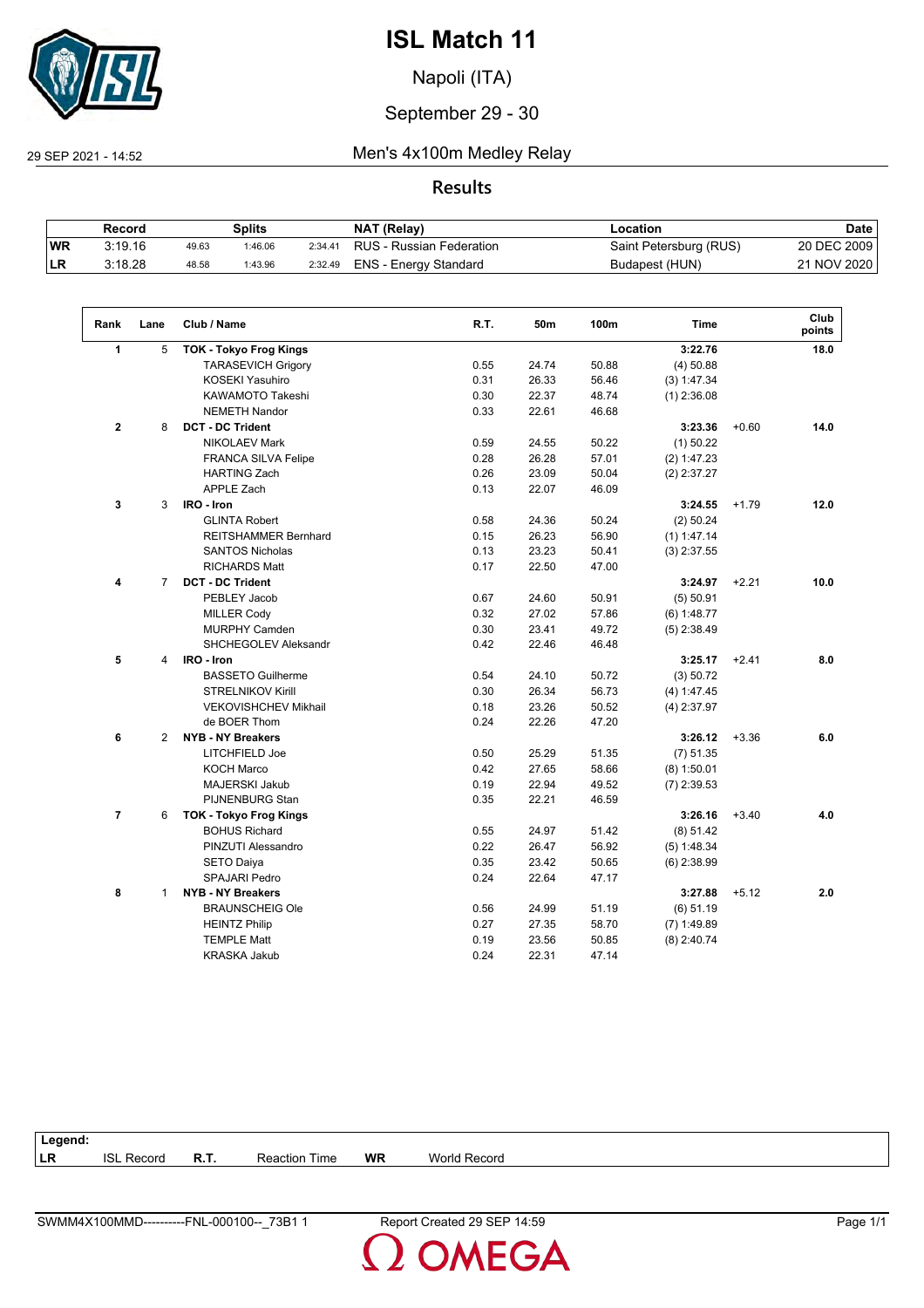

Napoli (ITA)

#### September 29 - 30

#### 30 SEP 2021 - 13:03 Women's 100m Freestyle

**Results**

|           | Record | Split | Name                   | <b>NAT Code</b> | Location       | Date .      |
|-----------|--------|-------|------------------------|-----------------|----------------|-------------|
| <b>WR</b> | 50.25  | 24.21 | <b>CAMPBELL Cate</b>   | AUS             | Adelaide (AUS) | 26 OCT 2017 |
| ILR       | 50.94  | 24.40 | <b>HAUGHEY Siobhan</b> | HKG             | Budapest (HUN) | 22 NOV 2020 |

| Rank           | Lane          | <b>Name</b>                | Club<br>Code | <b>R.T.</b> | 50 <sub>m</sub> | <b>Time</b>    |         | Club<br>points |
|----------------|---------------|----------------------------|--------------|-------------|-----------------|----------------|---------|----------------|
| 1              | 5             | <b>KROMOWIDJOJO Ranomi</b> | <b>IRO</b>   | 0.66        | $(2)$ 24.92     | 51.85<br>26.93 |         | 9.0            |
| $\overline{2}$ | 4             | <b>HOPKIN Anna</b>         | DCT          | 0.70        | $(1)$ 24.76     | 51.99<br>27.23 | $+0.14$ | 7.0            |
| 3              | 6             | <b>SEEMANOVA Barbora</b>   | <b>IRO</b>   | 0.65        | $(3)$ 25.00     | 52.31<br>27.31 | $+0.46$ | 6.0            |
| 4              | 3             | <b>HINDLEY Isabella</b>    | DCT          | 0.70        | $(4)$ 25.14     | 52.58<br>27.44 | $+0.73$ | 5.0            |
| 5              | $\mathcal{P}$ | <b>DELOOF Catie</b>        | <b>TOK</b>   | 0.66        | $(6)$ 25.32     | 52.68<br>27.36 | $+0.83$ | 4.0            |
| $=6$           | 7             | <b>STEENBERGEN Marrit</b>  | <b>NYB</b>   | 0.77        | $(5)$ 25.28     | 52.93<br>27.65 | $+1.08$ | 2.5            |
| $=6$           | 8             | <b>USTINOVA Daria S</b>    | <b>NYB</b>   | 0.71        | $(7)$ 25.66     | 52.93<br>27.27 | $+1.08$ | 2.5            |
| 8              |               | <b>COMERFORD Mallory</b>   | <b>TOK</b>   | 0.67        | $(8)$ 26.12     | 53.85<br>27.73 | $+2.00$ | 1.0            |

**Legend: LR** ISL Record **R.T.** Reaction Time **WR** World Record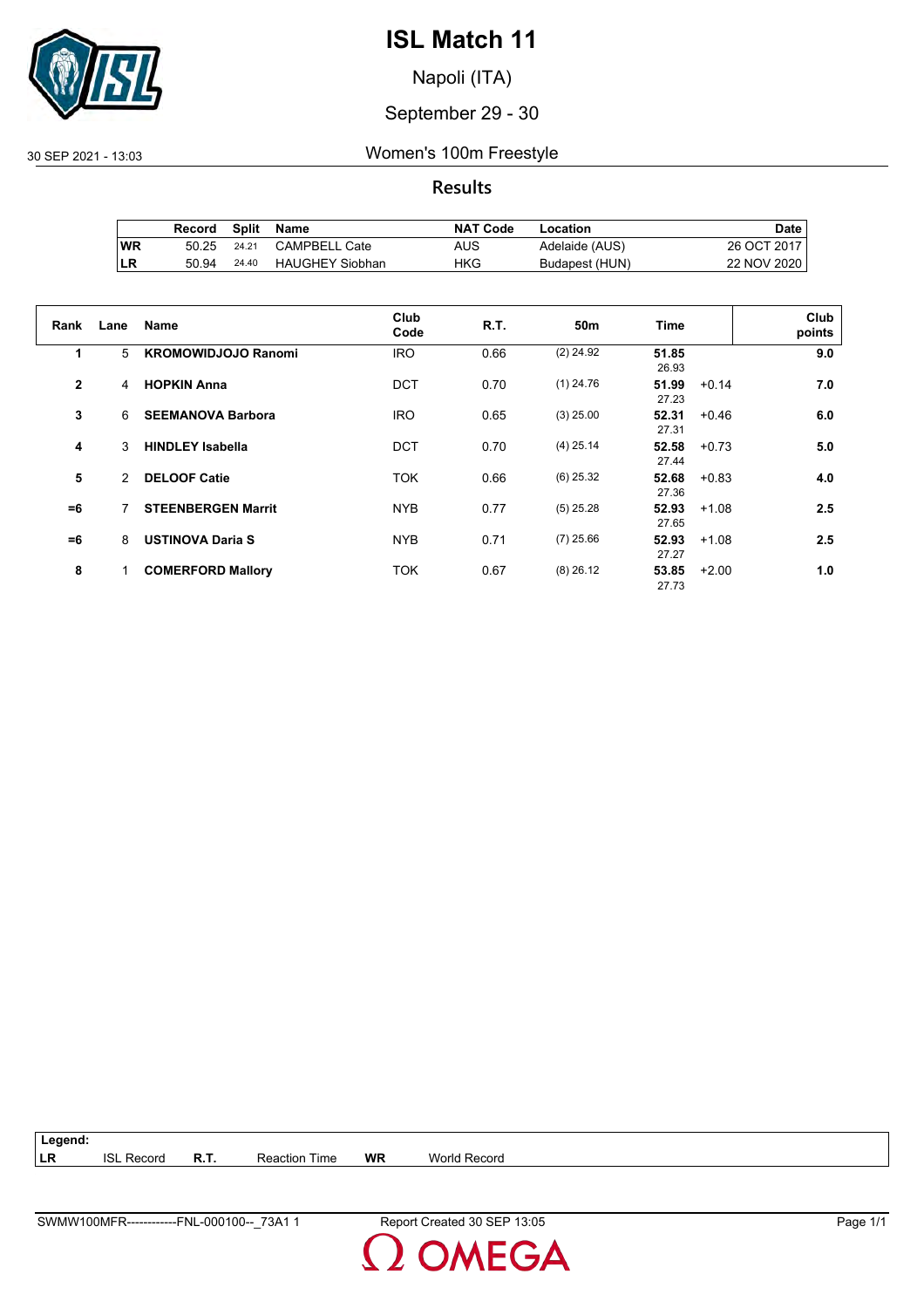

Napoli (ITA)

#### September 29 - 30

30 SEP 2021 - 13:06 Men's 100m Freestyle

**Results**

|            | Record | Split | Name           | <b>NAT Code</b> | Location       | Date i      |
|------------|--------|-------|----------------|-----------------|----------------|-------------|
| ∣WR        | 44.94  | 21.72 | LEVEAUX Amaury | FRA             | Rijeka (CRO)   | 13 DEC 2008 |
| <b>ILR</b> | 45.08  | 21.75 | DRESSEL Caeleb | USA             | Budapest (HUN) | 22 NOV 2020 |

| Rank           | Lane | Name                        | Club<br>Code | <b>R.T.</b> | 50 <sub>m</sub> | Time                    |         | Club<br>points |
|----------------|------|-----------------------------|--------------|-------------|-----------------|-------------------------|---------|----------------|
| 1              | 4    | <b>SHCHEGOLEV Aleksandr</b> | <b>DCT</b>   | 0.63        | $(4)$ 22.67     | 46.66<br>23.99          |         | 9.0            |
| $\overline{2}$ | 7    | <b>TEMPLE Matt</b>          | <b>NYB</b>   | 0.63        | $(1)$ 22.30     | 46.78<br>24.48          | $+0.12$ | 7.0            |
| 3              | 8    | <b>PIJNENBURG Stan</b>      | <b>NYB</b>   | 0.66        | $(3)$ 22.52     | 46.93<br>24.41          | $+0.27$ | 6.0            |
| 4              | 2    | <b>NEMETH Nandor</b>        | <b>TOK</b>   | 0.62        | $(6)$ 22.84     | 46.96<br>24.12          | $+0.30$ | 5.0            |
| 5              | 1    | <b>SPAJARI Pedro</b>        | <b>TOK</b>   | 0.66        | $(5)$ 22.69     | 47.25<br>24.56          | $+0.59$ | 4.0            |
| 6              | 6    | <b>RICHARDS Matt</b>        | <b>IRO</b>   | 0.65        | $(7)$ 23.00     | $47.34 + 0.68$<br>24.34 |         | 3.0            |
| 7              | 3    | <b>STJEPANOVIC Velimir</b>  | DCT          | 0.63        | $(8)$ 23.07     | 47.47<br>24.40          | $+0.81$ | 2.0            |
| 8              | 5.   | de BOER Thom                | <b>IRO</b>   | 0.67        | $(2)$ 22.33     | 47.50<br>25.17          | $+0.84$ | 1.0            |

**Legend: LR** ISL Record **R.T.** Reaction Time **WR** World Record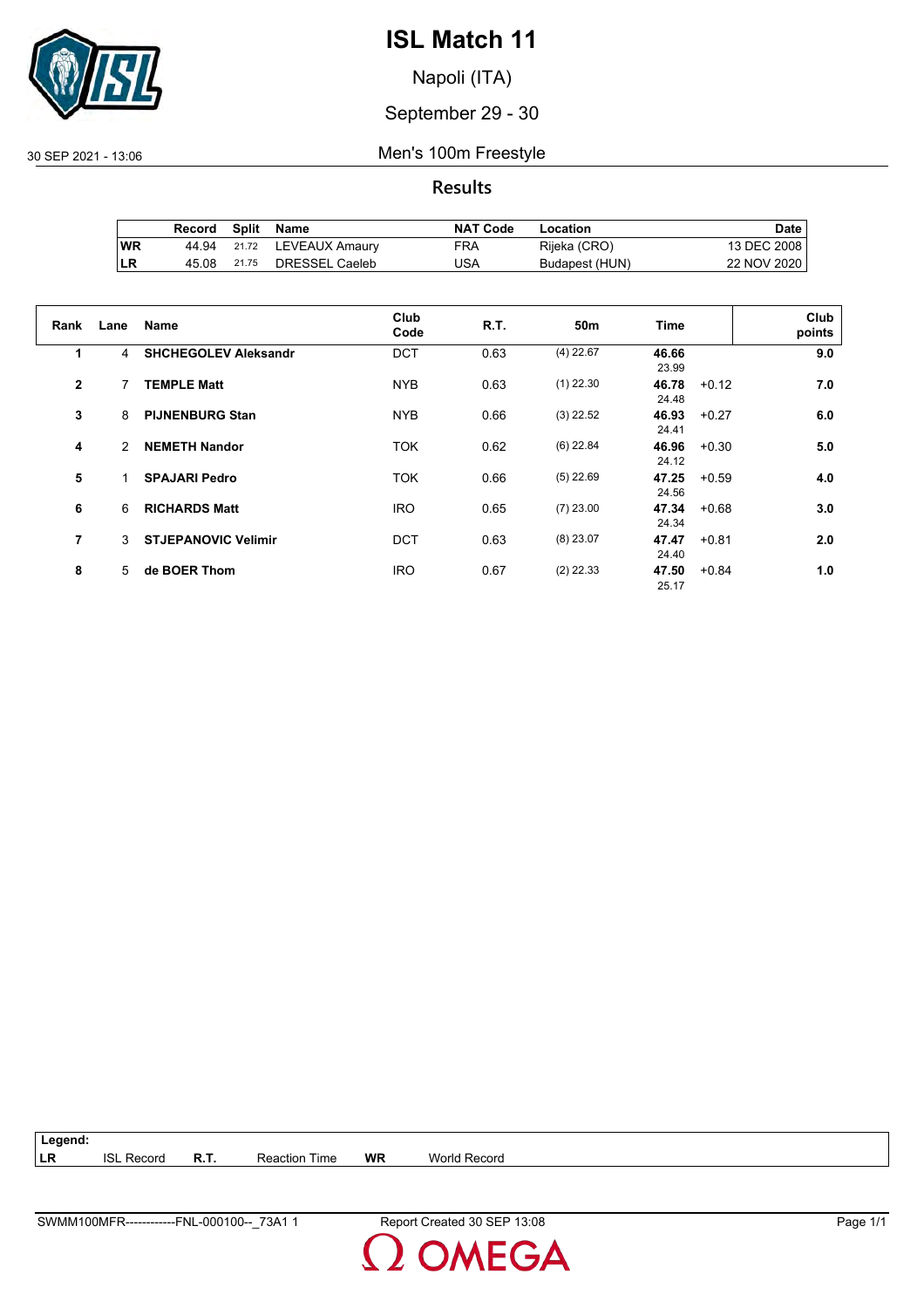

Napoli (ITA)

#### September 29 - 30

30 SEP 2021 - 13:12 Women's 200m Butterfly

**Results**

|            | Record              |       | Splits |         | Name                   | <b>NAT Code</b> | Location       | Date        |
|------------|---------------------|-------|--------|---------|------------------------|-----------------|----------------|-------------|
| <b>WR</b>  | 1.59.6 <sup>4</sup> | 27.75 | 58.24  | 1:28.96 | <b>BELMONTE Mireia</b> | <b>ESP</b>      | Doha (QAT)     | 3 DEC 2014. |
| <b>ILR</b> | 2:03.12             | 27.57 | 58.41  | 1:30.43 | <b>HASEGAWA Suzuka</b> | JPN             | Budapest (HUN) | 25 OCT 2020 |

| Rank         | Lane           | Name                         | Club<br>Code | R.T. | 50m         | 100m          | 150m           | <b>Time</b> |         | Club<br>points |
|--------------|----------------|------------------------------|--------------|------|-------------|---------------|----------------|-------------|---------|----------------|
| 1            | 7              | <b>CHIMROVA Svetlana</b>     | <b>NYB</b>   | 0.76 | $(2)$ 28.25 | $(2)$ 59.82   | $(1)$ 1:31.16  | 2:03.76     |         | 10.0           |
|              |                |                              |              |      |             | 31.57         | 31.34          | 32.60       |         |                |
| $\mathbf{2}$ | 6              | <b>THOMAS Alys</b>           | <b>IRO</b>   | 0.74 | $(1)$ 28.23 | $(1)$ 59.75   | (2) 1:31.82    | 2:04.77     | $+1.01$ | 7.0            |
|              |                |                              |              |      |             | 31.52         | 32.07          | 32.95       |         |                |
| 3            | $\overline{2}$ | <b>OHASHI Yui</b>            | <b>TOK</b>   | 0.69 | $(5)$ 28.70 | (5) 1:00.93   | $(=5)$ 1:33.74 | 2:06.28     | $+2.52$ | 6.0            |
|              |                |                              |              |      |             | 32.23         | 32.81          | 32.54       |         |                |
| 4            | 1              | <b>GINGRICH Leah</b>         | <b>TOK</b>   | 0.71 | $(7)$ 28.87 | $(6)$ 1:01.03 | (4) 1:33.67    | 2:06.59     | $+2.83$ | 5.0            |
|              |                |                              |              |      |             | 32.16         | 32.64          | 32.92       |         |                |
| 5            | 4              | <b>JAKABOS Zsuzsanna</b>     | <b>DCT</b>   | 0.71 | $(4)$ 28.62 | (3) 1:00.64   | $(3)$ 1:33.57  | 2:07.02     | $+3.26$ | 4.0            |
|              |                |                              |              |      |             | 32.02         | 32.93          | 33.45       |         |                |
| 6            | 8              | <b>MONTEIRO Ana Catarina</b> | <b>NYB</b>   | 0.68 | $(8)$ 29.18 | $(8)$ 1:01.74 | $(7)$ 1:34.67  | 2:07.80     | $+4.04$ | 3.0            |
|              |                |                              |              |      |             | 32.56         | 32.93          | 33.13       |         |                |
| 7            | 5              | <b>UGOLKOVA Maria</b>        | <b>IRO</b>   | 0.65 | $(3)$ 28.58 | (4) 1:00.68   | $(=5)$ 1:33.74 | 2:07.94     | $+4.18$ | 2.0            |
|              |                |                              |              |      |             | 32.10         | 33.06          | 34.20       |         |                |
| 8            | 3              | <b>GROVES Madeline</b>       | DCT          | 0.79 | $(6)$ 28.82 | $(7)$ 1:01.67 | $(8)$ 1:35.35  | 2:09.21     | $+5.45$ |                |
|              |                |                              |              |      |             | 32.85         | 33.68          | 33.86       |         |                |

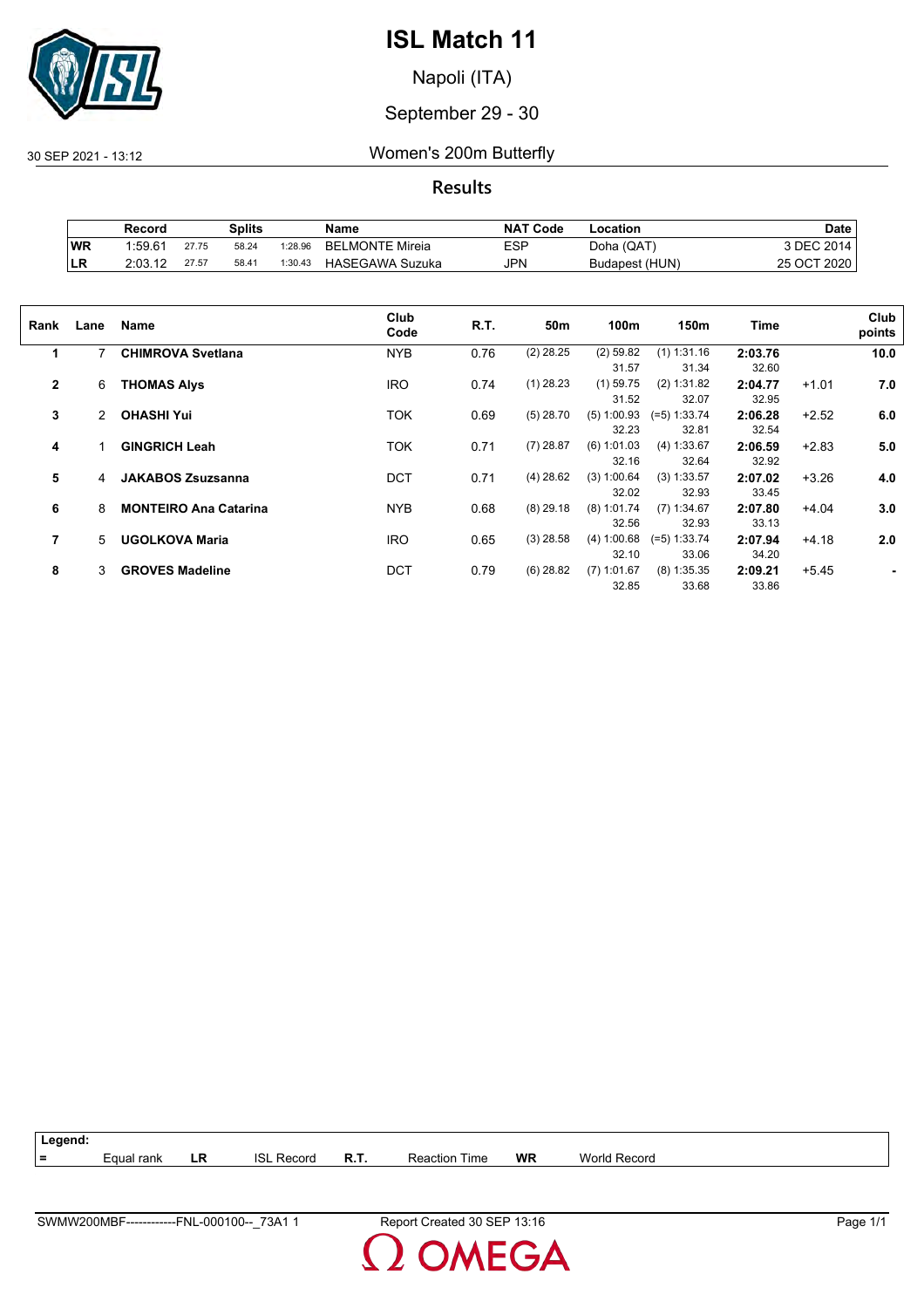

Napoli (ITA)

September 29 - 30

30 SEP 2021 - 13:17 Men's 200m Butterfly

**Results**

|           | Record  |       | Splits |         | Name         | <b>NAT Code</b> | -ocation       | Date        |
|-----------|---------|-------|--------|---------|--------------|-----------------|----------------|-------------|
| <b>WR</b> | 1:48.24 | 24.00 | 51.29  | 1:19.29 | SETO Daiva   | JPN             | Hangzhou (CHN) | DEC 2018    |
| LR        | 1:48.57 | 24.13 | 51.87  | 1:20.75 | le CLOS Chad | RSA             | Budapest (HUN) | 22 NOV 2020 |

| Rank         | Lane           | Name                        | Club<br>Code | R.T. | 50m         | 100m        | 150m          | Time    |         | Club<br>points |
|--------------|----------------|-----------------------------|--------------|------|-------------|-------------|---------------|---------|---------|----------------|
| 1            | $\overline{2}$ | <b>SETO Daiya</b>           | TOK          | 0.64 | $(4)$ 25.31 | $(1)$ 53.55 | $(1)$ 1:22.11 | 1:51.29 |         | 10.0           |
|              |                |                             |              |      |             | 28.24       | 28.56         | 29.18   |         |                |
| $\mathbf{2}$ | 4              | <b>MURPHY Camden</b>        | <b>DCT</b>   | 0.62 | $(5)$ 25.39 | (7) 54.30   | (5) 1:23.22   | 1:51.93 | $+0.64$ | 7.0            |
|              |                |                             |              |      |             | 28.91       | 28.92         | 28.71   |         |                |
| 3            | 3              | <b>HARTING Zach</b>         | <b>DCT</b>   | 0.63 | $(7)$ 25.47 | $(6)$ 54.12 | (3) 1:22.88   | 1:52.60 | $+1.31$ | 6.0            |
|              |                |                             |              |      |             | 28.65       | 28.76         | 29.72   |         |                |
| 4            |                | <b>HEINTZ Philip</b>        | <b>NYB</b>   | 0.71 | $(3)$ 25.11 | (2) 53.68   | (2) 1:22.87   | 1:52.91 | $+1.62$ | 5.0            |
|              |                |                             |              |      |             | 28.57       | 29.19         | 30.04   |         |                |
| 5            | 5              | <b>MELO Luiz Altamir</b>    | <b>IRO</b>   | 0.61 | $(1)$ 24.89 | (3) 53.69   | (4) 1:23.10   | 1:53.12 | $+1.83$ | 4.0            |
|              |                |                             |              |      |             | 28.80       | 29.41         | 30.02   |         |                |
| 6            | 8              | <b>MAJERSKI Jakub</b>       | <b>NYB</b>   | 0.66 | $(6)$ 25.46 | (5) 53.98   | $(6)$ 1:23.28 | 1:53.70 | $+2.41$ | 3.0            |
|              |                |                             |              |      |             | 28.52       | 29.30         | 30.42   |         |                |
| 7            | 6              | <b>VEKOVISHCHEV Mikhail</b> | <b>IRO</b>   | 0.65 | $(2)$ 25.05 | (4) 53.75   | $(7)$ 1:24.09 | 1:55.13 | $+3.84$ | 2.0            |
|              |                |                             |              |      |             | 28.70       | 30.34         | 31.04   |         |                |
| 8            |                | <b>BRZOSKOWSKI Maarten</b>  | TOK          | 0.67 | $(8)$ 25.69 | (8) 55.28   | $(8)$ 1:25.77 | 1:57.41 | $+6.12$ |                |
|              |                |                             |              |      |             | 29.59       | 30.49         | 31.64   |         |                |
|              |                |                             |              |      |             |             |               |         |         |                |

| Legend: |                   |             |                      |           |              |
|---------|-------------------|-------------|----------------------|-----------|--------------|
| LR      | <b>ISL Record</b> | <b>R.T.</b> | <b>Reaction Time</b> | <b>WR</b> | World Record |

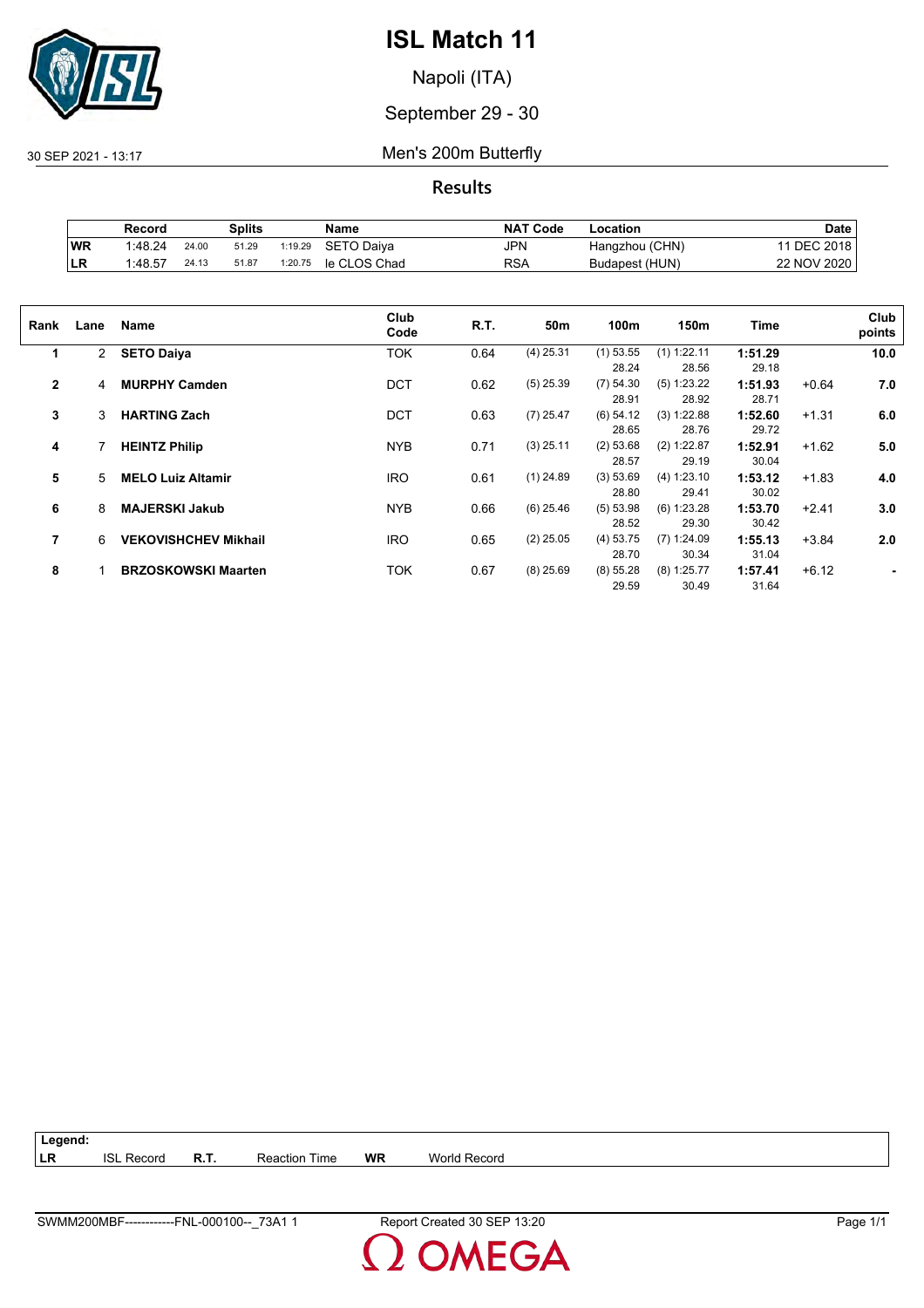

Napoli (ITA)

September 29 - 30

30 SEP 2021 - 13:25 Women's 100m Backstroke

**Results**

|     | Record |       | Split Name           | <b>NAT Code</b> | Location       | Date        |
|-----|--------|-------|----------------------|-----------------|----------------|-------------|
| ∣WR | 54.89  |       | 26.52 ATHERTON Minna | AUS             | Budapest (HUN) | 27 OCT 2019 |
| ∣LR | 54.89  | 26.52 | ATHERTON Minna       | AUS             | Budapest (HUN) | 27 OCT 2019 |

| Rank         | Lane | <b>Name</b>             | Club<br>Code | R.T. | 50m         | Time           |         | Club<br>points |
|--------------|------|-------------------------|--------------|------|-------------|----------------|---------|----------------|
| 1            | 3    | <b>DELOOF Ali</b>       | <b>DCT</b>   | 0.62 | $(2)$ 27.60 | 56.83<br>29.23 |         | 9.0            |
| $\mathbf{2}$ | 4    | <b>MACK Linnea</b>      | <b>DCT</b>   | 0.58 | $(1)$ 27.20 | 57.11<br>29.91 | $+0.28$ | 7.0            |
| 3            | 2    | <b>DELOOF Catie</b>     | <b>TOK</b>   | 0.62 | $(5)$ 28.06 | 57.27<br>29.21 | $+0.44$ | 6.0            |
| 4            | 8    | <b>PEDA Paulina</b>     | <b>NYB</b>   | 0.56 | $(3)$ 27.76 | 57.47<br>29.71 | $+0.64$ | 5.0            |
| 5            | 5    | <b>LOYNING Ingeborg</b> | <b>IRO</b>   | 0.56 | $(4)$ 27.91 | 58.04<br>30.13 | $+1.21$ | 4.0            |
| 6            |      | <b>DELOOF Gabby</b>     | <b>TOK</b>   | 0.66 | $(6)$ 28.36 | 58.44<br>30.08 | $+1.61$ | 3.0            |
| 7            | 6    | <b>ZAMORANO Africa</b>  | <b>IRO</b>   | 0.57 | $(8)$ 28.71 | 58.79<br>30.08 | $+1.96$ | 2.0            |
| 8            |      | <b>ZEVINA Daryna</b>    | <b>NYB</b>   | 0.72 | $(7)$ 28.52 | 58.83<br>30.31 | $+2.00$ | 1.0            |

**Legend: LR** ISL Record **R.T.** Reaction Time **WR** World Record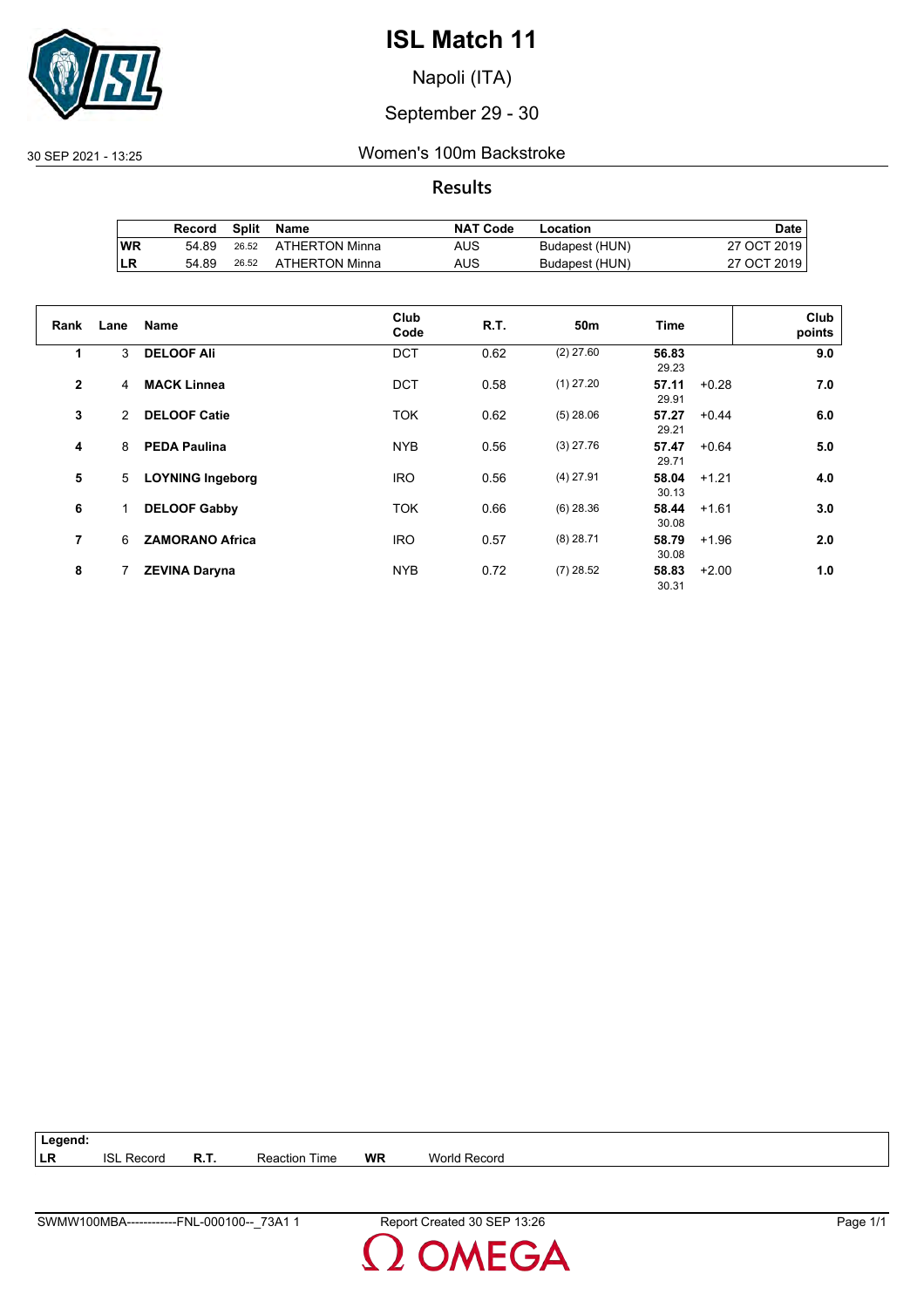

Napoli (ITA)

#### September 29 - 30

30 SEP 2021 - 13:28 Men's 100m Backstroke

**Results**

|           | Record | Split | Name                  | <b>NAT Code</b> | Location     | Date        |
|-----------|--------|-------|-----------------------|-----------------|--------------|-------------|
| <b>WR</b> | 48.33  |       | 23.45 STEWART Coleman | JSA             | Napoli (ITA) | 29 AUG 2021 |
| LR        | 48.33  | 23.45 | STEWART Coleman       | JSA             | Napoli (ITA) | 29 AUG 2021 |

| Rank         | Lane | <b>Name</b>               | Club<br>Code | R.T. | 50m          | Time           |         | Club<br>points |
|--------------|------|---------------------------|--------------|------|--------------|----------------|---------|----------------|
| 1            | 4    | <b>NIKOLAEV Mark</b>      | <b>DCT</b>   | 0.58 | $(2)$ 23.89  | 49.65<br>25.76 |         | 9.0            |
| $\mathbf{2}$ | 5    | <b>GLINTA Robert</b>      | <b>IRO</b>   | 0.60 | $(1)$ 23.73  | 49.71<br>25.98 | $+0.06$ | 7.0            |
| 3            | 6    | <b>MORA Lorenzo</b>       | <b>IRO</b>   | 0.58 | $(3)$ 24.25  | 50.44<br>26.19 | $+0.79$ | 6.0            |
| 4            | 3    | <b>PEBLEY Jacob</b>       | <b>DCT</b>   | 0.59 | $(=4)$ 24.53 | 50.65<br>26.12 | $+1.00$ | 5.0            |
| 5            | 8    | <b>BRAUNSCHEIG Ole</b>    | <b>NYB</b>   | 0.60 | $(8)$ 24.97  | 50.69<br>25.72 | $+1.04$ | 4.0            |
| 6            | 2    | <b>TARASEVICH Grigory</b> | <b>TOK</b>   | 0.56 | $(6)$ 24.55  | 50.71<br>26.16 | $+1.06$ | 3.0            |
| 7            | 7    | <b>TOMAC Mewen</b>        | <b>NYB</b>   | 0.58 | $(=4)$ 24.53 | 51.41<br>26.88 | $+1.76$ | 2.0            |
| 8            |      | <b>BOHUS Richard</b>      | <b>TOK</b>   | 0.57 | $(7)$ 24.84  | 51.53<br>26.69 | $+1.88$ | 1.0            |

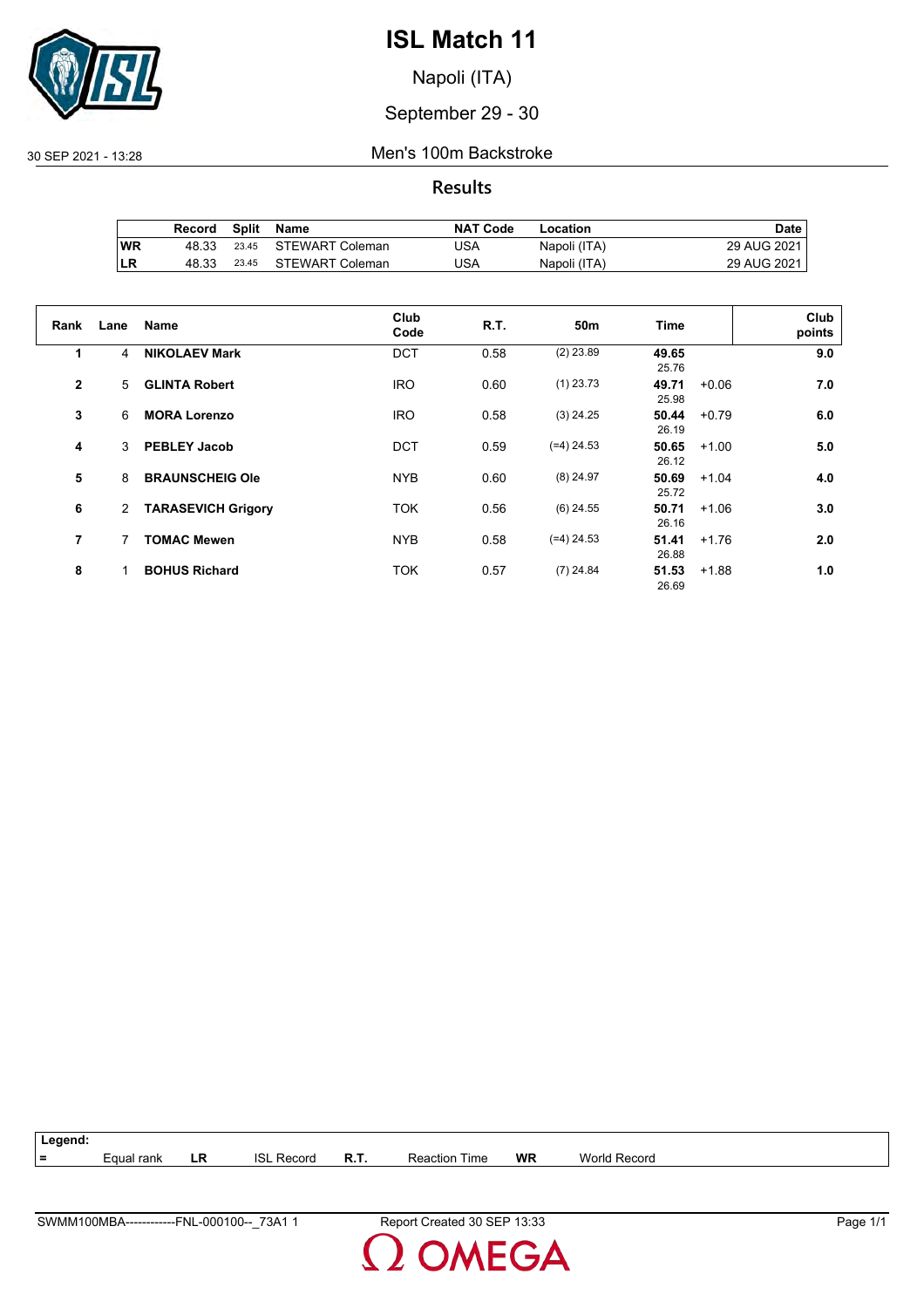

Napoli (ITA)

#### September 29 - 30

30 SEP 2021 - 13:31 Women's 100m Individual Medley

#### **Results**

|           | Record |       | Split Name        | <b>NAT Code</b> | Location       | Date        |
|-----------|--------|-------|-------------------|-----------------|----------------|-------------|
| <b>WR</b> | 56.51  | 25.97 | HOSSZU Katinka    | HUN             | Berlin (GER)   | 7 AUG 2017  |
| ILR       | 57.30  | 26.41 | GASTALDELLO Beryl | <b>FRA</b>      | Budapest (HUN) | 22 NOV 2020 |

| Rank           | Lane          | <b>Name</b>                 | Club<br>Code | R.T. | 50 <sub>m</sub> | <b>Time</b>      |         | Club<br>points |
|----------------|---------------|-----------------------------|--------------|------|-----------------|------------------|---------|----------------|
| 1              | 6             | <b>COCCONCELLI Costanza</b> | <b>IRO</b>   | 0.67 | $(2)$ 26.73     | 58.54<br>31.81   |         | 10.0           |
| $\overline{2}$ | 8             | <b>TCHORZ Alicja</b>        | <b>NYB</b>   | 0.65 | $(1)$ 26.31     | 58.77<br>32.46   | $+0.23$ | 7.0            |
| 3              | 7             | <b>WOOD Abbie</b>           | <b>NYB</b>   | 0.69 | $(3)$ 26.96     | 58.83<br>31.87   | $+0.29$ | 6.0            |
| 4              | $\mathcal{P}$ | <b>IGARASHI Chihiro</b>     | <b>TOK</b>   | 0.61 | $(5)$ 27.29     | 58.89<br>31.60   | $+0.35$ | 5.0            |
| 5              | 3             | <b>NAZIEBLO Klaudia</b>     | <b>DCT</b>   | 0.72 | $(4)$ 27.10     | 59.76<br>32.66   | $+1.22$ | 4.0            |
| 6              | 4             | <b>ANDISON Bailey</b>       | <b>DCT</b>   | 0.67 | $(7)$ 27.86     | 1:00.04<br>32.18 | $+1.50$ | 3.0            |
| $\overline{7}$ | 5.            | <b>UGOLKOVA Maria</b>       | <b>IRO</b>   | 0.64 | $(6)$ 27.51     | 1:00.18<br>32.67 | $+1.64$ | 2.0            |
| 8              |               | <b>MADDEN Paige</b>         | <b>TOK</b>   | 0.70 | $(8)$ 27.90     | 1:02.86<br>34.96 | $+4.32$ | $-1.0$         |

**Legend: LR** ISL Record **R.T.** Reaction Time **WR** World Record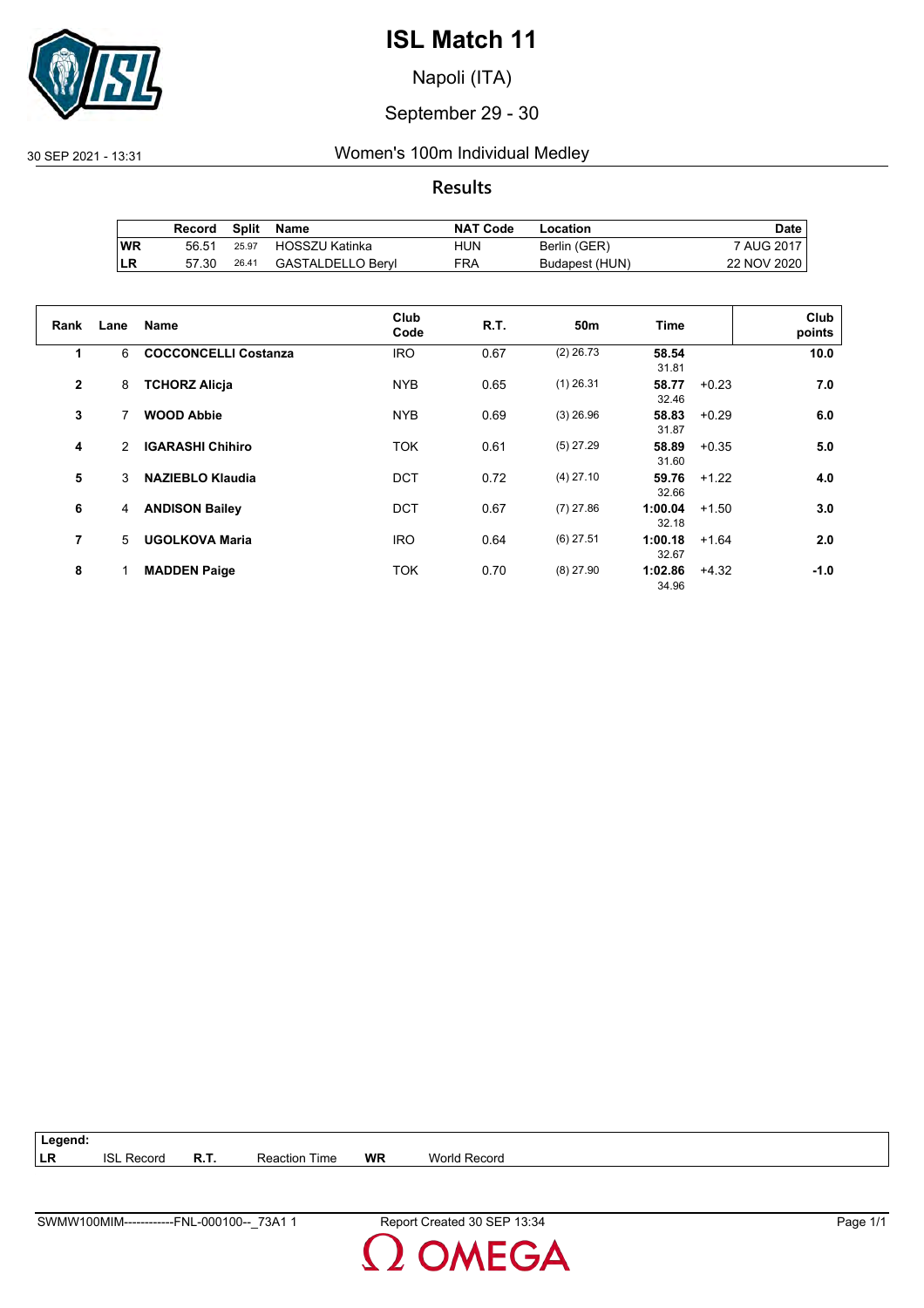

Napoli (ITA)

#### September 29 - 30

#### 30 SEP 2021 - 13:35 Men's 100m Individual Medley

#### **Results**

|           | Record | Split | Name           | <b>NAT Code</b> | Location       | Date        |
|-----------|--------|-------|----------------|-----------------|----------------|-------------|
| <b>WR</b> | 49.28  | 22.49 | DRESSEL Caeleb | USA             | Budapest (HUN) | 22 NOV 2020 |
| LR        | 49.28  | 22.49 | DRESSEL Caeleb | USA             | Budapest (HUN) | 22 NOV 2020 |

| Rank         | Lane | <b>Name</b>             | Club<br>Code | <b>R.T.</b> | 50m         | Time                      | Club<br>points |
|--------------|------|-------------------------|--------------|-------------|-------------|---------------------------|----------------|
| 1            | 5    | <b>ORSI Marco</b>       | <b>IRO</b>   | 0.72        | $(1)$ 23.32 | 51.62<br>28.30            | 9.0            |
| $\mathbf{2}$ | 4    | <b>VAZAIOS Andreas</b>  | <b>DCT</b>   | 0.71        | $(2)$ 23.50 | 51.88<br>$+0.26$<br>28.38 | 7.0            |
| 3            | 6    | <b>SANTOS Leonardo</b>  | <b>IRO</b>   | 0.75        | $(4)$ 23.80 | 52.34<br>$+0.72$<br>28.54 | 6.0            |
| 4            |      | <b>LITCHFIELD Joe</b>   | <b>NYB</b>   | 0.66        | $(3)$ 23.68 | 52.78<br>$+1.16$<br>29.10 | 5.0            |
| 5            | 3    | <b>COPE Tommy</b>       | <b>DCT</b>   | 0.67        | $(6)$ 24.40 | 53.03<br>$+1.41$<br>28.63 | 4.0            |
| 6            | 8    | <b>PIJNENBURG Stan</b>  | <b>NYB</b>   | 0.70        | $(8)$ 24.94 | 53.25<br>$+1.63$<br>28.31 | 3.0            |
| 7            |      | <b>PASYNKOV Daniil</b>  | <b>TOK</b>   | 0.76        | $(7)$ 24.84 | 53.32<br>$+1.70$<br>28.48 | 2.0            |
| 8            | 2    | <b>MOROZOV Vladimir</b> | <b>TOK</b>   | 0.70        | $(5)$ 24.23 | 53.33<br>$+1.71$<br>29.10 | 1.0            |

**Legend: LR** ISL Record **R.T.** Reaction Time **WR** World Record

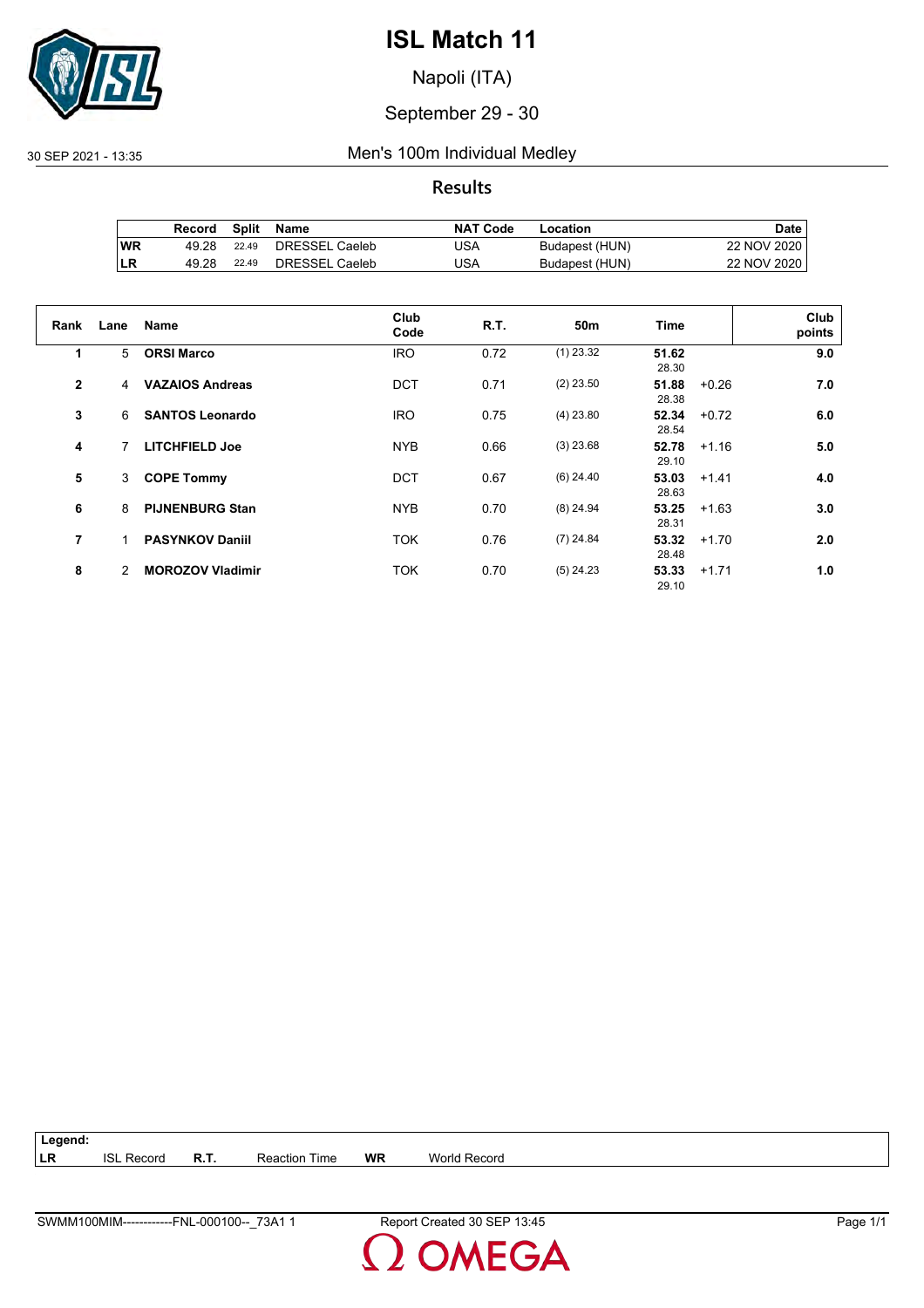

Napoli (ITA)

#### September 29 - 30

30 SEP 2021 - 13:43 Women's 100m Breaststroke

#### **Results**

|           | Record  | Split | Name           | <b>NAT Code</b> | Location             | Date        |
|-----------|---------|-------|----------------|-----------------|----------------------|-------------|
| <b>WR</b> | 1:02.36 | 29.56 | MEILUTYTE Ruta | LTU             | Moscow (RUS)         | 12 OCT 2013 |
| $=WR$     | 1:02.36 | 29.46 | ATKINSON Alia  | JAM             | Doha (QAT)           | 6 DEC 2014  |
| $=WR$     | 1:02.36 | 29.33 | ATKINSON Alia  | JAM             | Paris-Chartres (FRA) | 26 AUG 2016 |
| <b>LR</b> | 1:02.50 | 29.38 | KING Lilly     | USA             | Budapest (HUN)       | 22 NOV 2020 |

| Rank           | Lane           | <b>Name</b>               | Club       | R.T. | 50 <sub>m</sub> | Time             |         | Club   |
|----------------|----------------|---------------------------|------------|------|-----------------|------------------|---------|--------|
|                |                |                           | Code       |      |                 |                  |         | points |
| 1              | 7              | <b>RENSHAW Molly</b>      | <b>NYB</b> | 0.67 | $(2)$ 30.68     | 1:04.84<br>34.16 |         | 9.0    |
| $\overline{2}$ |                | <b>WATANABE Kanako</b>    | <b>TOK</b> | 0.70 | $(6)$ 31.09     | 1:05.02<br>33.93 | $+0.18$ | 7.0    |
| 3              | 6              | <b>HULKKO Ida</b>         | <b>IRO</b> | 0.68 | $(1)$ 30.55     | 1:05.19<br>34.64 | $+0.35$ | 6.0    |
| 4              | 2              | <b>TUCKER Miranda</b>     | <b>TOK</b> | 0.66 | $(4)$ 30.88     | 1:05.25<br>34.37 | $+0.41$ | 5.0    |
| 5              | $\overline{4}$ | <b>BELONOGOFF Tatiana</b> | <b>DCT</b> | 0.71 | $(7)$ 31.37     | 1:05.70<br>34.33 | $+0.86$ | 4.0    |
| 6              | 8              | <b>VASEY Sarah</b>        | <b>NYB</b> | 0.67 | $(5)$ 30.98     | 1:05.84<br>34.86 | $+1.00$ | 3.0    |
| 7              | 3              | <b>TEMNIKOVA Maria</b>    | <b>DCT</b> | 0.66 | $(8)$ 31.42     | 1:06.05<br>34.63 | $+1.21$ | 2.0    |
| 8              | 5.             | <b>STRAUCH Jenna</b>      | <b>IRO</b> | 0.71 | $(3)$ 30.84     | 1:06.06<br>35.22 | $+1.22$ | 1.0    |

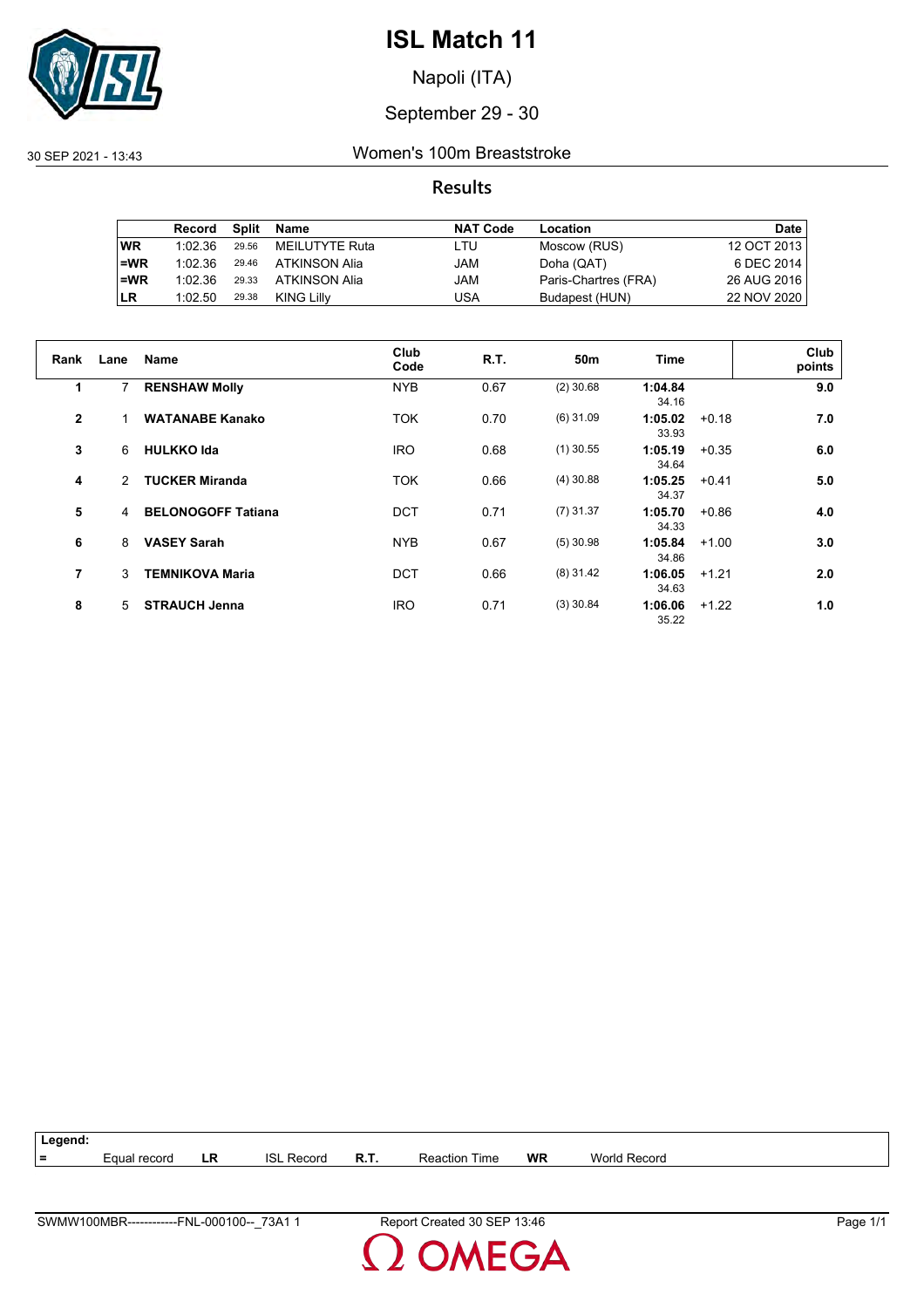

Napoli (ITA)

### September 29 - 30

30 SEP 2021 - 13:46 Men's 100m Breaststroke

#### **Results**

|           | Record | Split | Name                   | <b>NAT Code</b> | Location       | Date        |
|-----------|--------|-------|------------------------|-----------------|----------------|-------------|
| <b>WR</b> | 55.34  |       | 25.88 SHYMANOVICH IIya | BLR             | Brest (BLR)    | 19 DEC 2020 |
| ∣LR       | 55.41  |       | 25.85 PEATY Adam       | GBR             | Budapest (HUN) | 22 NOV 2020 |

| Rank           | Lane           | <b>Name</b>                 | Club<br>Code | <b>R.T.</b> | 50m         | <b>Time</b>      |         | Club<br>points |
|----------------|----------------|-----------------------------|--------------|-------------|-------------|------------------|---------|----------------|
| 1              | $\overline{2}$ | <b>KOSEKI Yasuhiro</b>      | <b>TOK</b>   | 0.68        | $(1)$ 26.55 | 56.54<br>29.99   |         | 10.0           |
| $\overline{2}$ |                | <b>PINZUTI Alessandro</b>   | <b>TOK</b>   | 0.73        | $(4)$ 27.24 | 57.20<br>29.96   | $+0.66$ | 7.0            |
| 3              | 3              | <b>MILLER Cody</b>          | <b>DCT</b>   | 0.69        | $(3)$ 27.04 | 57.39<br>30.35   | $+0.85$ | 6.0            |
| 4              | 5              | <b>REITSHAMMER Bernhard</b> | <b>IRO</b>   | 0.66        | $(2)$ 26.95 | 57.64<br>30.69   | $+1.10$ | 5.0            |
| 5              | 6              | <b>PERSSON Erik</b>         | <b>IRO</b>   | 0.68        | $(6)$ 27.49 | 58.00<br>30.51   | $+1.46$ | 4.0            |
| 6              | 4              | <b>FRANCA SILVA Felipe</b>  | <b>DCT</b>   | 0.74        | $(5)$ 27.26 | 58.10<br>30.84   | $+1.56$ | 3.0            |
| 7              | 8              | <b>KOCH Marco</b>           | <b>NYB</b>   | 0.69        | $(7)$ 27.87 | 58.69<br>30.82   | $+2.15$ | 2.0            |
| 8              |                | <b>WILBY James</b>          | <b>NYB</b>   | 0.73        | $(8)$ 27.93 | 1:00.04<br>32.11 | $+3.50$ | -1.0           |

| $\vert$ Legend: |                   |             |                      |    |                     |
|-----------------|-------------------|-------------|----------------------|----|---------------------|
| <b>ILR</b>      | <b>ISL Record</b> | <b>R.T.</b> | <b>Reaction Time</b> | WR | <b>World Record</b> |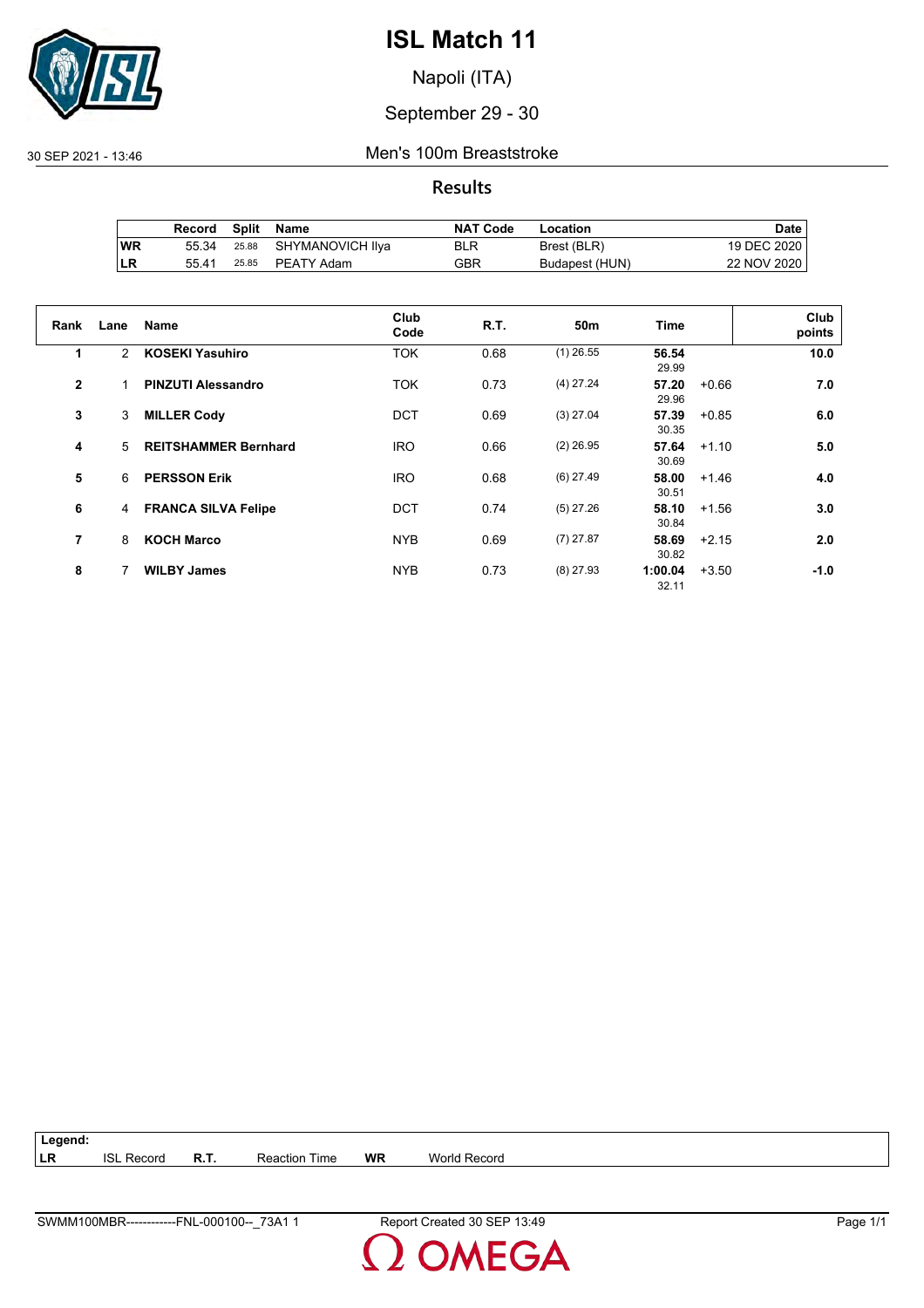

Napoli (ITA)

#### September 29 - 30

30 SEP 2021 - 13:52 Women's 50m Butterfly

#### **Results**

|           | Record Name |                           | NAT Code   | Location        | Date        |
|-----------|-------------|---------------------------|------------|-----------------|-------------|
| <b>WR</b> |             | 24.38 ALSHAMMAR Therese   | SWE        | Singapore (SGP) | 22 NOV 2009 |
| LR        |             | 24.59 KROMOWIDJOJO Ranomi | <b>NED</b> | Budapest (HUN)  | 6 NOV 2020  |

| Rank         | Lane | Name                       | <b>Club Code</b> | R.T. | Time             | Club points |
|--------------|------|----------------------------|------------------|------|------------------|-------------|
|              | 6    | <b>KROMOWIDJOJO Ranomi</b> | <b>IRO</b>       | 0.68 | 25.23            | 12.0        |
| $\mathbf{2}$ | 5.   | <b>HENIQUE Melanie</b>     | <b>IRO</b>       | 0.64 | 25.43<br>$+0.20$ | 7.0         |
| 3            | 4    | <b>MACK Linnea</b>         | DCT              | 0.71 | 25.48<br>$+0.25$ | 6.0         |
| 4            | 8    | <b>CHIMROVA Svetlana</b>   | <b>NYB</b>       | 0.70 | 25.91<br>$+0.68$ | 5.0         |
| 5            | 2    | <b>TETZLOFF Alv</b>        | <b>TOK</b>       | 0.64 | 26.08<br>$+0.85$ | 4.0         |
| 6            |      | <b>TCHORZ Alicja</b>       | <b>NYB</b>       | 0.64 | $+0.93$<br>26.16 | 3.0         |
|              | 3    | <b>GROVES Madeline</b>     | DCT              | 0.72 | 26.29<br>$+1.06$ |             |
| 8            |      | <b>IGARASHI Chihiro</b>    | <b>TOK</b>       | 0.60 | 26.31<br>$+1.08$ |             |

**LR** ISL Record **R.T.** Reaction Time **WR** World Record

**Legend:**

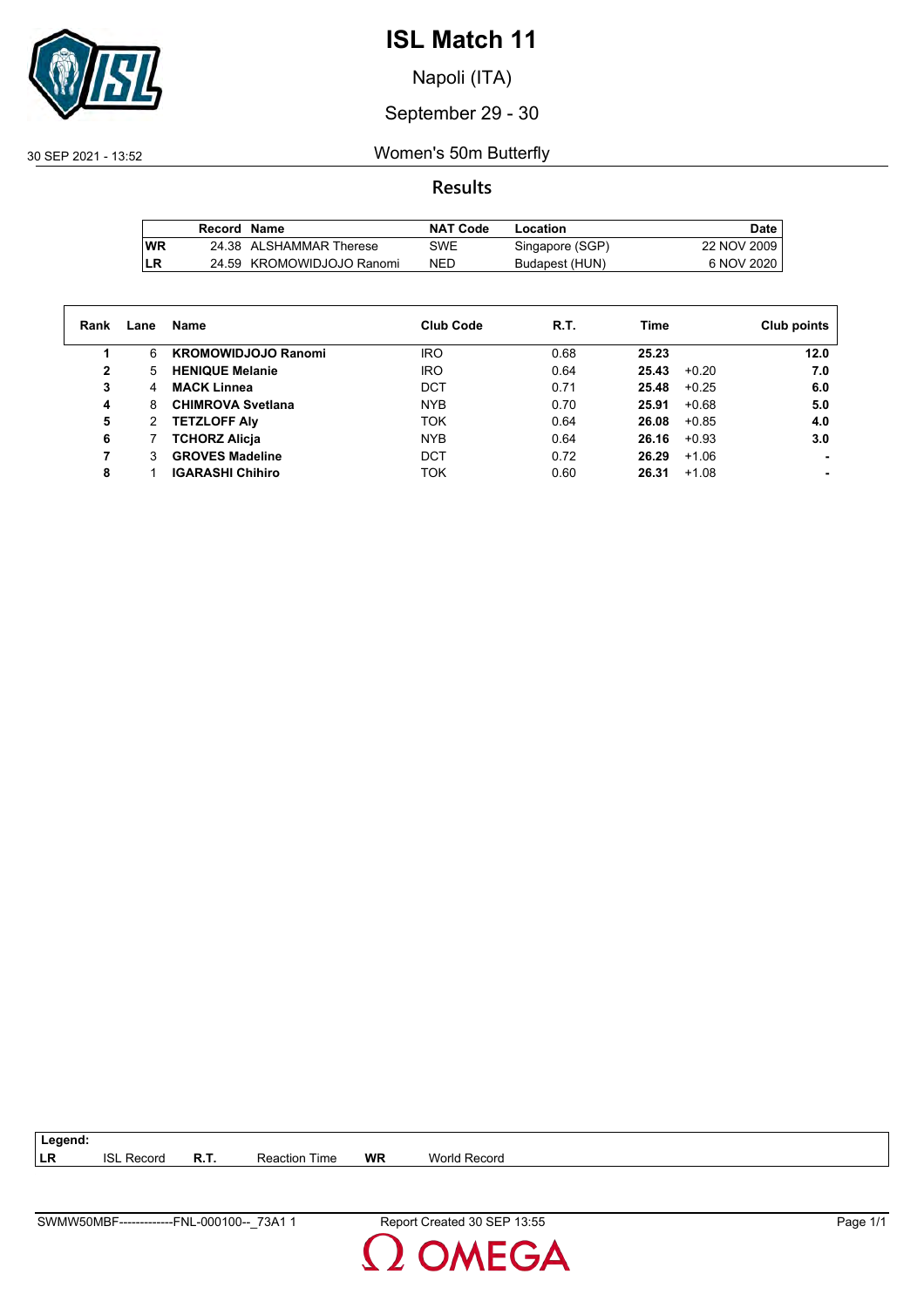

Napoli (ITA)

September 29 - 30

30 SEP 2021 - 13:55 Men's 50m Butterfly

**Results**

|           | Record Name |                       | <b>NAT Code</b> | Location       | Date        |
|-----------|-------------|-----------------------|-----------------|----------------|-------------|
| <b>WR</b> |             | 21.75 SANTOS Nicholas | BRA             | Budapest (HUN) | 6 OCT 2018  |
| LR        |             | 21.78 SANTOS Nicholas | <b>BRA</b>      | Budapest (HUN) | 10 NOV 2020 |

| Rank         | Lane | Name                        | <b>Club Code</b> | R.T. | Time  | Club points    |
|--------------|------|-----------------------------|------------------|------|-------|----------------|
| 1            | 5.   | <b>SANTOS Nicholas</b>      | <b>IRO</b>       | 0.60 | 21.81 | 24.0           |
| $\mathbf{2}$ | 2    | <b>KAWAMOTO Takeshi</b>     | <b>TOK</b>       | 0.59 | 22.45 | 7.0<br>$+0.64$ |
| 3            | 4    | <b>MURPHY Camden</b>        | <b>DCT</b>       | 0.62 | 22.66 | 6.0<br>$+0.85$ |
| 4            | 8    | <b>TEMPLE Matt</b>          | <b>NYB</b>       | 0.66 | 22.88 | $+1.07$        |
| 5            | 6    | <b>VEKOVISHCHEV Mikhail</b> | <b>IRO</b>       | 0.73 | 23.02 | $+1.21$        |
| 6            |      | <b>MAJERSKI Jakub</b>       | <b>NYB</b>       | 0.66 | 23.04 | $+1.23$        |
| 7            | 3    | <b>HARTING Zach</b>         | DCT              | 0.59 | 23.05 | $+1.24$        |
| 8            |      | <b>BRZOSKOWSKI Maarten</b>  | <b>TOK</b>       | 0.63 | 23.87 | $+2.06$        |

**LR** ISL Record **R.T.** Reaction Time **WR** World Record

**Legend:**

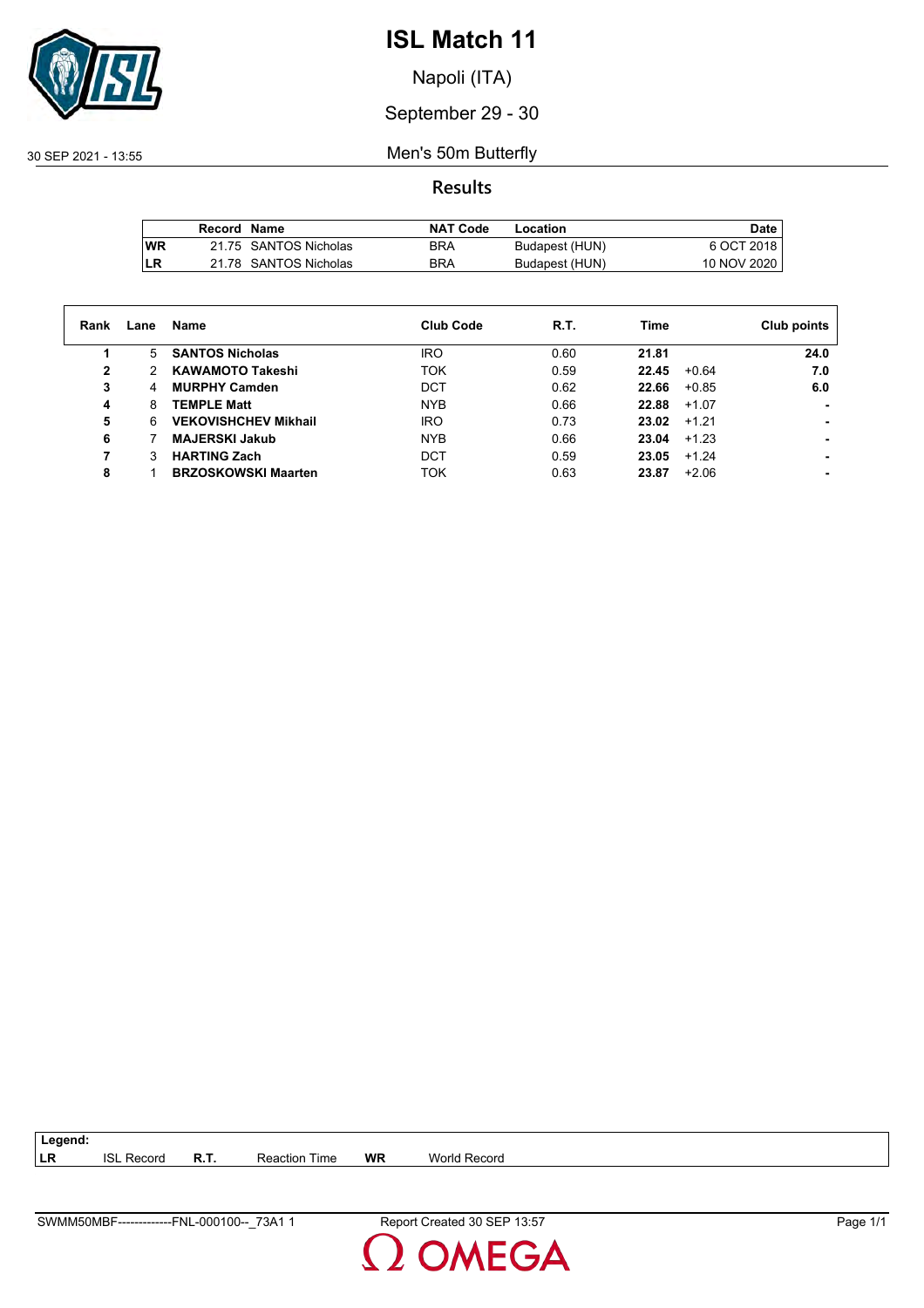

Napoli (ITA)

#### September 29 - 30

30 SEP 2021 - 14:00 Women's 200m Freestyle

**Results**

|           | Record  |       | <b>Splits</b> |         | Name                   | <b>NAT Code</b> | ∟ocation        | Date        |
|-----------|---------|-------|---------------|---------|------------------------|-----------------|-----------------|-------------|
| <b>WR</b> | 1:50.43 | 25.99 | 54.45         | 1:22.61 | <b>SJOSTROM Sarah</b>  | SWE             | Eindhoven (NED) | 12 AUG 2017 |
| ILR       | 1:51.11 | 25.88 | 54.09         | 1:22.46 | <b>HAUGHEY Siobhan</b> | HKG             | Budapest (HUN)  | 22 NOV 2020 |

| Rank           | Lane | Name                       | Club<br>Code | R.T. | 50 <sub>m</sub> | 100m                 | 150m                   | Time             |         | Club<br>points |
|----------------|------|----------------------------|--------------|------|-----------------|----------------------|------------------------|------------------|---------|----------------|
| 1              | 6    | <b>SEEMANOVA Barbora</b>   | <b>IRO</b>   | 0.68 | $(1)$ 26.69     | $(2)$ 56.08<br>29.39 | $(1)$ 1:25.54<br>29.46 | 1:53.97<br>28.43 |         | 9.0            |
| $\overline{2}$ | 4    | <b>NEALE Leah</b>          | <b>DCT</b>   | 0.70 | $(2)$ 26.92     | $(1)$ 55.95<br>29.03 | (2) 1:25.64<br>29.69   | 1:54.90<br>29.26 | $+0.93$ | 7.0            |
| 3              |      | <b>STEENBERGEN Marrit</b>  | <b>NYB</b>   | 0.78 | $(3)$ 26.98     | (3) 56.24<br>29.26   | (4) 1:25.80<br>29.56   | 1:55.08<br>29.28 | $+1.11$ | 6.0            |
| 4              |      | <b>DELOOF Gabby</b>        | <b>TOK</b>   | 0.71 | $(5)$ 27.37     | $(4)$ 56.37<br>29.00 | (3) 1:25.72<br>29.35   | 1:55.38<br>29.66 | $+1.41$ | 5.0            |
| 5              | 3    | <b>EVANS Joanna</b>        | <b>DCT</b>   | 0.69 | $(7)$ 27.70     | $(8)$ 57.11<br>29.41 | $(7)$ 1:26.50<br>29.39 | 1:55.70<br>29.20 | $+1.73$ | 4.0            |
| 6              | 8    | <b>USTINOVA Daria S</b>    | <b>NYB</b>   | 0.70 | $(4)$ 27.31     | (5) 56.89<br>29.58   | (6) 1:26.46<br>29.57   | 1:55.75<br>29.29 | $+1.78$ | 3.0            |
| 7              | 5    | <b>ANDRUSENKO Veronika</b> | <b>IRO</b>   | 0.76 | $(6)$ 27.49     | $(7)$ 57.01<br>29.52 | (8) 1:26.64<br>29.63   | 1:55.86<br>29.22 | $+1.89$ | 2.0            |
| 8              | 2    | <b>MADDEN Paige</b>        | TOK          | 0.71 | $(8)$ 27.73     | $(6)$ 56.91<br>29.18 | (5) 1:26.39<br>29.48   | 1:56.39<br>30.00 | $+2.42$ | 1.0            |

| $\vert$ Legend: |                   |               |    |              |
|-----------------|-------------------|---------------|----|--------------|
| LR              | <b>ISL Record</b> | Reaction Time | WR | World Record |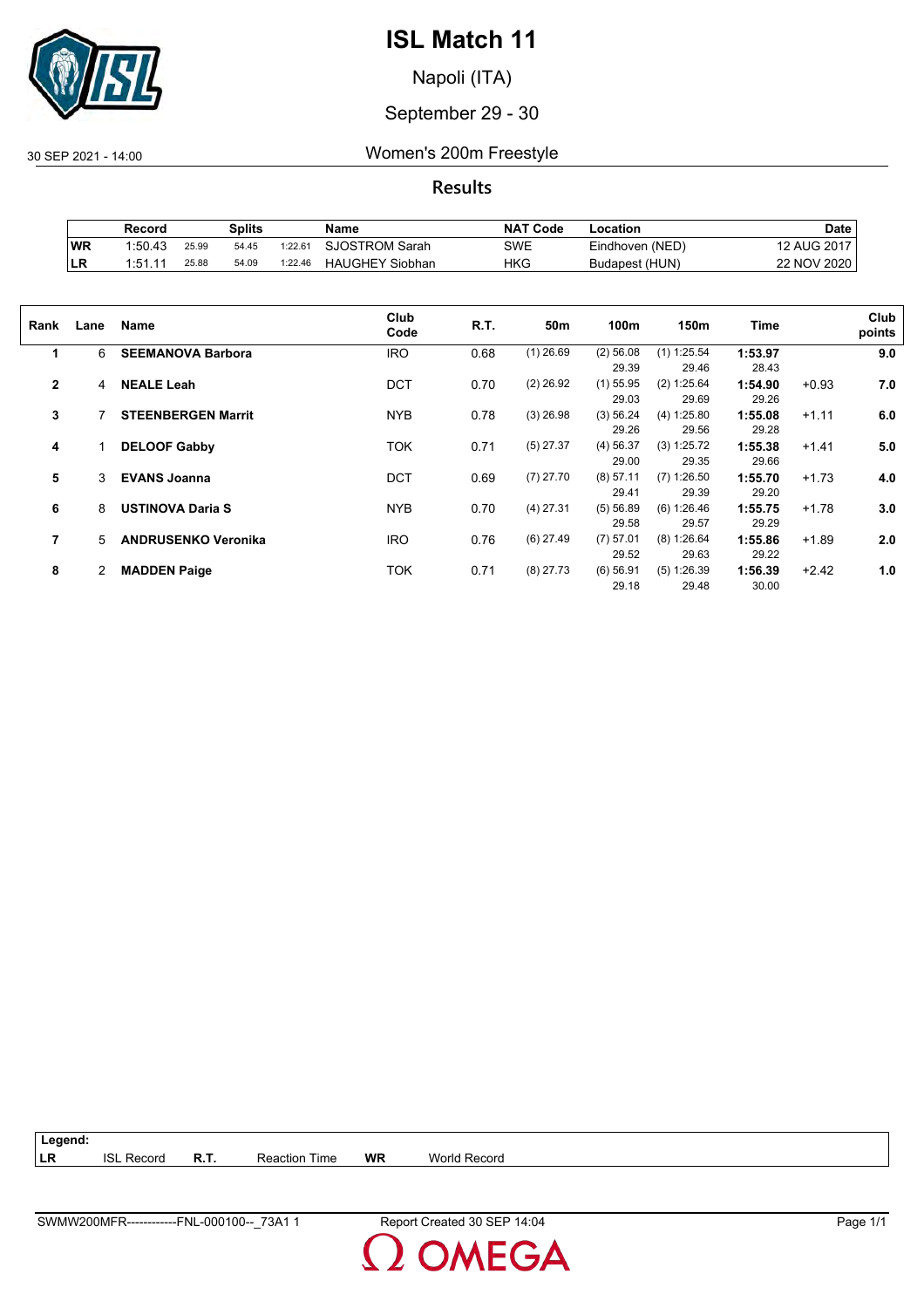

Napoli (ITA)

September 29 - 30

30 SEP 2021 - 14:05 Men's 200m Freestyle

**Results**

|           | Record  |       | Splits |         | Name                   | <b>NAT Code</b> | -ocation       | Date        |
|-----------|---------|-------|--------|---------|------------------------|-----------------|----------------|-------------|
| WR        | 1:39.37 | 23.79 | 49.29  | 1:14.72 | <b>BIEDERMANN Paul</b> | GER             | Berlin (GER)   | 15 NOV 2009 |
| <b>LR</b> | 1:40.25 | 23.51 | 51.20  | 1:23.11 | SCOTT Duncan           | GBR             | Budapest (HUN) | 22 NOV 2020 |

| Rank         | Lane | Name                        | Club<br>Code | R.T. | 50m         | 100m                 | 150m                   | Time             |         | Club<br>points |
|--------------|------|-----------------------------|--------------|------|-------------|----------------------|------------------------|------------------|---------|----------------|
| 1            | 3    | <b>SHCHEGOLEV Aleksandr</b> | <b>DCT</b>   | 0.62 | $(1)$ 23.64 | $(1)$ 49.54<br>25.90 | $(1)$ 1:16.03<br>26.49 | 1:42.37<br>26.34 |         | 10.0           |
| $\mathbf{2}$ |      | <b>LITCHFIELD Joe</b>       | <b>NYB</b>   | 0.63 | $(8)$ 24.59 | $(7)$ 51.05<br>26.46 | $(6)$ 1:17.58<br>26.53 | 1:42.84<br>25.26 | $+0.47$ | 7.0            |
| 3            | 4    | <b>STJEPANOVIC Velimir</b>  | <b>DCT</b>   | 0.66 | $(4)$ 24.10 | (5) 50.41<br>26.31   | $(5)$ 1:17.22<br>26.81 | 1:43.30<br>26.08 | $+0.93$ | 6.0            |
| 4            | 6    | <b>RICHARDS Matt</b>        | <b>IRO</b>   | 0.65 | $(5)$ 24.12 | $(4)$ 50.25<br>26.13 | (2) 1:16.70<br>26.45   | 1:43.31<br>26.61 | $+0.94$ | 5.0            |
| 5            | 5    | <b>MELO Luiz Altamir</b>    | <b>IRO</b>   | 0.63 | $(3)$ 23.91 | (3) 50.24<br>26.33   | (4) 1:17.04<br>26.80   | 1:43.60<br>26.56 | $+1.23$ | 4.0            |
| 6            | 2    | <b>QUINTERO Cristian</b>    | TOK          | 0.67 | $(2)$ 23.90 | $(2)$ 50.04<br>26.14 | (3) 1:16.78<br>26.74   | 1:43.69<br>26.91 | $+1.32$ | 3.0            |
| 7            |      | <b>NEMETH Nandor</b>        | <b>TOK</b>   | 0.64 | $(6)$ 24.30 | $(6)$ 50.74<br>26.44 | $(7)$ 1:17.95<br>27.21 | 1:45.58<br>27.63 | $+3.21$ | 2.0            |
| 8            | 8    | <b>KRASKA Jakub</b>         | <b>NYB</b>   | 0.71 | $(7)$ 24.54 | (8) 51.20<br>26.66   | $(8)$ 1:18.37<br>27.17 | 1:46.98<br>28.61 | $+4.61$ |                |

| Legend: |                   |      |                      |    |              |
|---------|-------------------|------|----------------------|----|--------------|
| LR      | <b>ISL Record</b> | R.T. | <b>Reaction Time</b> | WR | World Record |

**OMEGA**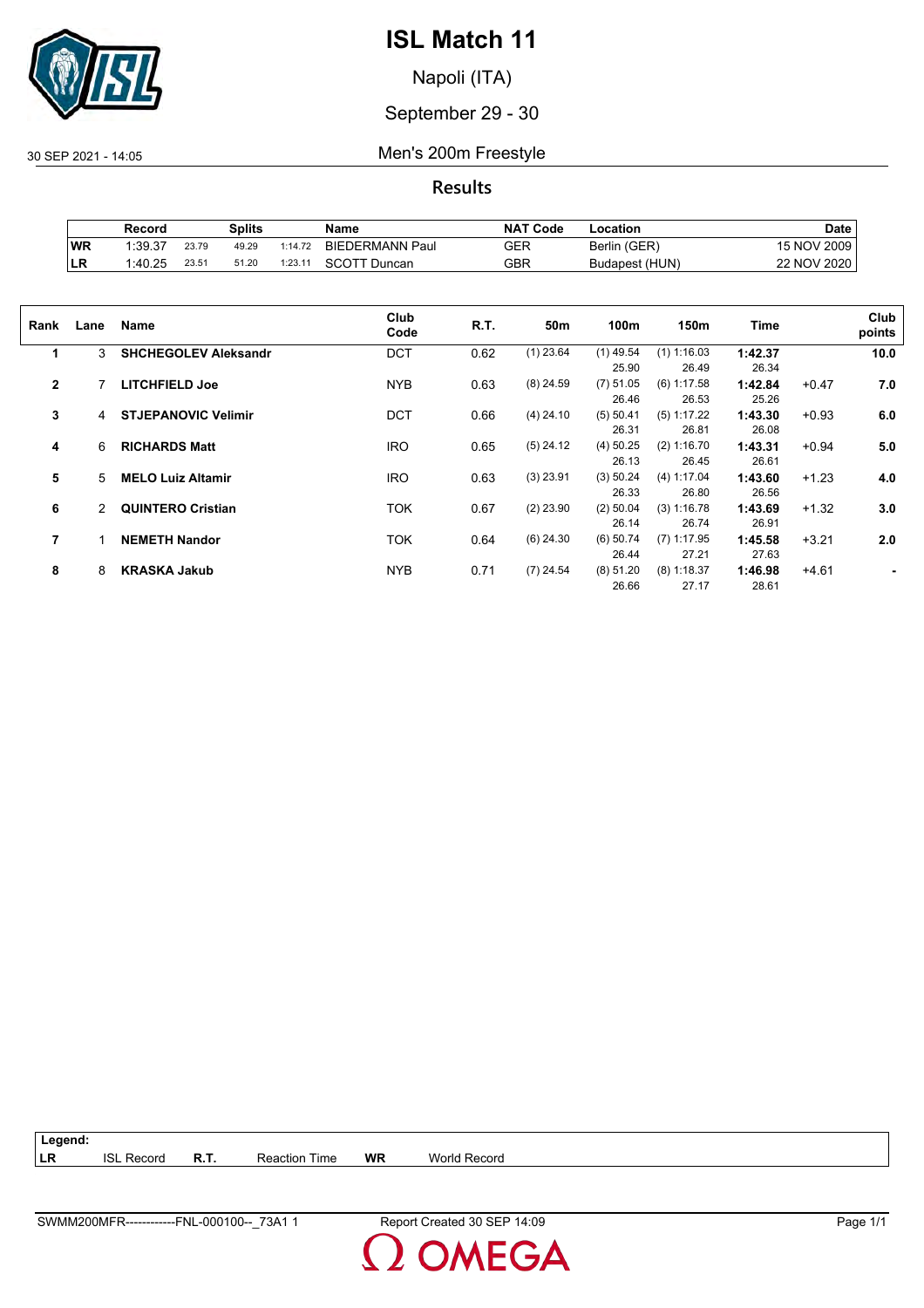

Napoli (ITA)

#### September 29 - 30

30 SEP 2021 - 14:09 Mixed 4x100m Medley Relay

#### **Results**

| Rank           | Lane           | Club / Name                   | Gender | R.T. | 50m   | 100m  | <b>Time</b>   |         | Club<br>points |
|----------------|----------------|-------------------------------|--------|------|-------|-------|---------------|---------|----------------|
| 1              | 5              | IRO - Iron                    |        |      |       |       | 3:35.50       |         | 18.0           |
|                |                | <b>GLINTA Robert</b>          | м      | 0.59 | 24.42 | 50.25 | $(1)$ 50.25   |         |                |
|                |                | <b>STRELNIKOV Kirill</b>      | M      | 0.35 | 26.29 | 57.16 | $(1)$ 1:47.41 |         |                |
|                |                | <b>BECKMANN Emilie</b>        | F      | 0.38 | 26.09 | 56.63 | $(1)$ 2:44.04 |         |                |
|                |                | <b>KROMOWIDJOJO Ranomi</b>    | F      | 0.20 | 24.57 | 51.46 |               |         |                |
| $\overline{2}$ | 4              | <b>DCT - DC Trident</b>       |        |      |       |       | 3:36.11       | $+0.61$ | 14.0           |
|                |                | <b>DELOOF Ali</b>             | F      | 0.61 | 27.54 | 57.40 | (7) 57.40     |         |                |
|                |                | <b>FRANCA SILVA Felipe</b>    | м      | 0.24 | 26.88 | 57.50 | $(7)$ 1:54.90 |         |                |
|                |                | <b>MURPHY Camden</b>          | м      | 0.27 | 23.11 | 49.76 | $(2)$ 2:44.66 |         |                |
|                |                | <b>HOPKIN Anna</b>            | F      | 0.31 | 24.52 | 51.45 |               |         |                |
| 3              | 6              | IRO - Iron                    |        |      |       |       | 3:37.13       | $+1.63$ | 12.0           |
|                |                | <b>BASSETO Guilherme</b>      | м      | 0.62 | 24.50 | 50.91 | (3) 50.91     |         |                |
|                |                | <b>REITSHAMMER Bernhard</b>   | М      | 0.17 | 26.34 | 56.80 | (2) 1:47.71   |         |                |
|                |                | <b>THOMAS Alys</b>            | F      | 0.31 | 26.70 | 57.70 | $(4)$ 2:45.41 |         |                |
|                |                | <b>SEEMANOVA Barbora</b>      | F      | 0.32 | 24.71 | 51.72 |               |         |                |
| 4              | 3              | <b>DCT - DC Trident</b>       |        |      |       |       | 3:37.27       | $+1.77$ | 10.0           |
|                |                | PEBLEY Jacob                  | M      | 0.59 | 24.41 | 50.26 | $(2)$ 50.26   |         |                |
|                |                | <b>MILLER Cody</b>            | м      | 0.20 | 26.83 | 57.49 | (3) 1:47.75   |         |                |
|                |                | <b>QUAH Ting Wen</b>          | F      | 0.19 | 26.13 | 57.42 | $(3)$ 2:45.17 |         |                |
|                |                | <b>HINDLEY Isabella</b>       | F      | 0.31 | 24.56 | 52.10 |               |         |                |
| 5              | $\overline{2}$ | <b>TOK - Tokyo Frog Kings</b> |        |      |       |       | 3:38.96       | $+3.46$ | 8.0            |
|                |                | <b>TARASEVICH Grigory</b>     | м      | 0.58 | 25.19 | 51.42 | (5) 51.42     |         |                |
|                |                | <b>KOSEKI Yasuhiro</b>        | M      | 0.39 | 26.86 | 57.49 | (5) 1:48.91   |         |                |
|                |                | <b>TETZLOFF Aly</b>           | F      | 0.43 | 26.55 | 57.50 | $(5)$ 2:46.41 |         |                |
|                |                | <b>DELOOF Catie</b>           | F      | 0.16 | 25.20 | 52.55 |               |         |                |
| 6              | 8              | <b>NYB - NY Breakers</b>      |        |      |       |       | 3:40.07       | $+4.57$ | 6.0            |
|                |                | <b>BRAUNSCHEIG Ole</b>        | М      | 0.60 | 25.20 | 51.02 | (4) 51.02     |         |                |
|                |                | <b>HEINTZ Philip</b>          | м      | 0.28 | 27.24 | 58.43 | $(6)$ 1:49.45 |         |                |
|                |                | <b>CHIMROVA Svetlana</b>      | F      | 0.37 | 26.60 | 57.12 | $(6)$ 2:46.57 |         |                |
|                |                | <b>HOPE Lucy</b>              | F      | 0.11 | 25.24 | 53.50 |               |         |                |
| $\overline{7}$ | $\overline{7}$ | <b>NYB - NY Breakers</b>      |        |      |       |       | 3:40.16       | $+4.66$ | 4.0            |
|                |                | <b>PEDA Paulina</b>           | F      | 0.57 | 28.37 | 58.57 | (8) 58.57     |         |                |
|                |                | <b>KOCH Marco</b>             | М      | 0.31 | 27.76 | 58.93 | $(8)$ 1:57.50 |         |                |
|                |                | MAJERSKI Jakub                | м      | 0.15 | 22.83 | 49.60 | $(8)$ 2:47.10 |         |                |
|                |                | FIEDKIEWICZ Kornelia          | E      | 0.22 | 25.10 | 53.06 |               |         |                |
| 8              | 1              | <b>TOK - Tokyo Frog Kings</b> |        |      |       |       | 3:40.21       | $+4.71$ | 2.0            |
|                |                | <b>BOHUS Richard</b>          | М      | 0.57 | 25.12 | 51.85 | $(6)$ 51.85   |         |                |
|                |                | PINZUTI Alessandro            | M      | 0.23 | 26.70 | 56.97 | (4) 1:48.82   |         |                |
|                |                | <b>IGARASHI Chihiro</b>       | F      | 0.29 | 26.54 | 57.76 | $(7)$ 2:46.58 |         |                |
|                |                | <b>MEYNEN Julie</b>           | F      | 0.42 | 25.56 | 53.63 |               |         |                |

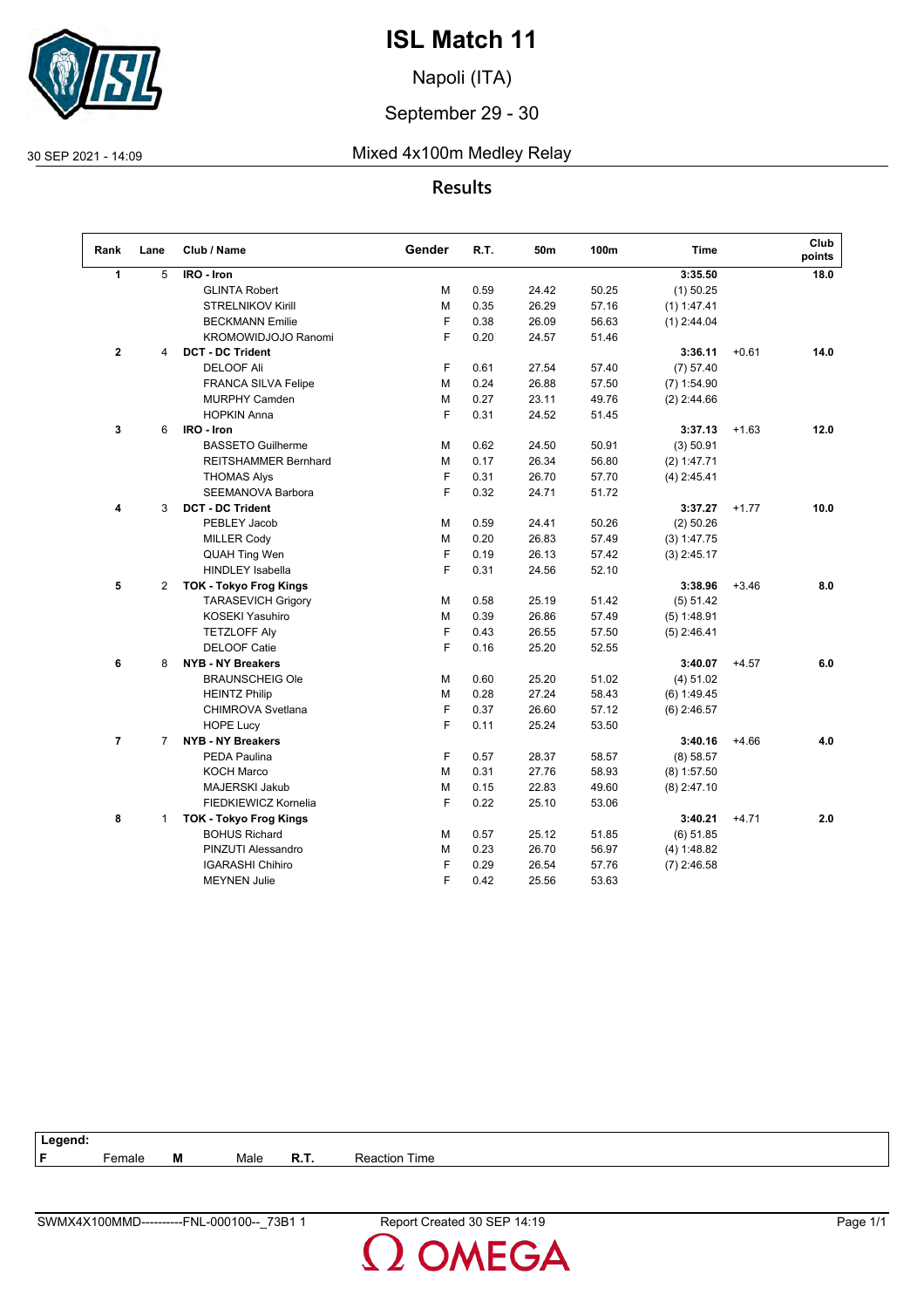

Napoli (ITA)

#### September 29 - 30

#### 30 SEP 2021 - 14:21 Women's 400m Individual Medley

#### **Results**

|            | Record  |         | Splits  |         | Name                   | <b>NAT</b><br>' Code | Location        | Date        |
|------------|---------|---------|---------|---------|------------------------|----------------------|-----------------|-------------|
| <b>WR</b>  | 4:18.94 | 59.38   | 2:06.46 | 3:19.24 | <b>BELMONTE Mireia</b> | ESP                  | Eindhoven (NED) | 12 AUG 2017 |
| <b>ILR</b> | 4:23.25 | 1:01.13 | 2:08.08 | 3:22.12 | OHASHI Yui             | JPN                  | Budapest (HUN)  | 15 NOV 2020 |

|               | Rank Lane Name                                         | Club                                                   | R.T.                                                   | Time              | Club           |
|---------------|--------------------------------------------------------|--------------------------------------------------------|--------------------------------------------------------|-------------------|----------------|
|               |                                                        | Code                                                   |                                                        |                   | points         |
|               | 4 ANDISON Bailey                                       | <b>DCT</b>                                             | 0.68                                                   | 4:27.11           | 18.0           |
| 50m (1) 28.86 | 100m (1) 1:01.93   150m (1) 1:36.13<br>34.20<br>33.07  | 200m (2) 2:09.47<br>250m (1) 2:47.25<br>33.34<br>37.78 | 300m (1) 3:25.17<br>350m (1) 3:56.67<br>37.92<br>31.50 | 30.44             |                |
| $\mathbf{2}$  | <b>WOOD Abbie</b>                                      | NYB.                                                   | 0.72                                                   | 4:27.76           | 8.0<br>$+0.65$ |
| 50m (6) 29.39 | 100m (5) 1:02.50   150m (4) 1:37.12<br>34.62<br>33.11  | 200m (6) 2:11.10<br>33.98<br>250m (2) 2:48.09<br>36.99 | 300m (2) 3:25.42<br>350m (2) 3:57.27<br>37.33<br>31.85 | 30.49             |                |
| 3             | 2 OHASHI Yui                                           | <b>TOK</b>                                             | 0.69                                                   | 4:31.23           | $+4.12$<br>9.0 |
| 50m (7) 29.43 | 100m (7) 1:02.86 150m (5) 1:37.30<br>34.44<br>33.43    | 200m (4) 2:10.14<br>250m (3) 2:49.19<br>32.84<br>39.05 | 300m (3) 3:28.40<br>350m (3) 4:00.75<br>39.21<br>32.35 | 30.48             |                |
| 4             | 3 JAKABOS Zsuzsanna                                    | <b>DCT</b>                                             | 0.77                                                   | 4:33.35           | 9.0<br>$+6.24$ |
| 50m (3) 29.24 | 100m (2) 1:02.08<br>150m (3) 1:36.68<br>34.60<br>32.84 | 200m (3) 2:10.00<br>33.32<br>250m (5) 2:50.69<br>40.69 | 300m (5) 3:31.39<br>350m (4) 4:02.95<br>40.70<br>31.56 | 30.40             |                |
| 5             | 5 ZAMORANO Africa                                      | IRO.                                                   | 0.64                                                   | 4:34.96           | 6.0<br>+7.85   |
| 50m (4) 29.26 | 100m (6) 1:02.75<br>150m (6) 1:37.38<br>34.63<br>33.49 | 200m (5) 2:10.86<br>250m (4) 2:50.06<br>33.48<br>39.20 | 300m (4) 3:30.20<br>350m (5) 4:03.30<br>40.14<br>33.10 | 31.66             |                |
| 6             | 6 COCCONCELLI Costanza                                 | IRO.                                                   | 0.67                                                   | 4:35.53           | 3.0<br>+8.42   |
| 50m (2) 29.17 | 100m (4) 1:02.46<br>150m (7) 1:37.89<br>35.43<br>33.29 | 200m (7) 2:13.00<br>250m (6) 2:52.17<br>35.11<br>39.17 | 300m (6) 3:31.74<br>350m (6) 4:04.09<br>39.57<br>32.35 | 31.44             |                |
| 7             | 1 MADDEN Paige                                         | TOK                                                    | 0.71                                                   | 4:41.41           | +14.30         |
| 50m (8) 29.69 | 100m (8) 1:03.07  150m (2) 1:36.52<br>33.45<br>33.38   | 200m (1) 2:09.25<br>250m (7) 2:53.09<br>32.73<br>43.84 | 300m (8) 3:37.28<br>350m (7) 4:09.86<br>44.19<br>32.58 | 31.55             |                |
| 8             | <b>MONTEIRO Ana Catarina</b><br>8                      | NYB.                                                   | 0.68                                                   | $4:43.33 + 16.22$ |                |
| 50m (5) 29.33 | 100m (3) 1:02.21 150m (8) 1:38.55<br>36.34<br>32.88    | 200m (8) 2:14.33<br>250m (8) 2:55.56<br>35.78<br>41.23 | 300m (7) 3:37.22 350m (8) 4:10.99<br>41.66<br>33.77    | 32.34             |                |

**DMEGA**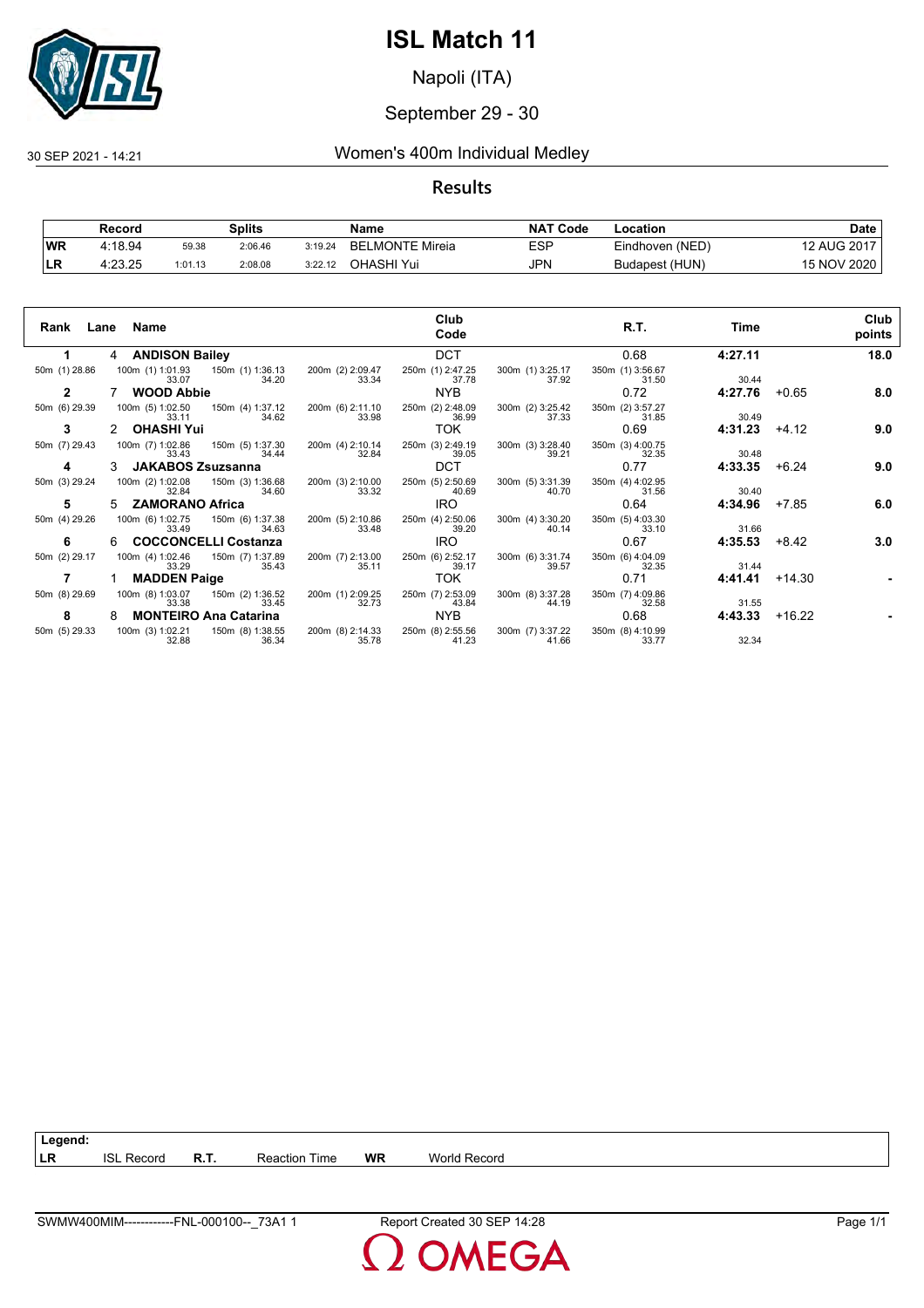

Napoli (ITA)

#### September 29 - 30

30 SEP 2021 - 14:28 Men's 400m Individual Medley

#### **Results**

|            | Record  |       | Splits  |         | Name       | <b>NAT Code</b> | Location        | Date        |
|------------|---------|-------|---------|---------|------------|-----------------|-----------------|-------------|
| <b>WR</b>  | 3:54.81 | 52.35 | 1:51.40 | 2:57.90 | SETO Daiva | JPN             | Las Vegas (USA) | 20 DEC 2019 |
| <b>ILR</b> | 3:54.81 | 52.35 | 1:51.40 | 2:57.90 | SETO Daiya | JPN             | Las Vegas (USA) | 21 DEC 2019 |

| Rank          |             | Lane Name               |                                          |                           | Club<br>Code              |                           | R.T.                      | Time    |         | Club<br>points |
|---------------|-------------|-------------------------|------------------------------------------|---------------------------|---------------------------|---------------------------|---------------------------|---------|---------|----------------|
| 1.            | $7^{\circ}$ | <b>SMITH Brendon</b>    |                                          |                           | <b>NYB</b>                |                           | 0.70                      | 3:59.33 |         | 16.0           |
| 50m (2) 25.51 |             | 29.66                   | 100m (2) 55.17 150m (2) 1:25.64<br>30.47 | 200m (1) 1:55.37<br>29.73 | 250m (1) 2:29.85<br>34.48 | 300m (1) 3:04.96<br>35.11 | 350m (1) 3:32.87<br>27.91 | 26.46   |         |                |
| $\mathbf{2}$  | 2           | <b>SETO Daiya</b>       |                                          |                           | TOK.                      |                           | 0.63                      | 4:01.92 | $+2.59$ | 11.0           |
| 50m (1) 25.29 |             | 100m (1) 54.17<br>28.88 | 150m (1) 1:24.80<br>30.63                | 200m (2) 1:55.65<br>30.85 | 250m (3) 2:30.46<br>34.81 | 300m (3) 3:05.39<br>34.93 | 350m (2) 3:34.50<br>29.11 | 27.42   |         |                |
| 3             |             | <b>VAZAIOS Andreas</b>  |                                          |                           | <b>DCT</b>                |                           | 0.66                      | 4:03.37 | $+4.04$ | 9.0            |
| 50m (4) 26.17 |             | 100m (3) 55.52<br>29.35 | 150m (3) 1:26.15<br>30.63                | 200m (3) 1:56.42<br>30.27 | 250m (2) 2:30.12<br>33.70 | 300m (2) 3:05.10<br>34.98 | 350m (3) 3:34.54<br>29.44 | 28.83   |         |                |
| 4             | 4           | <b>LITHERLAND Jay</b>   |                                          |                           | DCT.                      |                           | 0.73                      | 4:03.58 | $+4.25$ | 6.0            |
| 50m (5) 26.36 |             | 100m (5) 56.29<br>29.93 | 150m (6) 1:27.81<br>31.52                | 200m (5) 1:58.65<br>30.84 | 250m (5) 2:33.19<br>34.54 | 300m (5) 3:08.01<br>34.82 | 350m (5) 3:36.56<br>28.55 | 27.02   |         |                |
| 5             | 8           | <b>ALMEIDA Brandonn</b> |                                          |                           | NYB.                      |                           | 0.68                      | 4:04.00 | +4.67   | 6.0            |
| 50m (6) 26.50 |             | 100m (6) 56.32<br>29.82 | 150m (5) 1:27.48<br>31.16                | 200m (4) 1:57.80<br>30.32 | 250m (4) 2:32.32<br>34.52 | 300m (4) 3:07.25<br>34.93 | 350m (4) 3:36.27<br>29.02 | 27.73   |         |                |
| 6             | 6.          | <b>PERSSON Erik</b>     |                                          |                           | <b>IRO</b>                |                           | 0.67                      | 4:05.60 | $+6.27$ | 3.0            |
| 50m (8) 27.27 |             | 100m (8) 58.13<br>30.86 | 150m (7) 1:30.53<br>32.40                | 200m (8) 2:02.02<br>31.49 | 250m (7) 2:35.26<br>33.24 | 300m (6) 3:08.42<br>33.16 | 350m (6) 3:37.87<br>29.45 | 27.73   |         |                |
| 7             | 5.          | <b>SANTOS Leonardo</b>  |                                          |                           | <b>IRO</b>                |                           | 0.69                      | 4:07.97 | +8.64   | 2.0            |
| 50m (3) 25.99 |             | 100m (4) 56.04<br>30.05 | 150m (4) 1:27.44<br>31.40                | 200m (6) 1:58.69<br>31.25 | 250m (6) 2:33.82<br>35.13 | 300m (7) 3:09.57<br>35.75 | 350m (7) 3:39.49<br>29.92 | 28.48   |         |                |
| 8             |             | <b>PASYNKOV Daniil</b>  |                                          |                           | TOK                       |                           | 0.73                      | 4:09.05 | $+9.72$ |                |
| 50m (7) 26.81 |             | 100m (7) 57.58<br>30.77 | 150m (8) 1:30.58<br>33.00                | 200m (7) 2:01.67<br>31.09 | 250m (8) 2:36.73<br>35.06 | 300m (8) 3:11.82<br>35.09 | 350m (8) 3:41.00<br>29.18 | 28.05   |         |                |

**LR** ISL Record **R.T.** Reaction Time **WR** World Record

**Legend:**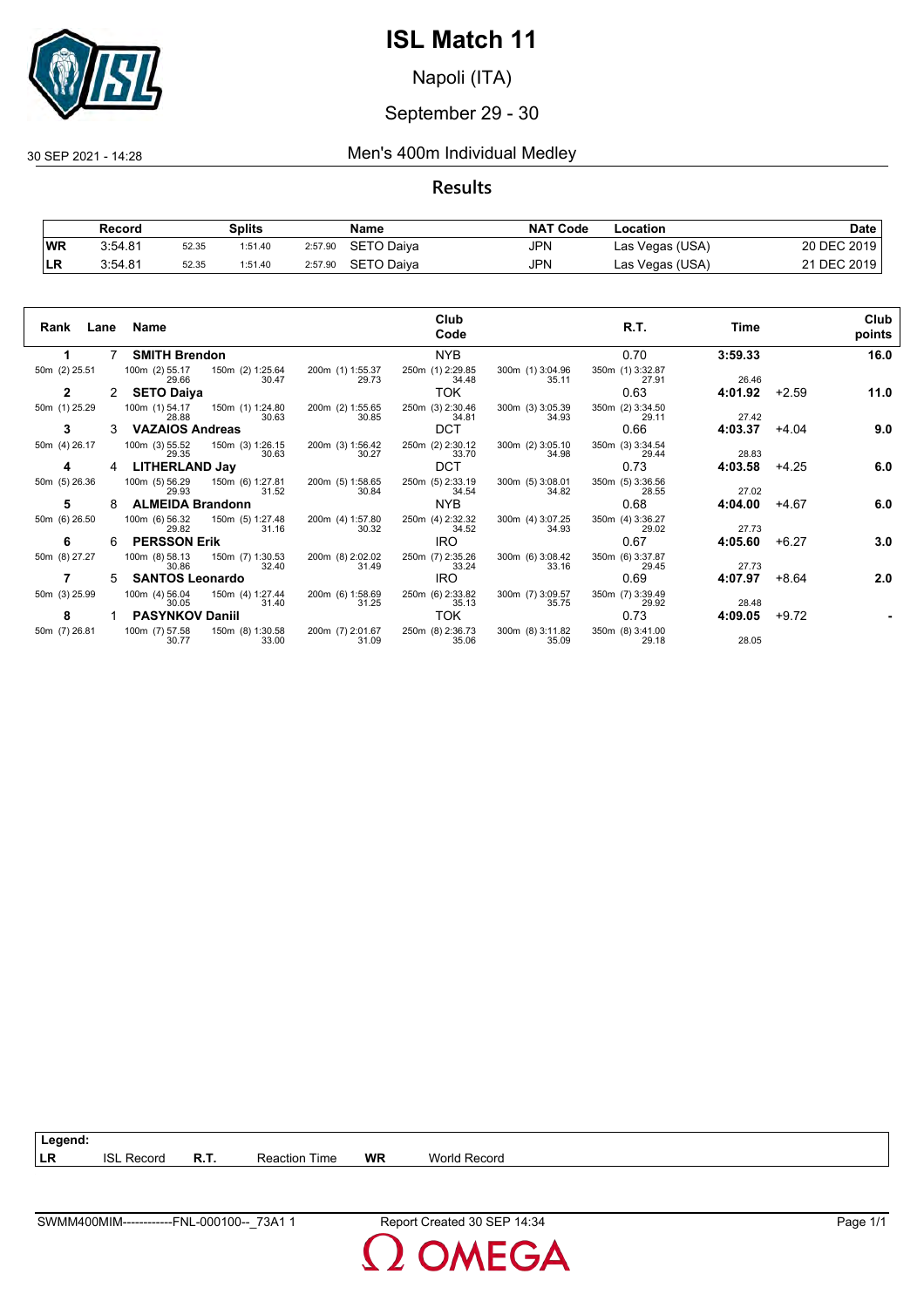

Napoli (ITA)

#### September 29 - 30

#### 30 SEP 2021 - 14:45 Women's 50m Breaststroke Skins

#### **Results**

|           | Record Name |                     | NAT Code | Location       | Date        |
|-----------|-------------|---------------------|----------|----------------|-------------|
| <b>WR</b> |             | 28.56 ATKINSON Alia | JAM      | Budapest (HUN) | 6 OCT 2018  |
| LR        |             | 28.77 KING Lilly    | JSA      | Budapest (HUN) | 21 NOV 2020 |

#### **Round 1**

| Rank         | Lane | Name                      | <b>Club Code</b> | R.T. | Time  |         | Club points |     |
|--------------|------|---------------------------|------------------|------|-------|---------|-------------|-----|
|              | 5.   | <b>HULKKO Ida</b>         | <b>IRO</b>       | 0.65 | 29.72 |         | 10.0        | . വ |
| $\mathbf{2}$ | 2.   | <b>TUCKER Miranda</b>     | <b>TOK</b>       | 0.64 | 29.96 | $+0.24$ | 7.0         | O   |
| $=3$         | 6.   | <b>STRAUCH Jenna</b>      | <b>IRO</b>       | 0.70 | 30.19 | $+0.47$ | 5.5         | . വ |
| $=3$         |      | <b>VASEY Sarah</b>        | <b>NYB</b>       | 0.66 | 30.19 | $+0.47$ | 5.5         | . വ |
| 5            |      | <b>BELONOGOFF Tatiana</b> | DCT              | 0.67 | 30.22 | $+0.50$ | 4.0         |     |
| 6            | 8    | <b>RENSHAW Molly</b>      | NYB.             | 0.66 | 30.27 | $+0.55$ | 3.0         |     |
| 7            |      | <b>WATANABE Kanako</b>    | <b>TOK</b>       | 0.68 | 30.37 | $+0.65$ | 2.0         |     |
| 8            | 4    | <b>TEMNIKOVA Maria</b>    | DCT              | 0.66 | 30.99 | $+1.27$ |             |     |

#### **Round 2**

| Rank | Lane | Name                  | <b>Club Code</b> | <b>R.T.</b> | Time  |         | Club points |   |
|------|------|-----------------------|------------------|-------------|-------|---------|-------------|---|
|      |      | <b>TUCKER Miranda</b> | ток              | 0.67        | 30.02 |         | 9.0         | Q |
| 2    |      | <b>HULKKO Ida</b>     | <b>IRO</b>       | 0.66        | 30.12 | $+0.10$ | 7.0         | Q |
| 3    | h.   | <b>STRAUCH Jenna</b>  | <b>IRO</b>       | 0.72        | 30.76 | $+0.74$ | 6.0         |   |
| 4    |      | <b>VASEY Sarah</b>    | <b>NYB</b>       | 0.67        | 30.88 | $+0.86$ | 5.0         |   |

#### **Final**

| Rank | Lane | Name                  | <b>Club Code</b> | R.T. | Time           | Club points |
|------|------|-----------------------|------------------|------|----------------|-------------|
|      | Δ    | <b>TUCKER Miranda</b> | ток              | 0.68 | 30.34          | 14.0        |
|      | ҕ    | <b>HULKKO Ida</b>     | IRC              | 0.68 | 31.21<br>+0.87 | 7.0         |

| Legend: |               |                              |             |                  |           |              |  |
|---------|---------------|------------------------------|-------------|------------------|-----------|--------------|--|
| LR      | ISL<br>Recoro | <br>Qualified for next phase | <b>R.T.</b> | Reaction<br>Time | <b>WR</b> | World Record |  |
|         |               |                              |             |                  |           |              |  |

**OMEGA**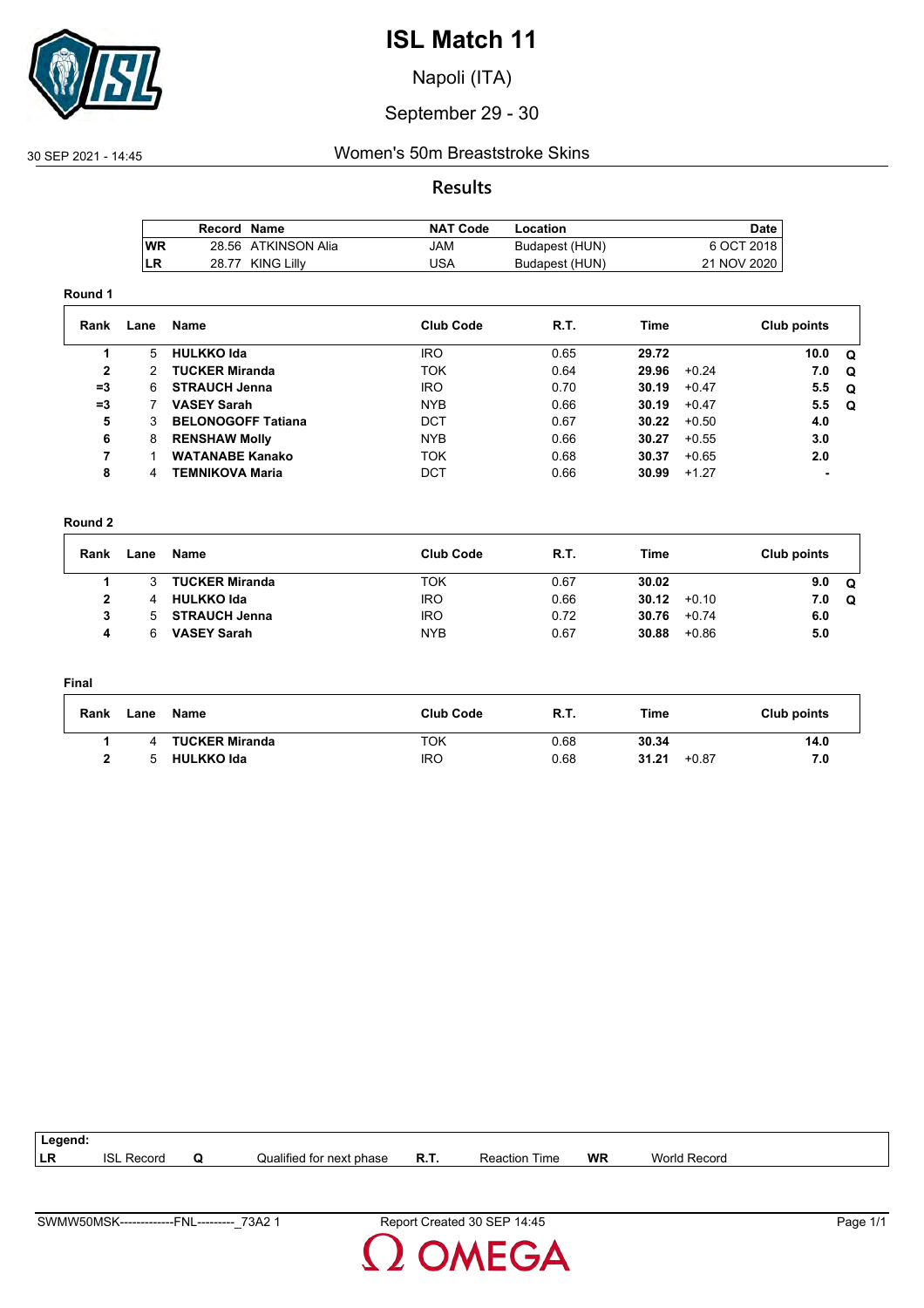

Napoli (ITA)

September 29 - 30

### 30 SEP 2021 - 14:45 Women's 50m Breaststroke Skins

#### **Results Summary**

|               | Rank   Name               | Club              | Round 1       |      | Round 2       |      | Final         | <b>Points</b> |
|---------------|---------------------------|-------------------|---------------|------|---------------|------|---------------|---------------|
|               |                           | Code <sup>l</sup> | <b>Points</b> | Rank | <b>Points</b> | Rank | <b>Points</b> | <b>Total</b>  |
|               | TUCKER Miranda            | <b>TOK</b>        | 7.0           | 2    | 9.0           |      | 14.0          | 30.0          |
| $\mathcal{P}$ | HULKKO Ida                | <b>IRO</b>        | 10.0          |      | 7.0           | 2    | 7.0           | 24.0          |
| 3             | STRAUCH Jenna             | <b>IRO</b>        | 5.5           | $=3$ | 6.0           | 3    |               | 11.5          |
| 4             | <b>VASEY Sarah</b>        | <b>NYB</b>        | 5.5           | $=3$ | 5.0           |      |               | 10.5          |
| 5             | <b>BELONOGOFF Tatiana</b> | <b>DCT</b>        | 4.0           | 5    |               |      |               | 4.0           |
| 6             | <b>RENSHAW Molly</b>      | <b>NYB</b>        | 3.0           | 6    |               |      |               | 3.0           |
|               | <b>WATANABE Kanako</b>    | <b>TOK</b>        | 2.0           | ⇁    |               |      |               | 2.0           |
|               | 8   TEMNIKOVA Maria       | <b>DCT</b>        |               | 8    |               |      |               |               |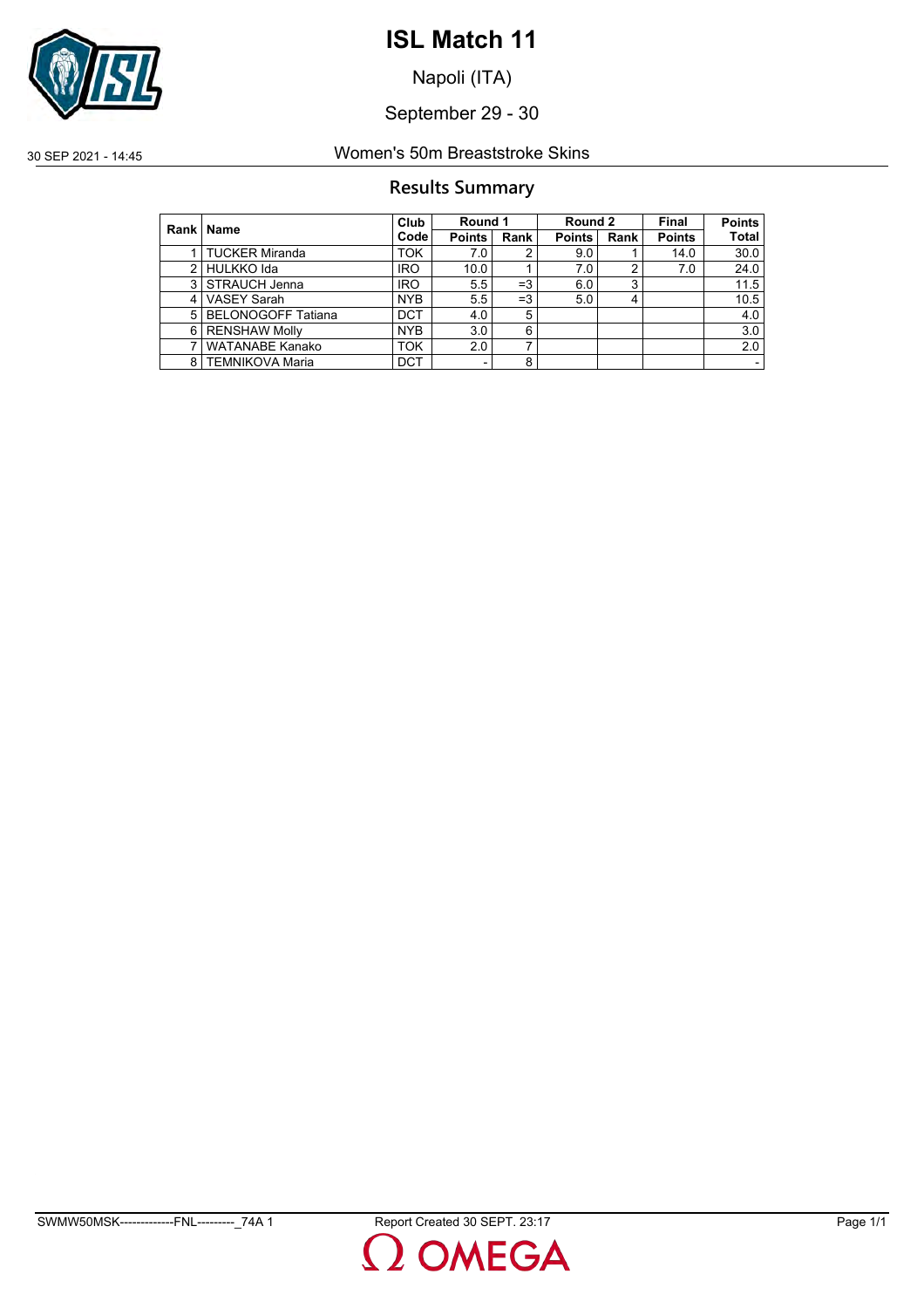

Napoli (ITA)

#### September 29 - 30

#### 30 SEP 2021 - 14:57 Men's 50m Freestyle Skins

#### **Results**

|     | Record Name |                      | <b>NAT Code</b> | Location       | Date        |
|-----|-------------|----------------------|-----------------|----------------|-------------|
| lWR |             | 20.16 DRESSEL Caeleb | JSA             | Budapest (HUN) | 21 NOV 2020 |
| ILR |             | 20.16 DRESSEL Caeleb | USA             | Budapest (HUN) | 21 NOV 2020 |

#### **Round 1**

| Rank         | Lane | Name                    | <b>Club Code</b> | R.T. | Time  |         | Club points |          |
|--------------|------|-------------------------|------------------|------|-------|---------|-------------|----------|
|              | 3    | <b>HOFFER Ryan</b>      | DCT              | 0.63 | 21.03 |         | 9.0         | O        |
| $\mathbf{2}$ | 5.   | de BOER Thom            | <b>IRO</b>       | 0.65 | 21.17 | $+0.14$ | 7.0         | $\Omega$ |
| 3            | 8    | <b>TEMPLE Matt</b>      | <b>NYB</b>       | 0.64 | 21.19 | $+0.16$ | 6.0         | $\Omega$ |
| 4            |      | <b>PIJNENBURG Stan</b>  | <b>NYB</b>       | 0.63 | 21.27 | $+0.24$ | 5.0         | Q        |
| 5            | 6    | <b>ORSI Marco</b>       | <b>IRO</b>       | 0.61 | 21.44 | $+0.41$ | 4.0         |          |
| 6            | 4    | <b>NIKOLAEV Mark</b>    | <b>DCT</b>       | 0.65 | 21.62 | $+0.59$ | 3.0         |          |
| 7            |      | <b>SPAJARI Pedro</b>    | <b>TOK</b>       | 0.66 | 21.73 | $+0.70$ | 2.0         |          |
| 8            |      | <b>MOROZOV Vladimir</b> | TOK              | 0.68 | 21.77 | $+0.74$ | 1.0         |          |

#### **Round 2**

| Rank | Lane | Name                   | <b>Club Code</b> | <b>R.T.</b> | Time  |         | Club points |   |
|------|------|------------------------|------------------|-------------|-------|---------|-------------|---|
|      |      | <b>TEMPLE Matt</b>     | <b>NYB</b>       | 0.67        | 21.90 |         | 9.0         | Q |
| 2    |      | de BOER Thom           | <b>IRO</b>       | 0.66        | 22.14 | $+0.24$ | 7.0         | Q |
| 3    |      | <b>PIJNENBURG Stan</b> | <b>NYB</b>       | 0.64        | 22.37 | $+0.47$ | 6.0         |   |
| 4    |      | <b>HOFFER Ryan</b>     | DCT              | 0.67        | 22.67 | $+0.77$ | 5.0         |   |

#### **Final**

| Rank | Lane         | Name               | <b>Club Code</b> | <b>R.T.</b> | Time             | Club points |
|------|--------------|--------------------|------------------|-------------|------------------|-------------|
|      |              | de BOER Thom       | <b>IRO</b>       | 0.66        | 22.72            | 14.0        |
|      | $\mathbf{h}$ | <b>TEMPLE Matt</b> | <b>NYB</b>       | 0.64        | 22.96<br>$+0.24$ | 7.0         |

| Legend: |               |   |                          |      |                      |           |                     |  |
|---------|---------------|---|--------------------------|------|----------------------|-----------|---------------------|--|
| LR      | ISL<br>Record | u | Qualified for next phase | R.T. | <b>Reaction Time</b> | <b>WR</b> | <b>World Record</b> |  |
|         |               |   |                          |      |                      |           |                     |  |

**OMEGA**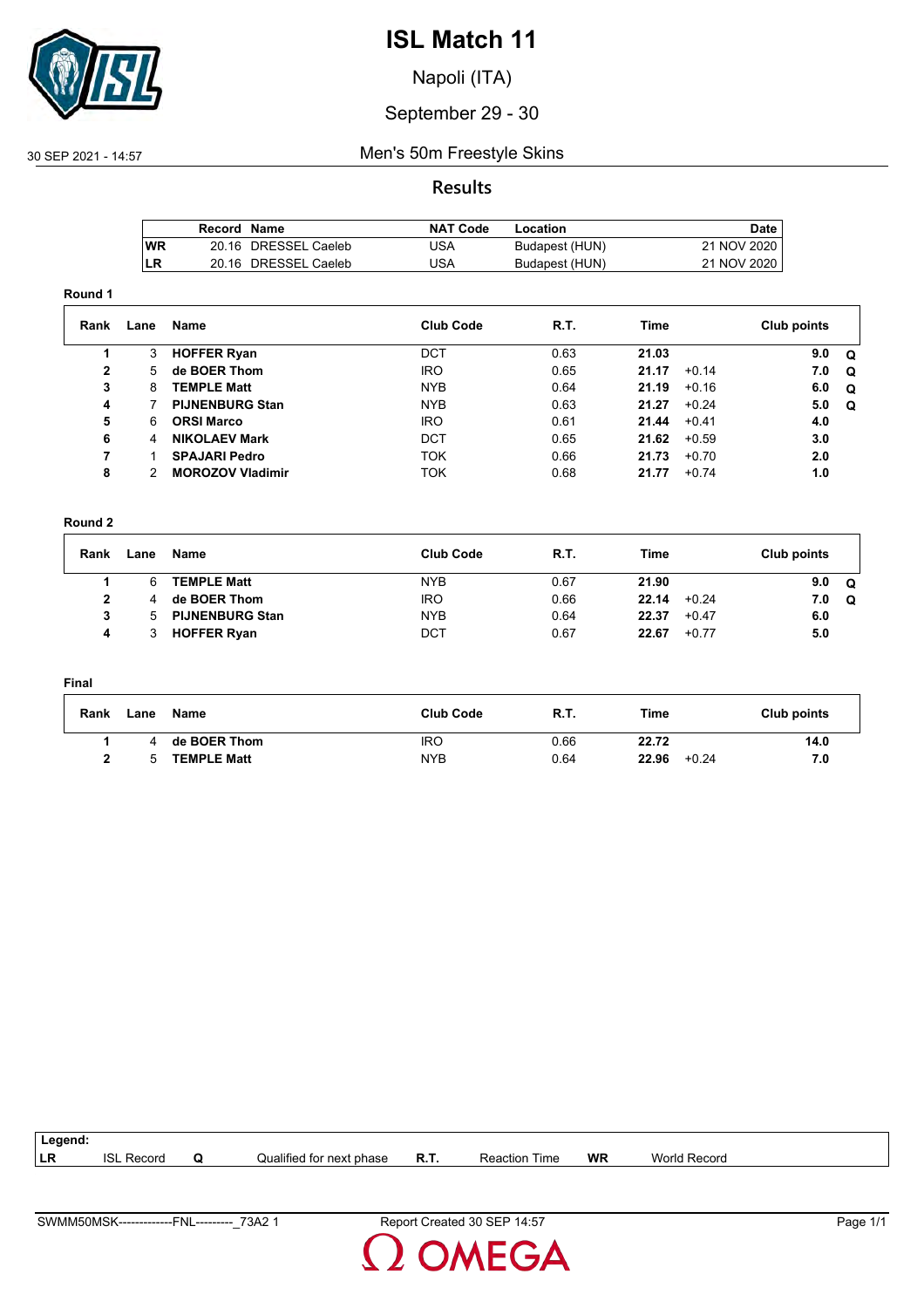

Napoli (ITA)

September 29 - 30

30 SEP 2021 - 14:57 Men's 50m Freestyle Skins

#### **Results Summary**

|   | Rank   Name          | Club       | Round 1       |      | Round 2       |      | Final         | <b>Points</b> |
|---|----------------------|------------|---------------|------|---------------|------|---------------|---------------|
|   |                      | Code       | <b>Points</b> | Rank | <b>Points</b> | Rank | <b>Points</b> | <b>Total</b>  |
|   | de BOER Thom         | <b>IRO</b> | 7.0           | 2    | 7.0           |      | 14.0          | 28.0          |
| 2 | <b>TEMPLE Matt</b>   | <b>NYB</b> | 6.0           | 3    | 9.0           |      | 7.0           | 22.0          |
|   | 3 HOFFER Ryan        | <b>DCT</b> | 9.0           |      | 5.0           |      |               | 14.0          |
|   | 4   PIJNENBURG Stan  | <b>NYB</b> | 5.0           | 4    | 6.0           | 3    |               | 11.0          |
| 5 | <b>ORSI Marco</b>    | <b>IRO</b> | 4.0           | 5    |               |      |               | 4.0           |
| 6 | <b>NIKOLAEV Mark</b> | <b>DCT</b> | 3.0           | 6    |               |      |               | 3.0           |
|   | <b>SPAJARI Pedro</b> | ток        | 2.0           | ⇁    |               |      |               | 2.0           |
| 8 | MOROZOV Vladimir     | <b>TOK</b> | 1.0           | 8    |               |      |               | 1.0           |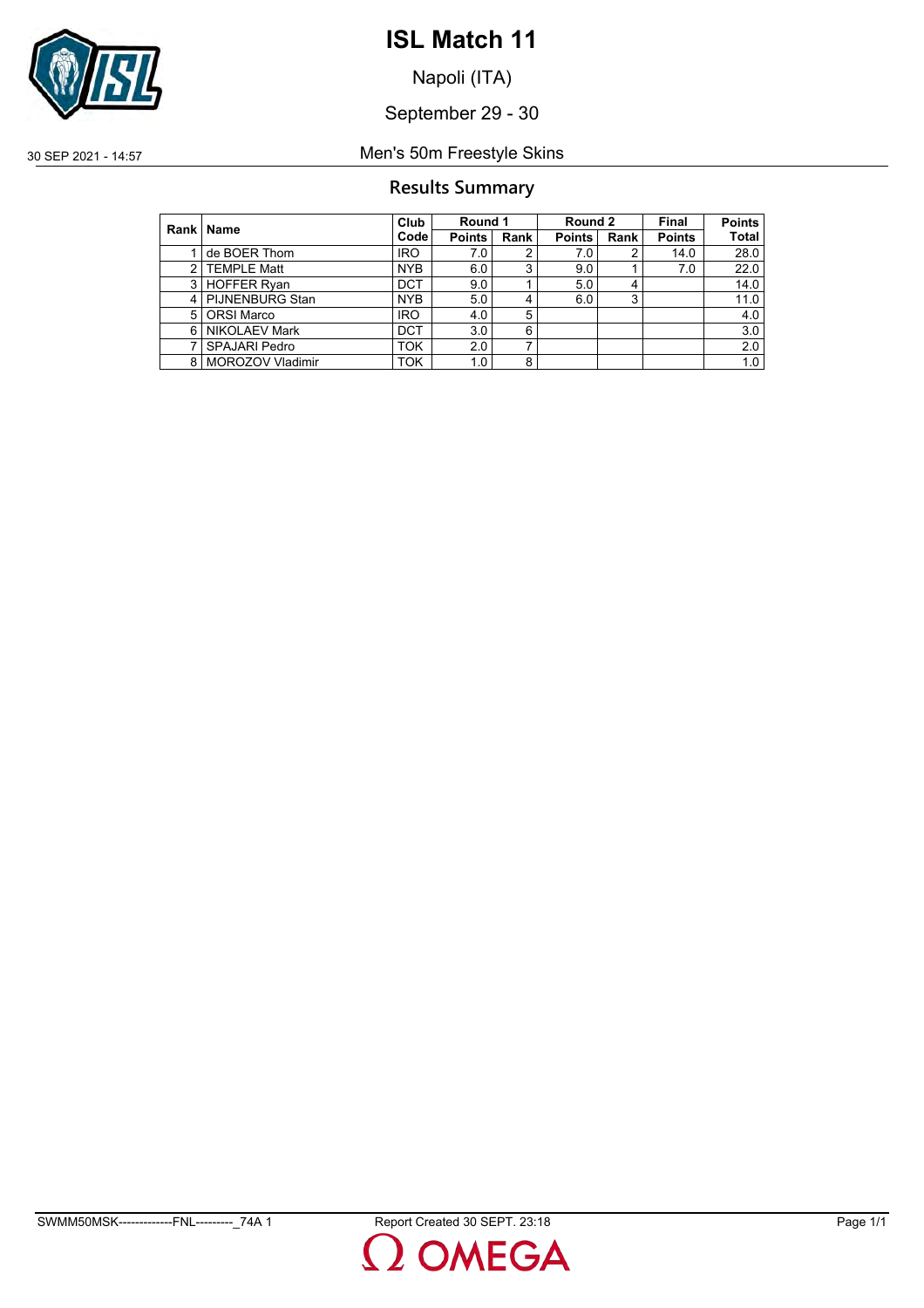

Napoli (ITA)

September 29 - 30

Swimming

### **Club Standings**

| Rank | Club              | <b>Club Code</b> | Men   | Women | Mixed | Total |
|------|-------------------|------------------|-------|-------|-------|-------|
|      | <b>DC Trident</b> | DCT              | 258.0 | 224.0 | 24.0  | 506.0 |
|      | <b>Iron</b>       | <b>IRO</b>       | 220.5 | 246.5 | 30.0  | 497.0 |
|      | NY Breakers       | <b>NYB</b>       | 196.0 | 182.5 | 10.0  | 388.5 |
| 4    | Tokyo Frog Kings  | TOK              | 178.5 | 197.0 | 10.0  | 385.5 |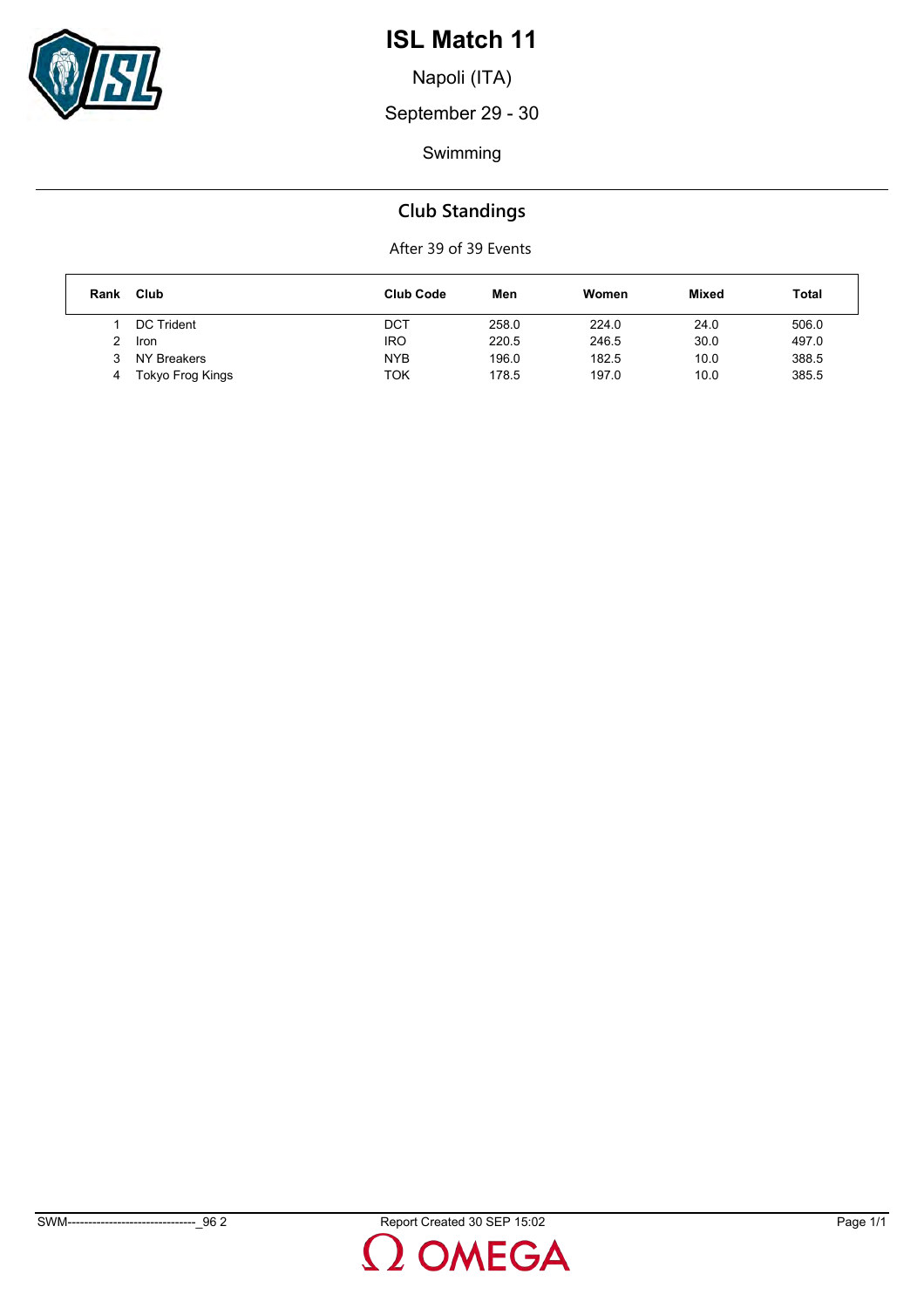

Napoli (ITA)

September 29 - 30

Swimming

### **Match MVP Standings**

| Rank           | Name                        | <b>Club Code</b> | <b>Ranking Points</b> | <b>Bonus Points</b>      | Total |
|----------------|-----------------------------|------------------|-----------------------|--------------------------|-------|
| 1              | <b>KROMOWIDJOJO Ranomi</b>  | <b>IRO</b>       | 39.5                  |                          | 43.5  |
| 2              | <b>HULKKO Ida</b>           | <b>IRO</b>       | 32.0                  |                          | 37.5  |
| 3              | <b>WOOD Abbie</b>           | <b>NYB</b>       | 36.0                  |                          | 37.0  |
| 4              | <b>SETO Daiya</b>           | <b>TOK</b>       | 34.0                  | $\overline{a}$           | 35.0  |
| 5              | SEEMANOVA Barbora           | <b>IRO</b>       | 34.0                  |                          | 34.0  |
| 6              | <b>SANTOS Nicholas</b>      | <b>IRO</b>       | 18.0                  |                          | 33.0  |
| 7              | <b>TUCKER Miranda</b>       | <b>TOK</b>       | 31.5                  | $\overline{a}$           | 31.5  |
| $\overline{7}$ | <b>KOSEKI Yasuhiro</b>      | <b>TOK</b>       | 27.5                  |                          | 31.5  |
| 9              | <b>VAZAIOS Andreas</b>      | DCT              | 30.0                  |                          | 31.0  |
| 10             | <b>ANDISON Bailey</b>       | <b>DCT</b>       | 27.0                  | $\overline{\phantom{a}}$ | 30.0  |
| 10             | <b>SMITH Brendon</b>        | <b>NYB</b>       | 28.0                  |                          | 30.0  |
| 12             | <b>DELOOF Ali</b>           | DCT              | 29.0                  |                          | 29.0  |
| 13             | <b>MURPHY Camden</b>        | DCT              | 28.5                  |                          | 28.5  |
| 14             | <b>MACK Linnea</b>          | DCT              | 26.5                  |                          | 28.0  |
| 14             | SHCHEGOLEV Aleksandr        | DCT              | 27.0                  |                          | 28.0  |
| 14             | <b>TCHORZ Alicja</b>        | <b>NYB</b>       | 28.0                  | $\overline{\phantom{a}}$ | 28.0  |
| 14             | <b>OHASHI Yui</b>           | <b>TOK</b>       | 25.0                  |                          | 28.0  |
| 18             | PIJNENBURG Stan             | <b>NYB</b>       | 26.5                  |                          | 27.0  |
| 19             | <b>GLINTA Robert</b>        | <b>IRO</b>       | 26.5                  | $\overline{a}$           | 26.5  |
| 19             | <b>TEMPLE Matt</b>          | <b>NYB</b>       | 31.0                  |                          | 26.5  |
| 19             | CHIMROVA Svetlana           | <b>NYB</b>       | 25.5                  |                          | 26.5  |
| 22             | de BOER Thom                | <b>IRO</b>       | 26.0                  | $\overline{\phantom{a}}$ | 26.0  |
| 23             | PEBLEY Jacob                | DCT              | 22.5                  |                          | 25.5  |
| 24             | <b>DELOOF Catie</b>         | <b>TOK</b>       | 25.0                  |                          | 25.0  |
| 25             | <b>DELOOF Gabby</b>         | <b>TOK</b>       | 24.0                  |                          | 24.0  |
| 26             | <b>NIKOLAEV Mark</b>        | DCT              | 24.0                  |                          | 23.0  |
| 27             | KAWAMOTO Takeshi            | <b>TOK</b>       | 22.5                  |                          | 22.5  |
| 28             | LITCHFIELD Joe              | <b>NYB</b>       | 21.5                  | $\overline{\phantom{a}}$ | 21.5  |
| 28             | <b>HINDLEY Isabella</b>     | DCT              | 20.0                  |                          | 21.5  |
| 30             | STJEPANOVIC Velimir         | DCT              | 20.5                  |                          | 20.5  |
| 30             | <b>TETZLOFF Aly</b>         | <b>TOK</b>       | 19.5                  | $\overline{a}$           | 20.5  |
| 30             | <b>RENSHAW Molly</b>        | <b>NYB</b>       | 24.5                  |                          | 20.5  |
| 33             | <b>HENIQUE Melanie</b>      | <b>IRO</b>       | 20.0                  |                          | 20.0  |
| 33             | <b>HOPKIN Anna</b>          | DCT              | 18.5                  | $\overline{\phantom{a}}$ | 20.0  |
| 35             | <b>COCCONCELLI Costanza</b> | <b>IRO</b>       | 18.5                  |                          | 19.5  |
| 35             | <b>HOFFER Ryan</b>          | DCT              | 18.5                  |                          | 19.5  |
| 37             | STRAUCH Jenna               | <b>IRO</b>       | 19.3                  |                          | 19.3  |
| 38             | <b>PERSSON Erik</b>         | <b>IRO</b>       | 17.0                  |                          | 19.0  |
| 39             | <b>MILLER Cody</b>          | DCT              | 18.0                  |                          | 18.0  |
| 39             | JAKABOS Zsuzsanna           | <b>DCT</b>       | 18.0                  |                          | 18.0  |
| 39             | <b>TARASEVICH Grigory</b>   | <b>TOK</b>       | 18.0                  |                          | 18.0  |
| 39             | <b>MADDEN Paige</b>         | <b>TOK</b>       | 21.0                  |                          | 18.0  |
| 39             | <b>ORSI Marco</b>           | <b>IRO</b>       | 18.0                  |                          | 18.0  |
| 44             | EVANS Joanna                | DCT              | 16.5                  |                          | 17.5  |
| 45             | <b>HARTING Zach</b>         | DCT              | 19.0                  |                          | 17.0  |
| 45             | <b>MELO Luiz Altamir</b>    | <b>IRO</b>       | 17.0                  |                          | 17.0  |
| 47             | <b>NEALE Leah</b>           | DCT              | 16.5                  |                          | 16.5  |
| 47             | MAJERSKI Jakub              | <b>NYB</b>       | 18.5                  |                          | 16.5  |
| 49             | LITHERLAND Jay              | DCT              | 15.0                  |                          | 15.0  |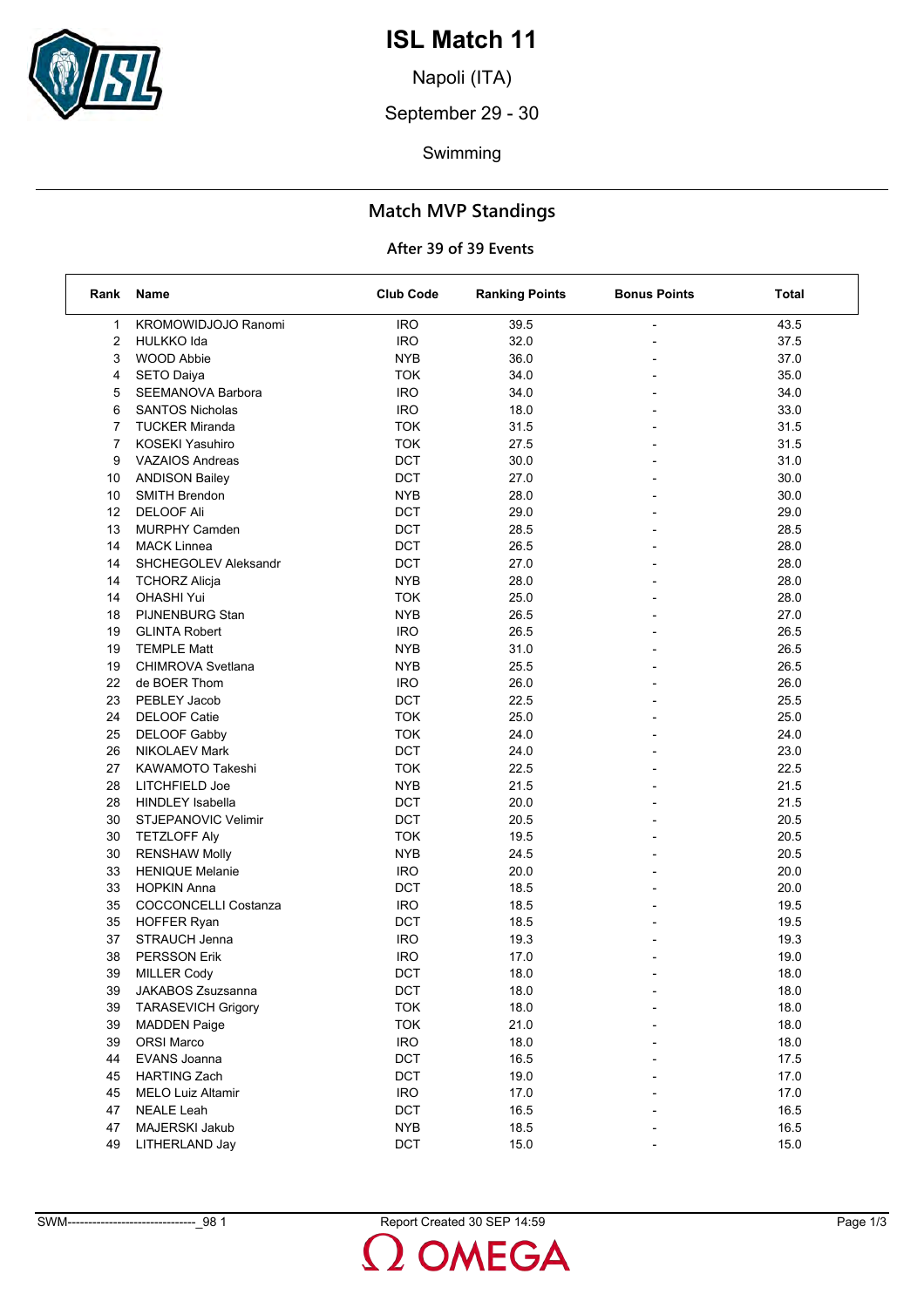

Napoli (ITA)

September 29 - 30

Swimming

### **Match MVP Standings**

| Rank | Name                        | <b>Club Code</b> | <b>Ranking Points</b> | <b>Bonus Points</b>      | Total   |
|------|-----------------------------|------------------|-----------------------|--------------------------|---------|
| 49   | <b>REITSHAMMER Bernhard</b> | <b>IRO</b>       | 17.0                  |                          | 15.0    |
| 49   | PINZUTI Alessandro          | <b>TOK</b>       | 15.0                  |                          | 15.0    |
| 49   | FRANCA SILVA Felipe         | <b>DCT</b>       | 15.0                  |                          | 15.0    |
| 53   | <b>VASEY Sarah</b>          | <b>NYB</b>       | 14.8                  |                          | 14.8    |
| 54   | <b>THOMAS Alys</b>          | <b>IRO</b>       | 14.5                  | $\blacksquare$           | 14.5    |
| 54   | <b>NEMETH Nandor</b>        | <b>TOK</b>       | 14.5                  |                          | 14.5    |
| 54   | <b>STEENBERGEN Marrit</b>   | <b>NYB</b>       | 14.5                  |                          | 14.5    |
| 57   | <b>MORA Lorenzo</b>         | <b>IRO</b>       | 14.0                  | $\overline{\phantom{0}}$ | 14.0    |
| 57   | SANTOS Leonardo             | <b>IRO</b>       | 15.0                  | $\overline{a}$           | 14.0    |
| 57   | <b>IGARASHI Chihiro</b>     | <b>TOK</b>       | 15.0                  |                          | 14.0    |
| 60   | <b>LOYNING Ingeborg</b>     | <b>IRO</b>       | 13.5                  | $\overline{\phantom{a}}$ | 13.5    |
| 60   | <b>BELONOGOFF Tatiana</b>   | DCT              | 13.5                  | $\overline{a}$           | 13.5    |
| 60   | PEDA Paulina                | <b>NYB</b>       | 13.5                  |                          | 13.5    |
| 63   | <b>HEINTZ Philip</b>        | <b>NYB</b>       | 13.0                  |                          | 13.0    |
| 63   | <b>STRELNIKOV Kirill</b>    | <b>IRO</b>       | 13.0                  |                          | 13.0    |
| 63   | <b>WATANABE Kanako</b>      | <b>TOK</b>       | 16.0                  |                          | 13.0    |
| 63   | <b>RICHARDS Matt</b>        | <b>IRO</b>       | 13.0                  | $\blacksquare$           | 13.0    |
| 63   | <b>BECKMANN Emilie</b>      | <b>IRO</b>       | 13.0                  |                          | 13.0    |
| 68   | <b>BRAUNSCHEIG Ole</b>      | <b>NYB</b>       | 12.0                  |                          | 12.0    |
| 68   | <b>ZAMORANO Africa</b>      | <b>IRO</b>       | 12.0                  | $\overline{\phantom{a}}$ | 12.0    |
| 70   | <b>USTINOVA Daria S</b>     | <b>NYB</b>       | 12.5                  | $\overline{a}$           | 11.5    |
| 71   | <b>SPAJARI Pedro</b>        | <b>TOK</b>       | 11.0                  |                          | 11.0    |
| 71   | <b>ALMEIDA Brandonn</b>     | <b>NYB</b>       | 11.0                  | $\overline{\phantom{a}}$ | 11.0    |
| 71   | COPE Tommy                  | <b>DCT</b>       | 11.0                  |                          | 11.0    |
| 74   | ANDRUSENKO Veronika         | <b>IRO</b>       | 9.5                   |                          | 9.5     |
| 74   | <b>KOCH Marco</b>           | <b>NYB</b>       | 11.5                  | $\overline{\phantom{0}}$ | 9.5     |
| 76   | <b>TEMNIKOVA Maria</b>      | <b>DCT</b>       | 10.5                  |                          | 9.0     |
| 76   | NAZIEBLO Klaudia            | <b>DCT</b>       | 9.0                   |                          | 9.0     |
| 78   | <b>GROVES Madeline</b>      | <b>DCT</b>       | 11.5                  | $\blacksquare$           | 8.5     |
| 78   | ZEVINA Daryna               | <b>NYB</b>       | 8.5                   |                          | 8.5     |
| 80   | UGOLKOVA Maria              | <b>IRO</b>       | 8.0                   |                          | 8.0     |
| 80   | VEKOVISHCHEV Mikhail        | <b>IRO</b>       | 12.0                  | $\overline{\phantom{0}}$ | 8.0     |
| 82   | <b>QUAH Ting Wen</b>        | <b>DCT</b>       | 7.5                   | $\overline{\phantom{a}}$ | 7.5     |
| 82   | <b>BRZOSKOWSKI Maarten</b>  | <b>TOK</b>       | 10.5                  |                          | 7.5     |
| 84   | APPLE Zach                  | <b>DCT</b>       | 7.0                   | $\overline{\phantom{a}}$ | 7.0     |
| 84   | MOROZOV Vladimir            | <b>TOK</b>       | 7.0                   |                          | 7.0     |
| 84   | <b>TOMAC Mewen</b>          | <b>NYB</b>       | 7.0                   |                          | 7.0     |
| 84   | PASYNKOV Daniil             | <b>TOK</b>       | 8.0                   | $\overline{a}$           | 7.0     |
| 88   | <b>BRUHN Annika</b>         | DCT              | 4.5                   |                          | $6.0\,$ |
| 88   | <b>QUINTERO Cristian</b>    | <b>TOK</b>       | 6.0                   |                          | 6.0     |
| 90   | <b>KRASKA Jakub</b>         | <b>NYB</b>       | 7.0                   |                          | 5.5     |
| 91   | <b>BOHUS Richard</b>        | <b>TOK</b>       | 7.0                   |                          | 5.0     |
| 91   | <b>WHITTLE Jacob</b>        | <b>NYB</b>       | 4.5                   |                          | 5.0     |
| 91   | <b>GINGRICH Leah</b>        | <b>TOK</b>       | 6.0                   |                          | $5.0\,$ |
| 91   | <b>BASSETO Guilherme</b>    | <b>IRO</b>       | 5.0                   |                          | $5.0$   |
| 95   | <b>COMERFORD Mallory</b>    | <b>TOK</b>       | 4.5                   |                          | 4.5     |
| 95   | FIEDKIEWICZ Kornelia        | <b>NYB</b>       | 5.5                   |                          | 4.5     |
| 97   | GIREV Ivan                  | <b>TOK</b>       | 3.0                   |                          | 3.0     |
| 97   | MONTEIRO Ana Catarina       | <b>NYB</b>       | 4.0                   |                          | 3.0     |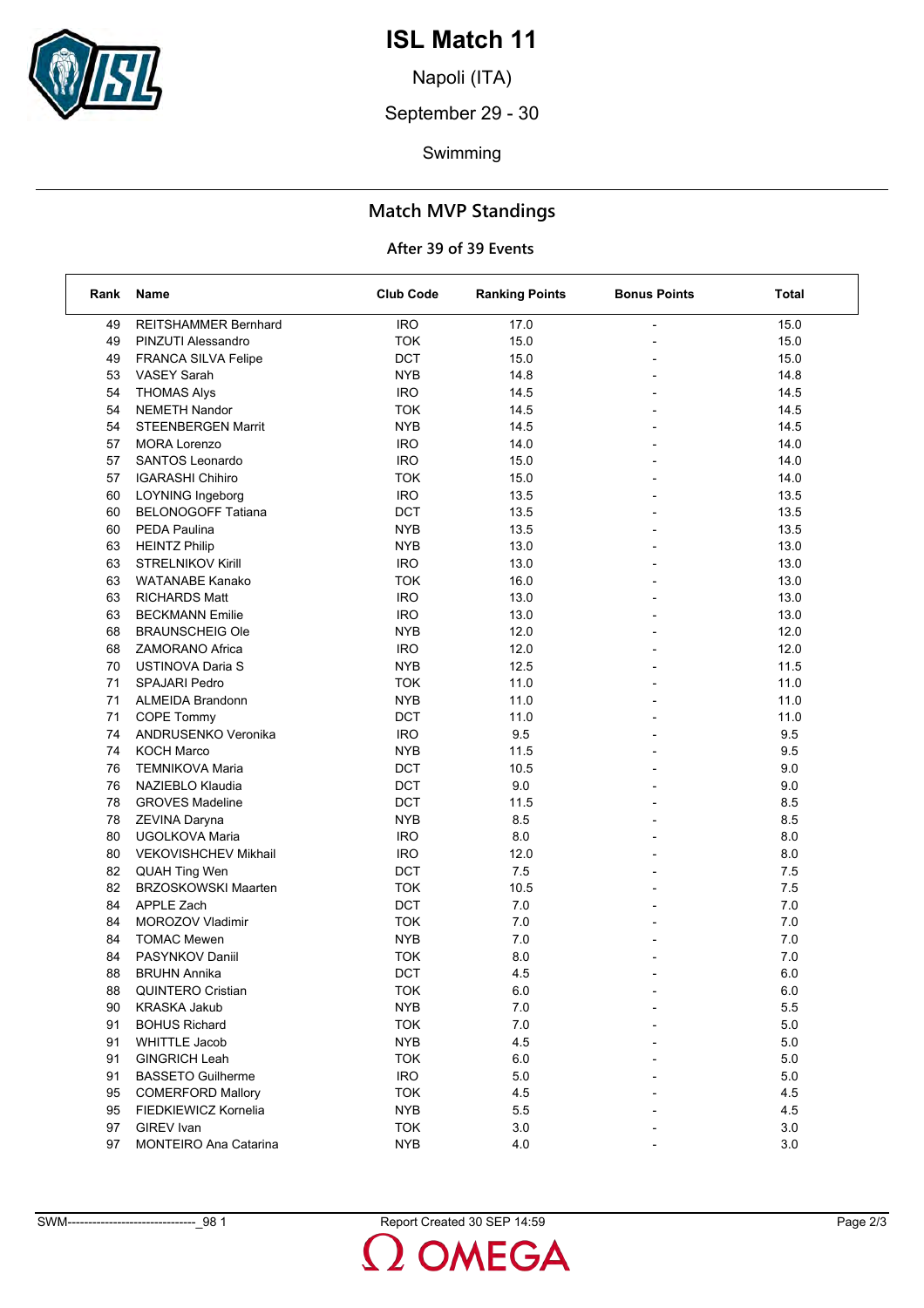

Napoli (ITA)

September 29 - 30

Swimming

### **Match MVP Standings**

| Rank | Name                  | <b>Club Code</b> | <b>Ranking Points</b> | <b>Bonus Points</b>      | <b>Total</b> |
|------|-----------------------|------------------|-----------------------|--------------------------|--------------|
| 99   | SHEVTSOV Sergey       | <b>DCT</b>       | 2.5                   | -                        | 2.5          |
| 99   | <b>MEYNEN Julie</b>   | TOK              | 2.5                   | $\overline{\phantom{0}}$ | 2.5          |
| 101  | AOKI Tomomi           | <b>TOK</b>       | 2.0                   | $\overline{\phantom{0}}$ | 2.0          |
| 102  | SCALIA Silvia         | <b>IRO</b>       | 1.5                   | -                        | 1.5          |
| 102  | <b>HOPE Lucy</b>      | <b>NYB</b>       | 1.5                   | -                        | 1.5          |
| 104  | <b>CHERUTI Meiron</b> | <b>NYB</b>       | 1.0                   | $\overline{\phantom{0}}$ | 1.0          |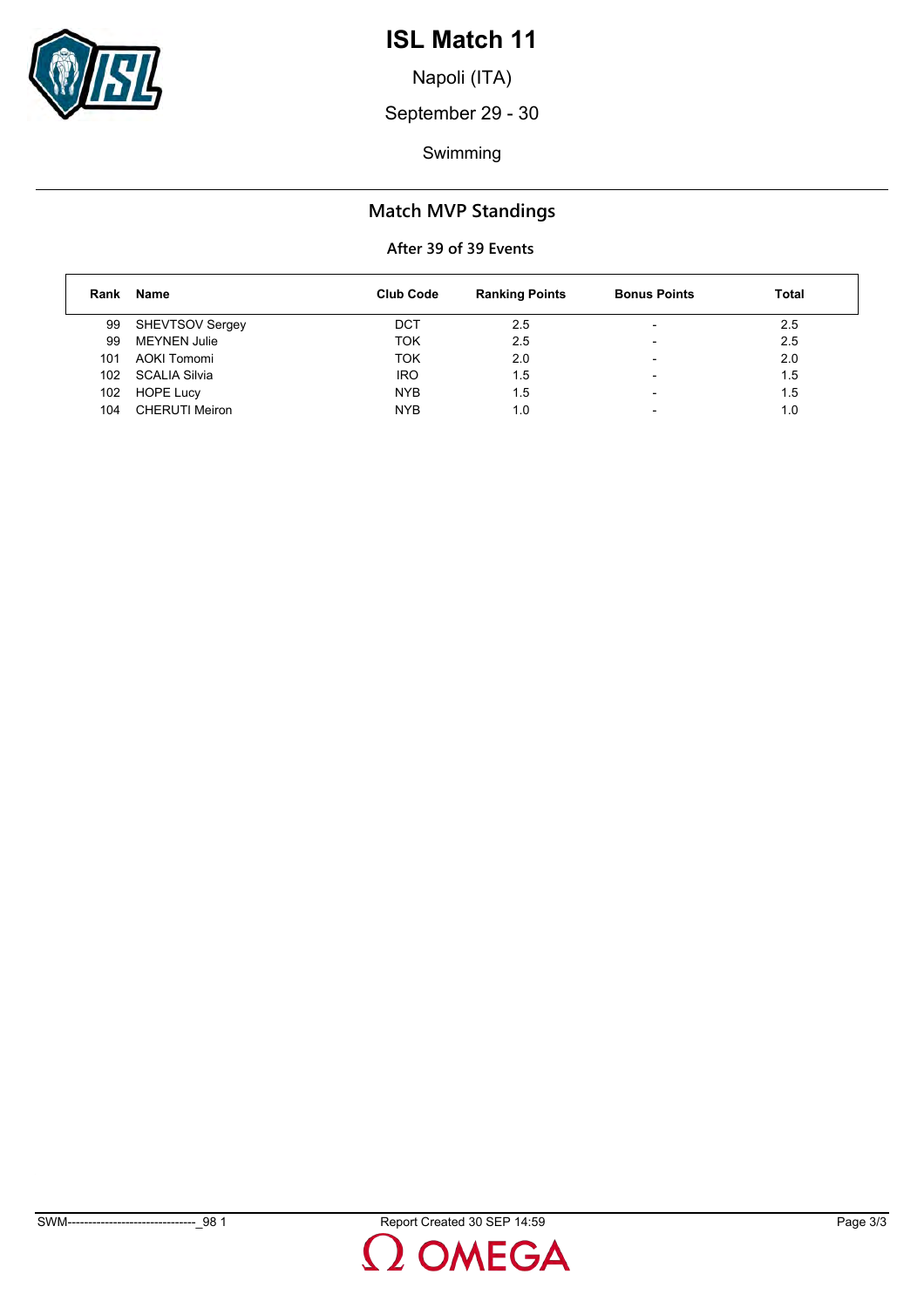

Napoli (ITA)

September 29 - 30

Swimming

### **Season Clubs Points**

|                | Rank   Name           | Club<br>Code | Match 1                 |                         |                |                |                           |                |                  |                         |                         | Match 2   Match 3   Match 4   Match 5   Match 6   Match 7   Match 8   Match 9  Match 10 | <b>Total</b>    |
|----------------|-----------------------|--------------|-------------------------|-------------------------|----------------|----------------|---------------------------|----------------|------------------|-------------------------|-------------------------|-----------------------------------------------------------------------------------------|-----------------|
|                |                       |              | Match 11                |                         |                |                |                           |                |                  |                         |                         |                                                                                         |                 |
| 1              | Energy Standard       | ENS          | 4                       |                         | 4              |                |                           |                |                  | $\overline{\mathbf{4}}$ | $\overline{\mathbf{4}}$ |                                                                                         | $16\,$          |
|                |                       |              |                         |                         |                |                |                           |                |                  |                         |                         |                                                                                         |                 |
| $\overline{2}$ | Cali Condors          | CAC          |                         | 4                       |                | $\overline{4}$ |                           | 3 <sup>1</sup> | $\overline{4}$   |                         |                         |                                                                                         | 15              |
|                |                       |              |                         |                         |                |                |                           |                |                  |                         |                         |                                                                                         |                 |
| $\mathbf{3}$   | London Roar           | LON          |                         |                         | 3              |                |                           | $\overline{4}$ |                  | 3                       | $\mathbf{3}$            |                                                                                         | 13              |
|                |                       |              |                         |                         |                |                |                           |                |                  |                         |                         |                                                                                         |                 |
| 4              | <b>Toronto Titans</b> | <b>TOR</b>   | 3                       |                         |                |                | 4                         |                | $\mathbf{3}$     |                         | $\overline{2}$          |                                                                                         | 12              |
|                |                       |              |                         |                         |                |                |                           |                |                  |                         |                         |                                                                                         |                 |
| $= 5$          | Iron                  | <b>IRO</b>   |                         |                         | $\overline{c}$ |                | 1                         |                | $\boldsymbol{2}$ |                         |                         | 3                                                                                       | 11              |
|                |                       |              | 3                       |                         |                |                |                           |                |                  |                         |                         |                                                                                         |                 |
|                | $= 5$ LA Current      | LAC          |                         | 3                       |                | $\sqrt{3}$     | $\ensuremath{\mathsf{3}}$ |                |                  | $\overline{c}$          |                         |                                                                                         | 11              |
|                |                       |              |                         |                         |                |                |                           |                |                  |                         |                         |                                                                                         |                 |
| $\overline{7}$ | Aqua Centurions       | AQC          | $\overline{c}$          |                         |                | $\sqrt{2}$     |                           | $\overline{c}$ |                  |                         |                         | 4                                                                                       | 10 <sup>°</sup> |
|                |                       |              |                         |                         |                |                |                           |                |                  |                         |                         |                                                                                         |                 |
| 8              | DC Trident            | DCT          | $\mathbf{1}$            |                         |                | $\mathbf{1}$   | $\boldsymbol{2}$          |                |                  |                         | $\mathbf{1}$            |                                                                                         | 9 <sup>1</sup>  |
|                |                       |              | 4                       |                         |                |                |                           |                |                  |                         |                         |                                                                                         |                 |
| 9              | Tokyo Frog Kings      | <b>TOK</b>   |                         | $\overline{\mathbf{c}}$ |                |                |                           | $\mathbf{1}$   |                  | $\mathbf{1}$            |                         | $\overline{c}$                                                                          | $7\vert$        |
|                |                       |              | 1                       |                         |                |                |                           |                |                  |                         |                         |                                                                                         |                 |
|                | 10 NY Breakers        | <b>NYB</b>   |                         | $\mathbf{1}$            | $\mathbf{1}$   |                |                           |                | $\mathbf{1}$     |                         |                         | $\mathbf{1}$                                                                            | $6 \mid$        |
|                |                       |              | $\overline{\mathbf{c}}$ |                         |                |                |                           |                |                  |                         |                         |                                                                                         |                 |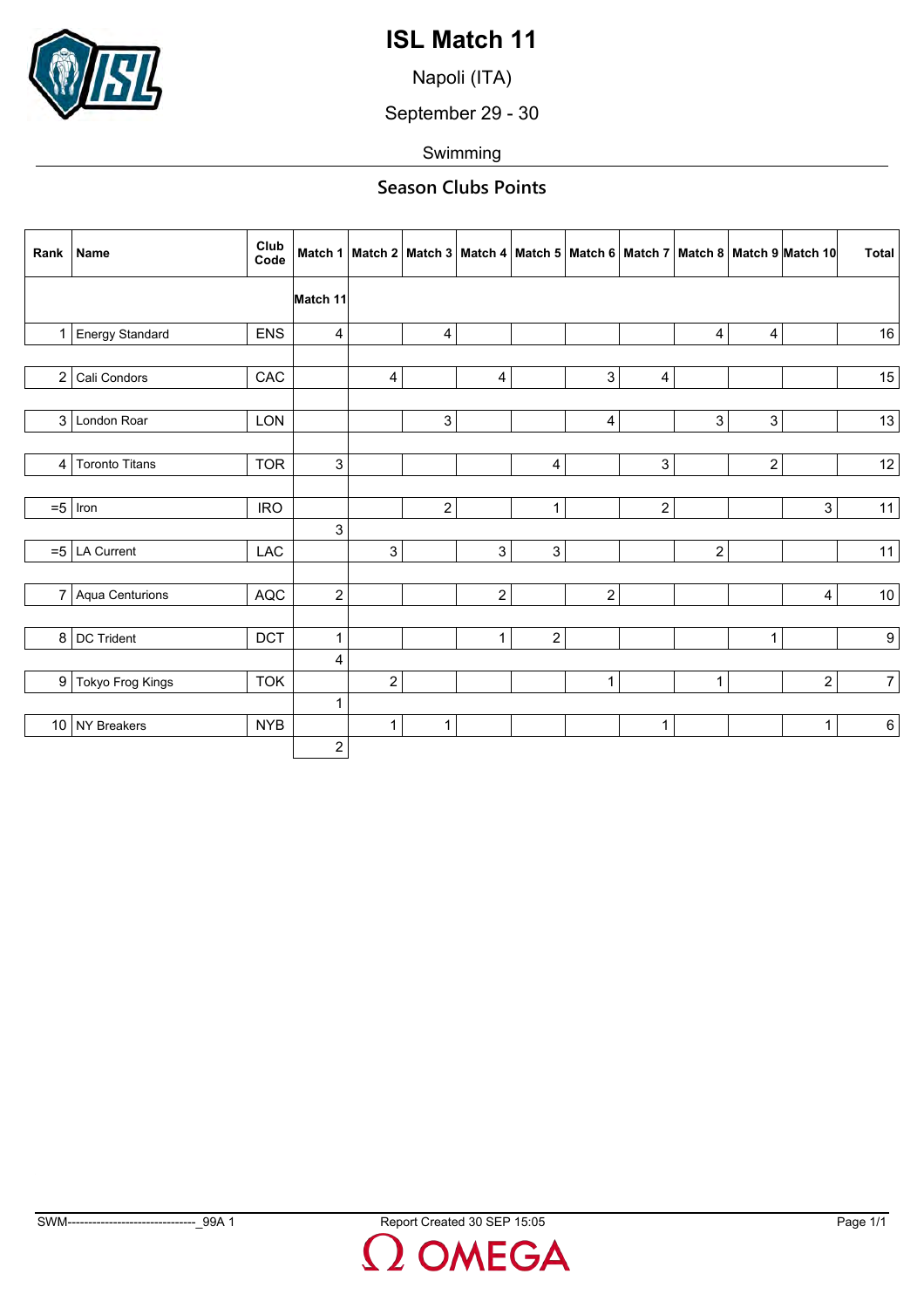

Napoli (ITA)

September 29 - 30

Swimming

| Rank            | Name                    | Club<br>Code | Match 1  |       |       |        |       |       |       |       |       | Match 2   Match 3   Match 4   Match 5   Match 6   Match 7   Match 8   Match 9   Match 10 | <b>Total</b> |
|-----------------|-------------------------|--------------|----------|-------|-------|--------|-------|-------|-------|-------|-------|------------------------------------------------------------------------------------------|--------------|
|                 |                         |              | Match 11 |       |       |        |       |       |       |       |       |                                                                                          |              |
|                 | 1 SETO Daiya            | <b>TOK</b>   |          | 64.00 |       |        |       | 57.00 |       | 47.50 |       | 50.00                                                                                    | 253.50       |
|                 |                         |              | 35.00    |       |       |        |       |       |       |       |       |                                                                                          |              |
| $\overline{2}$  | DRESSEL Caeleb          | CAC          |          | 93.00 |       | 112.50 |       | 27.50 |       |       |       |                                                                                          | 233.00       |
|                 |                         |              |          |       |       |        |       |       |       |       |       |                                                                                          |              |
|                 | 3 NELSON Beata          | CAC          |          | 59.50 |       | 53.50  |       | 52.00 | 67.00 |       |       |                                                                                          | 232.00       |
|                 |                         |              |          |       |       |        |       |       |       |       |       |                                                                                          |              |
| 4               | <b>SJOSTROM Sarah</b>   | <b>ENS</b>   | 60.50    |       | 77.50 |        |       |       |       | 45.00 | 45.50 |                                                                                          | 228.50       |
|                 |                         |              |          |       |       |        |       |       |       |       |       |                                                                                          |              |
|                 | 5 HAUGHEY Siobhan       | <b>ENS</b>   | 51.00    |       | 78.00 |        |       |       |       | 44.50 | 53.50 |                                                                                          | 227.00       |
|                 |                         |              |          |       |       |        |       |       |       |       |       |                                                                                          |              |
| 6               | <b>WOOD Abbie</b>       | <b>NYB</b>   | 37.00    | 48.00 | 51.00 |        |       |       | 47.00 |       |       | 29.50                                                                                    | 212.50       |
| 7               | <b>STEWART Coleman</b>  | CAC          |          | 95.00 |       | 37.50  |       | 21.50 | 54.50 |       |       |                                                                                          | 208.50       |
|                 |                         |              |          |       |       |        |       |       |       |       |       |                                                                                          |              |
|                 | 8   KROMOWIDJOJO Ranomi | <b>IRO</b>   |          |       | 30.50 |        | 37.00 |       | 29.50 |       |       | 48.00                                                                                    | 188.50       |
|                 |                         |              | 43.50    |       |       |        |       |       |       |       |       |                                                                                          |              |
| 9               | <b>DAHLIA Kelsi</b>     | CAC          |          | 34.50 |       | 58.50  |       | 52.50 | 40.00 |       |       |                                                                                          | 185.50       |
|                 |                         |              |          |       |       |        |       |       |       |       |       |                                                                                          |              |
| 10 <sup>°</sup> | <b>SCOTT Duncan</b>     | LON          |          |       | 44.00 |        |       | 48.00 |       | 52.00 | 39.00 |                                                                                          | 183.00       |
|                 |                         |              |          |       |       |        |       |       |       |       |       |                                                                                          |              |
|                 | 11 SHYMANOVICH Ilya     | <b>ENS</b>   |          |       | 64.00 |        |       |       |       | 64.00 | 54.50 |                                                                                          | 182.50       |
|                 |                         |              |          |       |       |        |       |       |       |       |       |                                                                                          |              |
|                 | 12   KING Lilly         | CAC          |          | 42.00 |       | 43.00  |       | 36.00 | 57.50 |       |       |                                                                                          | 178.50       |
|                 |                         |              |          |       |       |        |       |       |       |       |       |                                                                                          |              |
|                 | 13   SEEMANOVA Barbora  | <b>IRO</b>   |          |       | 34.00 |        | 25.50 |       | 35.00 |       |       | 48.50                                                                                    | 177.00       |
|                 |                         |              | 34.00    |       |       |        |       |       |       |       |       |                                                                                          |              |
|                 | 14   HANSSON Louise     | <b>TOR</b>   | 46.50    |       |       |        | 57.50 |       | 37.25 |       | 28.50 |                                                                                          | 169.75       |
|                 |                         |              |          |       |       |        |       |       |       |       |       |                                                                                          |              |
|                 | 15 ANDISON Bailey       | <b>DCT</b>   | 22.00    |       |       | 38.00  | 30.00 |       |       |       | 41.00 |                                                                                          | 161.00       |
|                 |                         |              | 30.00    |       |       |        |       |       |       |       |       |                                                                                          |              |
| 16              | <b>GUIDO Guilherme</b>  | LON          |          |       | 39.50 |        |       | 46.00 |       | 34.00 | 38.00 |                                                                                          | 157.50       |
|                 |                         |              |          |       |       |        |       |       |       |       |       |                                                                                          |              |
|                 | 17 SHIELDS Tom          | LAC          |          | 29.00 |       | 37.50  | 46.00 |       |       | 44.25 |       |                                                                                          | 156.75       |
|                 |                         |              |          |       |       |        |       |       |       |       |       |                                                                                          |              |
|                 | 18 WILM Ingrid          | LAC          |          | 19.50 |       | 35.00  | 39.50 |       |       | 57.00 |       |                                                                                          | 151.00       |
|                 | 19 RYLOV Evgeny         | <b>ENS</b>   | 48.50    |       |       |        |       |       |       | 37.50 | 60.50 |                                                                                          | 146.50       |
|                 |                         |              |          |       |       |        |       |       |       |       |       |                                                                                          |              |
|                 |                         |              |          |       |       |        |       |       |       |       |       |                                                                                          |              |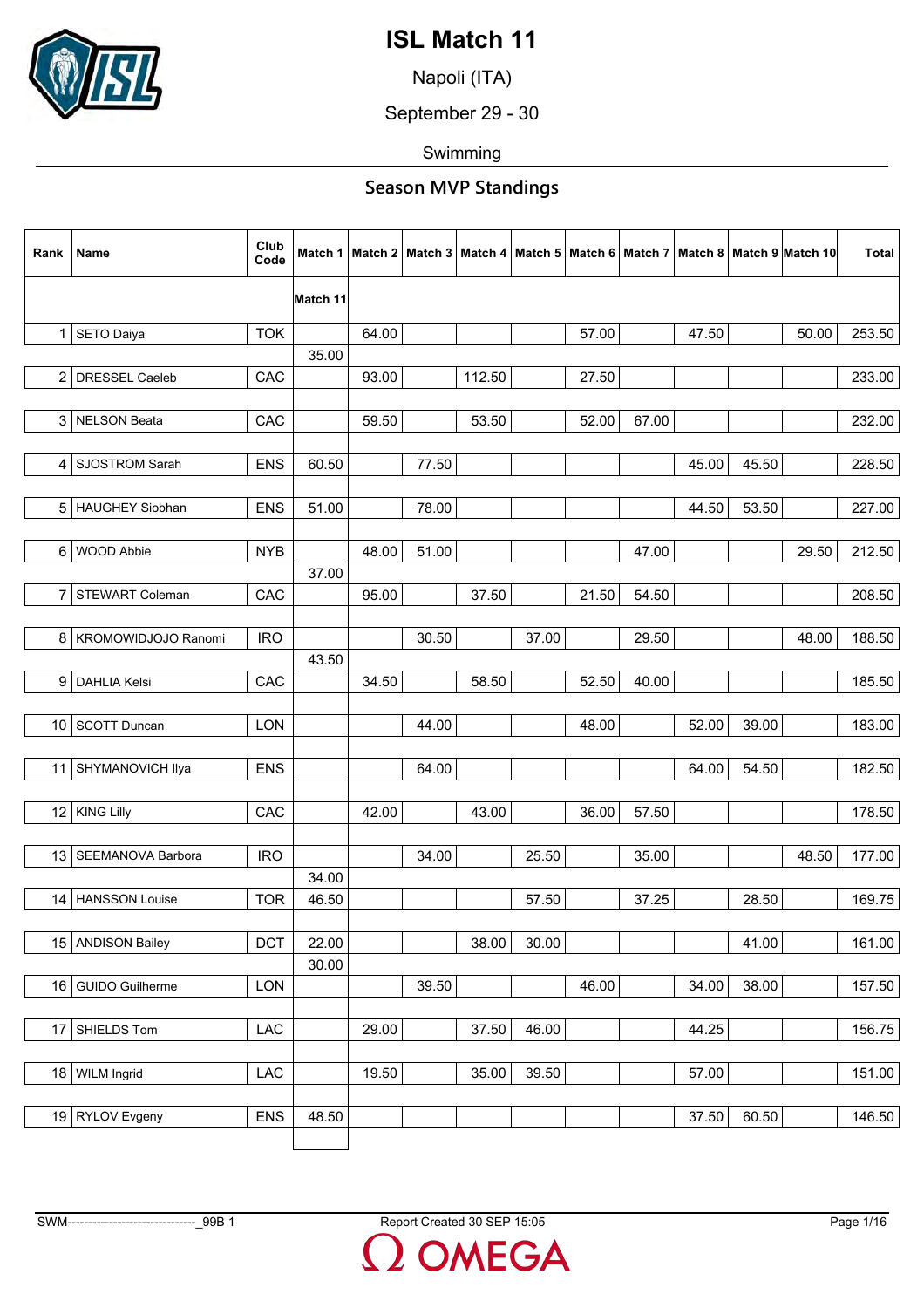

Napoli (ITA)

September 29 - 30

Swimming

|                                                                                  |       | <b>Total</b> |
|----------------------------------------------------------------------------------|-------|--------------|
| Match 11                                                                         |       |              |
| <b>GLINTA Robert</b><br><b>IRO</b><br>23.50<br>23.50<br>37.00<br>20              | 34.00 | 144.50       |
| 26.50                                                                            |       |              |
| <b>TOR</b><br>30.50<br>40.00<br>21 MASSE Kylie<br>29.00<br>40.50                 |       | 140.00       |
|                                                                                  |       |              |
| <b>IRO</b><br>33.50<br>18.50<br>22.50<br>22<br><b>SANTOS Nicholas</b>            | 30.50 | 138.00       |
| 33.00                                                                            |       |              |
| <b>WEITZEIL Abbey</b><br>LAC<br>41.50<br>41.50<br>23.00<br>23<br>29.00           |       | 135.00       |
|                                                                                  |       |              |
| 24   KOSEKI Yasuhiro<br><b>TOK</b><br>38.00<br>23.50<br>20.00                    | 21.00 | 134.00       |
| 31.50                                                                            |       |              |
| <b>ATKINSON Alia</b><br>LON<br>31.00<br>21.50<br>37.50<br>42.50<br>25            |       | 132.50       |
|                                                                                  |       |              |
| 27.50<br><b>RESS Justin</b><br>CAC<br>36.00<br>31.50<br>36.50<br>26              |       | 131.50       |
|                                                                                  |       |              |
| McKEON Emma<br>45.00<br>47.50<br>38.50<br>27<br>LON                              |       | 131.00       |
|                                                                                  |       |              |
| 28.00<br>32.00<br><b>VAZAIOS Andreas</b><br><b>DCT</b><br>19.00<br>20.50<br>28   |       | 130.50       |
| 31.00                                                                            |       |              |
| le CLOS Chad<br>46.50<br>29.50<br>24.50<br>28.00<br><b>ENS</b><br>$=29$          |       | 128.50       |
|                                                                                  |       |              |
| <b>TOUSSAINT Kira</b><br>34.50<br>30.50<br>29.00<br><b>LON</b><br>34.50<br>$=29$ |       | 128.50       |
|                                                                                  |       |              |
| 21.00<br>31<br>OHASHI Yui<br><b>TOK</b><br>33.00<br>14.00                        | 30.50 | 126.50       |
| 28.00                                                                            |       |              |
| <b>CECCON Thomas</b><br>42.00<br>28.00<br>17.50<br>32<br><b>AQC</b>              | 38.50 | 126.00       |
|                                                                                  |       |              |
| <b>ENS</b><br>20.50<br>34.50<br>33   HARVEY Mary-Sophie<br>32.00<br>38.50        |       | 125.50       |
|                                                                                  |       |              |
| 34.50<br>34 BROWN Erika<br>CAC<br>23.75<br>38.00<br>29.00                        |       | 125.25       |
| <b>DCT</b><br>25.50<br>25.50<br>20.50<br>35 DELOOF Ali<br>23.00                  |       | 123.50       |
| 29.00                                                                            |       |              |
| 31.00<br>36 SMITH Brendon<br><b>NYB</b><br>26.00<br>23.00                        | 12.00 | 122.00       |
| 30.00                                                                            |       |              |
| 27.50<br>24.00<br>30.50<br>37 KAWAMOTO Takeshi<br><b>TOK</b>                     | 17.00 | 121.50       |
| 22.50                                                                            |       |              |
| <b>TOK</b><br>25.00<br>17.00<br>38 MADDEN Paige<br>32.00                         | 29.00 | 121.00       |
| 18.00                                                                            |       |              |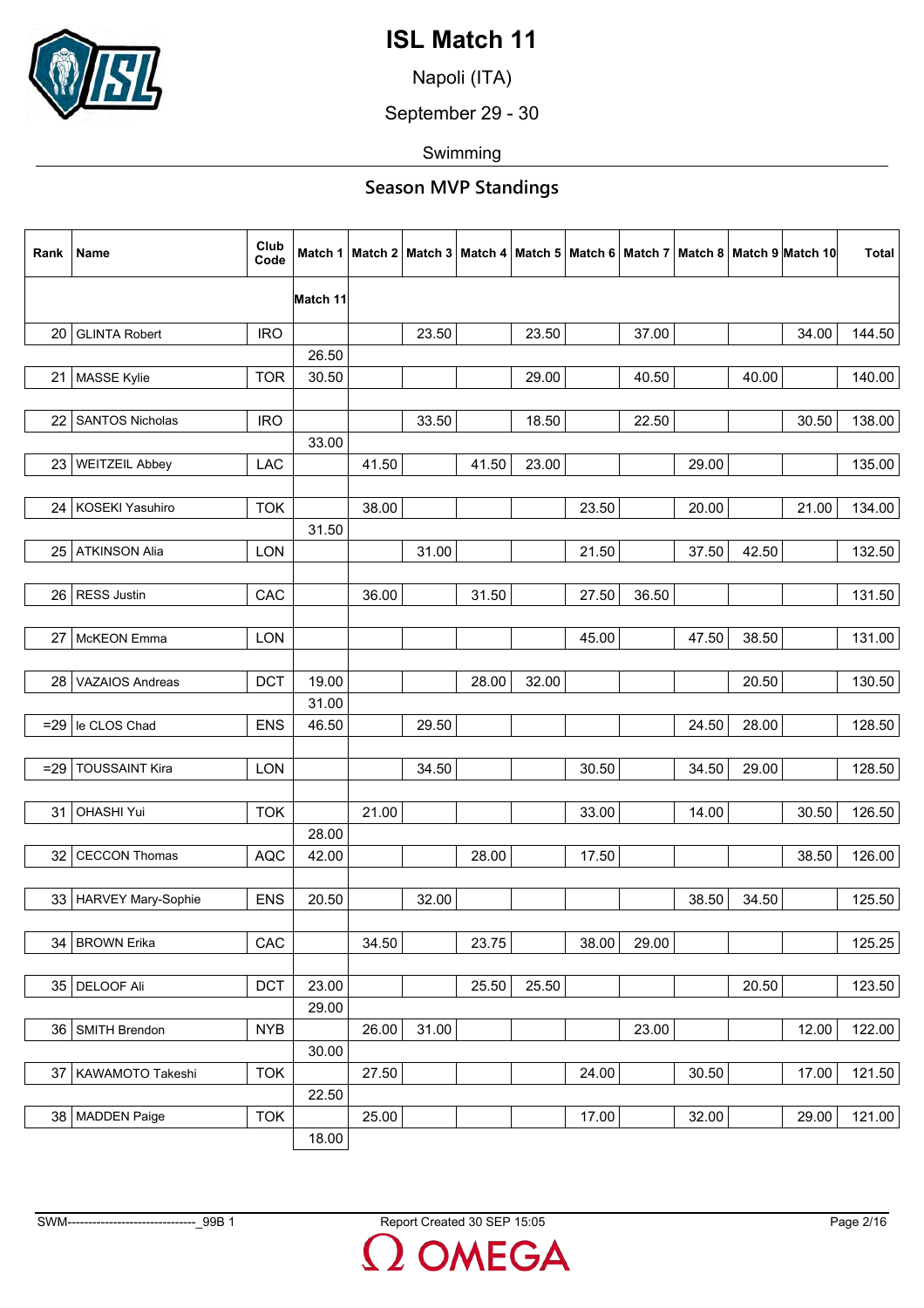

Napoli (ITA)

September 29 - 30

Swimming

| Rank   | Name                      | Club<br>Code | Match 1  |       |       |       |       |       |       |       |       | Match 2   Match 3   Match 4   Match 5   Match 6   Match 7   Match 8   Match 9   Match 10 | <b>Total</b> |
|--------|---------------------------|--------------|----------|-------|-------|-------|-------|-------|-------|-------|-------|------------------------------------------------------------------------------------------|--------------|
|        |                           |              | Match 11 |       |       |       |       |       |       |       |       |                                                                                          |              |
| 39     | MARTINENGHI Nicolo        | <b>AQC</b>   | 29.00    |       |       | 28.50 |       | 26.00 |       |       |       | 35.00                                                                                    | 118.50       |
|        |                           |              |          |       |       |       |       |       |       |       |       |                                                                                          |              |
|        | 40   KUSCH Marius         | <b>TOR</b>   | 27.75    |       |       |       | 29.50 |       | 34.00 |       | 25.00 |                                                                                          | 116.25       |
|        |                           |              |          |       |       |       |       |       |       |       |       |                                                                                          |              |
| 41     | <b>GORBENKO Anastasia</b> | LAC          |          | 26.00 |       | 30.50 | 31.50 |       |       | 28.00 |       |                                                                                          | 116.00       |
|        |                           |              |          |       |       |       |       |       |       |       |       |                                                                                          |              |
| 42     | <b>WASICK Kasia</b>       | <b>TOR</b>   | 24.00    |       |       |       | 28.00 |       | 40.50 |       | 22.50 |                                                                                          | 115.00       |
|        |                           |              |          |       |       |       |       |       |       |       |       |                                                                                          |              |
|        | 43   RAZZETTI Alberto     | <b>TOR</b>   | 25.00    |       |       |       | 23.00 |       | 34.00 |       | 30.00 |                                                                                          | 112.00       |
| 44     | CHIMROVA Svetlana         | <b>NYB</b>   |          | 26.00 | 16.50 |       |       |       | 16.50 |       |       | 25.00                                                                                    | 110.50       |
|        |                           |              | 26.50    |       |       |       |       |       |       |       |       |                                                                                          |              |
| 45     | MIRESSI Alessandro        | <b>AQC</b>   | 25.50    |       |       | 26.00 |       | 20.50 |       |       |       | 36.75                                                                                    | 108.75       |
|        |                           |              |          |       |       |       |       |       |       |       |       |                                                                                          |              |
| $=46$  | <b>IGARASHI Chihiro</b>   | <b>TOK</b>   |          | 31.50 |       |       |       | 24.50 |       | 19.50 |       | 19.00                                                                                    | 108.50       |
|        |                           |              | 14.00    |       |       |       |       |       |       |       |       |                                                                                          |              |
| =46    | <b>WILSON Madison</b>     | LAC          |          | 29.50 |       | 44.50 | 34.50 |       |       |       |       |                                                                                          | 108.50       |
|        |                           |              |          |       |       |       |       |       |       |       |       |                                                                                          |              |
| 48     | de BOER Thom              | <b>IRO</b>   |          |       | 14.00 |       | 25.50 |       | 14.50 |       |       | 27.75                                                                                    | 107.75       |
|        |                           |              | 26.00    |       |       |       |       |       |       |       |       |                                                                                          |              |
|        | 49 FINK Nic               | CAC          |          |       |       | 34.50 |       | 30.00 | 43.00 |       |       |                                                                                          | 107.50       |
|        |                           |              |          |       |       |       |       |       |       |       |       |                                                                                          |              |
| $=50$  | CASTIGLIONI Arianna       | <b>AQC</b>   | 27.00    |       |       | 20.50 |       | 22.50 |       |       |       | 37.00                                                                                    | 107.00       |
|        |                           |              |          |       |       |       |       |       |       |       |       |                                                                                          |              |
| $=50$  | CHIKUNOVA Evgenia         | <b>ENS</b>   | 27.50    |       | 34.00 |       |       |       |       | 20.00 | 25.50 |                                                                                          | 107.00       |
|        |                           |              |          |       |       |       |       |       |       |       |       |                                                                                          |              |
|        | 52   KAMENEVA Mariia      | <b>AQC</b>   | 26.50    |       |       | 23.50 |       | 23.50 |       |       |       | 31.00                                                                                    | 104.50       |
|        | 53 RYAN Shane             | <b>TOR</b>   | 29.00    |       |       |       | 38.25 |       | 21.50 |       | 15.50 |                                                                                          | 104.25       |
|        |                           |              |          |       |       |       |       |       |       |       |       |                                                                                          |              |
| $= 54$ | ORSI Marco                | <b>IRO</b>   |          |       | 20.50 |       | 29.00 |       | 15.50 |       |       | 19.50                                                                                    | 102.50       |
|        |                           |              | 18.00    |       |       |       |       |       |       |       |       |                                                                                          |              |
| $= 54$ | <b>TEMPLE Matt</b>        | <b>NYB</b>   |          | 20.50 | 21.50 |       |       |       | 22.50 |       |       | 11.50                                                                                    | 102.50       |
|        |                           |              | 26.50    |       |       |       |       |       |       |       |       |                                                                                          |              |
|        | 56   PEBLEY Jacob         | DCT          | 16.00    |       |       | 22.00 | 25.00 |       |       |       | 13.00 |                                                                                          | 101.50       |
|        |                           |              | 25.50    |       |       |       |       |       |       |       |       |                                                                                          |              |
| 57     | DELOOF Catie              | <b>TOK</b>   |          |       |       |       |       | 17.00 |       | 30.00 |       | 28.00                                                                                    | 100.00       |
|        |                           |              | 25.00    |       |       |       |       |       |       |       |       |                                                                                          |              |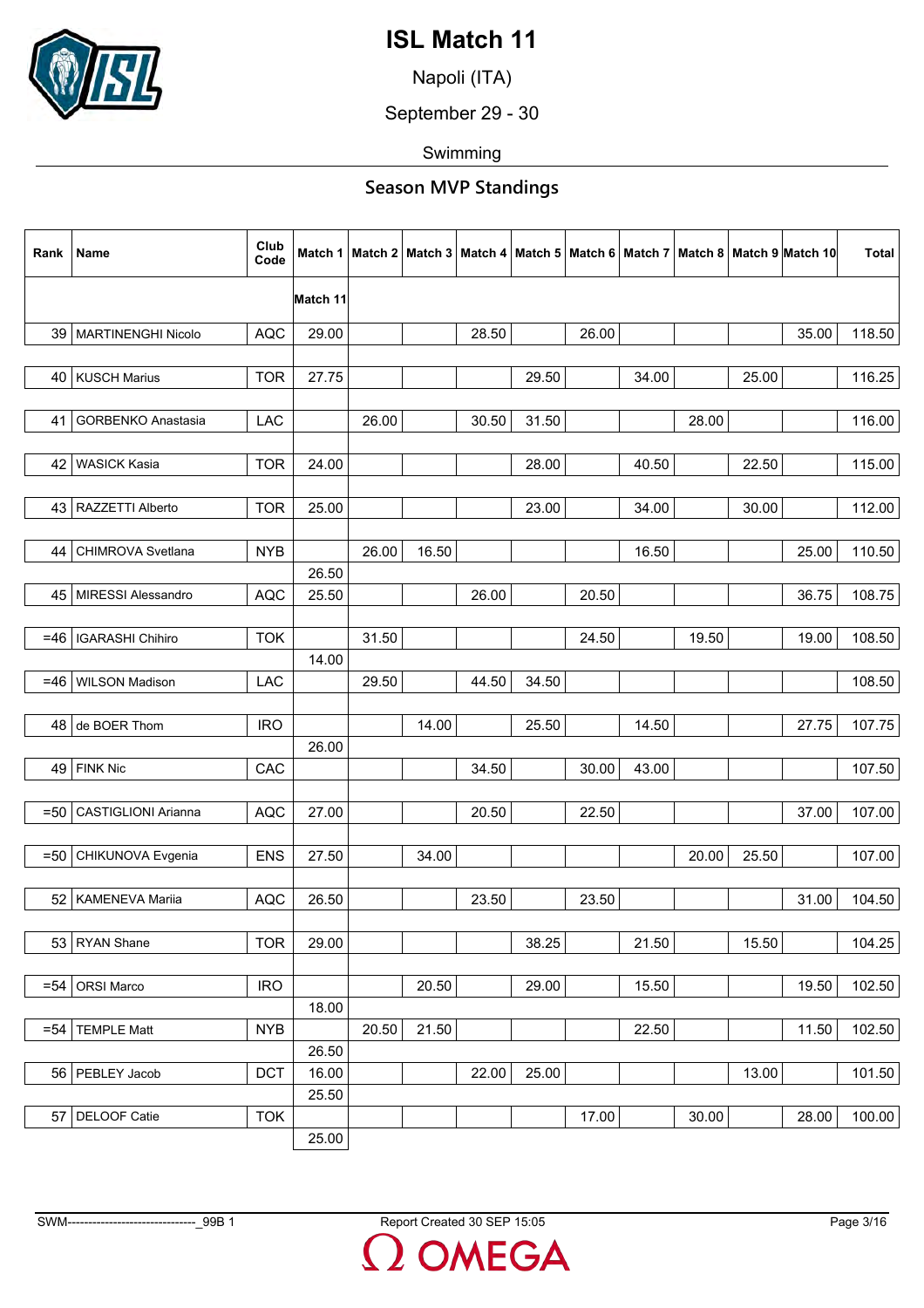

Napoli (ITA)

September 29 - 30

Swimming

| Rank  | Name                       | Club<br>Code | Match 1  |       |       |       |       |       |       |       |       | Match 2   Match 3   Match 4   Match 5   Match 6   Match 7   Match 8   Match 9  Match 10 | Total |
|-------|----------------------------|--------------|----------|-------|-------|-------|-------|-------|-------|-------|-------|-----------------------------------------------------------------------------------------|-------|
|       |                            |              | Match 11 |       |       |       |       |       |       |       |       |                                                                                         |       |
|       | 58   BARRATT Holly         | <b>AQC</b>   | 14.00    |       |       | 19.00 |       | 30.00 |       |       |       | 36.50                                                                                   | 99.50 |
|       |                            |              |          |       |       |       |       |       |       |       |       |                                                                                         |       |
|       | 59 MACK Linnea             | <b>DCT</b>   | 11.50    |       |       | 26.50 | 20.00 |       |       |       | 13.00 |                                                                                         | 99.00 |
|       |                            |              | 28.00    |       |       |       |       |       |       |       |       |                                                                                         |       |
| 60    | SZABO Szebasztian          | <b>AQC</b>   | 29.25    |       |       | 11.50 |       | 23.00 |       |       |       | 34.50                                                                                   | 98.25 |
|       |                            |              |          |       |       |       |       |       |       |       |       |                                                                                         |       |
| 61    | SANCHEZ Kayla              | <b>TOR</b>   | 30.50    |       |       |       | 33.50 |       | 26.50 |       | 7.50  |                                                                                         | 98.00 |
|       | 62 LANZA Vini              | LON          |          |       | 38.75 |       |       | 27.50 |       | 14.50 | 17.00 |                                                                                         | 97.75 |
|       |                            |              |          |       |       |       |       |       |       |       |       |                                                                                         |       |
|       | 63 HULKKO Ida              | <b>IRO</b>   |          |       | 14.00 |       | 15.50 |       | 16.00 |       |       | 13.50                                                                                   | 96.50 |
|       |                            |              | 37.50    |       |       |       |       |       |       |       |       |                                                                                         |       |
| 64    | LITCHFIELD Joe             | <b>NYB</b>   |          | 16.50 | 14.00 |       |       |       | 22.00 |       |       | 20.50                                                                                   | 94.50 |
|       | 65 ATHERTON Minna          | LON          | 21.50    |       | 25.00 |       |       | 35.50 |       |       |       |                                                                                         |       |
|       |                            |              |          |       |       |       |       |       |       | 10.00 | 23.50 |                                                                                         | 94.00 |
| 66    | <b>TCHORZ Alicja</b>       | <b>NYB</b>   |          | 18.50 | 12.50 |       |       |       | 12.50 |       |       | 22.00                                                                                   | 93.50 |
|       |                            |              | 28.00    |       |       |       |       |       |       |       |       |                                                                                         |       |
| 67    | SCHWINGENSCHLOGL<br>Fabian | <b>TOR</b>   | 20.50    |       |       |       | 27.00 |       | 26.50 |       | 18.50 |                                                                                         | 92.50 |
|       |                            |              |          |       |       |       |       |       |       |       |       |                                                                                         |       |
|       | 68 di LIDDO Elena          | <b>AQC</b>   | 15.00    |       |       | 16.50 |       | 21.00 |       |       |       | 39.00                                                                                   | 91.50 |
|       |                            |              |          |       |       |       |       |       |       |       |       |                                                                                         |       |
| $=69$ | NEALE Leah                 | <b>DCT</b>   | 19.00    |       |       | 21.50 | 13.00 |       |       |       | 20.50 |                                                                                         | 90.50 |
|       |                            |              | 16.50    |       |       |       |       |       |       |       |       |                                                                                         |       |
| $=69$ | <b>TARASEVICH Grigory</b>  | <b>TOK</b>   |          | 18.50 |       |       |       | 18.50 |       | 12.00 |       | 23.50                                                                                   | 90.50 |
|       |                            |              | 18.00    |       |       |       |       |       |       |       |       |                                                                                         |       |
| 71    | SHKURDAI Anastasiya        | <b>ENS</b>   | 18.50    |       | 30.00 |       |       |       |       | 25.50 | 16.00 |                                                                                         | 90.00 |
|       |                            |              |          |       |       |       |       |       |       |       |       |                                                                                         |       |
|       | 72 HVAS Tomoe              | LAC          |          | 5.00  |       | 26.00 | 31.00 |       |       | 26.50 |       |                                                                                         | 88.50 |
|       |                            |              |          |       |       |       |       |       |       |       |       |                                                                                         |       |
| 73    | <b>COLEMAN Michelle</b>    | <b>TOR</b>   | 23.00    |       |       |       | 25.00 |       | 26.50 |       | 13.50 |                                                                                         | 88.00 |
|       |                            |              |          |       |       |       |       |       |       |       |       |                                                                                         |       |
| 74    | SHCHEGOLEV Aleksandr       | <b>DCT</b>   |          |       |       | 17.50 | 19.50 |       |       |       | 22.50 |                                                                                         | 87.50 |
|       |                            |              | 28.00    |       |       |       |       |       |       |       |       |                                                                                         |       |
|       | 75 HARTING Zach            | <b>DCT</b>   | 18.00    |       |       | 11.00 | 21.50 |       |       |       | 18.00 |                                                                                         | 85.50 |
|       |                            |              | 17.00    |       |       |       |       |       |       |       |       |                                                                                         |       |
|       | =76   KOLESNIKOV Kliment   | <b>ENS</b>   | 19.00    |       | 31.00 |       |       |       |       | 11.50 | 23.25 |                                                                                         | 84.75 |
|       |                            |              |          |       |       |       |       |       |       |       |       |                                                                                         |       |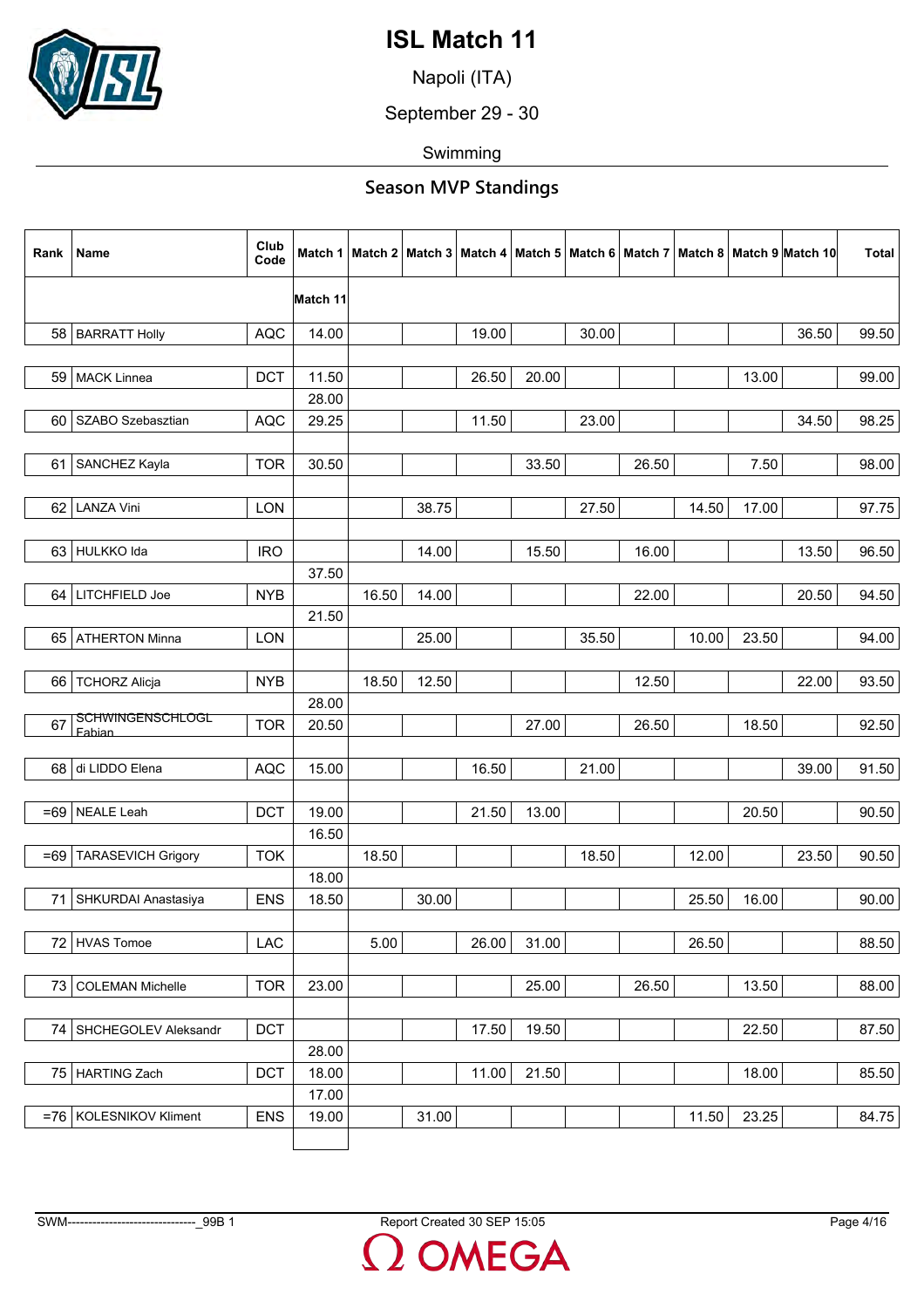

Napoli (ITA)

September 29 - 30

Swimming

| Rank   | Name                      | Club<br>Code | Match 1  |       | Match 2   Match 3   Match 4   Match 5   Match 6   Match 7 |       |       |       |       |       |       | Match 8   Match 9   Match 10 | Total |
|--------|---------------------------|--------------|----------|-------|-----------------------------------------------------------|-------|-------|-------|-------|-------|-------|------------------------------|-------|
|        |                           |              | Match 11 |       |                                                           |       |       |       |       |       |       |                              |       |
|        | $=76$ PROUD Ben           | <b>ENS</b>   | 14.00    |       | 24.25                                                     |       |       |       |       | 21.00 | 25.50 |                              | 84.75 |
|        |                           |              |          |       |                                                           |       |       |       |       |       |       |                              |       |
| 78     | <b>TUCKER Miranda</b>     | <b>TOK</b>   |          | 15.50 |                                                           |       |       | 9.50  |       | 14.00 |       | 14.00                        | 84.50 |
|        |                           |              | 31.50    |       |                                                           |       |       |       |       |       |       |                              |       |
| 79     | JAKABOS Zsuzsanna         | <b>DCT</b>   | 21.00    |       |                                                           | 8.00  | 12.00 |       |       |       | 25.00 |                              | 84.00 |
| $= 80$ | <b>CHALMERS Kyle</b>      | <b>LON</b>   | 18.00    |       |                                                           |       |       | 17.50 |       | 33.50 | 32.00 |                              | 83.00 |
|        |                           |              |          |       |                                                           |       |       |       |       |       |       |                              |       |
| $= 80$ | <b>GREENBANK Luke</b>     | <b>LON</b>   |          |       | 34.50                                                     |       |       | 14.00 |       | 20.00 | 14.50 |                              | 83.00 |
| $= 80$ | SHANAHAN Katie            | LON          |          |       | 20.00                                                     |       |       | 24.00 |       | 23.00 | 16.00 |                              | 83.00 |
|        |                           |              |          |       |                                                           |       |       |       |       |       |       |                              |       |
| 83     | <b>RIVOLTA Matteo</b>     | <b>AQC</b>   | 18.50    |       |                                                           | 21.00 |       | 8.00  |       |       |       | 35.00                        | 82.50 |
|        |                           |              |          |       |                                                           |       |       |       |       |       |       |                              |       |
| $= 84$ | MALYUTIN Martin           | <b>LAC</b>   |          | 18.50 |                                                           | 22.50 | 21.50 |       |       | 19.00 |       |                              | 81.50 |
|        |                           |              |          |       |                                                           |       |       |       |       |       |       |                              |       |
| $= 84$ | ZIRK Kregor               | <b>ENS</b>   | 15.00    |       | 26.50                                                     |       |       |       |       | 18.00 | 22.00 |                              | 81.50 |
|        |                           |              |          |       |                                                           |       |       |       |       |       |       |                              |       |
|        | =86   FRANCA SILVA Felipe | <b>DCT</b>   | 14.00    |       |                                                           | 13.50 | 23.50 |       |       |       | 15.00 |                              | 81.00 |
|        |                           |              | 15.00    |       |                                                           |       |       |       |       |       |       |                              |       |
|        | $=86$ PERSSON Erik        | <b>IRO</b>   | 19.00    |       | 11.00                                                     |       | 11.00 |       | 21.00 |       |       | 19.00                        | 81.00 |
| 88     | <b>DRESSEL Sherridon</b>  | CAC          |          | 37.00 |                                                           | 18.50 |       | 17.50 | 6.00  |       |       |                              | 79.00 |
|        |                           |              |          |       |                                                           |       |       |       |       |       |       |                              |       |
| 89     | REITSHAMMER Bernhard      | <b>IRO</b>   |          |       | 17.00                                                     |       | 14.00 |       | 17.00 |       |       | 15.00                        | 78.00 |
|        |                           |              | 15.00    |       |                                                           |       |       |       |       |       |       |                              |       |
| $=90$  | <b>CIAMPI Matteo</b>      | <b>AQC</b>   | 19.00    |       |                                                           | 15.50 |       | 16.50 |       |       |       | 26.00                        | 77.00 |
|        |                           |              |          |       |                                                           |       |       |       |       |       |       |                              |       |
|        | =90   PIERONI Blake       | <b>TOR</b>   | 21.50    |       |                                                           |       | 22.50 |       | 27.00 |       | 6.00  |                              | 77.00 |
|        |                           |              |          |       |                                                           |       |       |       |       |       |       |                              |       |
| $=90$  | SANTOS Leonardo           | <b>IRO</b>   |          |       | 20.00                                                     |       | 14.00 |       | 16.00 |       |       | 13.00                        | 77.00 |
|        |                           |              | 14.00    |       |                                                           |       |       |       |       |       |       |                              |       |
|        | 93 SCHEFFER Fernando      | LAC          |          | 29.50 |                                                           | 20.00 | 19.50 |       |       | 7.50  |       |                              | 76.50 |
| $= 94$ | COPE Tommy                | <b>DCT</b>   | 22.00    |       |                                                           | 13.00 | 16.00 |       |       |       | 14.00 |                              | 76.00 |
|        |                           |              | 11.00    |       |                                                           |       |       |       |       |       |       |                              |       |
| $= 94$ | <b>KROON Luc</b>          | <b>TOR</b>   | 13.00    |       |                                                           |       | 15.00 |       | 26.00 |       | 22.00 |                              | 76.00 |
|        |                           |              |          |       |                                                           |       |       |       |       |       |       |                              |       |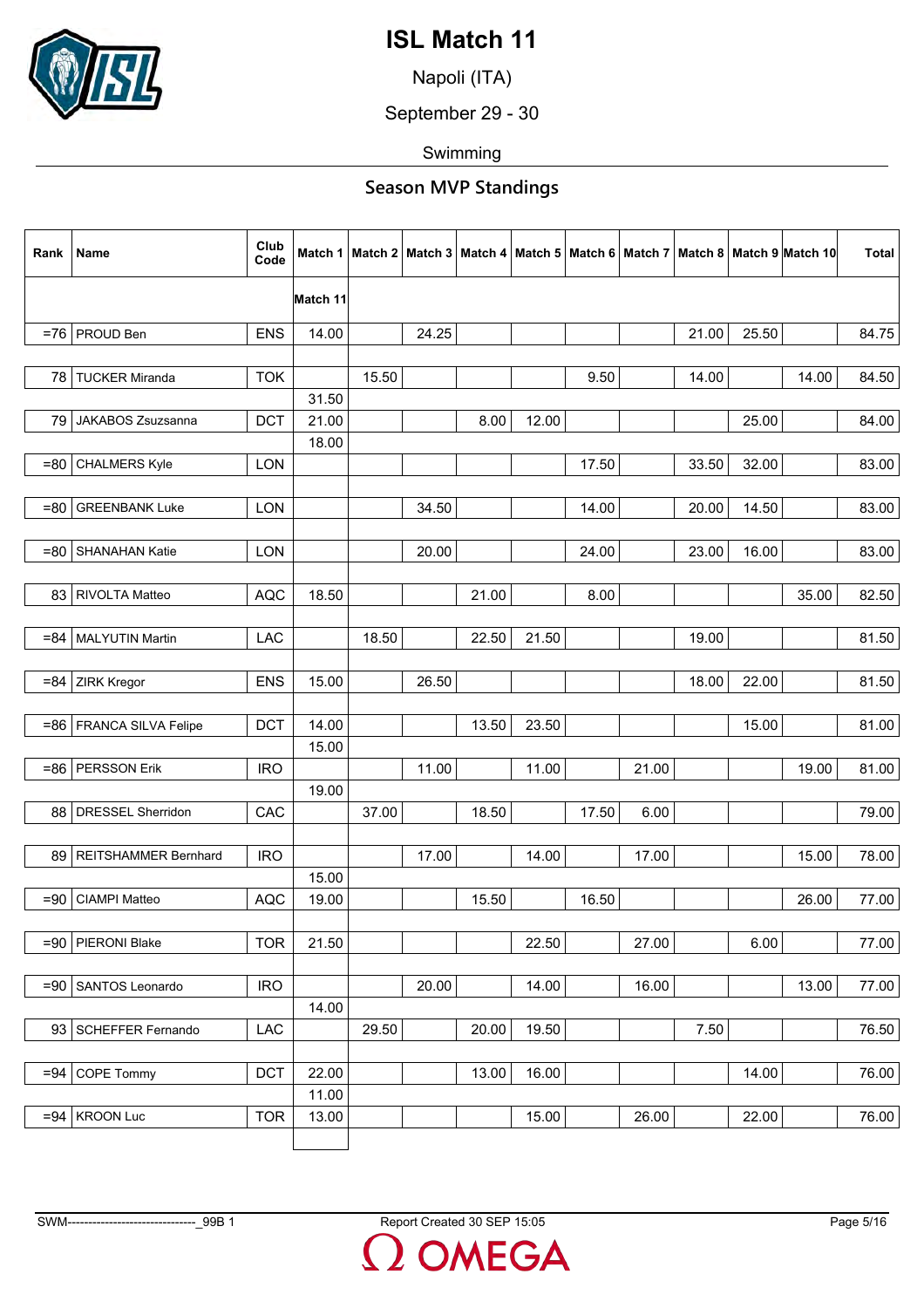

Napoli (ITA)

September 29 - 30

Swimming

| Rank    | Name                      | Club<br>Code |          |       |       |       |       |       |       |       |       | Match 1   Match 2   Match 3   Match 4   Match 5   Match 6   Match 7   Match 8   Match 9   Match 10 | Total |
|---------|---------------------------|--------------|----------|-------|-------|-------|-------|-------|-------|-------|-------|----------------------------------------------------------------------------------------------------|-------|
|         |                           |              | Match 11 |       |       |       |       |       |       |       |       |                                                                                                    |       |
| 96      | <b>CARTER Dylan</b>       | LON          |          |       | 16.00 |       |       | 20.00 |       | 23.75 | 16.00 |                                                                                                    | 75.75 |
|         |                           |              |          |       |       |       |       |       |       |       |       |                                                                                                    |       |
|         | 97 HOPKIN Anna            | <b>DCT</b>   | 13.50    |       |       | 17.50 | 12.50 |       |       |       | 12.00 |                                                                                                    | 75.50 |
|         |                           |              | 20.00    |       |       |       |       |       |       |       |       |                                                                                                    |       |
| $= 98$  | <b>BRATTON Lisa</b>       | <b>TOR</b>   | 21.50    |       |       |       | 16.50 |       | 18.00 |       | 18.00 |                                                                                                    | 74.00 |
| $= 98$  | CARRARO Martina           | <b>AQC</b>   | 22.00    |       |       | 15.50 |       | 15.50 |       |       |       | 21.00                                                                                              | 74.00 |
|         |                           |              |          |       |       |       |       |       |       |       |       |                                                                                                    |       |
|         | $= 98$ DELOOF Gabby       | <b>TOK</b>   |          | 9.00  |       |       |       | 14.00 |       | 8.50  |       | 18.50                                                                                              | 74.00 |
|         |                           |              | 24.00    |       |       |       |       |       |       |       |       |                                                                                                    |       |
|         | 101   MELO Luiz Altamir   | <b>IRO</b>   |          |       | 22.00 |       | 15.00 |       | 0.00  |       |       | 19.00                                                                                              | 73.00 |
|         |                           |              | 17.00    |       |       |       |       |       |       |       |       |                                                                                                    |       |
|         | 102   NAKAMURA Katsumi    | <b>LON</b>   |          |       | 8.00  |       |       | 39.50 |       | 14.50 | 10.00 |                                                                                                    | 72.00 |
|         | $=103$ KNOX Finlay        |              | 13.00    |       |       |       | 13.00 |       | 21.00 |       | 24.00 |                                                                                                    | 71.00 |
|         |                           | <b>TOR</b>   |          |       |       |       |       |       |       |       |       |                                                                                                    |       |
|         | =103   LOYNING Ingeborg   | <b>IRO</b>   |          |       | 16.00 |       | 9.50  |       | 4.50  |       |       | 27.50                                                                                              | 71.00 |
|         |                           |              | 13.50    |       |       |       |       |       |       |       |       |                                                                                                    |       |
|         | $=103$ McINTOSH Summer    | <b>TOR</b>   | 38.00    |       |       |       | 33.00 |       |       |       |       |                                                                                                    | 71.00 |
|         |                           |              |          |       |       |       |       |       |       |       |       |                                                                                                    |       |
|         | 106   PELLEGRINI Federica | <b>AQC</b>   | 23.00    |       |       | 13.00 |       | 17.00 |       |       |       | 17.00                                                                                              | 70.00 |
|         |                           |              |          |       |       |       |       |       |       |       |       |                                                                                                    |       |
|         | $=107$ HANNIS Molly       | CAC          |          | 27.50 |       | 15.00 |       | 12.50 | 14.50 |       |       |                                                                                                    | 69.50 |
|         |                           |              |          |       |       |       |       |       |       |       |       |                                                                                                    |       |
|         | $=107$ PIJNENBURG Stan    | <b>NYB</b>   | 27.00    | 6.50  | 14.50 |       |       |       | 4.00  |       |       | 17.50                                                                                              | 69.50 |
|         | $=107$ TETZLOFF Aly       | <b>TOK</b>   |          | 18.50 |       |       |       | 5.00  |       | 9.50  |       | 16.00                                                                                              | 69.50 |
|         |                           |              | 20.50    |       |       |       |       |       |       |       |       |                                                                                                    |       |
|         | 110   NEMETH Nandor       | <b>TOK</b>   |          | 11.00 |       |       |       | 14.50 |       | 16.50 |       | 12.00                                                                                              | 68.50 |
|         |                           |              | 14.50    |       |       |       |       |       |       |       |       |                                                                                                    |       |
|         | $=111$ BORODIN Ilia       | <b>AQC</b>   | 17.00    |       |       | 19.00 |       | 11.00 |       |       |       | 21.00                                                                                              | 68.00 |
|         |                           |              |          |       |       |       |       |       |       |       |       |                                                                                                    |       |
|         | =111 SMOLIGA Olivia       | CAC          |          |       |       | 19.50 |       | 30.50 | 18.00 |       |       |                                                                                                    | 68.00 |
|         |                           |              |          |       |       |       |       |       |       |       |       |                                                                                                    |       |
| $= 111$ | <b>THOMAS Alys</b>        | <b>IRO</b>   |          |       | 19.50 |       | 14.00 |       | 5.00  |       |       | 15.00                                                                                              | 68.00 |
| 114     | <b>GASSON Helena</b>      | LAC          | 14.50    | 18.00 |       | 18.25 | 22.00 |       |       | 9.50  |       |                                                                                                    | 67.75 |
|         |                           |              |          |       |       |       |       |       |       |       |       |                                                                                                    |       |
|         |                           |              |          |       |       |       |       |       |       |       |       |                                                                                                    |       |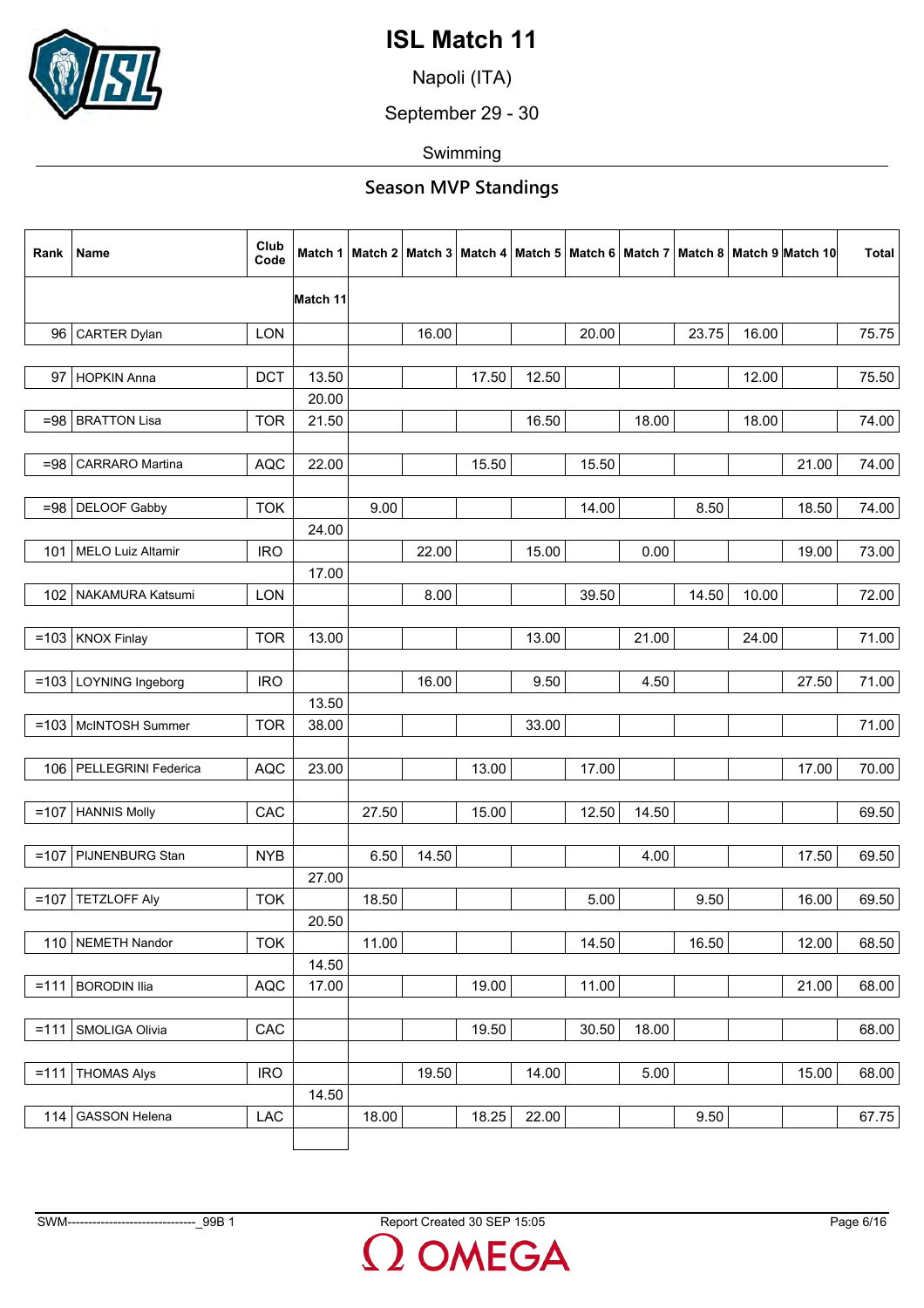

Napoli (ITA)

September 29 - 30

Swimming

| Rank    | Name                        | Club<br>Code | Match 1  |       |       |       |       |       |       |       |       | Match 2   Match 3   Match 4   Match 5   Match 6   Match 7   Match 8   Match 9   Match 10 | Total |
|---------|-----------------------------|--------------|----------|-------|-------|-------|-------|-------|-------|-------|-------|------------------------------------------------------------------------------------------|-------|
|         |                             |              | Match 11 |       |       |       |       |       |       |       |       |                                                                                          |       |
| 115 l   | PICKREM Sydney              | <b>LON</b>   |          |       | 10.00 |       |       | 16.00 |       | 13.50 | 28.00 |                                                                                          | 67.50 |
|         |                             |              |          |       |       |       |       |       |       |       |       |                                                                                          |       |
|         | =116   DUMONT Valentine     | <b>LAC</b>   |          | 26.00 |       | 15.00 | 9.50  |       |       | 15.50 |       |                                                                                          | 66.00 |
|         |                             |              |          |       |       |       |       |       |       |       |       |                                                                                          |       |
|         | =116   PEDA Paulina         | <b>NYB</b>   |          | 12.50 | 9.50  |       |       |       | 9.00  |       |       | 21.50                                                                                    | 66.00 |
|         |                             |              | 13.50    |       |       |       |       |       |       |       |       |                                                                                          |       |
|         | 118   DIENER Christian      | <b>LON</b>   |          |       | 15.50 |       |       | 16.00 |       | 17.50 | 16.75 |                                                                                          | 65.75 |
|         |                             |              |          |       |       |       |       |       |       |       |       |                                                                                          |       |
|         | $=119$ KRASKA Jakub         | <b>NYB</b>   |          | 9.00  | 22.50 |       |       |       | 19.50 |       |       | 9.00                                                                                     | 65.50 |
|         |                             |              | 5.50     |       |       |       |       |       |       |       |       |                                                                                          |       |
| $= 119$ | <b>LIMA Felipe</b>          | <b>ENS</b>   | 16.00    |       | 14.50 |       |       |       |       | 17.00 | 18.00 |                                                                                          | 65.50 |
|         |                             |              |          |       |       |       |       |       |       |       |       |                                                                                          |       |
| 121     | UGOLKOVA Maria              | <b>IRO</b>   |          |       | 14.00 |       | 7.00  |       | 17.00 |       |       | 19.00                                                                                    | 65.00 |
|         |                             |              | 8.00     |       |       |       |       |       |       |       |       |                                                                                          |       |
| $=122$  | <b>RENSHAW Molly</b>        | <b>NYB</b>   | 20.50    | 5.50  | 7.00  |       |       |       | 14.50 |       |       | 17.00                                                                                    | 64.50 |
| $=122$  | SPAJARI Pedro               | <b>TOK</b>   |          | 11.00 |       |       |       | 17.50 |       | 13.00 |       | 12.00                                                                                    | 64.50 |
|         |                             |              | 11.00    |       |       |       |       |       |       |       |       |                                                                                          |       |
| $=124$  | <b>BANIC Madeline</b>       | <b>ENS</b>   | 18.00    |       | 22.00 |       |       |       |       | 13.00 | 11.00 |                                                                                          | 64.00 |
|         |                             |              |          |       |       |       |       |       |       |       |       |                                                                                          |       |
| $=124$  | CIEPLUCHA Tessa             | <b>TOR</b>   | 15.00    |       |       |       | 16.00 |       | 17.00 |       | 16.00 |                                                                                          | 64.00 |
|         |                             |              |          |       |       |       |       |       |       |       |       |                                                                                          |       |
| 126     | KAMMINGA Arno               | <b>AQC</b>   | 16.00    |       |       | 15.50 |       | 7.50  |       |       |       | 24.50                                                                                    | 63.50 |
|         |                             |              |          |       |       |       |       |       |       |       |       |                                                                                          |       |
| $=127$  | <b>BELONOGOFF Tatiana</b>   | <b>DCT</b>   | 11.00    |       |       | 10.50 | 20.00 |       |       |       | 7.50  |                                                                                          | 62.50 |
|         |                             |              | 13.50    |       |       |       |       |       |       |       |       |                                                                                          |       |
| $=127$  | <b>TEMNIKOVA Maria</b>      | <b>DCT</b>   | 14.00    |       |       | 8.00  | 20.50 |       |       |       | 11.00 |                                                                                          | 62.50 |
|         |                             |              | 9.00     |       |       |       |       |       |       |       |       |                                                                                          |       |
|         | 129 KALISZ Chase            | <b>AQC</b>   | 22.00    |       |       | 14.00 |       | 14.00 |       |       |       | 12.00                                                                                    | 62.00 |
|         |                             |              |          |       |       |       |       |       |       |       |       |                                                                                          |       |
| 130     | <b>COCCONCELLI Costanza</b> | <b>IRO</b>   |          |       | 6.00  |       | 5.50  |       | 8.50  |       |       | 22.00                                                                                    | 61.50 |
|         |                             |              | 19.50    |       |       |       |       |       |       |       |       |                                                                                          |       |
| $=131$  | <b>BECKMANN Emilie</b>      | <b>IRO</b>   |          |       | 8.00  |       | 15.00 |       | 13.00 |       |       | 12.00                                                                                    | 61.00 |
|         |                             |              | 13.00    |       |       |       |       |       |       |       |       |                                                                                          |       |
|         | =131   PINZUTI Alessandro   | <b>TOK</b>   |          | 14.00 |       |       |       | 10.00 |       | 11.00 |       | 11.00                                                                                    | 61.00 |
|         |                             |              | 15.00    |       |       |       |       |       |       |       |       |                                                                                          |       |
| $=131$  | <b>WATTEL Marie</b>         | LON          |          |       | 18.50 |       |       | 14.50 |       | 20.50 | 7.50  |                                                                                          | 61.00 |
|         |                             |              |          |       |       |       |       |       |       |       |       |                                                                                          |       |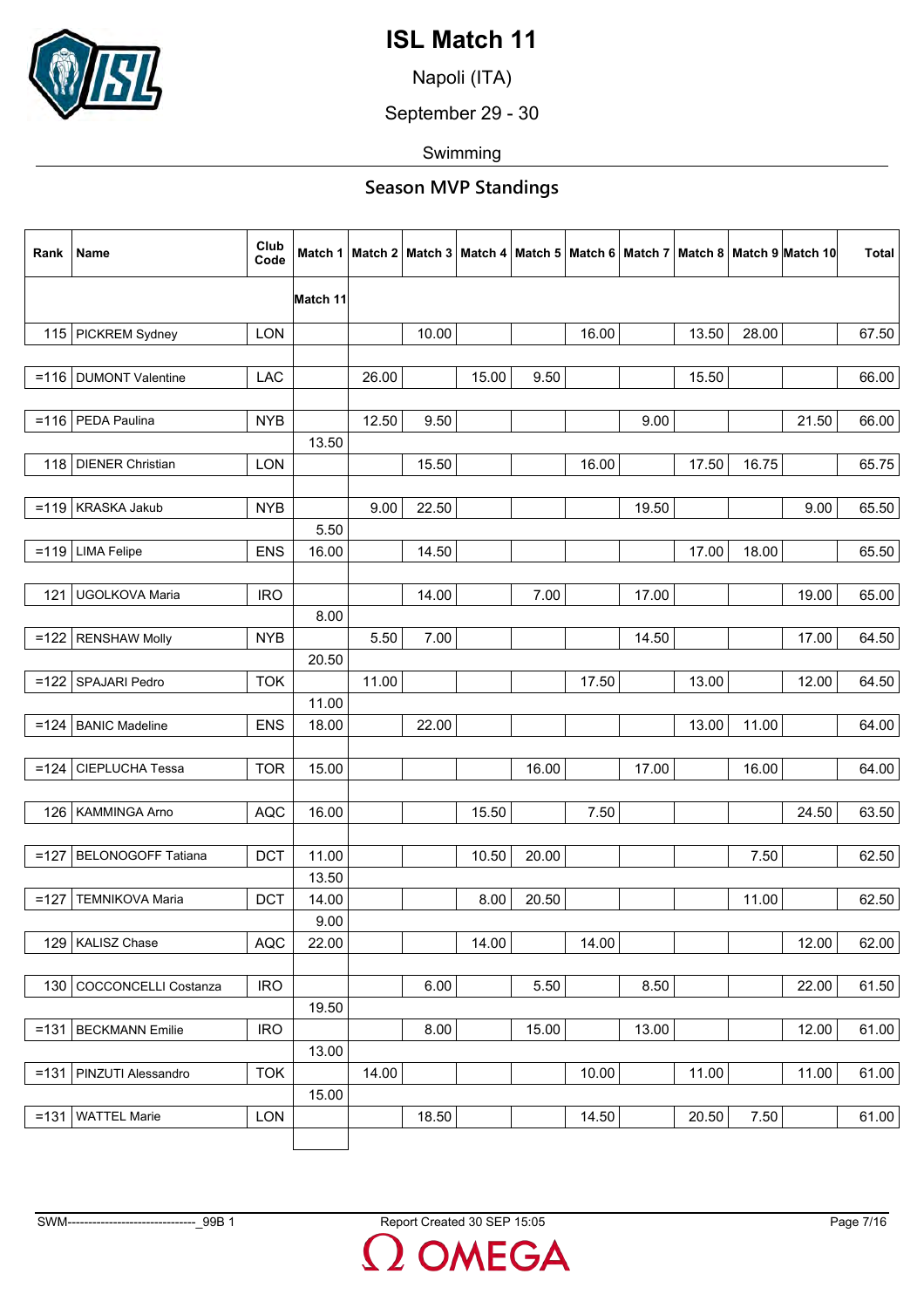

Napoli (ITA)

September 29 - 30

Swimming

| Rank    | Name                       | Club<br>Code |          |       |       |       |       |       |       |       |       | Match 1   Match 2   Match 3   Match 4   Match 5   Match 6   Match 7   Match 8   Match 9   Match 10 | <b>Total</b> |
|---------|----------------------------|--------------|----------|-------|-------|-------|-------|-------|-------|-------|-------|----------------------------------------------------------------------------------------------------|--------------|
|         |                            |              | Match 11 |       |       |       |       |       |       |       |       |                                                                                                    |              |
| 134     | <b>CHRISTOU Apostolos</b>  | <b>LAC</b>   |          | 15.00 |       | 16.50 | 19.50 |       |       | 9.50  |       |                                                                                                    | 60.50        |
|         |                            |              |          |       |       |       |       |       |       |       |       |                                                                                                    |              |
|         | 135   ROONEY Maxime        | LAC          |          | 7.00  |       | 12.00 | 22.50 |       |       | 18.50 |       |                                                                                                    | 60.00        |
|         |                            |              |          |       |       |       |       |       |       |       |       |                                                                                                    |              |
| 136     | STRAUCH Jenna              | <b>IRO</b>   |          |       | 14.00 |       | 13.00 |       | 4.00  |       |       | 9.50                                                                                               | 59.75        |
|         |                            |              | 19.25    |       |       |       |       |       |       |       |       |                                                                                                    |              |
| 137     | ROTHBAUER Christopher      | LAC          |          | 17.00 |       | 14.00 | 19.50 |       |       | 8.50  |       |                                                                                                    | 59.00        |
| 138     | <b>GASTALDELLO Beryl</b>   | LAC          |          | 13.00 |       | 19.00 | 12.50 |       |       | 14.00 |       |                                                                                                    | 58.50        |
|         |                            |              |          |       |       |       |       |       |       |       |       |                                                                                                    |              |
| 139     | LITCHFIELD Max             | <b>TOR</b>   | 10.00    |       |       |       | 12.00 |       | 19.00 |       | 16.50 |                                                                                                    | 57.50        |
|         |                            |              |          |       |       |       |       |       |       |       |       |                                                                                                    |              |
| 140 l   | <b>WATANABE Kanako</b>     | <b>TOK</b>   |          | 10.00 |       |       |       | 7.00  |       | 16.50 |       | 10.50                                                                                              | 57.00        |
|         |                            |              | 13.00    |       |       |       |       |       |       |       |       |                                                                                                    |              |
|         | $= 141$ de DEUS Leonardo   | <b>AQC</b>   | 17.00    |       |       | 15.50 |       | 11.50 |       |       |       | 12.50                                                                                              | 56.50        |
|         |                            | <b>DCT</b>   | 9.00     |       |       | 3.50  |       |       |       |       |       |                                                                                                    |              |
| $= 141$ | <b>HOFFER Ryan</b>         |              | 19.50    |       |       |       | 16.00 |       |       |       | 8.50  |                                                                                                    | 56.50        |
|         | 143   MAJERSKI Jakub       | <b>NYB</b>   |          | 9.00  | 10.00 |       |       |       | 11.00 |       |       | 9.00                                                                                               | 55.50        |
|         |                            |              | 16.50    |       |       |       |       |       |       |       |       |                                                                                                    |              |
|         | =144   FRANCESCHI Sara     | LAC          |          | 17.00 |       | 15.00 | 9.00  |       |       | 14.00 |       |                                                                                                    | 55.00        |
|         |                            |              |          |       |       |       |       |       |       |       |       |                                                                                                    |              |
|         | =144   MARTINEZ Jose Angel | CAC          |          | 17.00 |       | 6.00  |       | 7.00  | 25.00 |       |       |                                                                                                    | 55.00        |
|         |                            |              |          |       |       |       |       |       |       |       |       |                                                                                                    |              |
|         | =146   NAZIEBLO Klaudia    | <b>DCT</b>   | 11.50    |       |       | 14.00 | 12.50 |       |       |       | 7.50  |                                                                                                    | 54.50        |
|         |                            |              | 9.00     |       |       |       |       |       |       |       |       |                                                                                                    |              |
|         | =146   PASYNKOV Daniil     | <b>TOK</b>   |          | 8.50  |       |       |       | 15.00 |       | 12.00 |       | 12.00                                                                                              | 54.50        |
|         |                            |              | 7.00     |       |       |       |       |       |       |       |       |                                                                                                    |              |
|         | $=148$ MILLER Cody         | <b>DCT</b>   |          |       |       |       | 19.50 |       |       |       | 16.50 |                                                                                                    | 54.00        |
|         |                            |              | 18.00    |       |       |       |       |       |       |       |       |                                                                                                    |              |
|         | $=148$ RICHARDS Matt       | <b>IRO</b>   |          |       | 11.00 |       | 6.50  |       | 9.50  |       |       | 14.00                                                                                              | 54.00        |
|         |                            |              | 13.00    |       |       |       |       |       |       |       |       |                                                                                                    |              |
|         | 150 MORA Lorenzo           | <b>IRO</b>   |          |       | 7.00  |       | 1.00  |       | 14.00 |       |       | 17.50                                                                                              | 53.50        |
|         |                            |              | 14.00    |       |       |       |       |       |       |       |       |                                                                                                    |              |
| $= 151$ | <b>LAZOR Annie</b>         | LON          |          |       | 14.50 |       |       | 13.00 |       | 12.00 | 13.50 |                                                                                                    | 53.00        |
|         |                            |              |          |       |       |       |       |       |       |       |       |                                                                                                    |              |
| $= 151$ | ROSENDAHL BACH Helena      | <b>ENS</b>   | 9.00     |       | 15.00 |       |       |       |       | 14.00 | 15.00 |                                                                                                    | 53.00        |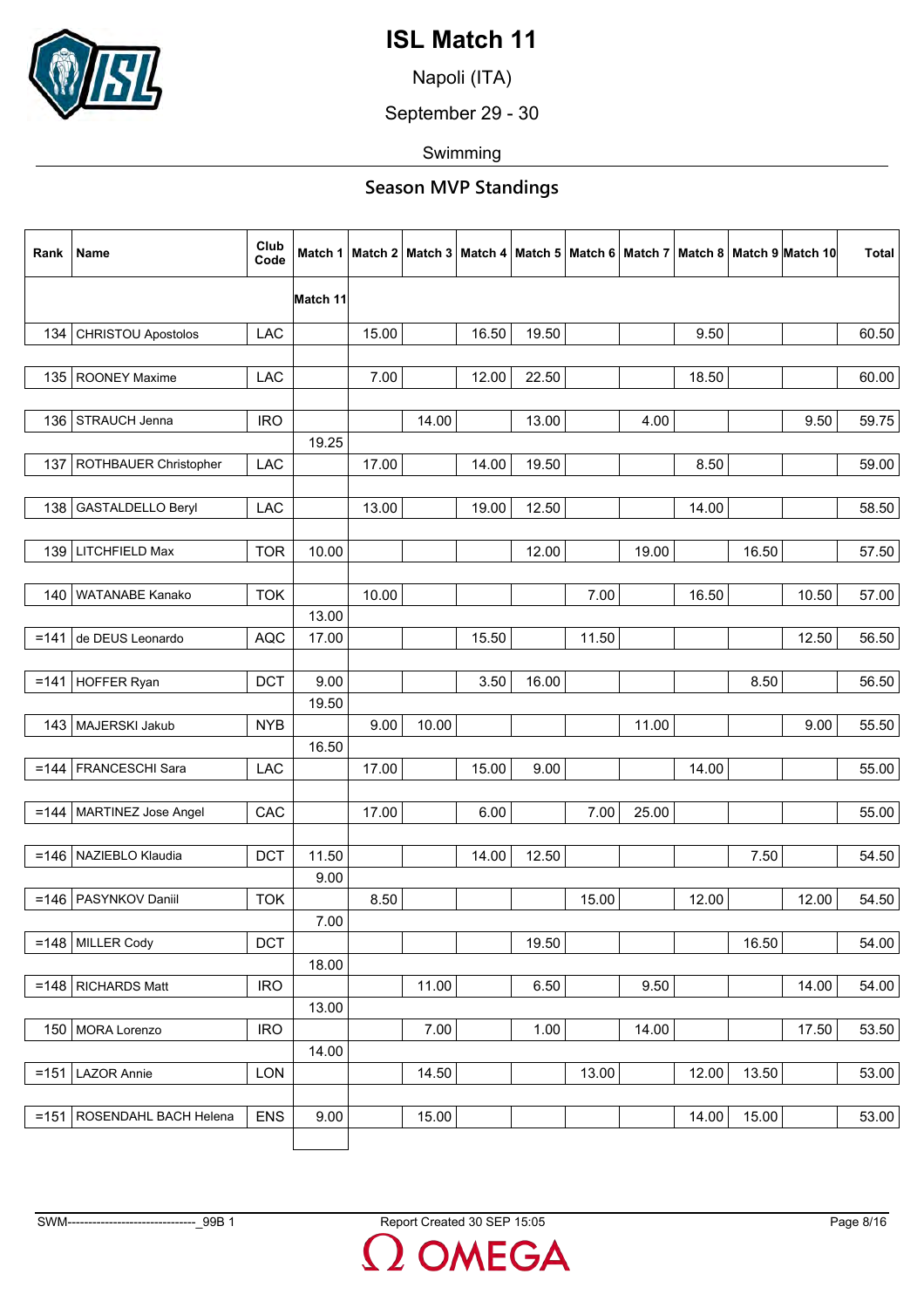

Napoli (ITA)

September 29 - 30

Swimming

| Rank    | Name                      | Club<br>Code | Match 1  |       |       |       |       |       |       |       |       | Match 2   Match 3   Match 4   Match 5   Match 6   Match 7   Match 8   Match 9  Match 10 | Total |
|---------|---------------------------|--------------|----------|-------|-------|-------|-------|-------|-------|-------|-------|-----------------------------------------------------------------------------------------|-------|
|         |                           |              | Match 11 |       |       |       |       |       |       |       |       |                                                                                         |       |
|         | =153 ANDRUSENKO Veronika  | <b>IRO</b>   |          |       | 5.50  |       | 6.00  |       | 13.00 |       |       | 18.50                                                                                   | 52.50 |
|         |                           |              | 9.50     |       |       |       |       |       |       |       |       |                                                                                         |       |
|         | =153   KOCH Marco         | <b>NYB</b>   |          | 14.00 | 10.00 |       |       |       | 12.50 |       |       | 6.50                                                                                    | 52.50 |
|         |                           |              | 9.50     |       |       |       |       |       |       |       |       |                                                                                         |       |
| 155     | <b>SAVARD Katerine</b>    | CAC          |          | 14.00 |       | 9.00  |       | 15.00 | 14.00 |       |       |                                                                                         | 52.00 |
|         |                           |              |          |       |       |       |       |       |       |       |       |                                                                                         |       |
|         | 156   MOROZOV Vladimir    | <b>TOK</b>   |          |       |       |       |       | 14.00 |       | 16.00 |       | 14.00                                                                                   | 51.00 |
|         |                           |              | 7.00     |       |       |       |       |       |       |       |       |                                                                                         |       |
| 157     | <b>ALMEIDA Brandonn</b>   | <b>NYB</b>   |          | 9.50  | 9.00  |       |       |       | 10.00 |       |       | 10.00                                                                                   | 49.50 |
|         |                           |              | 11.00    |       |       |       |       |       |       |       |       |                                                                                         |       |
| $=158$  | EVANS Joanna              | <b>DCT</b>   | 9.00     |       |       | 15.50 | 6.50  |       |       |       | 0.00  |                                                                                         | 48.50 |
|         |                           |              | 17.50    |       |       |       |       |       |       |       |       |                                                                                         |       |
| $= 158$ | HASSLER Julia             | <b>TOR</b>   | 12.00    |       |       |       | 9.50  |       | 19.00 |       | 8.00  |                                                                                         | 48.50 |
|         |                           |              |          |       |       |       |       |       |       |       |       |                                                                                         |       |
| $=158$  | TEIJONSALO Fanny          | <b>ENS</b>   | 5.50     |       | 15.50 |       |       |       |       | 18.00 | 9.50  |                                                                                         | 48.50 |
|         |                           |              |          |       |       |       |       |       |       |       |       |                                                                                         |       |
| 161     | NIKOLAEV Mark             | <b>DCT</b>   |          |       |       | 12.00 | 7.00  |       |       |       | 6.00  |                                                                                         | 48.00 |
|         |                           |              | 23.00    |       |       |       |       |       |       |       |       |                                                                                         |       |
|         | 162 BOHUS Richard         | <b>TOK</b>   |          | 14.00 |       |       |       | 14.00 |       | 5.50  |       | 9.00                                                                                    | 47.50 |
|         |                           |              | 5.00     |       |       |       |       |       |       |       |       |                                                                                         |       |
| 163     | SZTANDERA Dominika        | <b>TOR</b>   | 10.50    |       |       |       | 15.00 |       | 8.50  |       | 13.00 |                                                                                         | 47.00 |
|         |                           |              |          |       |       |       |       |       |       |       |       |                                                                                         |       |
| $= 164$ | APPLE Zach                | <b>DCT</b>   | 10.50    |       |       | 11.50 | 11.50 |       |       |       | 5.50  |                                                                                         | 46.00 |
|         |                           |              | 7.00     |       |       |       |       |       |       |       |       |                                                                                         |       |
| $=164$  | STEENBERGEN Marrit        | <b>NYB</b>   |          | 8.50  | 7.00  |       |       |       | 4.50  |       |       | 11.50                                                                                   | 46.00 |
|         | 166 NTOUNTOUNAKI Anna     |              | 14.50    | 8.50  |       | 11.00 |       |       |       |       |       |                                                                                         |       |
|         |                           | LAC          |          |       |       |       | 14.50 |       |       | 11.50 |       |                                                                                         | 45.50 |
|         | =167   HINDLEY Isabella   | <b>DCT</b>   | 6.50     |       |       | 3.00  | 6.00  |       |       |       | 8.00  |                                                                                         | 45.00 |
|         |                           |              | 21.50    |       |       |       |       |       |       |       |       |                                                                                         |       |
| $=167$  | PILATO Benedetta          | <b>ENS</b>   | 11.50    |       | 13.50 |       |       |       |       | 11.00 | 9.00  |                                                                                         | 45.00 |
|         |                           |              |          |       |       |       |       |       |       |       |       |                                                                                         |       |
|         | 169 HENIQUE Melanie       | <b>IRO</b>   |          |       |       |       |       |       | 3.25  |       |       | 21.50                                                                                   | 44.75 |
|         |                           |              | 20.00    |       |       |       |       |       |       |       |       |                                                                                         |       |
|         | 170   STJEPANOVIC Velimir | <b>DCT</b>   | 3.00     |       |       | 3.00  | 9.00  |       |       |       | 9.00  |                                                                                         | 44.50 |
|         |                           |              | 20.50    |       |       |       |       |       |       |       |       |                                                                                         |       |
| 171     | KISIL Yuri                | <b>TOR</b>   | 11.00    |       |       |       | 20.25 |       | 9.50  |       | 3.50  |                                                                                         | 44.25 |
|         |                           |              |          |       |       |       |       |       |       |       |       |                                                                                         |       |
|         |                           |              |          |       |       |       |       |       |       |       |       |                                                                                         |       |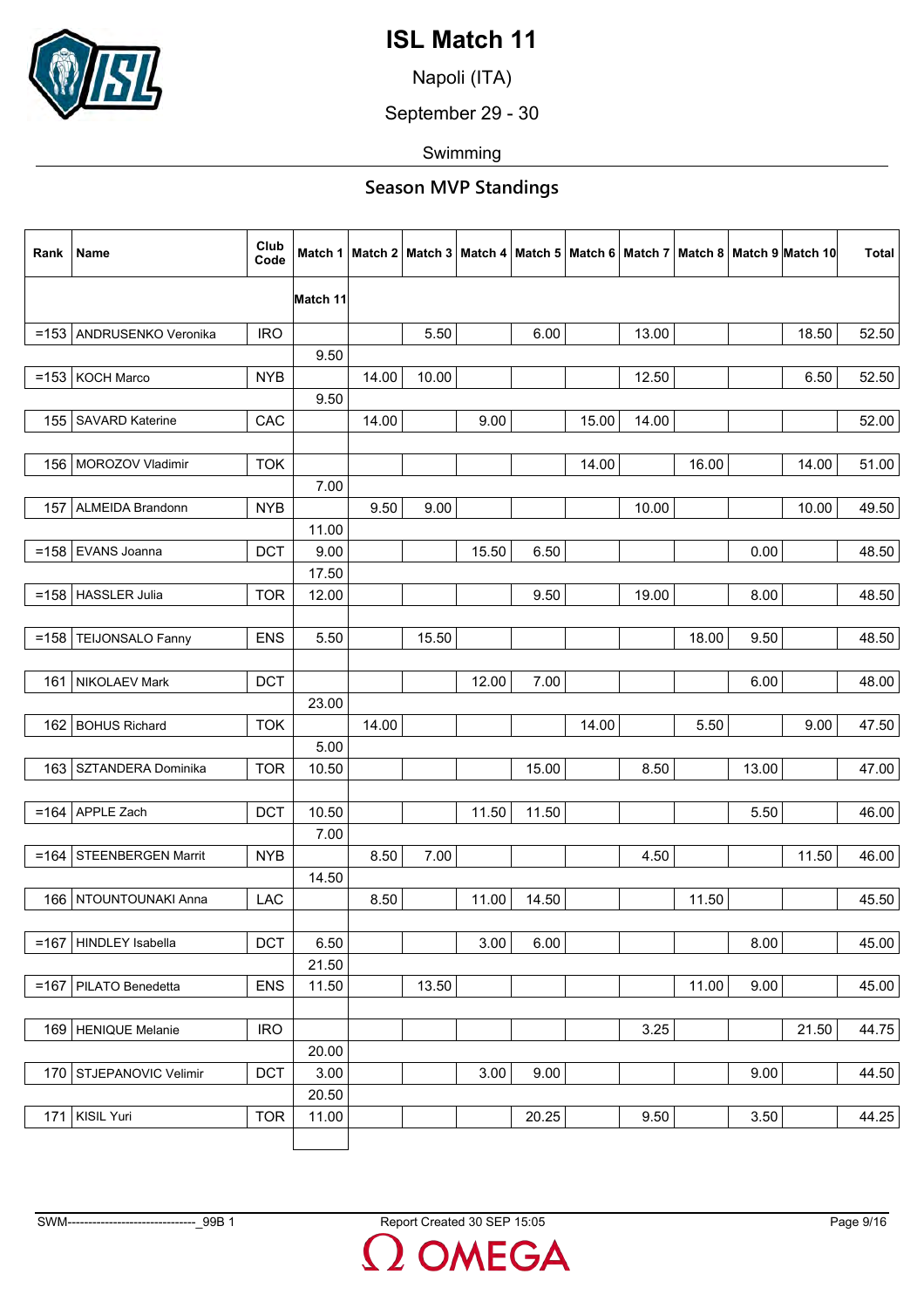

Napoli (ITA)

September 29 - 30

Swimming

### **Season MVP Standings**

| Rank   | Name                    | Club<br>Code | Match 1       |       |       |       |       |       |       |       |       | Match 2   Match 3   Match 4   Match 5   Match 6   Match 7   Match 8   Match 9  Match 10 | <b>Total</b> |
|--------|-------------------------|--------------|---------------|-------|-------|-------|-------|-------|-------|-------|-------|-----------------------------------------------------------------------------------------|--------------|
|        |                         |              | Match 11      |       |       |       |       |       |       |       |       |                                                                                         |              |
| 172    | <b>CORDES Kevin</b>     | CAC          |               | 18.00 |       | 9.00  |       | 8.00  | 9.00  |       |       |                                                                                         | 44.00        |
|        |                         |              |               |       |       |       |       |       |       |       |       |                                                                                         |              |
|        | 173   PEKARSKI Grigori  | <b>TOR</b>   | 19.00         |       |       |       | 6.50  |       | 11.00 |       | 7.00  |                                                                                         | 43.50        |
|        |                         |              |               |       |       |       |       |       |       |       |       |                                                                                         |              |
| $=174$ | MURPHY Camden           | <b>DCT</b>   | 8.50          |       |       | 2.00  | 3.50  |       |       |       |       |                                                                                         | 42.50        |
|        |                         |              | 28.50         |       |       |       |       |       |       |       |       |                                                                                         |              |
| $=174$ | <b>ZHILKIN Andrey</b>   | <b>ENS</b>   | 11.00         |       | 16.50 |       |       |       |       | 7.00  | 8.00  |                                                                                         | 42.50        |
|        |                         |              |               |       |       |       |       |       |       |       |       |                                                                                         |              |
| 176    | <b>GINGRICH Leah</b>    | <b>TOK</b>   |               | 14.00 |       |       |       | 8.50  |       | 6.00  |       | 8.50                                                                                    | 42.00        |
| $=177$ | <b>GROTHE Zane</b>      | <b>DCT</b>   | 5.00<br>13.00 |       |       | 15.50 | 13.00 |       |       |       |       |                                                                                         | 41.50        |
|        |                         |              |               |       |       |       |       |       |       |       |       |                                                                                         |              |
| $=177$ | USTINOVA Daria S        | <b>NYB</b>   |               | 1.50  | 6.50  |       |       |       | 10.50 |       |       | 11.50                                                                                   | 41.50        |
|        |                         |              | 11.50         |       |       |       |       |       |       |       |       |                                                                                         |              |
|        | 179 MURDOCH Ross        | <b>LON</b>   |               |       | 8.50  |       |       | 13.50 |       | 10.00 | 9.00  |                                                                                         | 41.00        |
|        |                         |              |               |       |       |       |       |       |       |       |       |                                                                                         |              |
| 180    | ZAMORANO Africa         | <b>IRO</b>   |               |       | 14.00 |       | 4.00  |       | 0.00  |       |       | 10.00                                                                                   | 40.00        |
|        |                         |              | 12.00         |       |       |       |       |       |       |       |       |                                                                                         |              |
| $=181$ | CLARK Imogen            | LAC          |               | 9.00  |       | 5.00  | 15.00 |       |       | 10.50 |       |                                                                                         | 39.50        |
|        |                         |              |               |       |       |       |       |       |       |       |       |                                                                                         |              |
|        | =181   MORIMOTO Teppei  | <b>LON</b>   |               |       | 18.00 |       |       | 10.00 |       | 11.50 |       |                                                                                         | 39.50        |
|        |                         |              |               |       |       |       |       |       |       |       |       |                                                                                         |              |
| 183    | <b>GRINEV Vladislav</b> | <b>AQC</b>   | 11.00         |       |       | 7.50  |       | 4.50  |       |       |       | 16.00                                                                                   | 39.00        |
|        |                         |              |               |       |       |       |       |       |       |       |       |                                                                                         |              |
|        | =184   HEEMSKERK Femke  | <b>ENS</b>   |               |       |       |       |       |       |       | 14.50 | 24.00 |                                                                                         | 38.50        |
|        | $=$ 184 KOSTIN Oleg     | CAC          |               | 20.50 |       | 9.00  |       | 4.00  | 5.00  |       |       |                                                                                         | 38.50        |
|        |                         |              |               |       |       |       |       |       |       |       |       |                                                                                         |              |
|        | =186   CIESLAK Marcin   | CAC          |               | 11.00 |       | 2.00  |       | 10.00 | 15.00 |       |       |                                                                                         | 38.00        |
|        |                         |              |               |       |       |       |       |       |       |       |       |                                                                                         |              |
|        | $=186$ PUTS Jesse       | CAC          |               | 10.50 |       | 3.50  |       | 8.50  | 15.50 |       |       |                                                                                         | 38.00        |
|        |                         |              |               |       |       |       |       |       |       |       |       |                                                                                         |              |
|        | 188   INCERTI Zac       | LON          |               |       | 12.50 |       |       | 14.00 |       | 5.00  | 6.00  |                                                                                         | 37.50        |
|        |                         |              |               |       |       |       |       |       |       |       |       |                                                                                         |              |
|        | =189 di PIETRO Silvia   | AQC          | 4.50          |       |       | 12.50 |       | 6.00  |       |       |       | 14.00                                                                                   | 37.00        |
|        |                         |              |               |       |       |       |       |       |       |       |       |                                                                                         |              |
| $=189$ | SCOZZOLI Fabio          | AQC          | 10.00         |       |       | 6.00  |       | 13.00 |       |       |       | 8.00                                                                                    | 37.00        |
|        |                         |              |               |       |       |       |       |       |       |       |       |                                                                                         |              |

OMEGA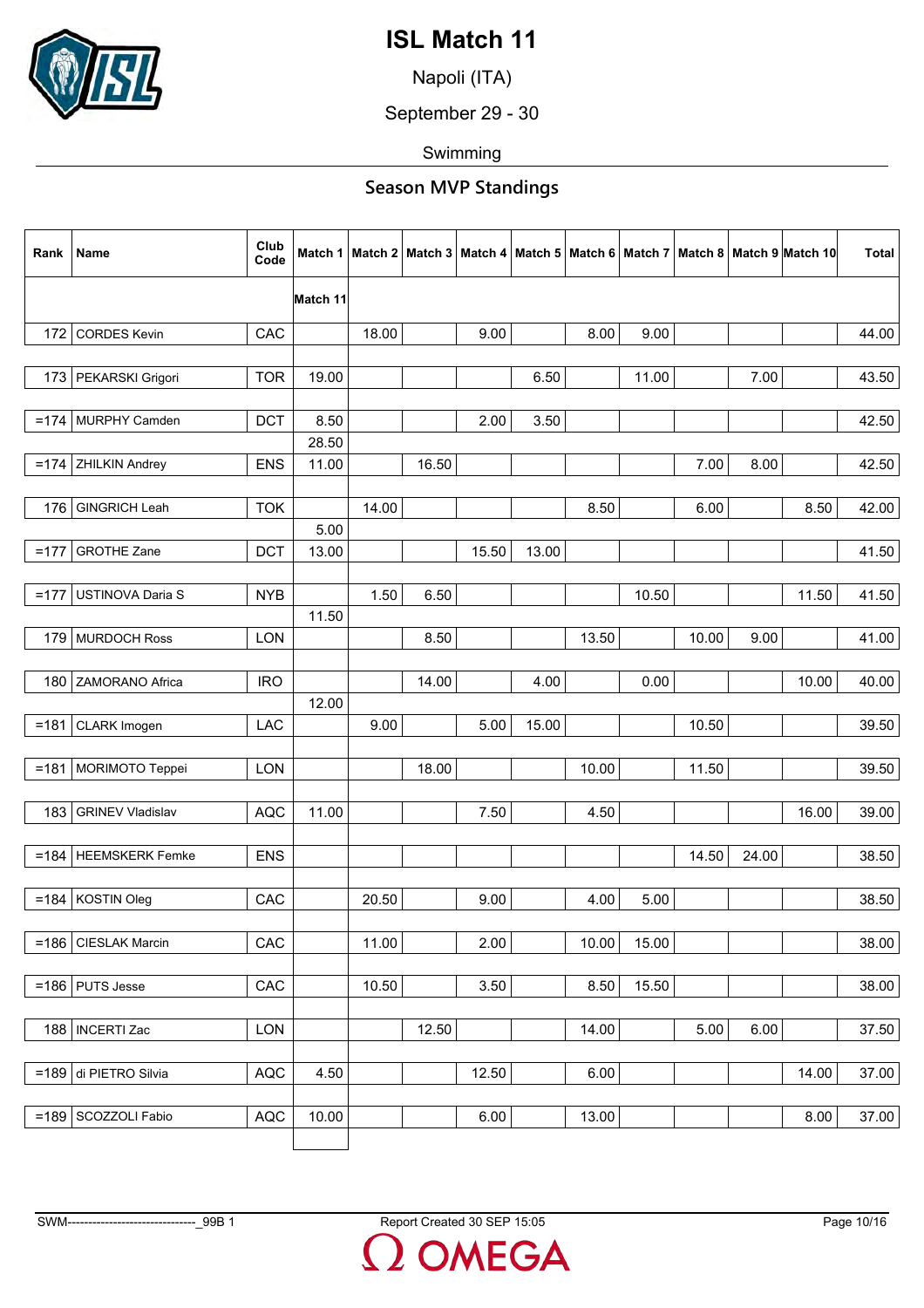

Napoli (ITA)

September 29 - 30

Swimming

| Rank    | Name                     | Club<br>Code | Match 1  |       |       |      |       |       |       |       |       | Match 2   Match 3   Match 4   Match 5   Match 6   Match 7   Match 8   Match 9  Match 10 | <b>Total</b> |
|---------|--------------------------|--------------|----------|-------|-------|------|-------|-------|-------|-------|-------|-----------------------------------------------------------------------------------------|--------------|
|         |                          |              | Match 11 |       |       |      |       |       |       |       |       |                                                                                         |              |
|         | 191 LITHERLAND Jay       | <b>DCT</b>   | 5.00     |       |       | 7.00 |       |       |       |       | 9.00  |                                                                                         | 36.00        |
|         |                          |              | 15.00    |       |       |      |       |       |       |       |       |                                                                                         |              |
|         | 192 PRATT Cole           | <b>TOR</b>   | 5.00     |       |       |      | 8.00  |       | 11.50 |       | 11.00 |                                                                                         | 35.50        |
|         |                          |              |          |       |       |      |       |       |       |       |       |                                                                                         |              |
| $=193$  | <b>DAVIES Georgia</b>    | <b>ENS</b>   | 14.00    |       | 14.50 |      |       |       |       |       | 6.50  |                                                                                         | 35.00        |
|         |                          |              |          |       |       |      |       |       |       |       |       |                                                                                         |              |
|         | =193 de WAARD Maaike     | CAC          |          | 21.00 |       | 2.00 |       |       | 12.00 |       |       |                                                                                         | 35.00        |
|         | $=195$ ACEVEDO Javier    | LAC          |          |       |       | 8.00 | 10.00 |       |       | 16.50 |       |                                                                                         | 34.50        |
|         |                          |              |          |       |       |      |       |       |       |       |       |                                                                                         |              |
|         | =195   MAJCHRZAK Kacper  | CAC          |          | 18.50 |       | 3.50 |       | 6.50  | 6.00  |       |       |                                                                                         | 34.50        |
|         |                          |              |          |       |       |      |       |       |       |       |       |                                                                                         |              |
|         | $=197$ BASSETO Guilherme | <b>IRO</b>   |          |       | 4.00  |      | 6.50  |       | 9.50  |       |       | 9.00                                                                                    | 34.00        |
|         |                          |              | 5.00     |       |       |      |       |       |       |       |       |                                                                                         |              |
| $=197$  | McKEE Anton              | <b>TOR</b>   | 13.50    |       |       |      | 7.50  |       | 8.00  |       | 5.00  |                                                                                         | 34.00        |
|         |                          |              |          |       |       |      |       |       |       |       |       |                                                                                         |              |
| $=197$  | <b>TAYLOR Laura</b>      | <b>AQC</b>   | 5.00     |       |       | 8.00 |       | 14.00 |       |       |       | 7.00                                                                                    | 34.00        |
|         |                          |              |          |       |       |      |       |       |       |       |       |                                                                                         |              |
| $= 200$ | HINDS Natalie            | CAC          |          |       |       |      |       | 14.50 | 19.00 |       |       |                                                                                         | 33.50        |
|         |                          |              |          |       |       |      |       |       |       |       |       |                                                                                         |              |
| $= 200$ | ZEVINA Daryna            | <b>NYB</b>   |          | 6.00  | 5.00  |      |       |       | 5.00  |       |       | 9.00                                                                                    | 33.50        |
|         |                          |              | 8.50     |       |       |      |       |       |       |       |       |                                                                                         |              |
| $=202$  | HAYDEN Brent             | <b>TOR</b>   | 3.00     |       |       |      | 7.50  |       | 9.50  |       | 12.50 |                                                                                         | 32.50        |
|         |                          |              |          | 0.00  |       |      |       |       |       |       |       |                                                                                         |              |
|         | $=202$ HEINTZ Philip     | <b>NYB</b>   | 13.00    |       | 1.50  |      |       |       | 8.00  |       |       | 10.00                                                                                   | 32.50        |
|         | $=202$ HELD Ryan         | LAC          |          | 11.50 |       | 4.50 | 2.00  |       |       | 14.50 |       |                                                                                         | 32.50        |
|         |                          |              |          |       |       |      |       |       |       |       |       |                                                                                         |              |
|         | $= 202$ MIGNON Clement   | <b>ENS</b>   | 15.00    |       | 14.50 |      |       |       |       |       | 3.00  |                                                                                         | 32.50        |
|         |                          |              |          |       |       |      |       |       |       |       |       |                                                                                         |              |
|         | 206   MILDRED Edward     | LON          |          |       | 3.00  |      |       | 9.50  |       | 7.50  | 12.00 |                                                                                         | 32.00        |
|         |                          |              |          |       |       |      |       |       |       |       |       |                                                                                         |              |
| 207     | <b>GROVES Madeline</b>   | DCT          | 2.50     |       |       |      | 5.00  |       |       |       | 15.50 |                                                                                         | 31.50        |
|         |                          |              | 8.50     |       |       |      |       |       |       |       |       |                                                                                         |              |
|         | =208 GUNES Viktoriya     | <b>ENS</b>   | 7.00     |       | 9.00  |      |       |       |       | 7.00  | 8.00  |                                                                                         | 31.00        |
|         |                          |              |          |       |       |      |       |       |       |       |       |                                                                                         |              |
| $= 208$ | QUINTERO Cristian        | <b>TOK</b>   |          | 0.00  |       |      |       | 10.50 |       | 7.50  |       | 7.00                                                                                    | 31.00        |
|         |                          |              | 6.00     |       |       |      |       |       |       |       |       |                                                                                         |              |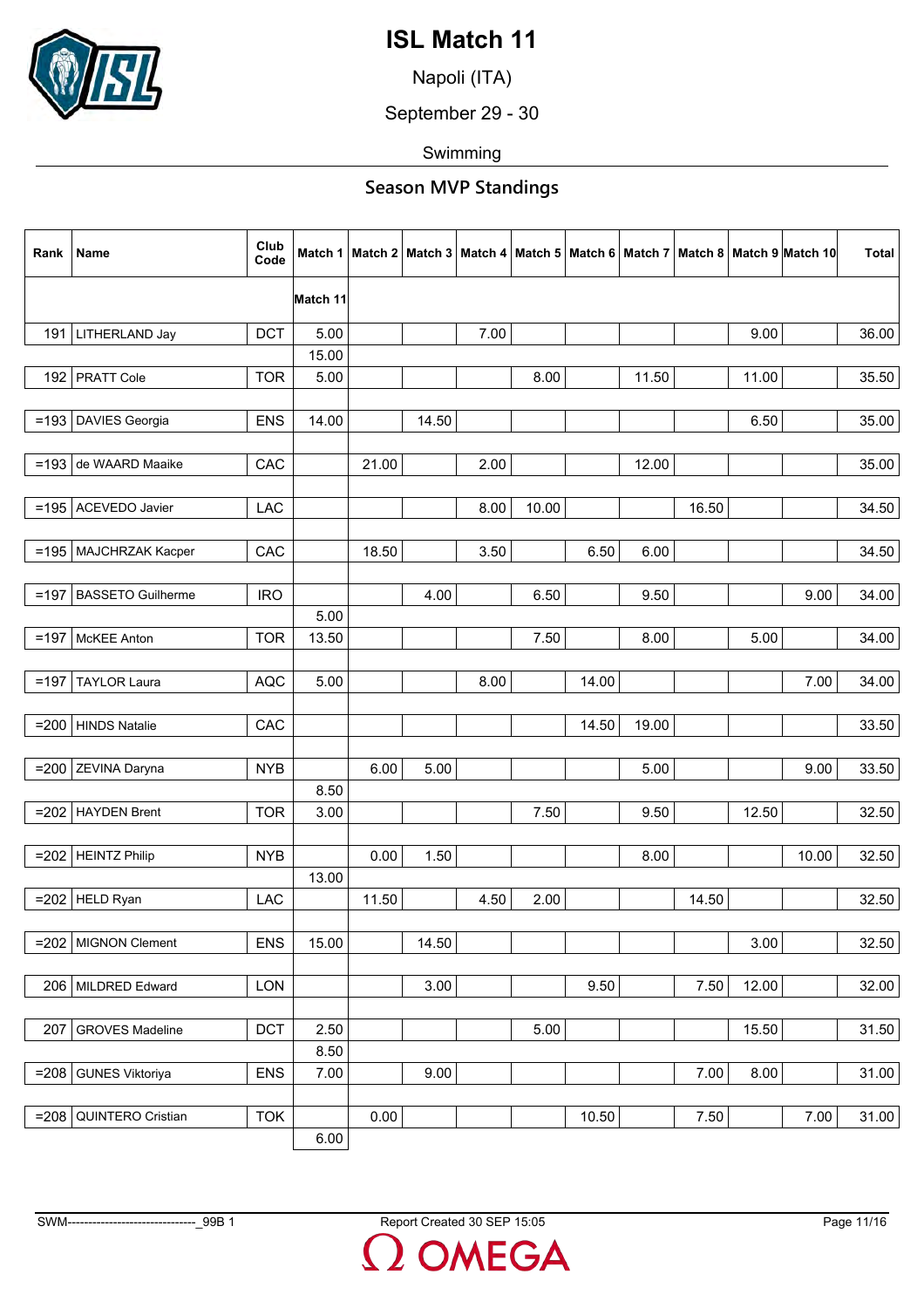

Napoli (ITA)

September 29 - 30

Swimming

| Rank    | Name                       | Club<br>Code |          |       |       |       |       |       |       |       |      | Match 1   Match 2   Match 3   Match 4   Match 5   Match 6   Match 7   Match 8   Match 9   Match 10 | Total |
|---------|----------------------------|--------------|----------|-------|-------|-------|-------|-------|-------|-------|------|----------------------------------------------------------------------------------------------------|-------|
|         |                            |              | Match 11 |       |       |       |       |       |       |       |      |                                                                                                    |       |
| $= 208$ | STRELNIKOV Kirill          | <b>IRO</b>   |          |       |       |       | 1.00  |       | 12.50 |       |      | 4.50                                                                                               | 31.00 |
|         |                            |              | 13.00    |       |       |       |       |       |       |       |      |                                                                                                    |       |
| 211     | SURKOVA Arina              | <b>NYB</b>   |          | 6.50  | 11.50 |       |       |       | 12.50 |       |      |                                                                                                    | 30.50 |
|         |                            |              |          |       |       |       |       |       |       |       |      |                                                                                                    |       |
| 212     | <b>WHITTLE Jacob</b>       | <b>NYB</b>   |          | 6.50  | 11.00 |       |       |       | 3.00  |       |      | 4.50                                                                                               | 30.00 |
|         |                            |              | 5.00     |       |       |       |       |       |       |       |      |                                                                                                    |       |
| 213     | <b>BRZOSKOWSKI Maarten</b> | <b>TOK</b>   |          | 7.00  |       |       |       | 4.00  |       | 5.00  |      | 6.00                                                                                               | 29.50 |
|         |                            |              | 7.50     |       |       |       |       |       |       |       |      |                                                                                                    |       |
|         | =214   BUKHOV Vladislav    | LAC          |          | 9.50  |       | 7.50  | 8.00  |       |       | 4.00  |      |                                                                                                    | 29.00 |
|         |                            |              |          |       |       |       |       |       |       |       |      |                                                                                                    |       |
| $= 214$ | OMOTO Rika                 | <b>AQC</b>   | 8.00     |       |       | 6.00  |       | 8.00  |       |       |      | 7.00                                                                                               | 29.00 |
|         |                            |              |          |       |       |       |       |       |       |       |      |                                                                                                    |       |
|         | 216   KULLMAN Leonie       | CAC          |          | 13.00 |       | 5.00  |       | 4.00  | 6.00  |       |      |                                                                                                    | 28.00 |
|         |                            |              |          |       |       |       |       |       |       |       |      |                                                                                                    |       |
| 217     | <b>BRUHN Annika</b>        | <b>DCT</b>   | 3.00     |       |       | 3.00  | 6.50  |       |       |       | 8.50 |                                                                                                    | 27.00 |
|         |                            |              | 6.00     |       |       |       |       |       |       |       |      |                                                                                                    |       |
| $= 218$ | SWANSON Charlie            | <b>ENS</b>   | 9.50     |       | 4.00  |       |       |       |       | 9.00  | 4.00 |                                                                                                    | 26.50 |
|         |                            |              |          |       |       |       |       |       |       |       |      |                                                                                                    |       |
| $= 218$ | VEKOVISHCHEV Mikhail       | <b>IRO</b>   |          |       | 4.00  |       | 3.50  |       | 4.50  |       |      | 6.50                                                                                               | 26.50 |
|         |                            |              | 8.00     |       |       |       |       |       |       |       |      |                                                                                                    |       |
| $= 220$ | <b>BALLO Stefano</b>       | <b>AQC</b>   | 13.00    |       |       | 9.00  |       | 4.00  |       |       |      |                                                                                                    | 26.00 |
|         |                            |              |          |       |       |       |       |       |       |       |      |                                                                                                    |       |
| $= 220$ | FIEDKIEWICZ Kornelia       | <b>NYB</b>   |          | 5.50  | 6.50  |       |       |       | 2.50  |       |      | 7.00                                                                                               | 26.00 |
|         |                            |              | 4.50     |       |       |       |       |       |       |       |      |                                                                                                    |       |
| 222     | <b>BIANCHI llaria</b>      | <b>LON</b>   |          |       | 6.00  |       |       | 5.00  |       | 7.00  | 7.50 |                                                                                                    | 25.50 |
|         |                            |              |          |       |       |       |       |       |       |       |      |                                                                                                    |       |
|         | 223   ANDERSON Freya       | <b>LON</b>   |          |       |       |       |       | 11.00 |       | 5.50  | 8.50 |                                                                                                    | 25.00 |
|         |                            |              |          |       |       |       |       |       |       |       |      |                                                                                                    |       |
|         | $= 224$ KUBOVA Simona      | <b>ENS</b>   | 6.00     |       | 4.00  |       |       |       |       | 10.00 | 4.50 |                                                                                                    | 24.50 |
|         | <b>SAKCI Emre</b>          |              |          |       |       |       | 12.00 |       |       |       |      |                                                                                                    |       |
| $= 224$ |                            | <b>IRO</b>   |          |       | 12.50 |       |       |       |       |       |      |                                                                                                    | 24.50 |
|         | <b>BAKER Kathleen</b>      | LAC          |          | 16.50 |       | 2.50  | 5.00  |       |       |       |      |                                                                                                    | 24.00 |
| $= 226$ |                            |              |          |       |       |       |       |       |       |       |      |                                                                                                    |       |
|         | $= 226$ DEVINE Abrahm      | LAC          |          | 5.00  |       | 14.00 | 5.00  |       |       | 0.00  |      |                                                                                                    | 24.00 |
|         |                            |              |          |       |       |       |       |       |       |       |      |                                                                                                    |       |
| $= 226$ | <b>ESCOBEDO Emily</b>      | CAC          |          | 14.00 |       | 10.00 |       |       |       |       |      |                                                                                                    | 24.00 |
|         |                            |              |          |       |       |       |       |       |       |       |      |                                                                                                    |       |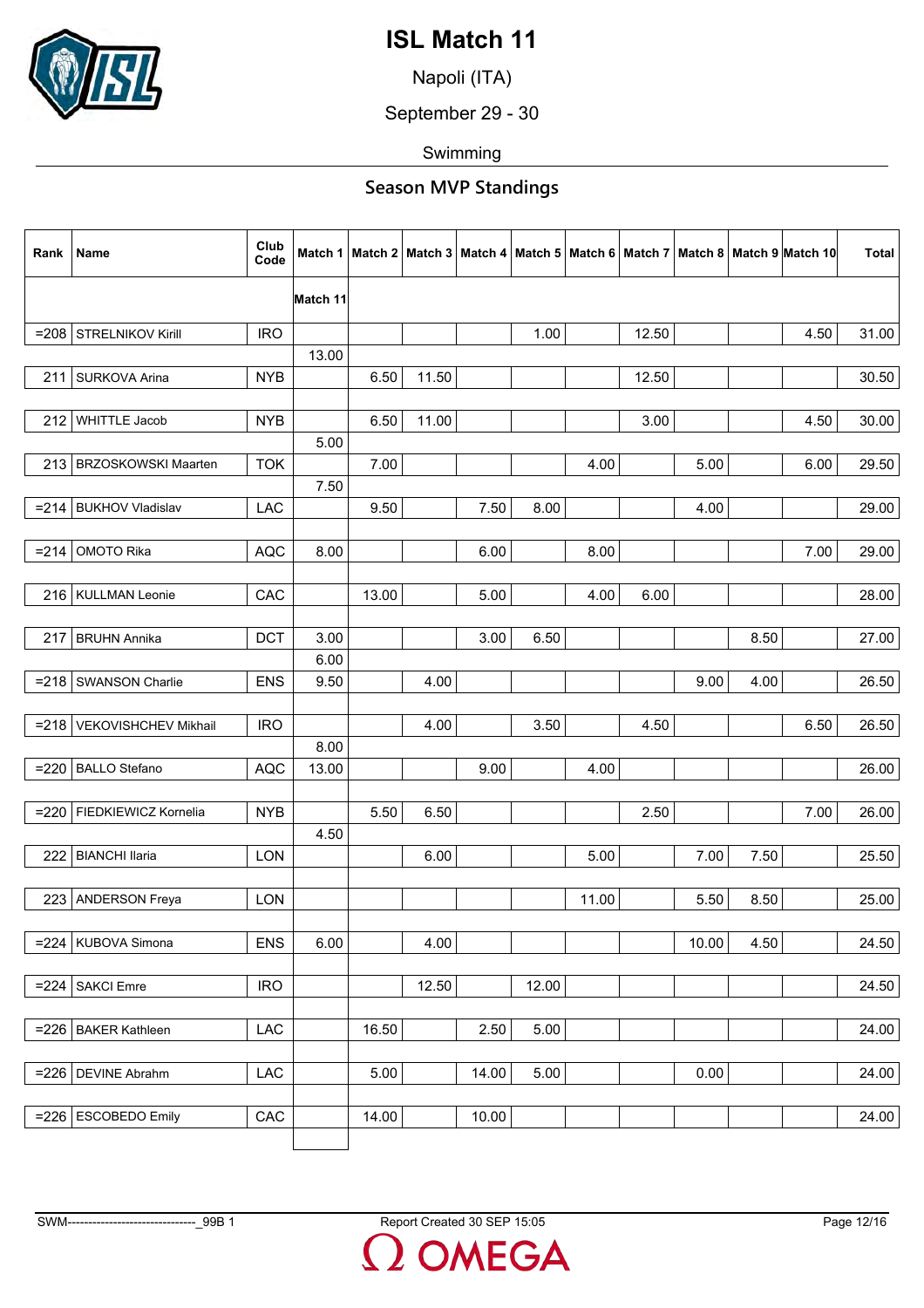

Napoli (ITA)

September 29 - 30

Swimming

| Rank    | Name                      | Club<br>Code | Match 1  |      |       |       |      |       |       |       |       | Match 2   Match 3   Match 4   Match 5   Match 6   Match 7   Match 8   Match 9   Match 10 | <b>Total</b> |
|---------|---------------------------|--------------|----------|------|-------|-------|------|-------|-------|-------|-------|------------------------------------------------------------------------------------------|--------------|
|         |                           |              | Match 11 |      |       |       |      |       |       |       |       |                                                                                          |              |
| $= 226$ | POLIERI Alessia           | <b>AQC</b>   | 5.00     |      |       | 7.00  |      | 9.00  |       |       |       | 3.00                                                                                     | 24.00        |
|         |                           |              |          |      |       |       |      |       |       |       |       |                                                                                          |              |
|         | =226   SOROKINA Anastasia | CAC          |          |      |       | 7.00  |      | 12.00 | 5.00  |       |       |                                                                                          | 24.00        |
|         |                           |              |          |      |       |       |      |       |       |       |       |                                                                                          |              |
| 231     | <b>SZARANEK Mark</b>      | CAC          |          | 7.00 |       | 5.50  |      | 3.00  | 8.00  |       |       |                                                                                          | 23.50        |
|         |                           |              |          |      |       |       |      |       |       |       |       |                                                                                          |              |
| $= 232$ | <b>COMERFORD Mallory</b>  | <b>TOK</b>   |          |      |       |       |      | 5.50  |       | 3.50  |       | 9.50                                                                                     | 23.00        |
|         |                           |              | 4.50     |      |       |       |      |       |       |       |       |                                                                                          |              |
|         | $= 232$ LICON Will        | LAC          |          | 7.50 |       | 8.50  | 7.00 |       |       |       |       |                                                                                          | 23.00        |
|         |                           |              |          |      |       |       |      |       |       |       |       |                                                                                          |              |
| 234     | <b>BUSCH Kim</b>          | LON          |          |      | 11.00 |       |      | 8.00  |       | 2.00  | 1.50  |                                                                                          | 22.50        |
|         |                           |              |          |      |       |       |      |       |       |       |       |                                                                                          |              |
| $= 235$ | <b>BARRETT Adam</b>       | <b>ENS</b>   | 5.50     |      | 6.50  |       |      |       |       | 3.00  | 7.00  |                                                                                          | 22.00        |
|         |                           |              |          |      |       |       |      |       |       |       |       |                                                                                          |              |
|         | =235   MACINNES Keanna    | <b>TOK</b>   |          | 6.00 |       |       |      | 6.00  |       | 10.00 |       |                                                                                          | 22.00        |
|         |                           |              |          |      |       |       |      |       |       |       |       |                                                                                          |              |
|         | =235   MANAUDOU Florent   | <b>ENS</b>   |          |      |       |       |      |       |       | 8.00  | 14.00 |                                                                                          | 22.00        |
|         |                           |              |          |      |       |       |      |       |       |       |       |                                                                                          |              |
| $= 238$ | CHIERIGHINI Marcelo       | <b>AQC</b>   | 7.50     |      |       | 11.00 |      | 3.00  |       |       |       |                                                                                          | 21.50        |
|         |                           |              |          |      |       |       |      |       |       |       |       |                                                                                          |              |
| $= 238$ | <b>PINFOLD Brett</b>      | LAC          |          | 4.50 |       | 5.50  | 7.00 |       |       | 4.50  |       |                                                                                          | 21.50        |
|         |                           |              |          |      |       |       |      |       |       |       |       |                                                                                          |              |
| 240     | <b>MAHONEY Travis</b>     | <b>ENS</b>   | 7.00     |      | 5.50  |       |      |       |       | 4.00  | 4.50  |                                                                                          | 21.00        |
|         |                           |              |          |      |       |       |      |       |       |       |       |                                                                                          |              |
| 241     | VASEY Sarah               | <b>NYB</b>   |          | 0.00 |       |       |      |       | 4.00  |       |       | 2.00                                                                                     | 20.75        |
|         |                           |              | 14.75    |      |       |       |      |       |       |       |       |                                                                                          |              |
|         | 242 HAAS Townley          | CAC          |          | 2.00 |       |       |      | 8.50  | 10.00 |       |       |                                                                                          | 20.50        |
|         |                           |              |          |      |       |       |      |       |       |       |       |                                                                                          |              |
|         | $= 243$ DEMLER Kathrin    | CAC          |          | 5.00 |       |       |      | 4.00  | 11.00 |       |       |                                                                                          | 20.00        |
|         |                           |              |          |      |       |       |      |       |       |       |       |                                                                                          |              |
| $= 243$ | <b>TOMAC Mewen</b>        | <b>NYB</b>   |          |      |       |       |      |       | 8.50  |       |       | 4.50                                                                                     | 20.00        |
|         |                           |              | 7.00     |      |       |       |      |       |       |       |       |                                                                                          |              |
|         | 245 PIETRUSCHKA Marie     | CAC          |          | 7.00 |       | 5.00  |      | 4.00  | 3.50  |       |       |                                                                                          | 19.50        |
|         |                           |              |          |      |       |       |      |       |       |       |       |                                                                                          |              |
|         | 246 QUAH Ting Wen         | <b>DCT</b>   | 4.50     |      |       | 3.00  | 4.00 |       |       |       |       |                                                                                          | 19.00        |
|         |                           |              | 7.50     |      |       |       |      |       |       |       |       |                                                                                          |              |
| 247     | de TULLIO Marco           | <b>ENS</b>   | 6.00     |      | 9.00  |       |      |       |       | 3.00  |       |                                                                                          | 18.00        |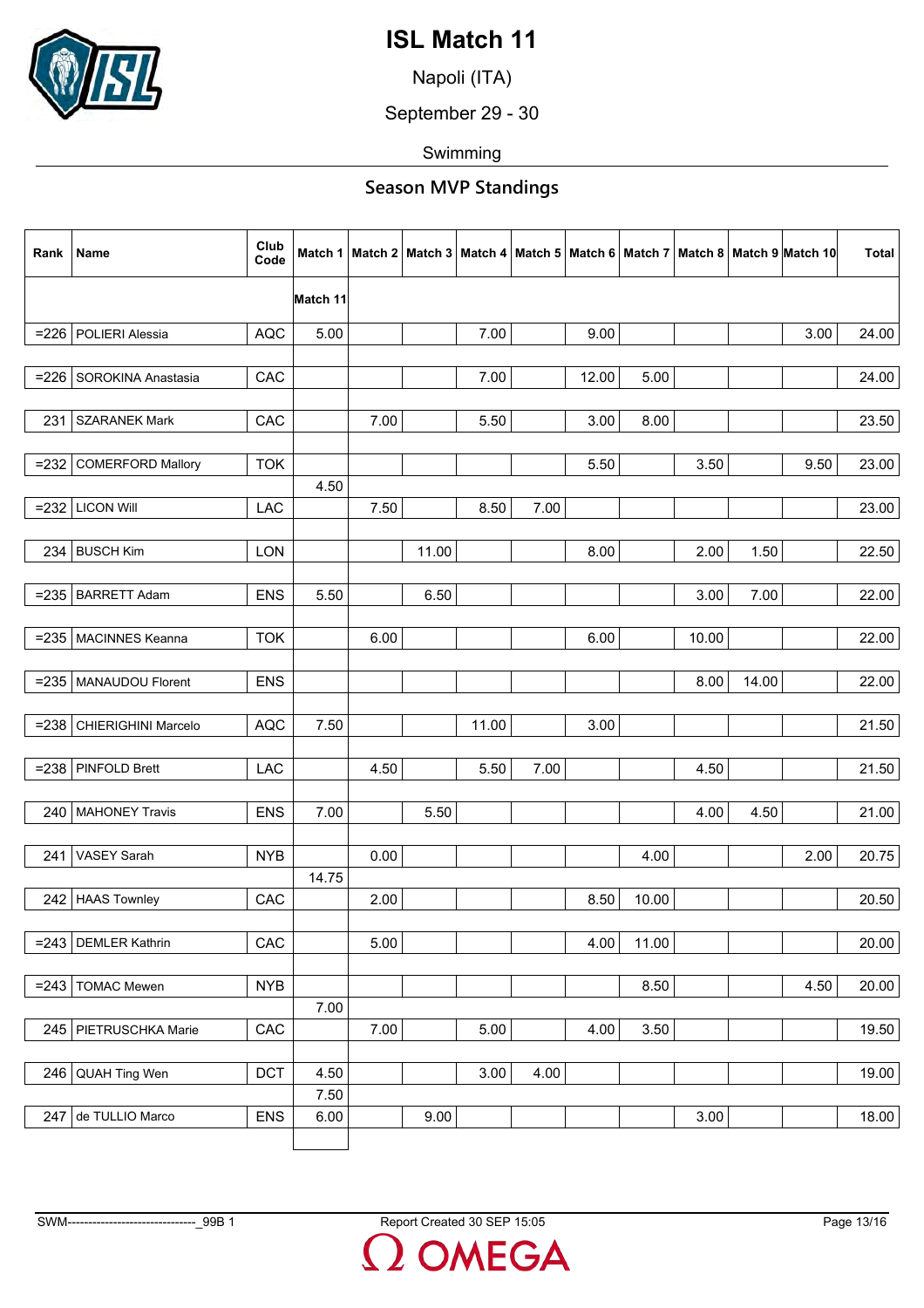

Napoli (ITA)

September 29 - 30

Swimming

| Rank    | Name                         | Club<br>Code | Match 1  |       |      |      |      |      |       |      |      | Match 2   Match 3   Match 4   Match 5   Match 6   Match 7   Match 8   Match 9  Match 10 | <b>Total</b> |
|---------|------------------------------|--------------|----------|-------|------|------|------|------|-------|------|------|-----------------------------------------------------------------------------------------|--------------|
|         |                              |              | Match 11 |       |      |      |      |      |       |      |      |                                                                                         |              |
|         | $= 248$ BAQLAH Khader        | CAC          |          | 2.00  |      | 4.00 |      | 0.00 | 11.00 |      |      |                                                                                         | 17.00        |
|         |                              |              |          |       |      |      |      |      |       |      |      |                                                                                         |              |
|         | =248   MONTEIRO Ana Catarina | <b>NYB</b>   |          | 5.00  | 5.00 |      |      |      | 0.00  |      |      | 4.00                                                                                    | 17.00        |
|         |                              |              | 3.00     |       |      |      |      |      |       |      |      |                                                                                         |              |
|         | =248   MUNOZ del CAMPO Lidon | <b>AQC</b>   | 2.50     |       |      | 4.00 |      | 2.50 |       |      |      | 8.00                                                                                    | 17.00        |
|         |                              |              |          |       |      |      |      |      |       |      |      |                                                                                         |              |
| $= 248$ | STUPIN Max                   | <b>ENS</b>   | 5.00     |       | 4.00 |      |      |      |       |      | 8.00 |                                                                                         | 17.00        |
|         |                              |              |          |       |      |      |      |      |       |      |      |                                                                                         |              |
|         | 252 BRAUNSCHEIG Ole          | <b>NYB</b>   |          | 3.50  | 1.00 |      |      |      |       |      |      |                                                                                         | 16.50        |
|         |                              |              | 12.00    |       |      |      |      |      |       |      |      |                                                                                         |              |
| 253     | SHEVTSOV Sergey              | <b>DCT</b>   | 4.50     |       |      | 2.00 |      |      |       |      | 7.00 |                                                                                         | 16.00        |
|         |                              |              | 2.50     |       |      |      |      |      |       |      |      |                                                                                         |              |
| 254     | HOPE Lucy                    | <b>NYB</b>   |          | 6.00  | 3.00 |      |      |      | 5.00  |      |      | 0.00                                                                                    | 15.50        |
|         |                              |              | 1.50     |       |      |      |      |      |       |      |      |                                                                                         |              |
| 255     | <b>WILLIAMS Brodie</b>       | CAC          |          | 11.00 |      | 3.00 |      |      | 1.00  |      |      |                                                                                         | 15.00        |
|         |                              |              |          |       |      |      |      |      |       |      |      |                                                                                         |              |
| 256     | STEPHENS Laura               | <b>TOR</b>   | 2.50     |       |      |      | 6.00 |      | 6.00  |      |      |                                                                                         | 14.50        |
|         |                              |              |          |       |      |      |      |      |       |      |      |                                                                                         |              |
| $= 257$ | <b>LAHTINEN Laura</b>        | <b>LON</b>   |          |       | 8.00 |      |      | 0.00 |       | 3.00 | 3.00 |                                                                                         | 14.00        |
|         |                              |              |          |       |      |      |      |      |       |      |      |                                                                                         |              |
|         | =257   LESAFFRE Fantine      | <b>AQC</b>   | 5.00     |       |      | 0.00 |      | 6.00 |       |      |      | 3.00                                                                                    | 14.00        |
|         |                              |              |          |       |      |      |      |      |       |      |      |                                                                                         |              |
| $= 259$ | <b>SCALIA Silvia</b>         | <b>IRO</b>   |          |       | 2.50 |      | 5.00 |      | 2.00  |      |      | 2.50                                                                                    | 13.50        |
|         |                              |              | 1.50     |       |      |      |      |      |       |      |      |                                                                                         |              |
| $= 259$ | <b>WOG Kelsey</b>            | <b>TOR</b>   | 0.50     |       |      |      | 6.00 |      | 7.00  |      | 0.00 |                                                                                         | 13.50        |
|         |                              |              |          |       |      |      |      |      |       |      |      |                                                                                         |              |
|         | =261   MUREZ Andi            | LON          |          |       |      |      |      |      |       | 9.00 | 4.00 |                                                                                         | 13.00        |
|         |                              |              |          |       |      |      |      |      |       |      |      |                                                                                         |              |
| $= 261$ | VALL Jessica                 | <b>ENS</b>   | 6.00     |       | 3.00 |      |      |      |       | 4.00 | 0.00 |                                                                                         | 13.00        |
|         |                              |              |          |       |      |      |      |      |       |      |      |                                                                                         |              |
| $= 263$ | <b>CORREIA Breno</b>         | <b>LAC</b>   |          | 3.00  |      | 0.00 | 3.50 |      |       | 6.00 |      |                                                                                         | 12.50        |
|         |                              |              |          |       |      |      |      |      |       |      |      |                                                                                         |              |
|         | $= 263$ MEYNEN Julie         | <b>TOK</b>   |          | 0.00  |      |      |      | 1.50 |       | 3.50 |      | 5.00                                                                                    | 12.50        |
|         |                              |              | 2.50     |       |      |      |      |      |       |      |      |                                                                                         |              |
|         | $= 265$ GIREV Ivan           | <b>TOK</b>   |          | 6.00  |      |      |      | 0.00 |       | 0.00 |      | 3.00                                                                                    | 12.00        |
|         |                              |              | 3.00     |       |      |      |      |      |       |      |      |                                                                                         |              |
|         | =265   MEITZ Kaersten        | <b>TOR</b>   |          |       |      |      |      |      | 8.00  |      | 4.00 |                                                                                         | 12.00        |
|         |                              |              |          |       |      |      |      |      |       |      |      |                                                                                         |              |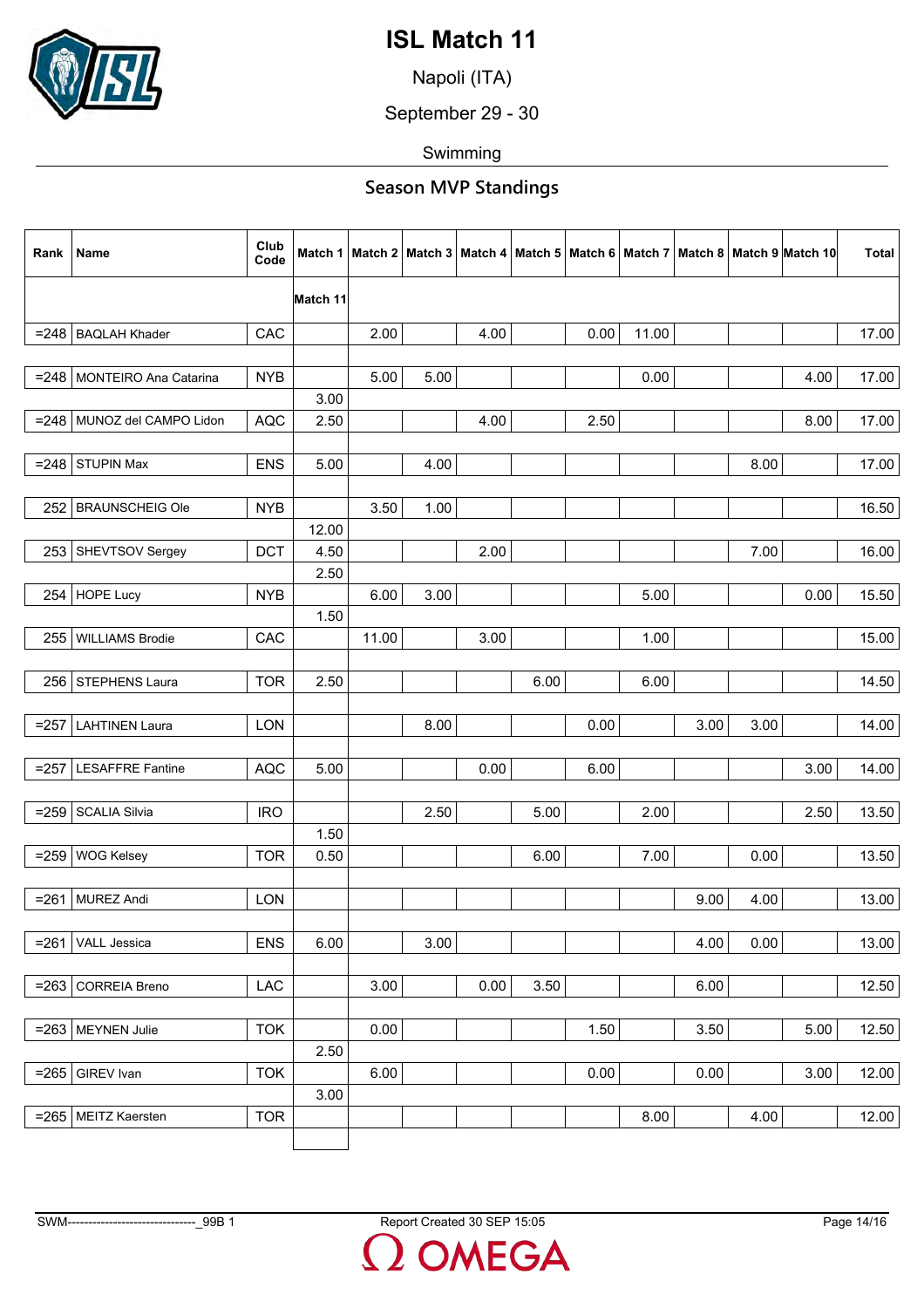

Napoli (ITA)

September 29 - 30

Swimming

| Rank    | Name                        | Club<br>Code | Match 1  |       |      |      |      |      |       |      |      | Match 2   Match 3   Match 4   Match 5   Match 6   Match 7   Match 8   Match 9   Match 10 | <b>Total</b> |
|---------|-----------------------------|--------------|----------|-------|------|------|------|------|-------|------|------|------------------------------------------------------------------------------------------|--------------|
|         |                             |              | Match 11 |       |      |      |      |      |       |      |      |                                                                                          |              |
| $= 265$ | WILLIAMSON Sam              | LON          |          |       | 5.50 |      |      | 4.50 |       | 2.00 | 0.00 |                                                                                          | 12.00        |
|         |                             |              |          |       |      |      |      |      |       |      |      |                                                                                          |              |
|         | $= 268$ LELLIOTT Jay        | <b>TOR</b>   |          |       |      |      |      |      | 11.00 |      | 0.00 |                                                                                          | 11.00        |
|         |                             |              |          |       |      |      |      |      |       |      |      |                                                                                          |              |
| $= 268$ | <b>MARSH Alyssa</b>         | LAC          |          | 10.00 |      | 1.00 |      |      |       |      |      |                                                                                          | 11.00        |
|         |                             |              |          |       |      |      |      |      |       |      |      |                                                                                          |              |
| $= 268$ | TETEREVKOVA Kotryna         | LAC          |          |       |      | 0.00 | 7.00 |      |       | 4.00 |      |                                                                                          | 11.00        |
| 271     | <b>CARAMIGNOLI Martina</b>  | <b>AQC</b>   |          |       |      | 4.00 |      | 6.00 |       |      |      |                                                                                          | 10.00        |
|         |                             |              |          |       |      |      |      |      |       |      |      |                                                                                          |              |
| 272     | PERIBONIO Tomas             | CAC          |          |       |      | 4.00 |      | 5.00 | 0.00  |      |      |                                                                                          | 9.00         |
|         |                             |              |          |       |      |      |      |      |       |      |      |                                                                                          |              |
| $= 273$ | APOSTALON Anika             | <b>TOR</b>   | 8.50     |       |      |      | 0.00 |      |       |      | 0.00 |                                                                                          | 8.50         |
|         |                             |              |          |       |      |      |      |      |       |      |      |                                                                                          |              |
|         | =273   SABBIONI Simone      | <b>AQC</b>   |          |       |      |      |      |      |       |      |      | 8.50                                                                                     | 8.50         |
|         |                             |              |          |       |      |      |      |      |       |      |      |                                                                                          |              |
|         | 275   HIBBOTT Holly         | <b>AQC</b>   | 2.00     |       |      |      |      |      |       |      |      | 6.00                                                                                     | 8.00         |
|         |                             |              |          |       |      |      |      |      |       |      |      |                                                                                          |              |
| 276     | <b>BILIS Simonas</b>        | <b>ENS</b>   |          |       | 5.00 |      |      |      |       | 2.00 |      |                                                                                          | 7.00         |
|         |                             |              |          |       |      |      |      |      |       |      |      |                                                                                          |              |
| 277     | <b>JONES Harriet</b>        | <b>TOK</b>   |          | 3.50  |      |      |      | 0.00 |       | 0.00 |      | 3.00                                                                                     | 6.50         |
|         |                             |              | 0.00     |       |      |      |      |      |       |      |      |                                                                                          |              |
|         | 278 SIMONS Kenzo            | LON          |          |       | 4.00 |      |      | 2.00 |       | 0.00 | 0.00 |                                                                                          | 6.00         |
| $= 279$ | <b>AOKI Tomomi</b>          | <b>TOK</b>   |          | 0.00  |      |      |      | 1.50 |       | 0.00 |      | 2.00                                                                                     | 5.50         |
|         |                             |              | 2.00     |       |      |      |      |      |       |      |      |                                                                                          |              |
|         | $=$ 279 BECKER Bowe         | <b>TOK</b>   |          | 5.50  |      |      |      |      |       |      |      |                                                                                          | 5.50         |
|         |                             |              |          |       |      |      |      |      |       |      |      |                                                                                          |              |
|         | $=$ 279 HILL Danielle       | <b>IRO</b>   |          |       | 3.00 |      | 2.50 |      | 0.00  |      |      | 0.00                                                                                     | 5.50         |
|         |                             |              | 0.00     |       |      |      |      |      |       |      |      |                                                                                          |              |
| 282     | <b>HALL Candice</b>         | <b>TOR</b>   |          |       |      |      |      |      | 0.00  |      | 5.00 |                                                                                          | 5.00         |
|         |                             |              |          |       |      |      |      |      |       |      |      |                                                                                          |              |
|         | =283   NASRETDINOVA Rosalia | <b>AQC</b>   | 0.00     |       |      | 0.00 |      | 4.00 |       |      |      | 0.00                                                                                     | 4.00         |
|         |                             |              |          |       |      |      |      |      |       |      |      |                                                                                          |              |
|         | =283   POGGIO Federico      | <b>TOK</b>   |          | 2.00  |      |      |      | 0.00 |       | 0.50 |      | 1.50                                                                                     | 4.00         |
|         |                             |              |          |       |      |      |      |      |       |      |      |                                                                                          |              |
|         | =283 SEGEL Janja            | <b>ENS</b>   | 2.00     |       | 2.00 |      |      |      |       | 0.00 |      |                                                                                          | 4.00         |
|         |                             |              |          |       |      |      |      |      |       |      |      |                                                                                          |              |